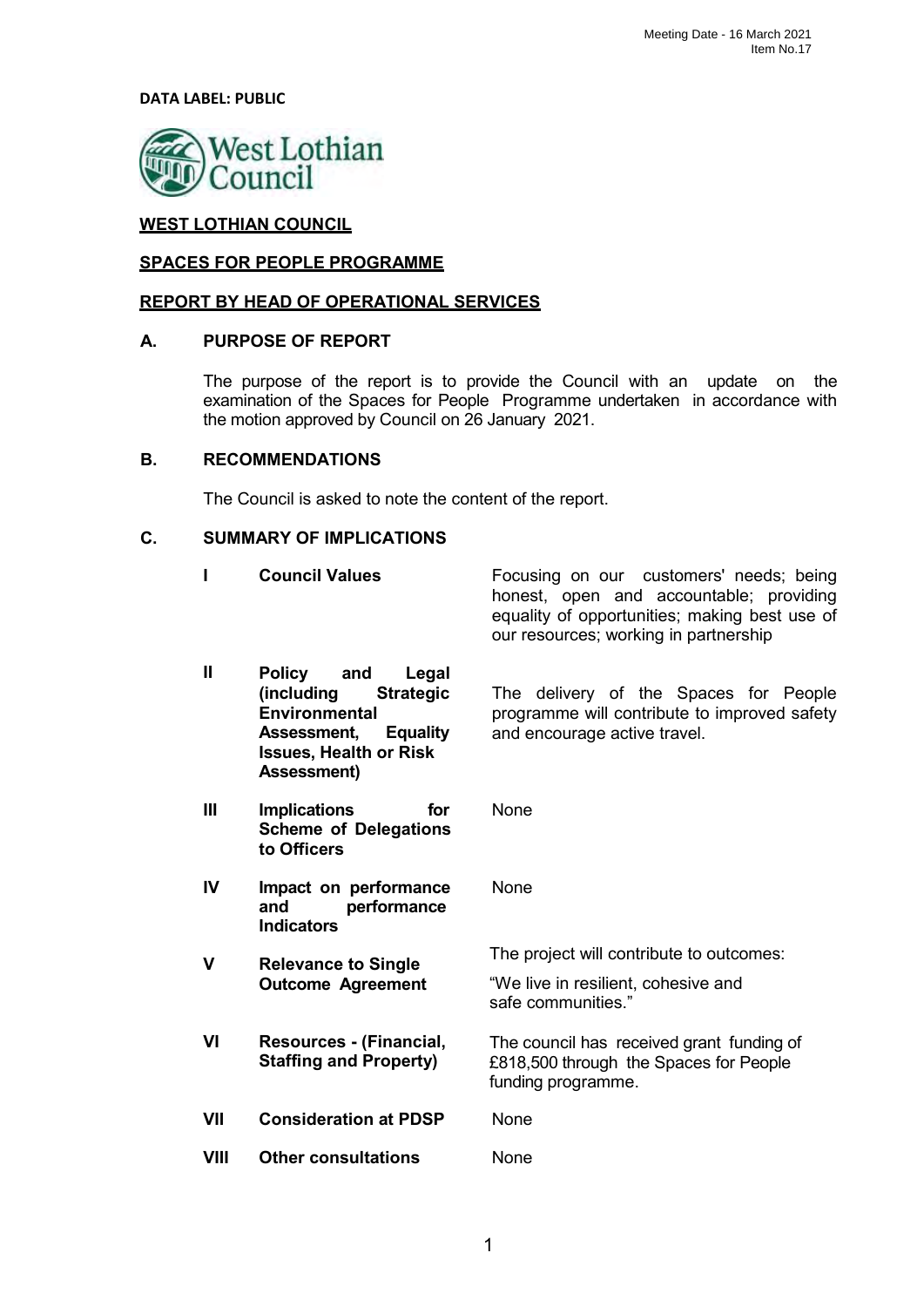## **D. TERMS OF REPORT**

#### **D.1 Background**

On the 28 April 2020, the Scottish Government announced a funding stream called Spaces for People, a new temporary infrastructure programme in Scotland which offers funding and support to local authorities and statutory bodies to make it safer for people who choose to walk, cycle or wheel for essential trips and exercise during the Covid-19 pandemic.

The Spaces for People funding is specifically for temporary measures during the Covid19 health pandemic and cannot be used for permanent road or footway infrastructure changes. The funding and works are additional to the council's own revenue and capital roads programmes.

The timescales for the development of the packages were restrictive and in order to enable a report to Council Executive prior to the recess an on-line public consultation was carried out between 15 and 22 May 2020 allowing all residents and stakeholders to participate and put forward their views and ideas on a range of measures being considered.

Social media postings on the council's Facebook, Twitter pages and website sought to publicise the on-line public consultation. Three posts promoting the Spaces for People consultation were shared on the council's social media channels between 15 and 22 May 2020. The combined reach of these posts was over 34,500 people, with nearly 2,900 people engaging with them in some way. The council received 470 responses from all over West Lothian with 89.7% supporting the introduction of temporary measures.

#### **D.2 Council Executive Approval**

On 26 June 2020, the Council Executive approved the following package of temporary measures:

- Package 1 Localised footway widening at pinch points/parking suspensions Oliphants Bakery, High Street, Linlithgow Tesco Express, east main Street, East Calder Opposite Smithy Brae, Kirknewton Bank Street and Main Street, Mid Calder A71 north side shops, West Calder Back Station Road, Linlithgow Station Road, Kirknewton (incl footway and cycleway widening)
- Package 2 Loaning Parking and on street parking suspension East Loanings, between St Michael's Wynd and the Four Mary's Pub, and West Loanings, between Lion Well Wynd and New Well Wynd, Linlithgow Opposite Mill Road, on West Main Street, Armadale
- Package 3 Introduction of walker / cycle friendly zones on rural roads (reduced speed limits to 40mph) Bathgate Hills (includes Linlithgow, Broxburn, Uphall, Ecclesmachan, Dechmont, Bridgend) Faucheldean area (included limited traffic calming) Niddry Road area, Winchburgh Harburn area (includes West Calder, Harburn, Brucefield) Bonnytoun Farm Road, at Oracle, Linlithgow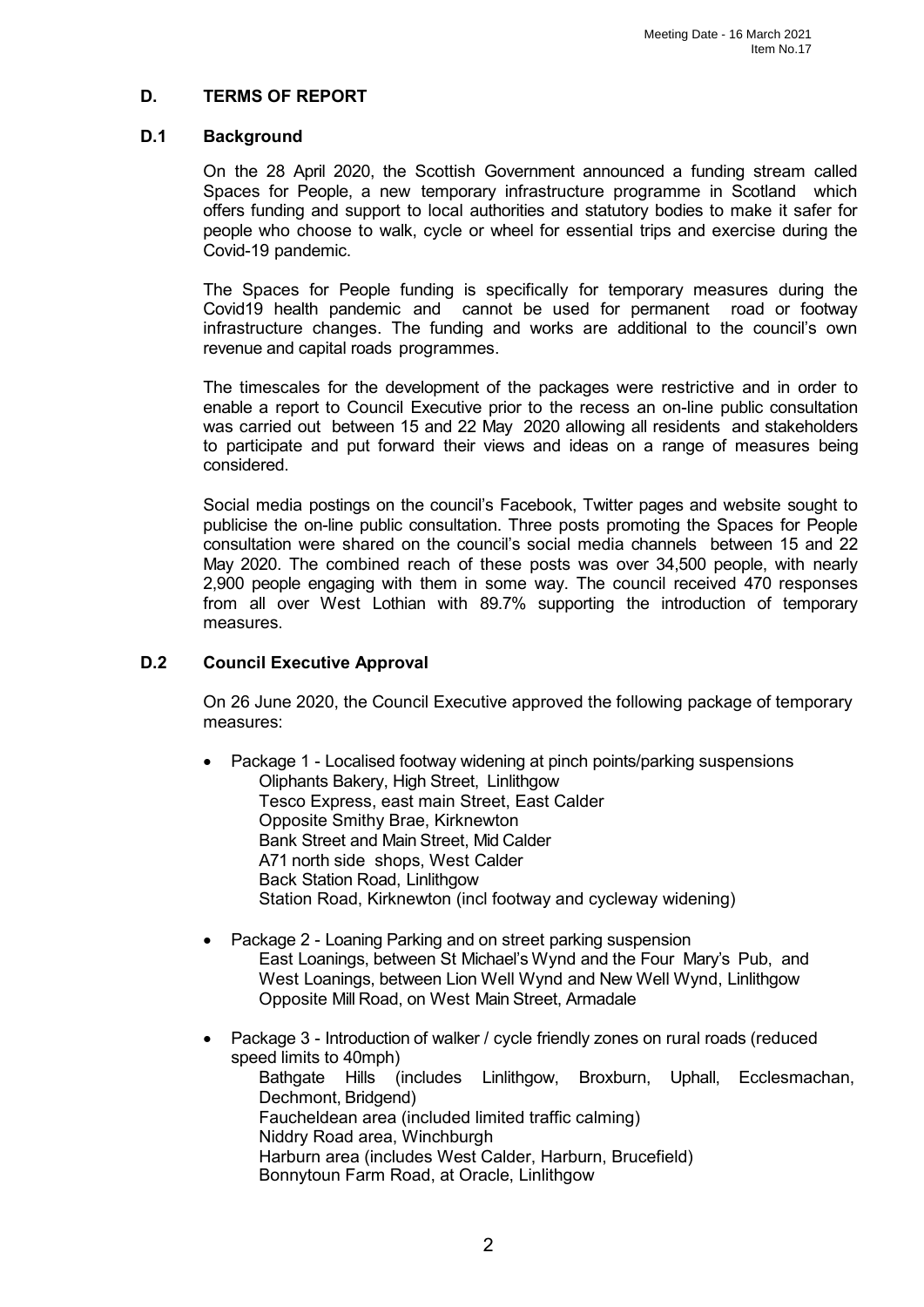- Package 4 Advisory/temporary cycle lanes East Main Street (Kilpunt roundabout westwards), Broxburn Edinburgh Road & St Ninian's Road, Linlithgow Advisory cycle lanes on distributor roads, Livingston Advisory cycle lanes, Blackridge
- Package 5 Introduce temporary 20mph areas within towns and villages All urban and rural towns
- Package 6 Introduce temporary physical distancing signage Six urban towns Twenty-four rural towns Livingston
- Package 7 Strategic clearance works to widen footpaths and cycle tracks Clearance work on the strategic network including NCR75 and other areas to improve accessibility and ensure safety Nellburn Path – Lochshot, Livingston
- Package 8 Public Transport physical distancing measures at bus stops Layby bus stops, Linlithgow (4no.) South Bridge Street outside St David's House, Bathgate (1no.) King Street, stops at old train station, Bathgate (3no.) East Main Street outside Scotmid, Broxburn (1no.) Eastbound at the CIS Centre, Whitburn Cross (1no.) Outside the Post Office, West Calder (1no.) Tesco Distribution Centre A89, rural Bathgate (1no.) Main Street in Kirknewton (1no.)
- Package 9 Introduce pedestrian phases at controlled crossing points. Installing a permanent (24/7) pedestrian phase to controlled pedestrian crossing points to prevent individuals touching existing push buttons at :
	- Armadale Cross Whitburn Cross North/South Bridge in Bathgate A89/Whitburn Road junction in Bathgate Bathgate Academy/A89 junction Greendykes Road/A899 junction in Broxburn Almondvale Avenue in Livingston

Each package of measures sought to create a safer environment for pedestrians and cyclist by enabling physical distancing to be achieved and encouraging continuing active travel.

#### **D.3 Council Motion**

On 26 January 2021 the Council considered a motion on the Spaces for People programme which identified the following defects being reported numerous times to several elected members: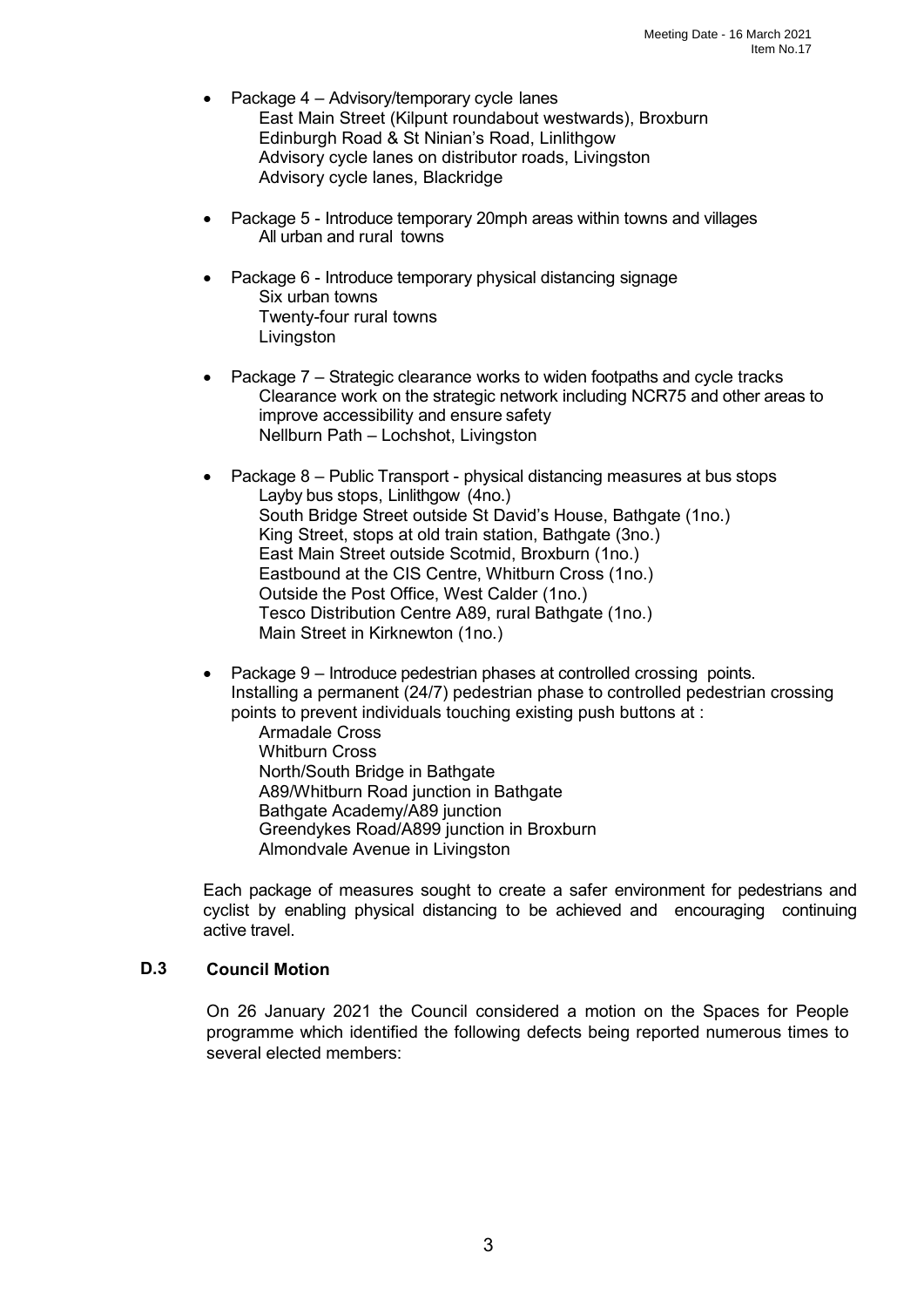- a) Constant changes/improvements that have been required since the programme was deemed complete at the last council meeting.
- b) Public petitions being raised.
- c) Constant and continuous irate residents' complaints.
- d) Green signage disintegrating to unsightly and counterproductive support of the message.
- e) Contradictory speed signs that simply confuse rather than advise.
- f) Pavement alterations that frustrate rather than assisting.
- g) Road rage incidents increasing.

Council instructed officers to undertake a full examination of the whole Spaces for People programme, the implementation, installation, costs, complaints, benefits and delivery of intended outcomes, benchmarking, value for money as set out in Appendix 2 to Council Executive 23 June 2020, and to report back to Council on 16 March 2021 to consider its success or failure, identify any lessons to be learned and to provide a full explanation of the main reasons for its introduction in the first place.

#### **D.3.1 Constant changes/improvements that have been required**

The Spaces for People programme sought to introduce a series of temporary measures which allowed for flexibility and alterations to be implemented as deemed necessary. Amendments have been made to a number of the measures introduced:

- Drainage improvements have been carried out at the temporary footway widening sections in the High Street in Linlithgow and Main Street in East Calder.
- The temporary footway widening measures at Main Street in Kirknewton were removed during construction in response to on-site restrictions.
- Additional signage was installed to the public footway network in country parks to reinforce the importance of physical distancing.
- Additional signage was provided at the request of Bathgate Thistle.
- A number of schools requested additional physical distancing signage and banners to be installed at schools outwith the public areas. Signage has also been replaced across the school estate following vandalism.
- Two of the temporary bus bays in Bathgate were reduced in size prior to construction in response to concerns raised at thetime.
- Minor road marking alterations to the existing box junction at West Main Street/Station Road in Broxburn have been organised as buses stopping at the temporary bus boarder were overhanging the box junction.
- Recently, vandalism and illegal behaviour has resulted in the need to make some changes. Temporary black and white bollards have been illegally removed from locations in Linlithgow and Broxburn. Replacement bollards are being replaced on a reactive basis as the council is notified. Police Scotland have also been notified of these issues and are patrolling the locations when they can.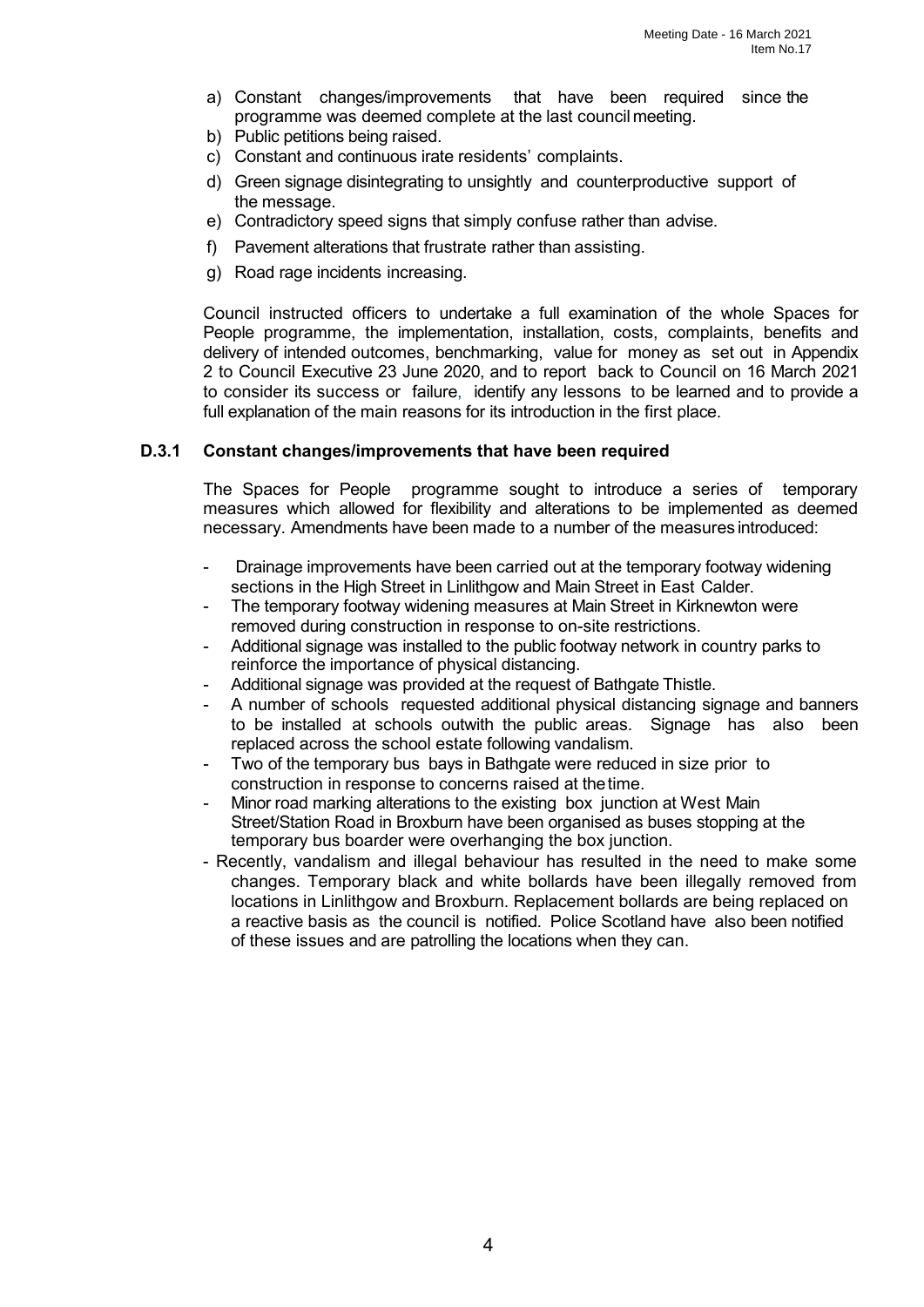# **D.3.2 Public petitions being raised**

The Council Executive considered a petition on 15 December 2020. The petition concerned the removal of 20mph speed limits from main roads across West Lothian. The petition was remitted and considered by the Environment Policy Development and<br>Scrutiny Panel (PDSP) on 2 February 2021. link to report -(PDSP) on 2 February 2021, link to report -<br>hian.gov.uk/coins/viewDoc.asp?c=e%97%9Dh%97m%81%8B. At [https://coins.westlothian.gov.uk/coins/viewDoc.asp?c=e%97%9Dh%97m%81%8B.](https://coins.westlothian.gov.uk/coins/viewDoc.asp?c=e%97%9Dh%97m%81%8B) its meeting, the PDSP discussed community engagement and, as a result, officers undertook an engagement exercise on the Spaces for People programme with community councils, key stakeholders and councillors. This is discussed in Section D5 of this report. The PDSP noted the report on the petition and also noted that, following approval of the motion to Council on 26 of January 2021, a full examination of the whole Spaces for People programme would be undertaken and a report would be submitted to Council on 16 March 2021.

To date the service have been unable to undertake a post implementation traffic survey of the temporary 20mph areas within towns and villages. Following the implementation of the temporary signage, the second wave Covid-19 restrictions, and more recently the winter weather conditions, have had an impact on the volume of traffic across the authority. Survey work is now being arranged for the end of March/April 2021, subject to the relaxation of the Scottish Government's stay at home restrictions and traffic levels returning to previous levels.

Prior to any of the temporary measures being removed officers will undertake further speed and volume data collection surveys as part of an overall monitoring of this package.

#### **D.3.3 Constant and continuous irate residents' complaints**

The council has received 199 Stage 1 complaints in relation to the measures introduced under the Spaces for People programme, of which 13 have been escalated to Stage 2 complaints. The majority of the complaints were received following the first two weeks of the agreed measures, as set out in SectionD.4.3.

All of the complaints have been considered under the council's Complaint Handling Procedure.

# **D.3.4 Green signage disintegrating to unsightly and counter-productive support of the message**

The provision of the physical distancing signage in towns and villages was one of the first packages of measures to be completed. When these signs were designed, it was envisaged that they would be removed at the end of 2020 when it was anticipated that Covid-19 restrictions may be relaxed. At that point in time it was not envisaged that the country would be placed into further restrictions due to a second wave of Covid-19.

It is considered that the Scottish Governments physical distancing message has been well publicised and the public have been informed with regard to the importance of physical distancing when in public places.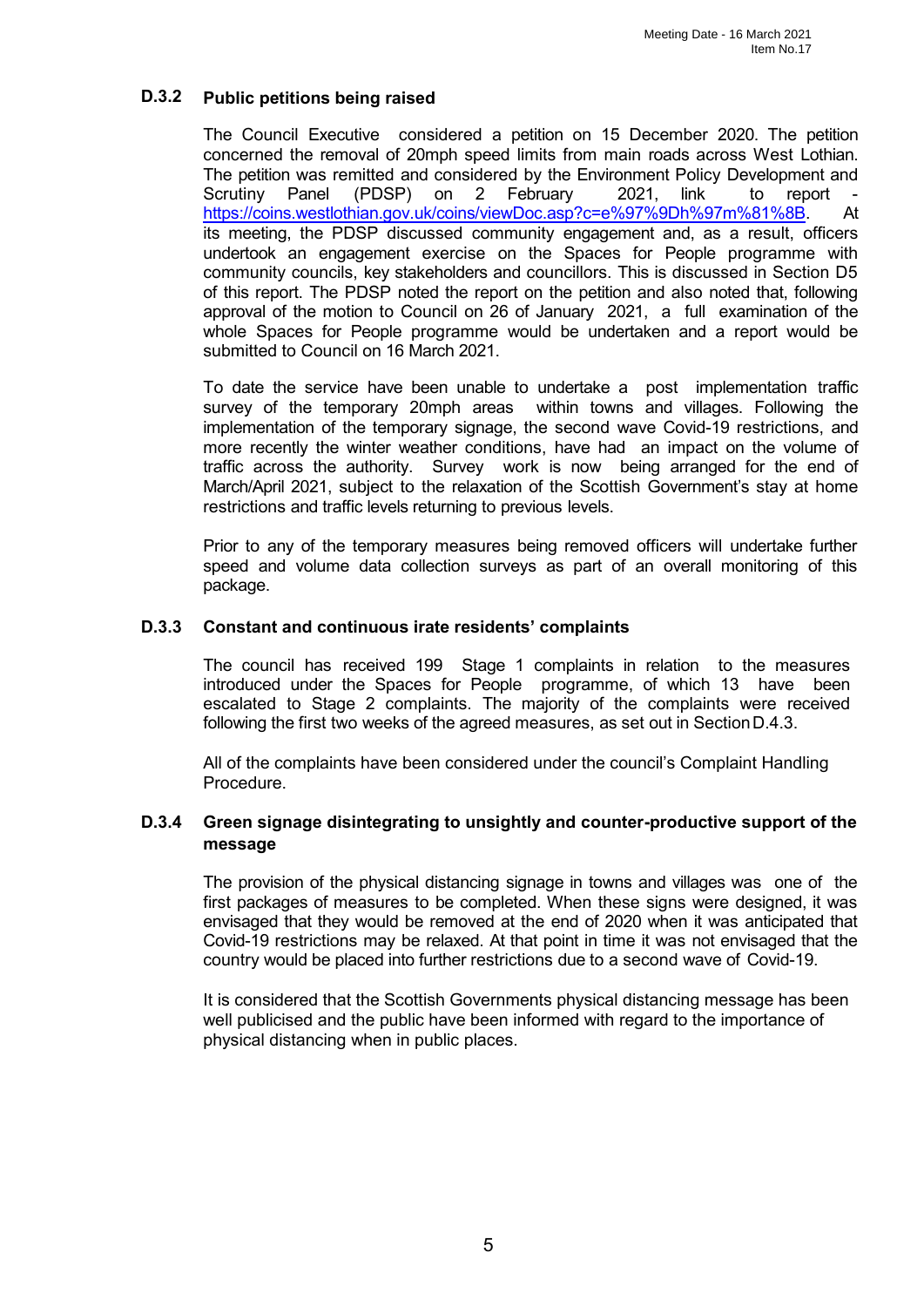## **D.3.5 Contradictory speed signs that simply confuse rather than advise**

Package 5 has introduced the implementation of temporary 20mph speed limits across the authority road network at the terminal extents of the urban restricted road network i.e. where the existing 30mph permanent speed limits start / finish.

This methodology was adopted to allow existing permanent Traffic Regulations Orders (TRO) for the restricted road network to be easily transferred to create the Temporary Traffic Regulation Orders (TTRO) required for the temporary 20mph speed limits.

Using this approach also made the conversion of the 30mph signage to 20mph signage more straightforward as all the signage site locations are known and documented and the sign poles are in position.

The approach taken also ensured that all 30mph speed limit areas in our towns and villages were covered by the 20mph temporary speed limits. This method was also adopted for the installation of the temporary 40mph speed limits on the rural road network commencing at the de-restricted national speed limits (60mph) signage.

The council has received a number of complaints on the number of repeater signs installed for the temporary 20mph speed limits. Whilst there is no specific requirement to provide repeater signs for speed limits, the council installed over 360 repeater signs across the authority.

These signs have been installed at 500 metre intervals, in order to strike the balance between number of signs to be manufactured and installed and adequately conveying the message to motorists. To erect more repeater signage at more regular intervals, would increase the costs in manufacturing, installing and removing at the end of the temporary period. The cost of doubling the number of signs to be manufactured and installed is estimated to cost a further £20,000.

Officers have also undertaken a recent inspection of all of the temporary road signs installed and have identified a small number of signs where the signage deployed was incorrect. There are also a few locations where the road signs have been damaged due to road traffic accidents or vandalism since they were installed. Works have been undertaken or instructed to replace the signage and road markings, measures are in place to monitor signs for vandalism or accidental damage.

#### **D.3.6 Pavement alterations that frustrate rather than assisting.**

A number of issues were raised following the implementation of the footway widening measures. Details of the issues raised and the measures undertaken to address the issues identified are set out below:

- East Calder Issues with road surface water not draining into the existing road drainage system and impacting on the footway widening installed outside the Tesco store on Main Street was rectified.
- Linlithgow Temporary drainage was installed at the footway widening measure on the High Street at the Whitten Lane area where ponding occurs during heavy rainfall. Complaints have been raised that parking has been removed on the High Street due to the measures introduced, however the existing waiting restrictions in place are 'No Waiting, Monday to Saturday, 8am to 6pm', and have not been changed as part of the works. During these times, vehicles cannot be parked outside the businesses on the stretch road adjacent to the footway widening measures.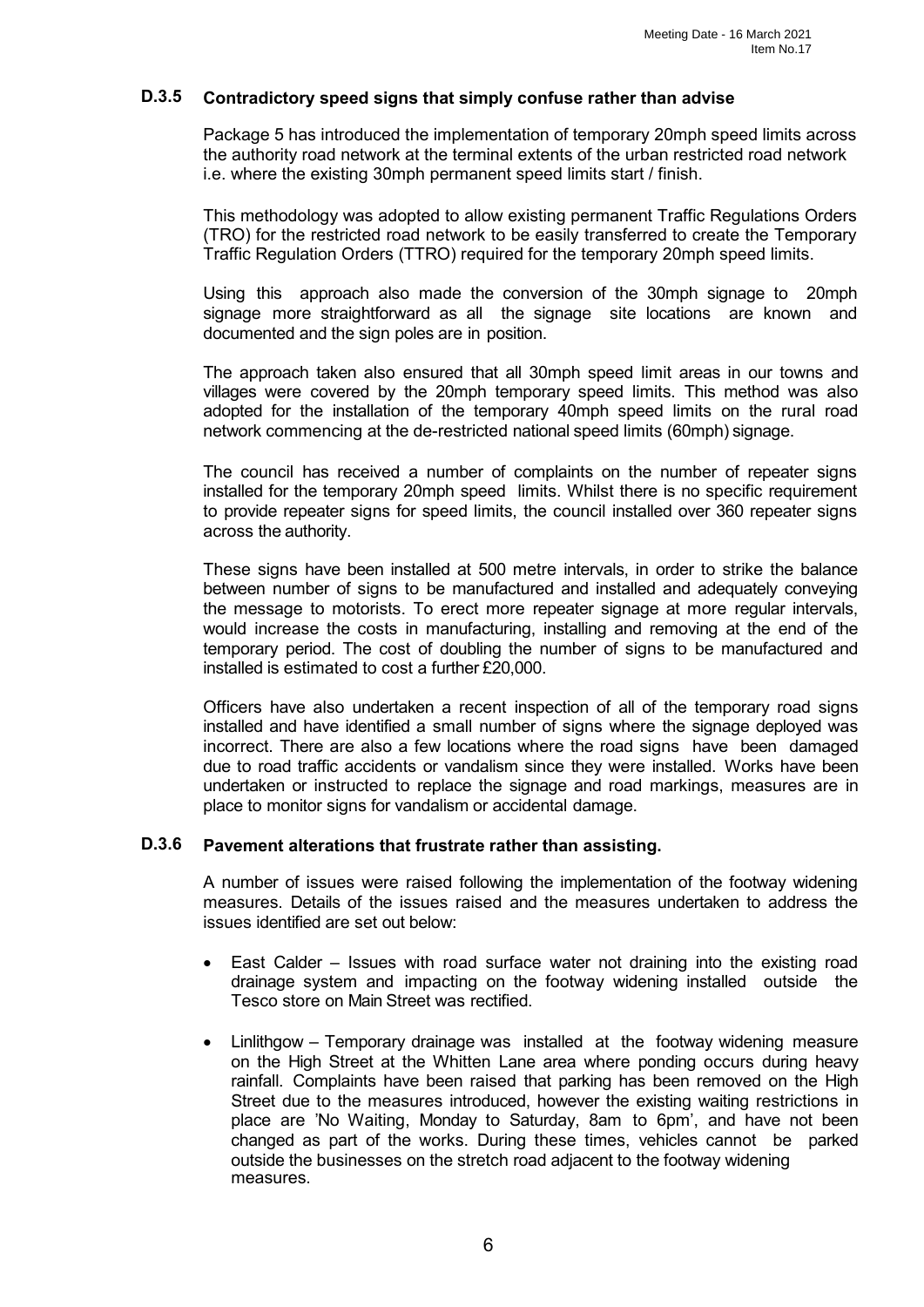Mid Calder – Complaints were received in relation to the footway widening measures installed in Bank Street which have resulted in the loss of six parking spaces and a bus stop. Bus operators were consulted at the time and were supportive on the implementation of the bus boarder measures prior to their introduction. The bus operators were also keen to have additional space for passengers to be able access and exit buses. This has been done by using the layby area. Eastbound buses on Bank Street stop on the running carriageway and vehicles are still able to pass a stationary bus at this bus stop. The westbound bus stop remains unchanged and other parking (on-street and an 11 space off street car park) in the Bank Street area remainunchanged.

## **D.3.7 Road rage incidents increasing**

The council has received a few complaints concerning road rage incidents and other illegal driving actions. Incidents of road rage or other illegal driving actions are the remit of Police Scotland, and officers have enquired as to whether there has been an increase of reported incidents as result of the temporary 20mph and 40mph speed limits. Police Scotland have advised that they are not aware of an increase of reported road rage or similar incidents in relation to the temporary 20mph or 40mph speed limits.

# **D.4 Programme Evaluation**

The motion approved by Council instructed officers to carry out a full examination of the whole programme, the implementation, installation, costs, complaints, benefits and delivery of intended outcomes, benchmarking, value for money. Officers were also requested to consider any success, failure and identify any lessons learnt.

## **D.4.1 Examination of the implementation and installation**.

The timescales for the development of the packages approved by Council Executive on 25 June 2020 were restrictive and an on-line public consultation was carried out between 15 and 22 May 2020 allowing all residents and stakeholders to participate and put forward their views and ideas on a range of measures being considered.

Elected members received notification through the regular elected member briefings issued during May and June 2020. At the same time social media postings on the council's Facebook, Twitter pages and website sought to publicise the on-line public consultation between the 15 and 22 May 2020. These combined posts reached over 34,500 people, with nearly 2,900 people engaging with them in some way.

Following Council Executive, a number of the Spaces for People packages were installed immediately after confirmation of funding by Sustrans, whereas the timescales for the installation of other measures has been impacted by contractor availability as a result of the COVID-19 pandemic. Package 4 – Advisory/Temporary cycle lanes have not been progressed at this stage due to delays in the appointment of contractors, winter weather and difficulties with the contractor sourcing the required quantity of materials from suppliers.

#### **D.4.2 Costs**

The Council's initial funding application of £601,500 was approved by Sustrans on 4 June 2020 and the measures where then advanced. Following further discussions with Sustrans, the grant was subsequently increased to £641,500 to allow "before and after" speed and traffic volume data collection for work packages 3 and 5 to be undertaken.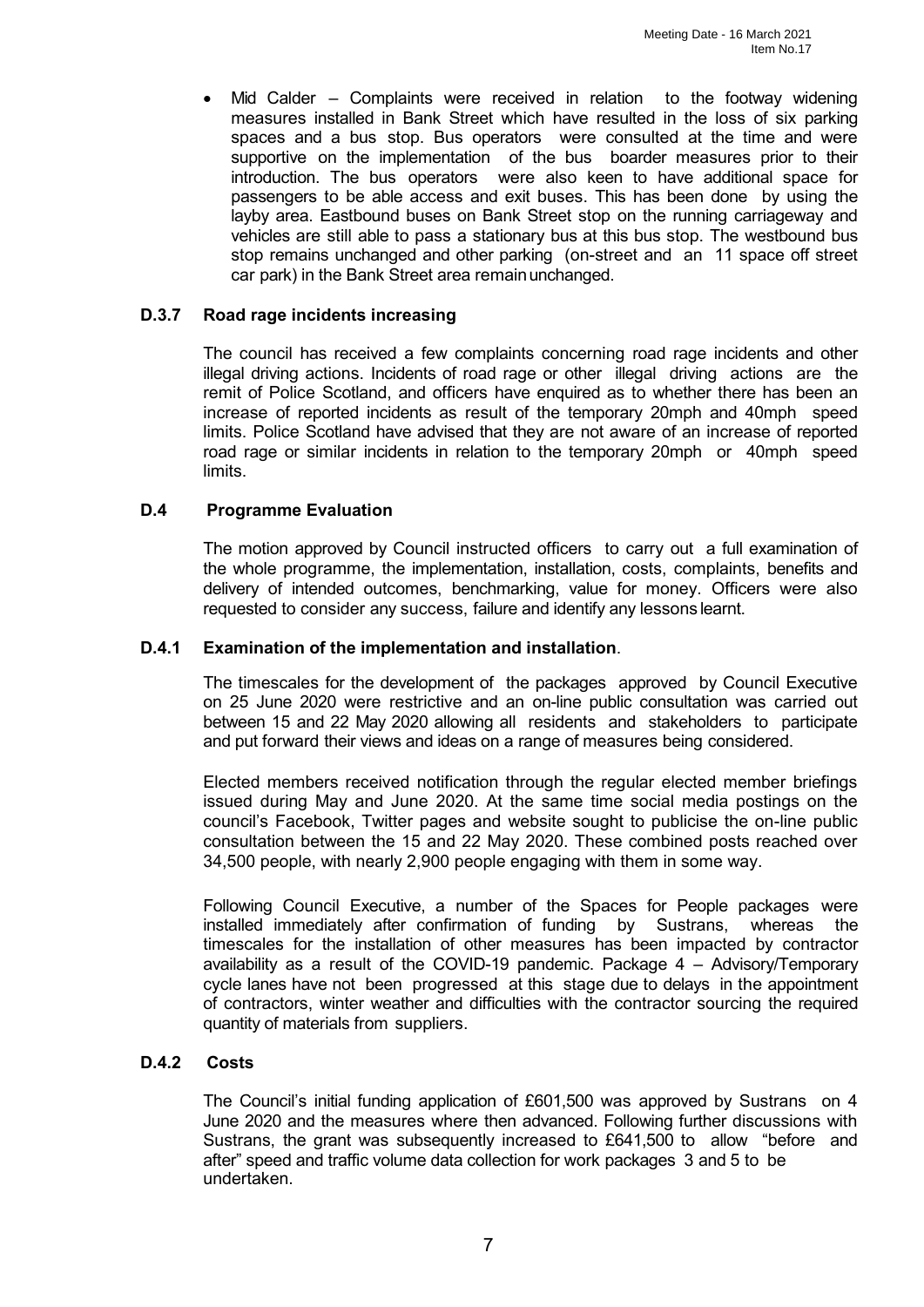Upon receipt of the tender returns for packages 1, 2 and 8, being higher than the original budgeted figure, further additional funding was authorised by Sustrans. This took the total grant level to £818,500.

The funding and works for the Spaces for People programme are additional to the council's own revenue and capital roads programmes. To date the council has used £645,000, of the £818,500 funding allocation, implementing and maintaining the approved programme.

#### **D.4.3 Complaints**

As set out in Section D.3.3 the council received 199 complaints in relation to the packages introduced to date. The total number of complaints, per package is set out below in Table 1.

Table 1 – Complaints per Package.

| Package         | <b>Description</b>                                            | Stage 1 | Stage 2 |
|-----------------|---------------------------------------------------------------|---------|---------|
| $1, 2$ and<br>8 | Footway widening, parking suspension<br>and bus stop measures | 160     |         |
| 5               | 20mph speed limits                                            | 38      |         |
|                 | Physical distancing signage                                   |         |         |
|                 | ⊺otal                                                         | 199     |         |

As set out in Section D.4.1 the works for Package 4 – Advisory/Temporary cycle lanes have not been progressed at this stage. No other packages of work received any formal complaints.

An analysis of the highest volume of complaints is set out below in Table 2.

Table 2 – Package 1,2 and 8 Complaint Timescale

| Town       | Start date      | Week 1 | Week 2 | Week 3 | Week 4  | Total |
|------------|-----------------|--------|--------|--------|---------|-------|
|            | on site         |        |        |        | onwards |       |
| Linlithgow | 26 October 2020 | 96     | 39     | ົ      |         | 138   |
|            |                 |        |        |        |         |       |
| Mid Calder | 8 January 2021  | 14     |        |        |         | 16    |
|            |                 |        |        |        |         |       |
| Other      | Various dates   | ◠      |        |        |         |       |
| ⊺otal      |                 | 113    | 41     |        |         | 160   |

The majority of complaints raised were raised within the first two weeks of the measures being implemented.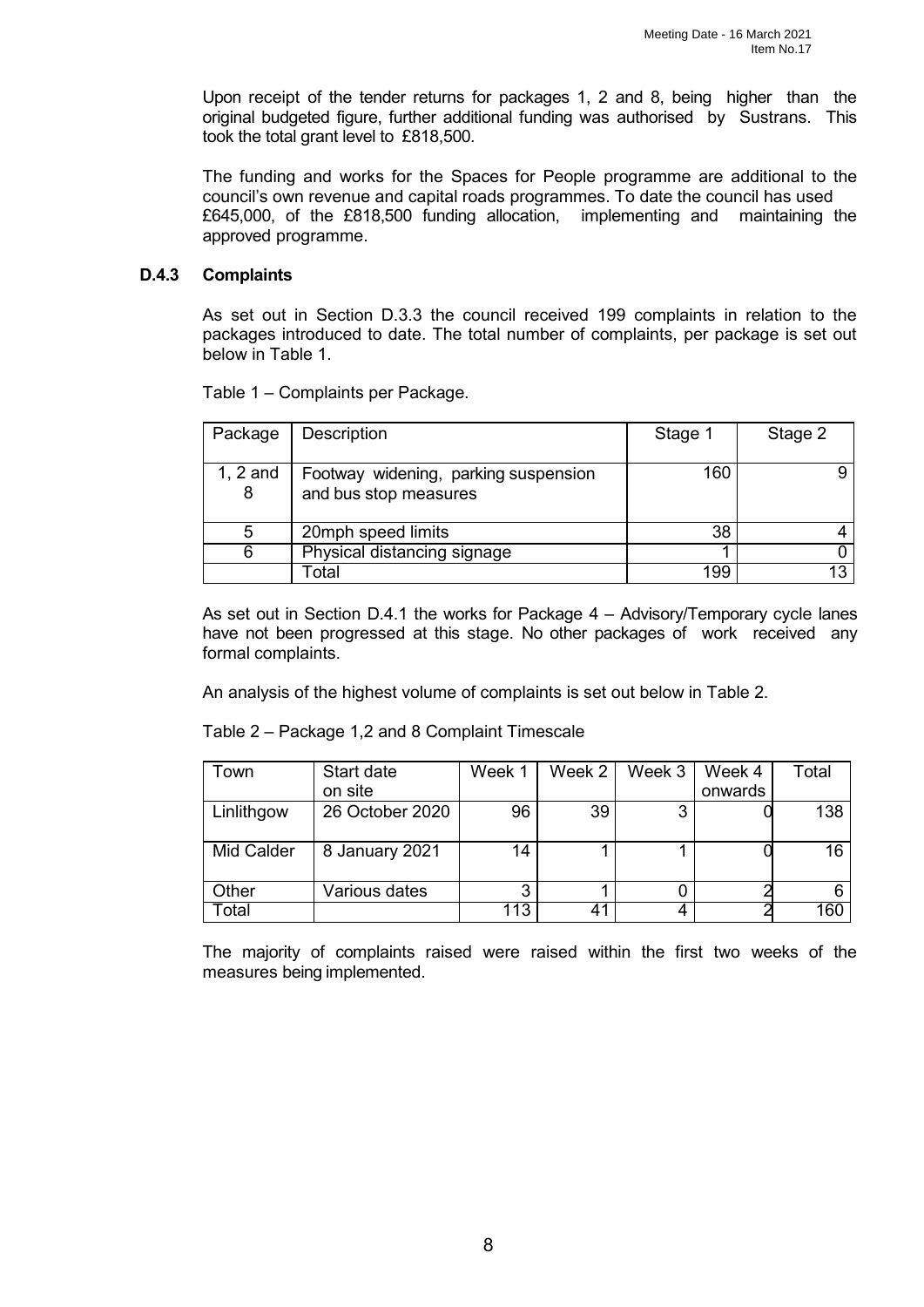The location of each complaint is set out below in Table 3.

| Ward           | Complaint<br>Location       | Temporary<br>footway<br>widening,<br>parking<br>suspension<br>and<br>bus stop<br>measures | Temporary<br>20mph<br>speed limits | Temporary<br>physical<br>distancing<br>signage | Total           |
|----------------|-----------------------------|-------------------------------------------------------------------------------------------|------------------------------------|------------------------------------------------|-----------------|
| 1              | <b>Bridgend</b>             | 0                                                                                         | 0                                  | 1                                              |                 |
| 1              | Linlithgow                  | 138                                                                                       | 1                                  | $\overline{0}$                                 | 139             |
| 1              | Linlithgow<br><b>Bridge</b> | $\overline{2}$                                                                            | $\overline{0}$                     | 0                                              |                 |
| $\overline{2}$ | <b>Broxburn</b>             | 1                                                                                         | 1                                  | 0                                              |                 |
| $\overline{2}$ | <b>Uphall</b>               | $\overline{0}$                                                                            | 1                                  | $\overline{0}$                                 |                 |
| $\overline{3}$ | Deans                       | 0                                                                                         | 1                                  | 0                                              |                 |
| $\overline{4}$ | Murieston                   | 0                                                                                         | 1                                  | $\overline{0}$                                 |                 |
| 5              | Kirknewton                  | 1                                                                                         | 0                                  | 0                                              |                 |
| 5              | <b>Mid Calder</b>           | 16                                                                                        | $\overline{0}$                     | 0                                              | 16              |
| 6              | Fauldhouse                  | 0                                                                                         | 5                                  | 0                                              |                 |
| $\overline{6}$ | <b>West Calder</b>          | $\overline{0}$                                                                            | 1                                  | $\overline{0}$                                 |                 |
| 7              | <b>Blackburn</b>            | $\overline{0}$                                                                            | $\overline{2}$                     | $\overline{0}$                                 |                 |
| 7              | <b>East Whitburn</b>        | $\overline{0}$                                                                            | 1                                  | $\overline{0}$                                 |                 |
| $\overline{7}$ | Seafield                    | 0                                                                                         | 1                                  | $\overline{0}$                                 |                 |
| 7              | Whitburn                    | 1                                                                                         | $\overline{4}$                     | $\overline{0}$                                 |                 |
| 8              | <b>Bathgate</b>             | 1                                                                                         | 3                                  | $\overline{0}$                                 |                 |
| $\overline{9}$ | Armadale                    | $\overline{0}$                                                                            | $\overline{13}$                    | $\overline{0}$                                 | $\overline{13}$ |
| $\overline{9}$ | <b>Blackridge</b>           | $\overline{0}$                                                                            | 1                                  | $\overline{0}$                                 |                 |
|                | Town<br>not assigned        | $\overline{0}$                                                                            | $\overline{2}$                     | 0                                              |                 |
|                | Total                       | 160                                                                                       | 38                                 | 1                                              | 199             |

|  | Table 3 – Complaint Location per Package |
|--|------------------------------------------|
|--|------------------------------------------|

As set out in Section D.3.6 the majority of complaints related to Linlithgow and measures relating to the temporary footway widening, parking suspension and bus stop measures.

Whilst the packages have sought introduce temporary measures which make essential travel and exercise safer for whose people who choose to walk, cycle and wheel, it is acknowledged that these measures would have consequences for people who use other forms of transport.

# **D.4.4 Benchmarking**

The Spaces for People programme has been introduced across the majority of councils in Scotland. The measures in place are comparable to those introduced by neighbouring localauthorities:

- City of Edinburgh Council
- Midlothian Council
- **Falkirk Council**
- North Lanarkshire Council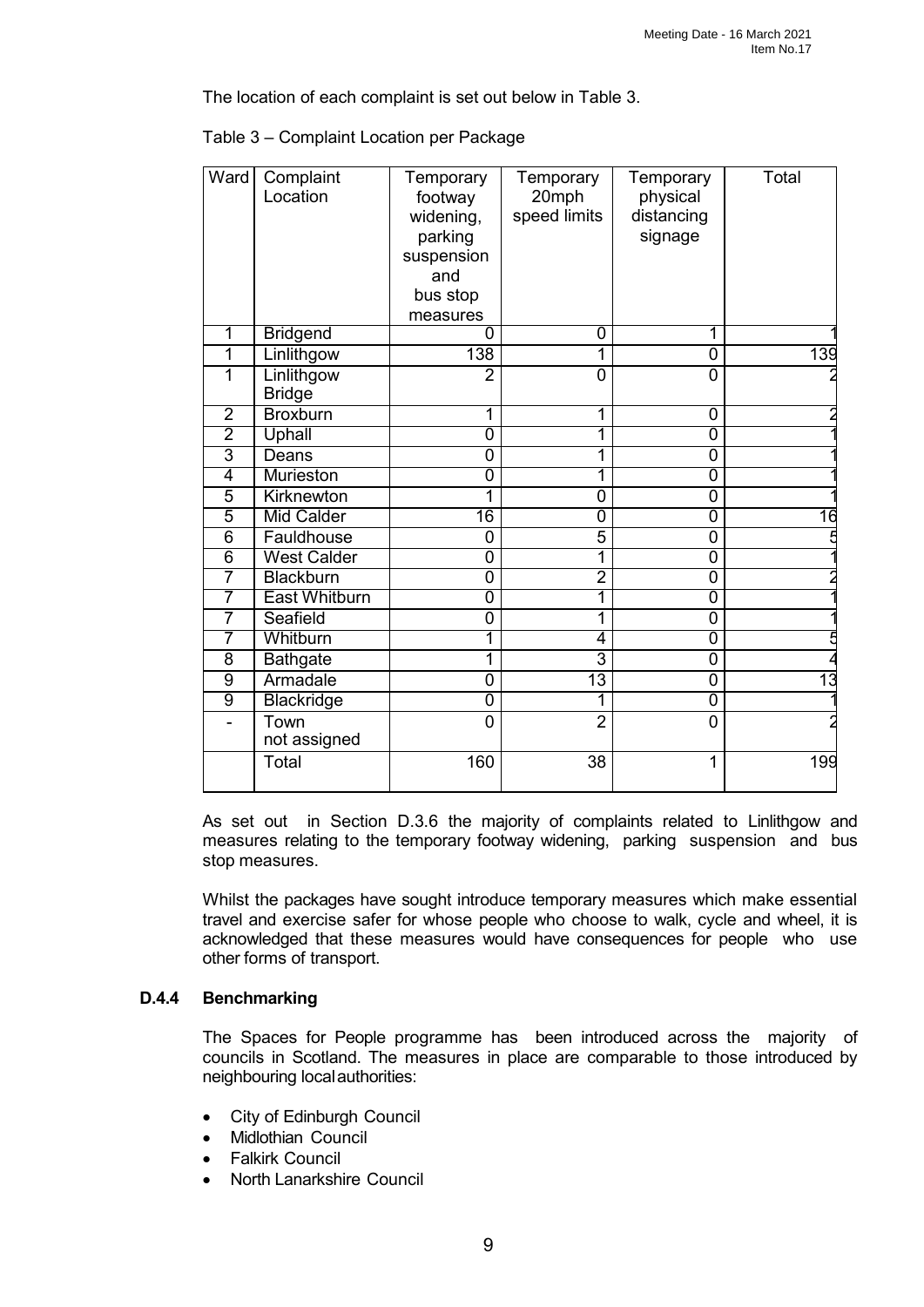Of the neighbouring authorities City of Edinburgh Council have recently commenced a public consultation exercise to seek the views of the measures they have introduced to assist in determining if they would be suitable to become permanent. The consultation opened on 22 February 2021 and will close on 21 March 2021, thereafter the council will consider the findings at committee on 22 April 2021. We are not aware of the other council's undertaking any review at this stage.

#### **D.4.5 Value for Money**

The Scottish Government have invested over £38 million across Scotland in the Spaces for People programme in delivering measures in order to make essential travel and exercise safer for those people who choose to walk, cycle or wheel during the COVID-19 pandemic.

The following assessment criteria has been used by Sustran to determine the suitability of each measure at the time of confirming funding award:

- Protecting public health Providing temporary walking and cycling infrastructure that helps to protect public health. Will the measure enable safe physical distancing for essential journeys and exercise for everyone, in particular where there are space constraints or user safety concerns.
- Essential journeys Projects should focus on essential journeys including:
	- to and from hospitals and health services.
	- to shops, pharmacies and schools for key workers.
	- for recommended exercise, for example, neighbourhoods and local parks.
- Immediate delivery Projects should be delivered quickly and provide a visible improvement that has an immediate benefit.

To date Sustrans have yet to publish information on the full range of measures introduced across the country and/or any evaluation of the extent to which the objectives of making essential travel safer have been achieved.

Public Health NHS Lothian participated in the stakeholder consultation (see Appendix 2). They advised that there is compelling evidence to support the public health benefits of measures which reduce vehicle speeds. They also comment on the positive health intervention benefits of measures that encourage physical activity such as cycling and running or walking being embedded into daily routines. They also suggest that the individual traveller gains health benefits from regular physical activity and the wider community is exposed to less air pollution, noise, severance and lower risk of injury to others.

The council ensured that the packages of work for the spaces for people programme were awarded through a competitive tendering process. This ensured that current rates were received for the items of work required and contracts were awarded to the lowest priced contractors that submitted tenders.

#### **D.4.6 Benefits and deliveryof intended outcomes**

Each package sought to create a safer environment for pedestrians and cyclists by enabling physical distancing to be achieved and encouraging continuing active travel, and the locations identified also sought to enable safer journeys for those travelling for essential shopping, services and places of work.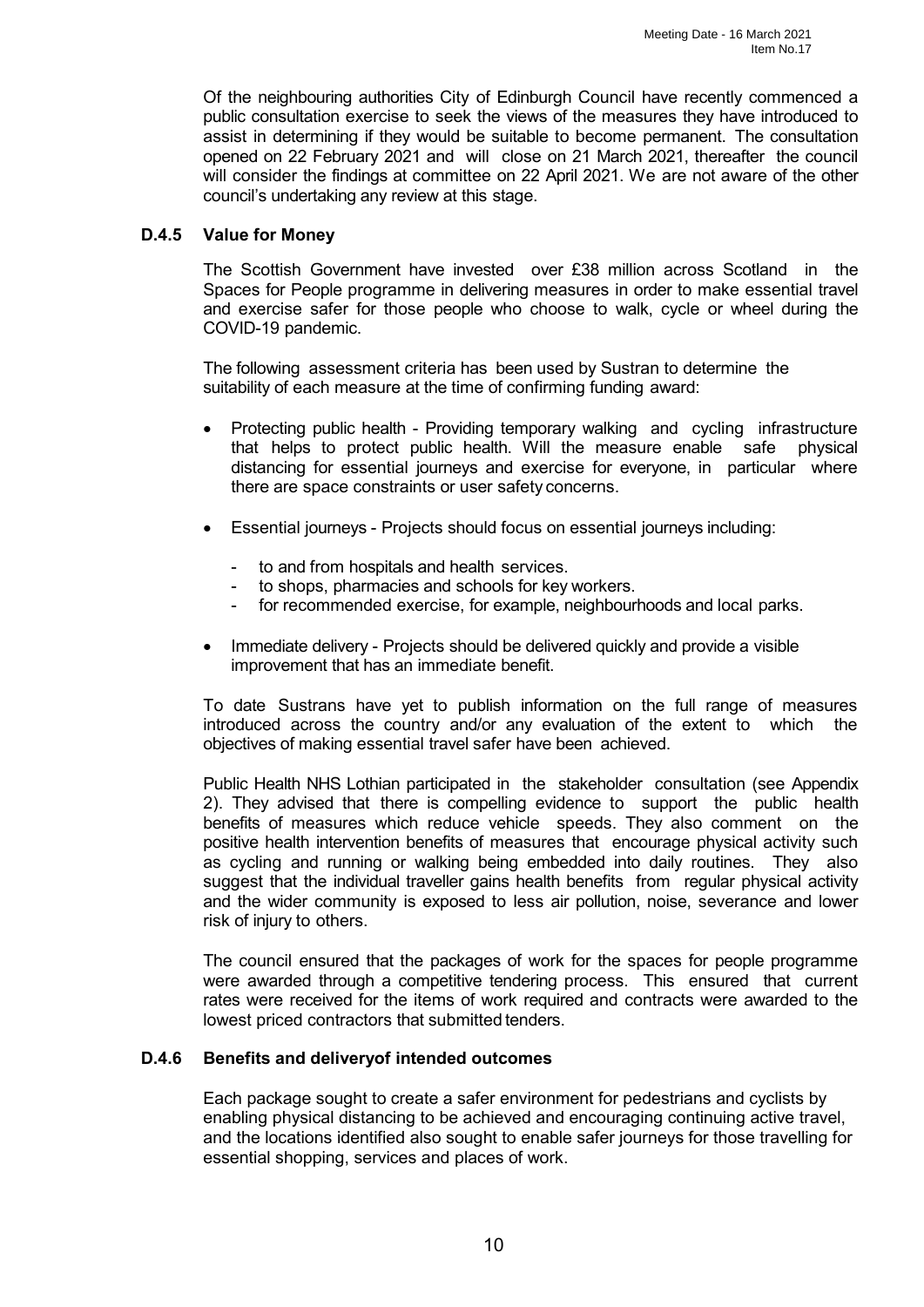The current lockdown situation in terms of peoples' movements and available space is not the norm and as lockdown measures are relaxed there will become space pressures in our towns and villages. Pressure points will arise as people are able to move away from the stay at home guidance and get out and about more. Peoples' perception of available space will also be influenced on their own views of personal safety andrisk.

Consideration could now be given to removing all the temporary physical distancing signage when the current restrictions are relaxed as it could be deemed that the physical distancing message has been widely accepted by communities and the signage is no longer required.

Bus stop social distancing measure have allowed for more space to be made available to those using the bus network and has reduced the pressure on narrowfootways.

The general reduction in speed limits in towns and villages, along with localised footway widening and removal of parking, have sought to make our town and village centres safer for pedestrian and cyclists where road widths are narrow and restrictive to free movement (and space).

Increasing pedestrian green time for pedestrians and cyclists at key traffic signal / crossing facilities will have reduced the number of users congregating in areas with limited footway width.

#### **D.5 Stakeholder Engagement**

In order to inform the evaluation of the programme the service have recently undertaken an engagement exercise to obtain feedback from key stakeholders on the measures and initiatives introduced. Due to available timescales it has not been possible to undertake a wider public consultation on the programme.

• Package 1 - Localised footway widening at pinch points/parking suspensions

The footway widening has not been well received in some areas, although there were responses that they could be made permanent with improvements carried out where there were issues.

• Package 2 - Loaning Parking and on street parking suspension

The loaning parking suspensions have not generated a high level of comment. The footway parking suspensions in Linlithgow had two stakeholders wanting this measure retained.

• Package 3 - Introduction of walker / cycle friendly zones on rural roads (reduced speed limits to 40mph)

These measures have generally been accepted and are appreciated by some Community Councils. There is support to make these measures permanent however enforcement does remain a concern

• Package 4 – Advisory/temporary cycle lanes

No feedback from stakeholders as the measures have not been introduced yet, however there was a general acceptance that these will be a positive introduction.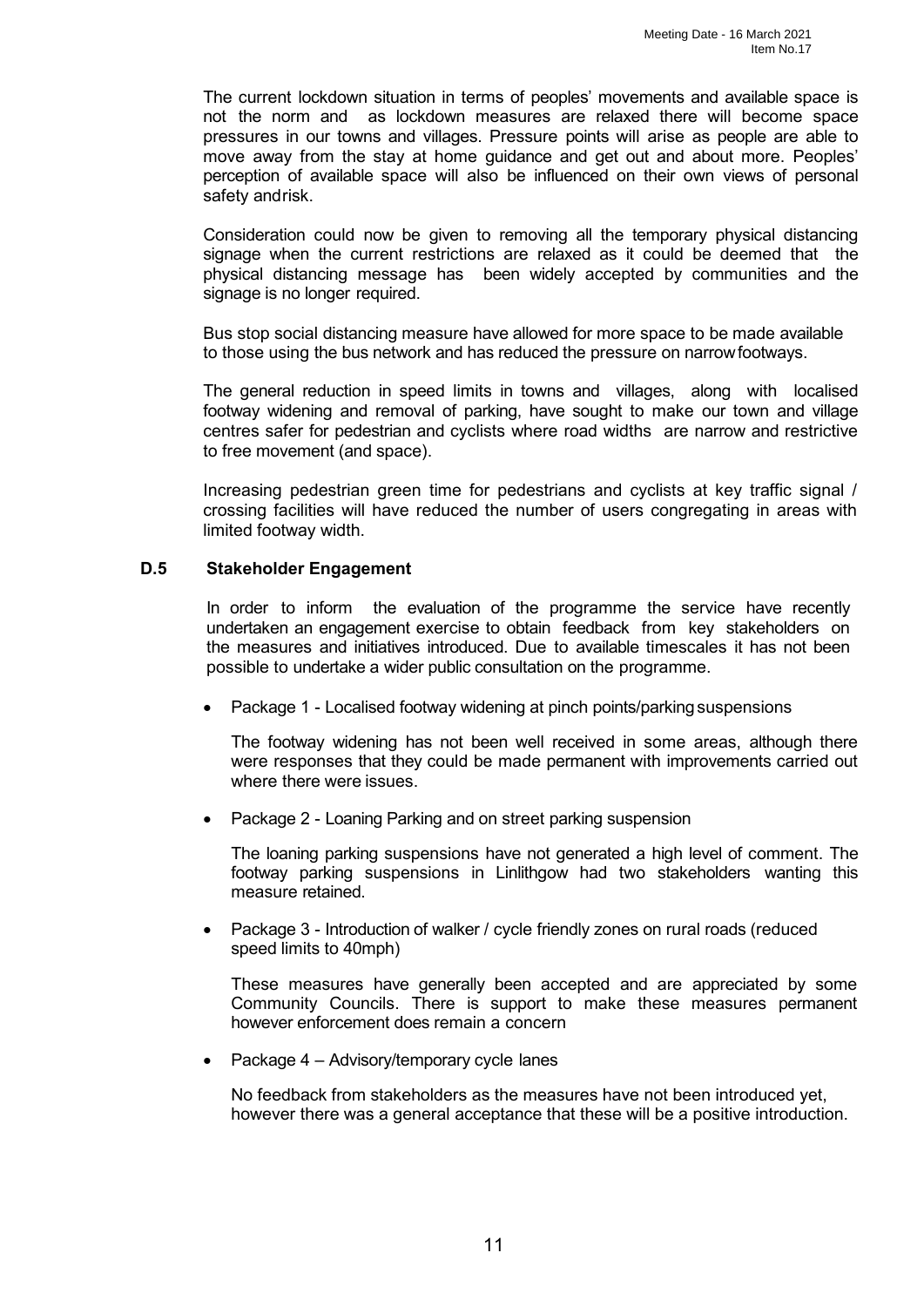• Package 5 - Introduce temporary 20mph areas within towns andvillages

These measures have not been supported across a number of the areas where they have been introduced, however there was positive comments that they could be made permanent in certain locations. Lack of enforcement and compliance of these speed limits is a recurring theme.

• Package 6 - Introduce temporary physical distancing signage

There is a large amount of feedback to have these signs removed as the current assumption that the message is received by the public and reminders are no longer required.

• Package 7 – Strategic clearance works to widen footpaths and cycle tracks

As these measures were carried out at specific areas few stakeholders were directly affected however, the general feedback is that this was a good idea and that any future clearance works would be welcomed.

• Package 8 – Public Transport - physical distancing measures at bus stops

There is strong opinion that the temporary bus boarder measures should be removed primarily due to perceived congestion issues. Comments were also received that if they were to be made permanent then improvements would have to be carried out.

• Package 9 – Introduce pedestrian phases at controlled crossing points.

Most of the feedback from the areas affected citied the extra waiting times for vehicles when there are no pedestrians crossing at the crossing points.

Feedback from stakeholders have indicated a mixed response to the programme and it is acknowledged that whilst certain measures have made essential travel and exercise safer for whose people who choose to walk, cycle and wheel, there have been consequences for people who use other forms of transport.

A list of the stakeholders consulted and the responses received are set out in Appendices 1 and 2.

#### **E. CONCLUSION**

The Spaces for People programme introduced by the Scottish Government and Sustrans was designed to improve health and wellbeing so that everyone who walks, cycles or wheels is able to move around their local area safely while keeping to physical distancing requirements as we transition through and out of the Covid-19 pandemic.

To date Sustrans have yet to publish information on the full range of measures introduced across the country and/or any evaluation of the extent to which the objectives of making essential travel safer have been achieved.

Feedback from stakeholders have indicated a mixed response to the programme and it is acknowledged that whilst certain measures have made essential travel and exercise safer for whose people who choose to walk, cycle and wheel, there have been consequences for people who use other forms of transport.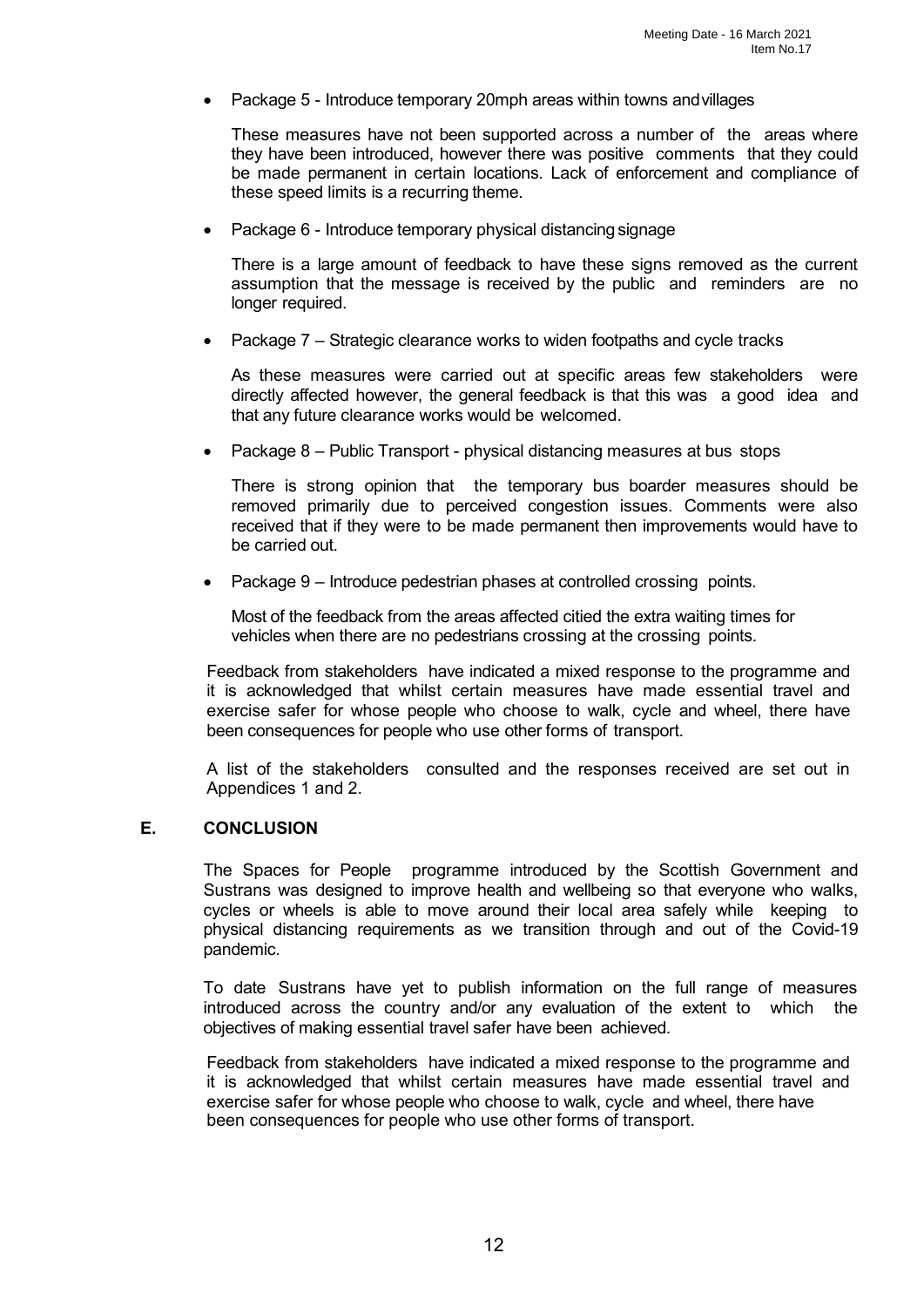# **F. BACKGROUND REFERENCES**

Council Executive – Active Travel Related Grant Funding 2020/21 - 23 June 2020

# **Appendices**

Appendix 1 – List of Stakeholders Appendix 2 – Stakeholder Responses

Contact: [graeme.malcolm@westlothian.gov.uk](mailto:graeme.malcolm@westlothian.gov.uk)

**Jim Jack Head of Operational Services 16 March 2021**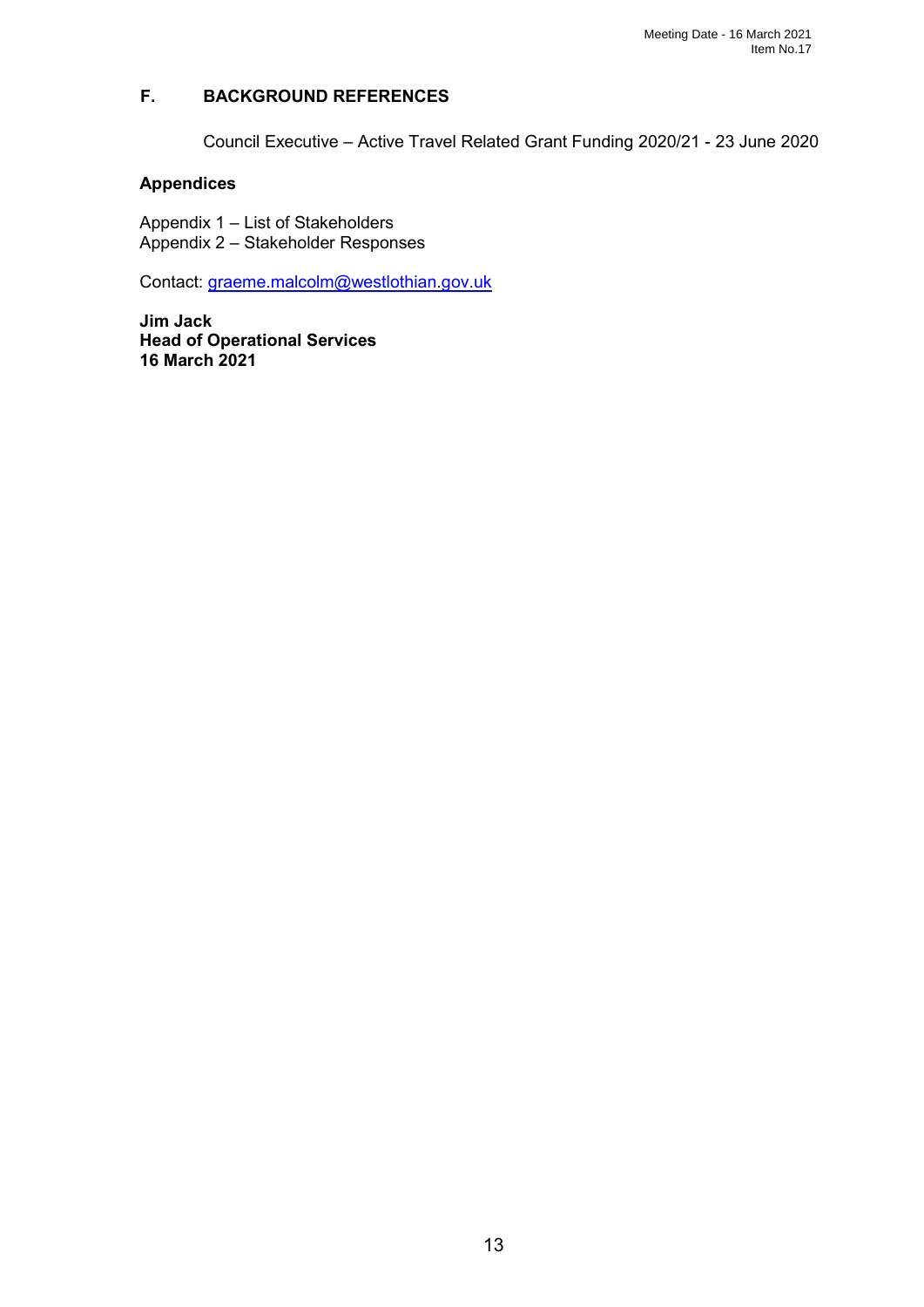# **APPENDIX 1**

# **List of Stakeholders and Responses**

| <b>Stakeholder</b>                                | <b>Response</b> |
|---------------------------------------------------|-----------------|
| <b>Police Scotland</b>                            | Yes             |
| <b>Scottish Ambulance Service</b>                 | <b>No</b>       |
| <b>Scottish Fire and Rescue Service</b>           | Yes             |
| <b>Public Health NHS Lothian</b>                  | Yes             |
| <b>Community Councils (35)</b>                    | 8               |
| <b>Broxburn and Uphall Traders Association</b>    | Yes             |
| <b>Cycling Scotland</b>                           | <b>Yes</b>      |
| <b>Disability West Lothian</b>                    | $\overline{N}$  |
| <b>Enterprising Bathgate</b>                      | Yes             |
| <b>First Bus</b>                                  | Yes             |
| <b>Freight Transport Association</b>              | <b>No</b>       |
| Joint Forum of Community Councils in West Lothian | <b>Yes</b>      |
| <b>Lothian Buses</b>                              | Yes             |
| One Linlithgow                                    | Yes             |
| Road Haulage Association                          | $\overline{N}$  |
| <b>SPOKES</b>                                     | Yes             |
| <b>West Lothian Taxi Owners Association</b>       | <b>No</b>       |
| West Lothian Taxi Owners and Drivers Association  | <b>No</b>       |
| Elected Members (33)                              | 10              |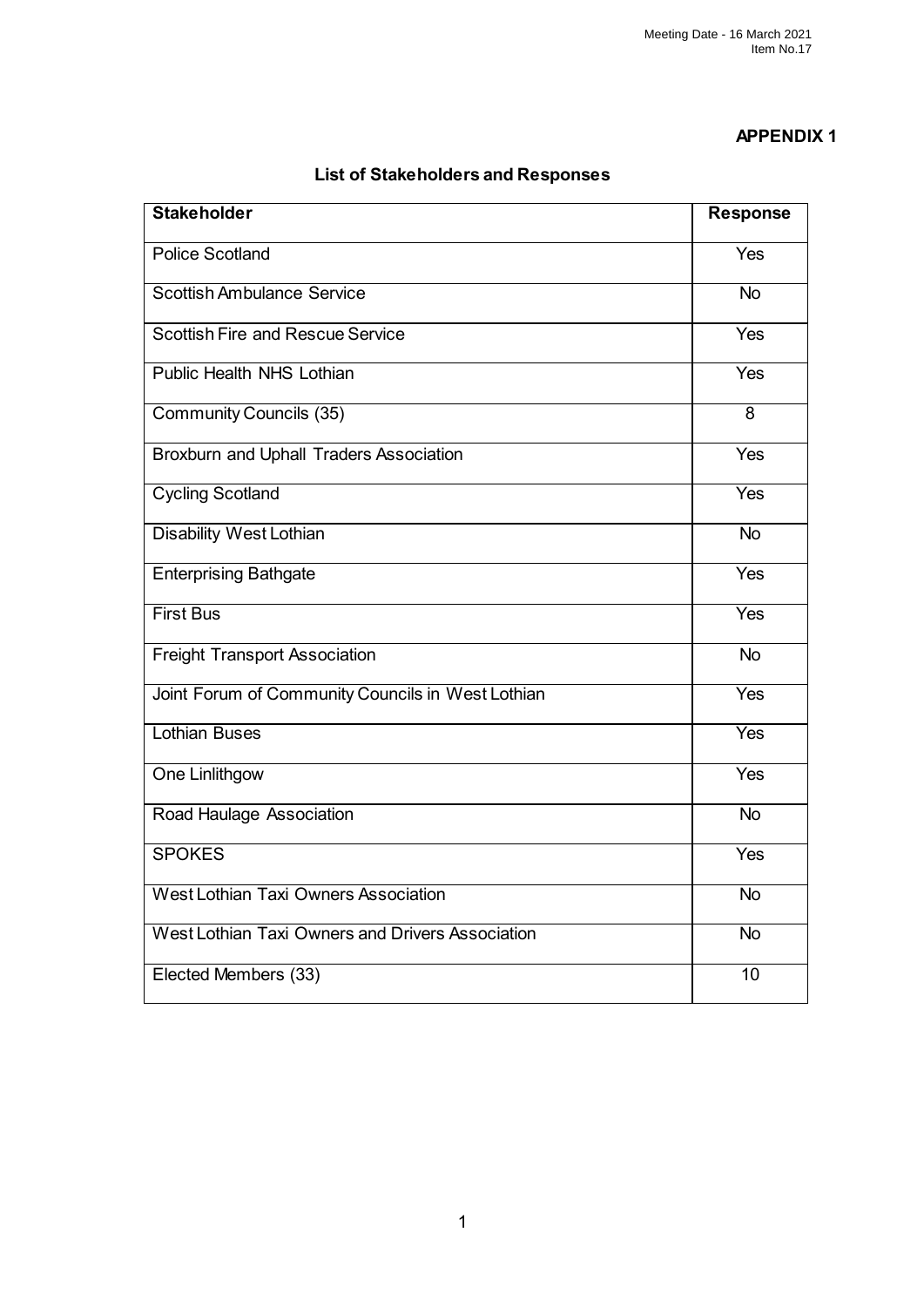Responses received to the stakeholder engagement.

| Respondent                                | Comments                                                                                                                                                                                                                                                                                                                                                                                                                                                                                                                                                                                                                                                                                                                                                                                                                                                                     |
|-------------------------------------------|------------------------------------------------------------------------------------------------------------------------------------------------------------------------------------------------------------------------------------------------------------------------------------------------------------------------------------------------------------------------------------------------------------------------------------------------------------------------------------------------------------------------------------------------------------------------------------------------------------------------------------------------------------------------------------------------------------------------------------------------------------------------------------------------------------------------------------------------------------------------------|
| Police<br>Scotland                        | Thank you for the opportunity to feedback on the measures introduced in West Lothian as part of the Spaces for People<br>programme. Police Scotland is committed to improving road safety and supportive of any initiative looking to improve road safety<br>and reduce casualties.                                                                                                                                                                                                                                                                                                                                                                                                                                                                                                                                                                                          |
|                                           | The measure that potentially has the biggest impact on Police Scotland is the introduction of lower speed limits, primarily the 20 mph<br>limits. The impact being requests/expectation to routinely enforce these limits due to non-compliance.                                                                                                                                                                                                                                                                                                                                                                                                                                                                                                                                                                                                                             |
|                                           | Speed enforcement is a core function of Road Policing officers and that activity is supplemented by the activity of trained Community<br>Officers and the Safety Camera Unit. Enforcement activity is carried out in line with Police Scotland's Standard Operating<br>Procedure. Accordingly, deployment of resources is prioritised to those sites that represent the greatest risk. Routine enforcement,<br>irrespective of the posted speed limit, should only be undertaken where considered necessary and in the interests of casualty<br>reduction. In practice, this means concentrating activity on roads with a history of injury collisions where speed is a factor. At the<br>moment, 20 mph limits are not routinely enforced, unless it meets the previously mentioned criteria. The noted exception is to the<br>enforcement of 20mph limits outside schools. |
|                                           | Therefore, going forward, any decision to permanently lower a speed limit to 20 mph should seek to avoid the need for extensive<br>police enforcement. The guidance provides that it should not be set in isolation but be considered as part of a range of measures,<br>including engineering, education and publicity.                                                                                                                                                                                                                                                                                                                                                                                                                                                                                                                                                     |
|                                           | I hope that this provides a useful context if considering any permanent changes to the current speed limits.                                                                                                                                                                                                                                                                                                                                                                                                                                                                                                                                                                                                                                                                                                                                                                 |
| Scottish Fire<br>Rescue<br>and<br>Service | The Scottish Fire and Rescue Service welcome and support the work undertaken by West Lothian Council in its initiatives imple-<br>mented in the local area in support of objectives towards the national spaces for people (SfP) programme. We have clearly been<br>able to identify tangible benefits that our staff and wider organisation have received from the measures introduced over such a diffi-<br>cult period throughout the pandemic.                                                                                                                                                                                                                                                                                                                                                                                                                           |
|                                           | As an organisation we prioritise the health and wellbeing of our staff and the local communities we serve, with safety as a core<br>value, we strive to maintain high levels of physical and mental health. All of the (SfP) measures introduced have created welcoming,<br>safe, traffic controlled, managed spaces with which has allowed our staff and families to overcome the challenges the pandemic and<br>our altered way of life currently presents, affording behaviours closer to normality and a feeling of comfort. We have seen an in-<br>crease of staff commuting to their local community fire stations leaving their cars at home, also we have seen a reduction in                                                                                                                                                                                        |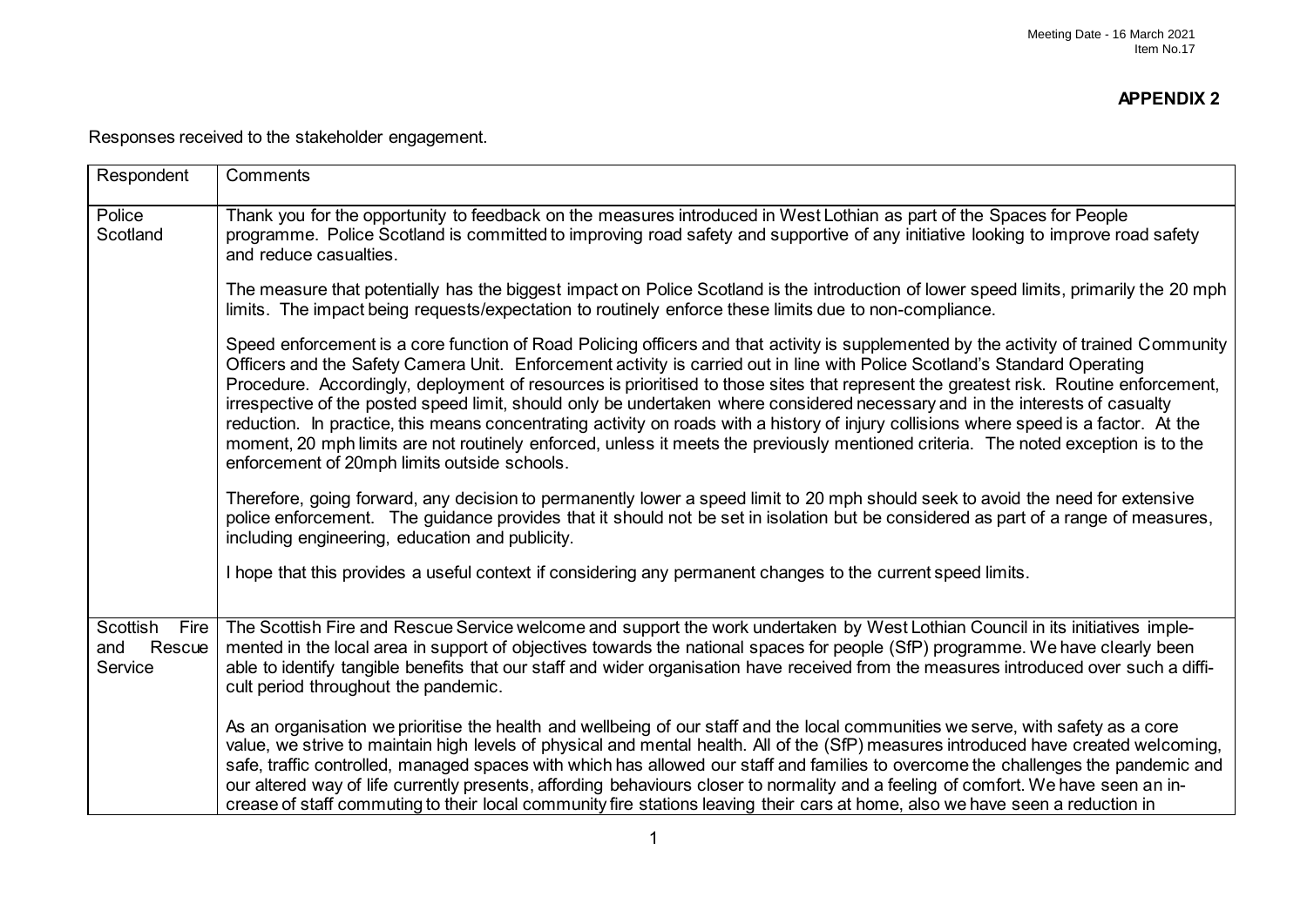| Respondent                              | Comments                                                                                                                                                                                                                                                                                                                                                                                                                                                                                                                                                                                                                                                                                                                                                 |
|-----------------------------------------|----------------------------------------------------------------------------------------------------------------------------------------------------------------------------------------------------------------------------------------------------------------------------------------------------------------------------------------------------------------------------------------------------------------------------------------------------------------------------------------------------------------------------------------------------------------------------------------------------------------------------------------------------------------------------------------------------------------------------------------------------------|
|                                         | secondary fires involving road/path side vegetation. Staff utilising the bike to work schemes available are encouraged as traffic is<br>lighter and slower providing a safer feel to their commute. Reduced speed limits are a contributing factor being identified.                                                                                                                                                                                                                                                                                                                                                                                                                                                                                     |
|                                         | As an open, learning organisation, it is encouraging to work with our partners in achieving shared goals and benefits. Both the SFRS<br>Mental Health Strategy and the Energy and Carbon Strategy, set out keys areas for consideration and improvement and working in<br>partnership with the local authority in this way allows collaborative efforts to assist as has been the result for the SFRS and staff with<br>these (SfP) measures. Moving forward the SFRS will adapt and apply assessment and consideration for the recruitment across the<br>local area for Retained Firefighters who respond from home, identifying boundaries and acceptable travel times accounting for the<br>changes in the road environment.                          |
| Public Health<br><b>NHS Lothian</b>     | There is compelling evidence about the public health benefits of reducing speed to save lives and reduce injuries. Car dominated<br>environments discourage active travel and active play among children. Reducing speed limits from 30mph to 20mph is associated<br>with a reduction in fatalities and serious injuries to pedestrians and cyclists. There is good quality evidence that, 'Riders across all<br>cyclist types prefer dedicated cycling facilities and are opposed to high speed traffic'.                                                                                                                                                                                                                                               |
|                                         | Embedding physical activity into everyday routines is a vital public health intervention to combat the impacts of sedentarism and<br>physical inactivity. Physical activity, whether cycling, running, or most compellingly walking, is the 'best buy' in public health due to<br>the significant benefits that it offers the population. The individual traveller gains health benefits from regular physical activity and the<br>wider community is exposed to less air pollution, noise, severance and lower risk of injury to others.                                                                                                                                                                                                                |
| <b>Bathgate</b><br>Community<br>Council | Introduction of temporary 20mph limits in towns and villages.<br>$\bullet$<br>We do not support the introduction of 20 MPH limits in Bathgate and surrounding roads and we believe that they have been<br>ineffective and, in some instances, dangerous.<br>We have reports from local citizens who have been overtaken dangerously by others while they were complying with the limit.<br>We have numerous complaints of slowing of traffic and standstill queues of idling traffic. There was no evidence of these<br>measures helping or encouraging cyclists or pedestrians. We do however support communities that do wish a 20 MPH limit on<br>their roads.<br>The implementation of this measure was chaotic with contradictory signs everywhere. |
|                                         | Introduction of temporary 40mph limits in some rural areas.<br>$\bullet$<br>We do not support the changing of speed limits in rural areas                                                                                                                                                                                                                                                                                                                                                                                                                                                                                                                                                                                                                |
|                                         | Introduction of some temporary local footway widening with some removal of limited waiting and parking.<br>We have no experience of this measure                                                                                                                                                                                                                                                                                                                                                                                                                                                                                                                                                                                                         |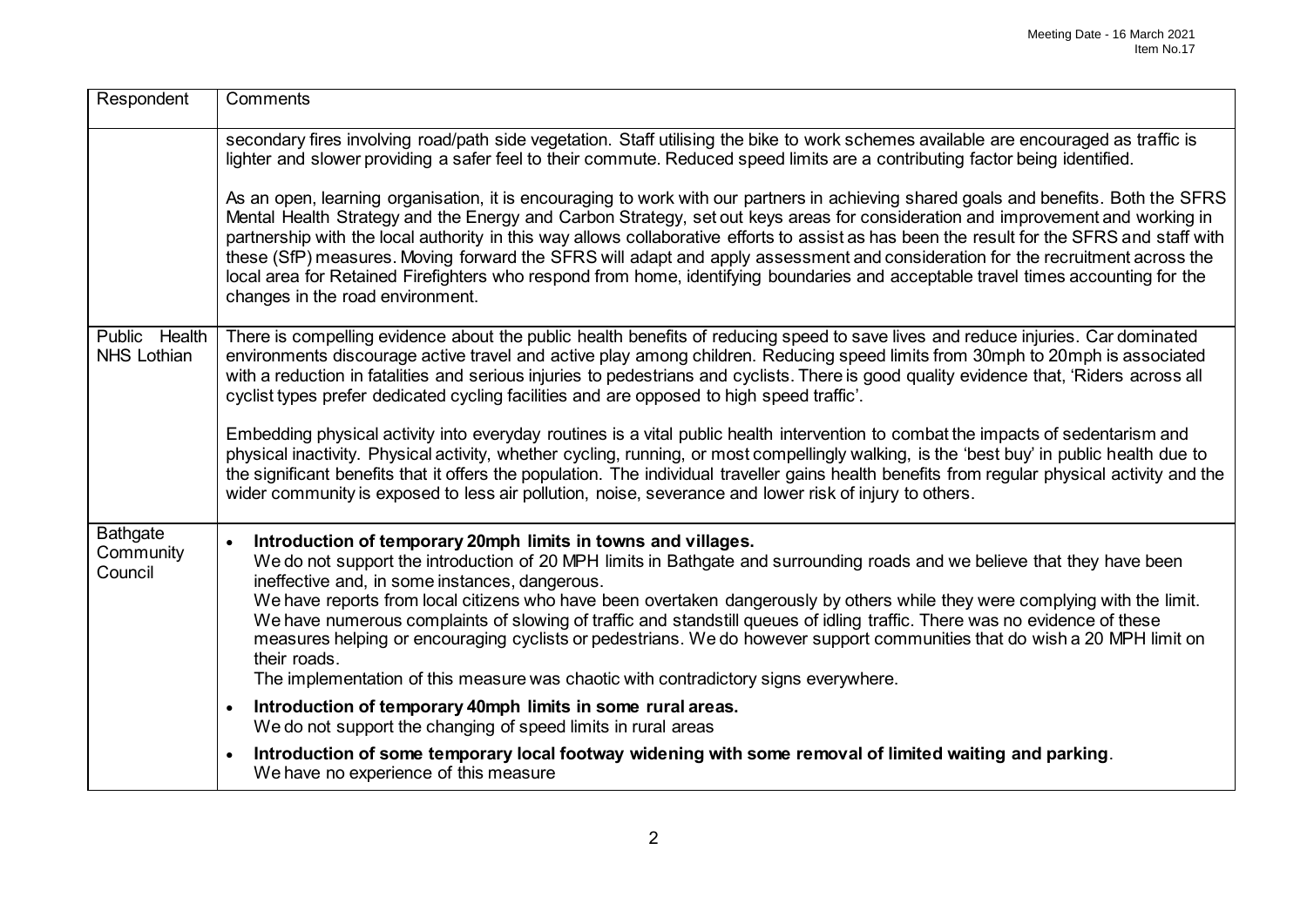| Respondent                              | Comments                                                                                                                                                                                                                                                                                                                                                                                                                                                                                                |
|-----------------------------------------|---------------------------------------------------------------------------------------------------------------------------------------------------------------------------------------------------------------------------------------------------------------------------------------------------------------------------------------------------------------------------------------------------------------------------------------------------------------------------------------------------------|
|                                         | Introduction of some temporary bus boarders (formation of additional space for bus passengers).<br>We believe this measure was a waste of money and caused traffic problems. In Bathgate this caused buses to stop in the road<br>to drop off and pick up passengers holding up traffic for considerable periods<br>The numbers of people travelling by public transport has fallen considerably and the extra space was not required or utilised.                                                      |
|                                         | Introduction of pedestrian phases at key controlled crossing points.<br>$\bullet$<br>This measure was designed to save people from pressing the crossing button and possibly picking up or spreading the covid<br>virus. Everybody was aware of this danger and took precautions to avoid the virus                                                                                                                                                                                                     |
|                                         | Erection of on-street social / physical distancing signs.<br>$\bullet$<br>We were not impressed by these signs in terms of their robustness and the material they were made off. They were flimsy and<br>fell down and crumpled up very quickly. The message was important but the signs failed                                                                                                                                                                                                         |
|                                         | A programme of vegetation clearance on key paths.<br>$\bullet$<br>We have no experience of this programme but content that this work should be done on a regular basis anyway                                                                                                                                                                                                                                                                                                                           |
|                                         | Introduction of temporary cycle lanes (due to be implemented in February).<br>$\bullet$<br>Temporary cycle lanes will be a waste of money; it should be redirected to widening existing footpaths to allow for increasing<br>number of cyclists and walkers to better share this space or to mark separate lanes for these two groups.                                                                                                                                                                  |
|                                         | Our View is that the programme was rushed into with inadequate consultation and no cognisance of the major changes in public<br>transport use. Over 5,000 people petitioned the council but the council has not answered them yet.                                                                                                                                                                                                                                                                      |
| <b>Dechmont</b><br>Community<br>Council | Introduction of temporary 20mph limits in towns and villages-we would like to see this retained. We appreciate that it is not<br>$\bullet$<br>appropriate for all areas, in particular large towns, but we have requested this limit to be implemented in our village on several<br>occasions and now it is operative we would welcome keeping it in place.                                                                                                                                             |
|                                         | However, the speed restrictions are not observed by everyone and are not enforced by the police. Therefore we need an effective<br>speed reduction infrastructure in place, suggestions include:- ramps/bumps; chicanes at either end of the village to deter drivers<br>from using the village as a thoroughfare (cycling channels could be built into the chicanes); better/larger signage. (We have visible<br>20pmh signs at either end of the village but we need them throughout the Main Street) |
|                                         | Introduction of temporary 40mph limits in some rural areas:- during the current Covid 19 restrictions it is a good idea, as many<br>$\bullet$<br>people are out walking on roads in rural areas.                                                                                                                                                                                                                                                                                                        |
|                                         | Introduction of some temporary local footway widening with some removal of limited waiting and parking:- not necessary<br>$\bullet$<br>in Dechmont                                                                                                                                                                                                                                                                                                                                                      |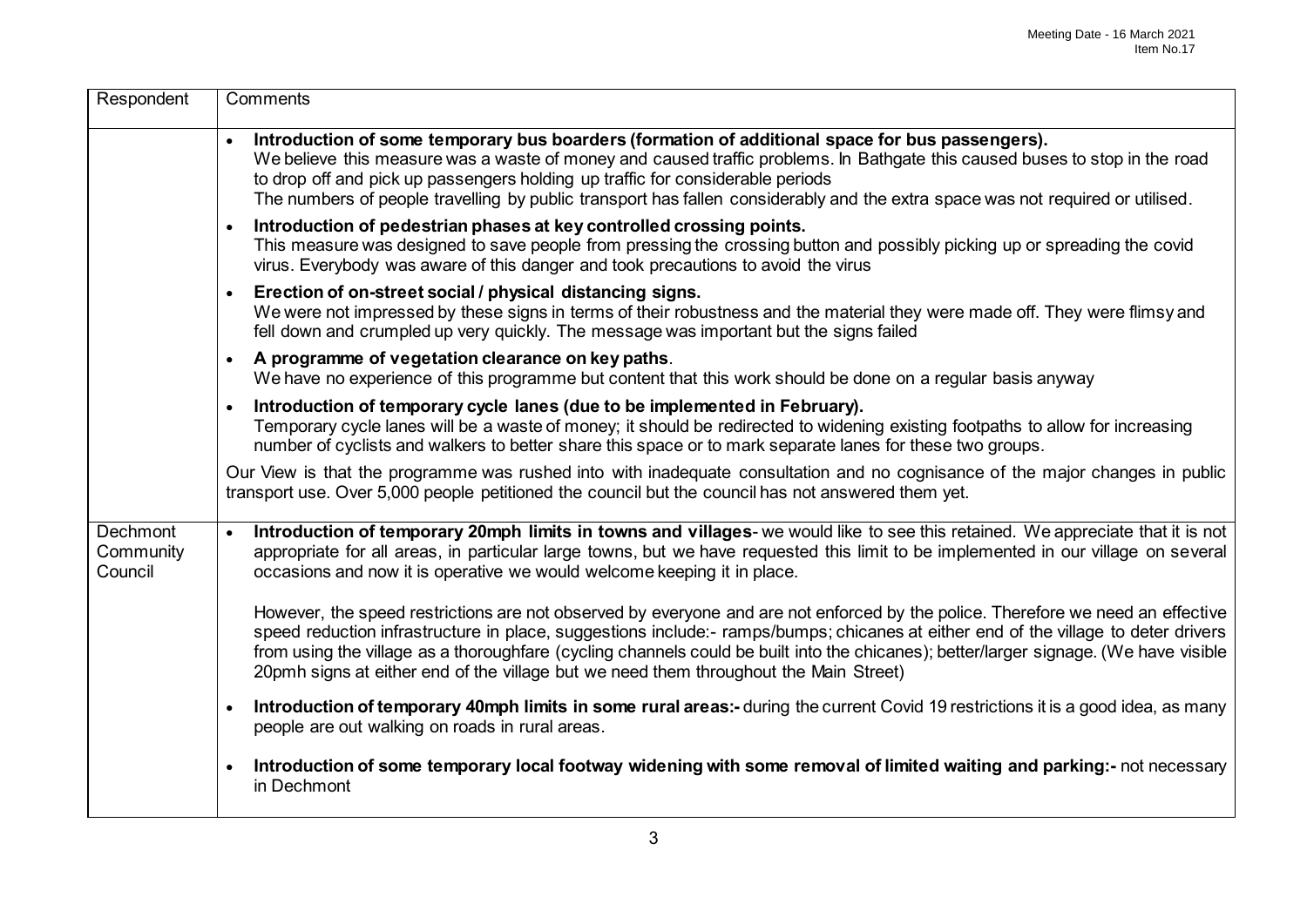| Respondent                           | Comments                                                                                                                                                                                                                                                                                                                                                                                                                                                                                |
|--------------------------------------|-----------------------------------------------------------------------------------------------------------------------------------------------------------------------------------------------------------------------------------------------------------------------------------------------------------------------------------------------------------------------------------------------------------------------------------------------------------------------------------------|
|                                      | Introduction of some temporary bus boarders (formation of additional space for bus passengers)- not applicable to<br>Dechmont and not feasible as there is a very limited bus service operating through Dechmont.                                                                                                                                                                                                                                                                       |
|                                      | Introduction of pedestrian phases at key controlled crossing points-while not applicable to Dechmont it is a welcome addition<br>in other areas.                                                                                                                                                                                                                                                                                                                                        |
|                                      | Erection of on-street social / physical distancing signs:- not necessary in Dechmont and we are not convinced that it is effec-<br>$\bullet$<br>tive anyway.                                                                                                                                                                                                                                                                                                                            |
|                                      | A programme of vegetation clearance on key paths:- we would like to see this implemented in Dechmont as we have received<br>$\bullet$<br>several complaints about excessive growth on paths which has not been addressed.                                                                                                                                                                                                                                                               |
|                                      | Introduction of temporary cycle lanes (due to be implemented in February):- we would welcome this.<br>$\bullet$                                                                                                                                                                                                                                                                                                                                                                         |
| Eccelsmachan<br>and<br>Threemiletown | I am writing to provide feedback on the Spaces for People program on behalf of Ecclesmachan and Threemiletown Community<br>Council (ETCC). I hope that these observations are helpful.                                                                                                                                                                                                                                                                                                  |
| Community                            | <b>Speed limits</b>                                                                                                                                                                                                                                                                                                                                                                                                                                                                     |
| Council                              | In our local area the speed limit has been reduced from 30mph to 20mph through Ecclesmachan, and a 40mph limit has been<br>introduced on a number of local unclassified roads. We have generally welcomed the latter change, particularly as we have<br>observed significantly increased numbers of cyclists and pedestrians on a number of these routes, and would hope this change will<br>be maintained.                                                                             |
|                                      | The change to the speed limit in Ecclesmachan has not been beneficial in our view. We note a general low level of compliance with<br>the reduced limit and, indeed, with the flashing 30mph sign no longer in operation, this may even have caused some increased<br>speeds through the village. If lower speed limits are to be effective then they require to be backed up by suitable enforcement, or by<br>amended road architecture, or both.                                      |
|                                      | We also note that no change has been made to the 40mph speed limit in Threemiletown (recognising that this did not meet the<br>criteria being used in this program). However, as we have commented before, a reduction of the speed limit, particularly on the<br>B8046, from 40mph to 30mph would reflect the residential village environment (with play area across the road from the houses). The<br>same comment also applies to the southern section of the B8046 in Ecclesmachan. |
|                                      | <b>Removal of vegetation from footpaths</b>                                                                                                                                                                                                                                                                                                                                                                                                                                             |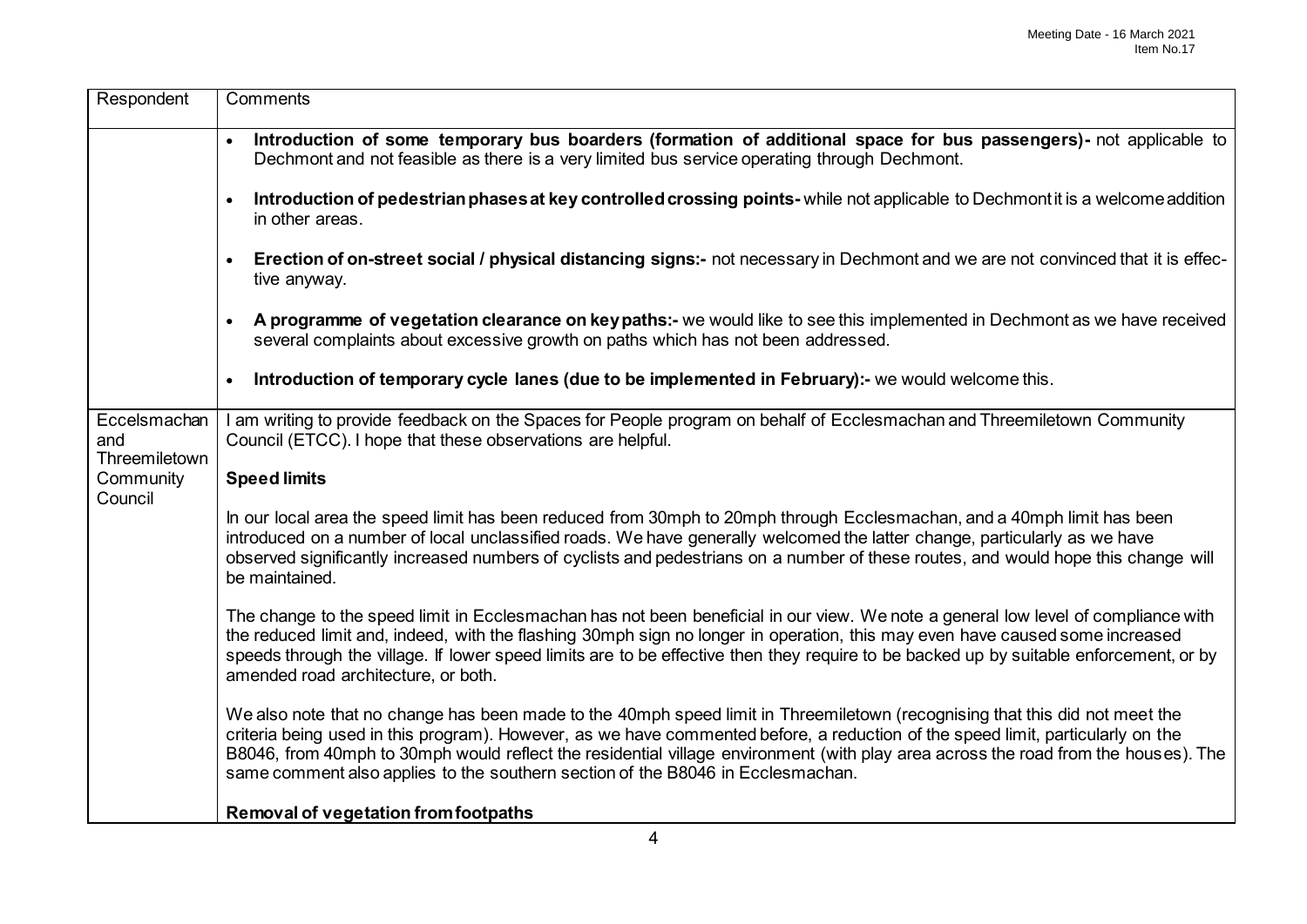| Respondent                                                 | Comments                                                                                                                                                                                                                                                                                                                                                                                          |
|------------------------------------------------------------|---------------------------------------------------------------------------------------------------------------------------------------------------------------------------------------------------------------------------------------------------------------------------------------------------------------------------------------------------------------------------------------------------|
|                                                            | We have seen no evidence of this having taken place in our area. Indeed the footpath alongside the B8046 between Ecclesmachan<br>and Uphall is very narrow, and in places this has been made worse by overgrown vegetation for some time. In our view this work<br>should scheduled on a regular basis, though in the longer term we would prefer also to see the footpath widened significantly. |
|                                                            | <b>Footway widenings</b>                                                                                                                                                                                                                                                                                                                                                                          |
|                                                            | Although no widening of footways took place in our villages, we note that in both Broxburn and Linlithgow these changes have<br>generally been detrimental to traffic flow, particularly where buses are required to stop in the middle of the carriageway.                                                                                                                                       |
|                                                            | We have no particular comments on other measures introduced within the program.                                                                                                                                                                                                                                                                                                                   |
|                                                            | Overall, whilst recognising the unusual and somewhat difficult circumstances under which this program was implemented, we do not<br>believe the expenditure will have provided best value for the community.                                                                                                                                                                                      |
|                                                            | We hope that these comments are helpful, and we look forward to hearing the outcome of the Council's review.                                                                                                                                                                                                                                                                                      |
| <b>East Calder</b><br>and District<br>Community<br>Council | There have not been much response to the survey in East Calder and District Community Council area these plans do not seem to<br>have had the same impact on our area as in other areas of West Lothian as can be seen from the response listed below                                                                                                                                             |
|                                                            | These are the responses/concerns we have received from the residents from the East Calder & District Community Council area in<br>respect of the Spaces for People Review as can be seen their is not one common area of complaint to the scheme.                                                                                                                                                 |
|                                                            | <b>General Comments -</b>                                                                                                                                                                                                                                                                                                                                                                         |
|                                                            | East Calder residents appear in the main to be happy with the traffic calming. However the 20 mph is more of a problem as it is felt<br>it is not being adhered too and not suitable for every road in built up areas or being enforced.                                                                                                                                                          |
|                                                            | <b>Resident Comment -</b>                                                                                                                                                                                                                                                                                                                                                                         |
|                                                            | I am in favour of the 20mph in the village and the restrictions outside Tesco in Main Street has been a much needed improvement<br>when exiting the car park the risk of turning onto the Main Road has been reduced as previously people parked right to the corner at<br>Tesco entrance which meant visibility was poor and if there was a bus at the bus stop you had no chance.               |
|                                                            | Not sure why the traffic cones where placed on the opposite side of the road as people have lifted them and either placed on pave-<br>ment or they have been damaged due to being driven over. I personally feel there should be parking restrictions on both sides of                                                                                                                            |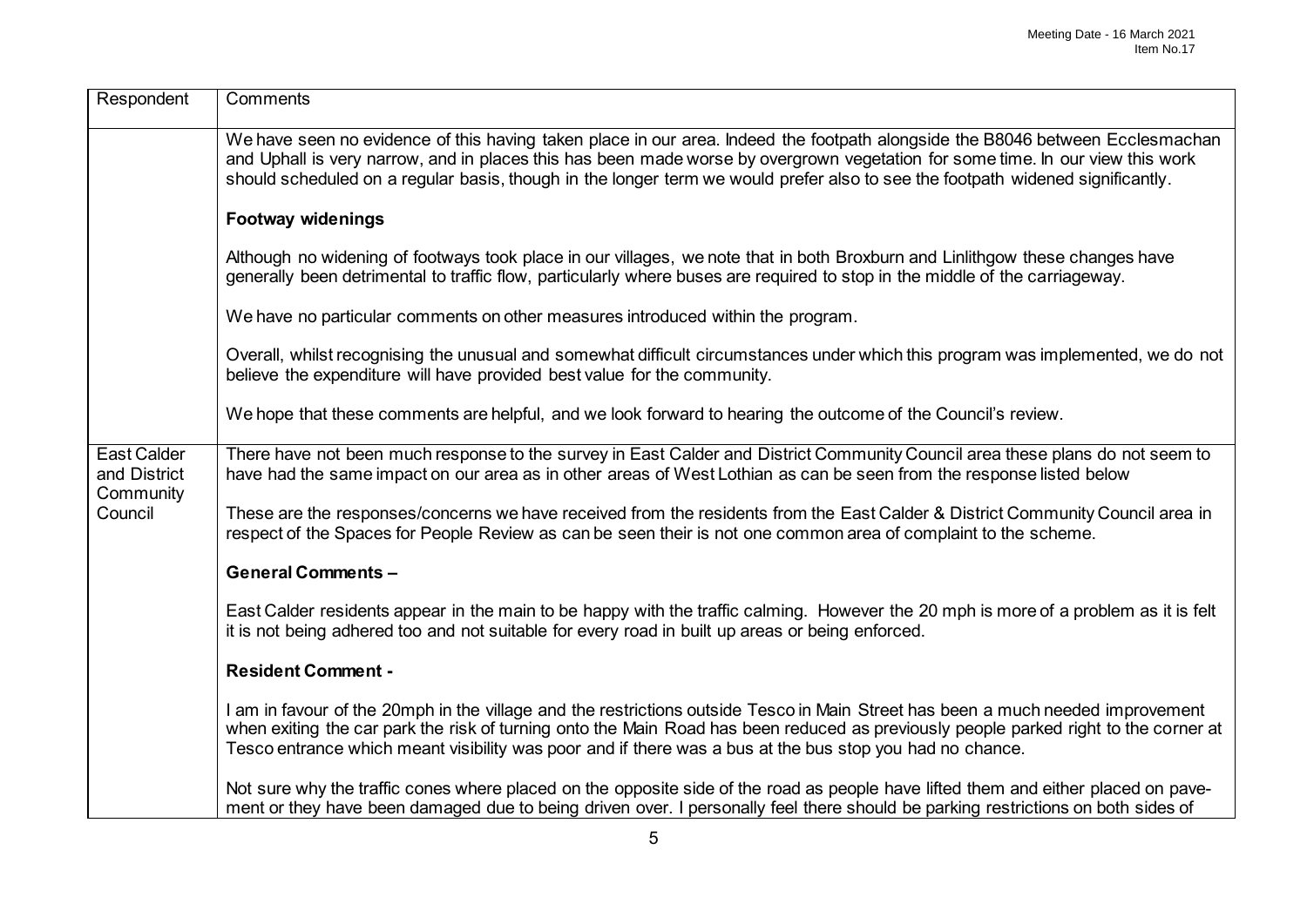| Respondent | Comments                                                                                                                                                                                                                                                                                                                                                                                                                                                                                                                                                                                                                                                                                                                                                                                                                                              |
|------------|-------------------------------------------------------------------------------------------------------------------------------------------------------------------------------------------------------------------------------------------------------------------------------------------------------------------------------------------------------------------------------------------------------------------------------------------------------------------------------------------------------------------------------------------------------------------------------------------------------------------------------------------------------------------------------------------------------------------------------------------------------------------------------------------------------------------------------------------------------|
|            | Main Street – this could be for a period throughout the day maybe 8 am till 7 pm or could residents use the Partnership Centre in the<br>evenings?? I know that some people use either Main Street or the Partnership Centre Car Park as a Park & Ride. Although people<br>parking on pavements, at bus stops, pedestrian crossing (at Scotmid) seriously needs to be addressed. If there was no parked vehi-<br>cles in Main Street during the day this would allow traffic to flow at the 20mph and pavements safe for people walking or wheelchair<br>users. When Tots Spot is open there is no parking and this leads to irresponsible parents abandoning their cars to either drop off or<br>collect similar to what happens in Main Street, Langton Road and Mansefield for East Calder school drop off and also along at St<br>Paul's Primary. |
|            | The 20mph needs to be enforced so it is clear to all car users, a flyer or various methods of communication to each household (ad-<br>vert in Newspaper, Konect, Social Media, Community Notice Boards, Laminated lamp post notifications.                                                                                                                                                                                                                                                                                                                                                                                                                                                                                                                                                                                                            |
|            | Whilst walking a find that people adhere to the social distancing however there was an occasion where I was trying to walk along<br>Main Street a van was parked on the pavement and a cyclist also on pavement I had to walk on the road to let the cyclist through<br>wouldn't mind if it had been a child but it was an adult!                                                                                                                                                                                                                                                                                                                                                                                                                                                                                                                     |
|            | <b>Resident Comments -</b>                                                                                                                                                                                                                                                                                                                                                                                                                                                                                                                                                                                                                                                                                                                                                                                                                            |
|            | Feel it was an impractical idea with no thought about how large vehicles were supposed to pass each other as one had to try and<br>give way and find space for other to pass and with parked vehicles made it difficult especially with tractor and trailers, buses and<br>lorries probably have similar problems.                                                                                                                                                                                                                                                                                                                                                                                                                                                                                                                                    |
|            | As a motorist I think that the whole scheme has been rushed with no consideration granted to motorists or residents who have lost<br>the right to park near their property.                                                                                                                                                                                                                                                                                                                                                                                                                                                                                                                                                                                                                                                                           |
|            | This seems to be causing more congestion in most of the local villages rather than reducing it.                                                                                                                                                                                                                                                                                                                                                                                                                                                                                                                                                                                                                                                                                                                                                       |
|            | This scheme should be scrapped with a complete rethink actioned, possibly consulting with the individual CCs who know where the<br>pinch points are locally.                                                                                                                                                                                                                                                                                                                                                                                                                                                                                                                                                                                                                                                                                          |
|            | The 20 mph speed limits are a joke, creating more traffic jams than ever.                                                                                                                                                                                                                                                                                                                                                                                                                                                                                                                                                                                                                                                                                                                                                                             |
|            | <b>Resident Comments -</b>                                                                                                                                                                                                                                                                                                                                                                                                                                                                                                                                                                                                                                                                                                                                                                                                                            |
|            | My Initial feeling of the effect of the Spaces for People Scheme, in our village of East Calder,                                                                                                                                                                                                                                                                                                                                                                                                                                                                                                                                                                                                                                                                                                                                                      |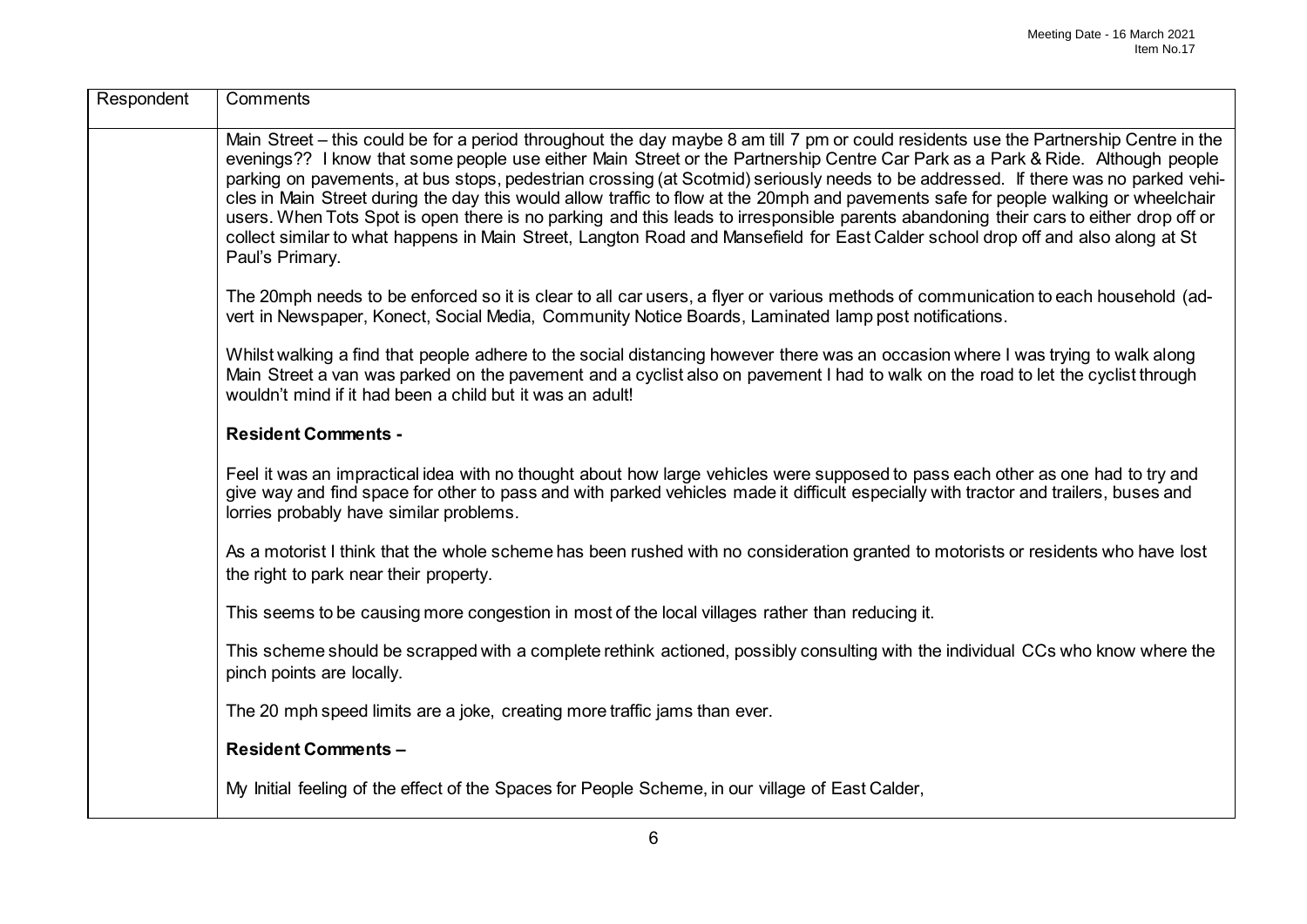| Respondent | Comments                                                                                                                                                                                                                                                                                                                                                                                                                                                                                                                                                                                                                                                                                                                                                                                                                            |
|------------|-------------------------------------------------------------------------------------------------------------------------------------------------------------------------------------------------------------------------------------------------------------------------------------------------------------------------------------------------------------------------------------------------------------------------------------------------------------------------------------------------------------------------------------------------------------------------------------------------------------------------------------------------------------------------------------------------------------------------------------------------------------------------------------------------------------------------------------|
|            | The widening of the pavement outside Tesco Store to 2m by a short length (approx. 20m) has only encouraged villagers to park<br>further down the Main Street, plus the row of No Parking cones placed in front of the houses opposite the widened pavement have<br>been discarded by the residents of the main street and the new restriction have been totally ignored by the residents who have no<br>access to off street parking.                                                                                                                                                                                                                                                                                                                                                                                               |
|            | At the Scotmid Store which has no restrictions from the Scheme has become a free for all with parking even in the bus stop and the<br>zig zags at the pedestrian crossing and often causing a bottleneck obstruction to traffic created by buses stopping to pick up<br>passengers waiting at the bus stop blocking the road because of illegal parking at the bus stop                                                                                                                                                                                                                                                                                                                                                                                                                                                             |
|            | The 20mph speed limit is not being adhered to or enforced therefore there are signs at the entrance to the village which are being<br>ignored, confusion has arisen on the road between East and Mid Calder where the repeater signs are necessary is it 20mph or<br>30mph?                                                                                                                                                                                                                                                                                                                                                                                                                                                                                                                                                         |
|            | To me it seems the villagers are totally unaware of any restrictions at all they are carrying on as though nothing has changed, I feel if<br>the existing restrictions are remaining then West Lothian Council will need to advertise the restrictions better and look at changes to<br>parking in the main street with a view to yellow lining the street and providing off street parking for the houses in the main street.                                                                                                                                                                                                                                                                                                                                                                                                      |
|            | <b>Resident Comments -</b>                                                                                                                                                                                                                                                                                                                                                                                                                                                                                                                                                                                                                                                                                                                                                                                                          |
|            | I'd maybe just voice more of a concern again about the 20mph zones. Personally I think lowering the speed from 30mph can<br>actually be more dangerous especially when drivers are trying to overtake cyclists with the appropriate space. Some cyclists are<br>around the 20mph speed already so it means drivers have to accelerate quicker/faster and will take more chances to overtake rather<br>than wait for a safe distance. This is extremely dangerous on bends for instance.                                                                                                                                                                                                                                                                                                                                             |
|            | <b>Resident Comments -</b>                                                                                                                                                                                                                                                                                                                                                                                                                                                                                                                                                                                                                                                                                                                                                                                                          |
|            | I do not agree with the footpath widening and removal of parking spaces, as someone who walks a dog between both villages regu-<br>larly, people can move to the side or cross to another side of the road to pass. I can't see any point in widening a path in mid Calder<br>when there is another path across the road, for this to have been effective you would have had to widen every path in West Lothian<br>which clearly didn't happen so it is a complete waste of money, my concern is also that I run a business in Mid Calder (hairdressers)<br>as if my business is not difficult enough to keep going during this pandemic if and when I can get back to work, my clients not being<br>able to get parked could seriously affect me, my clients to come from other areas in West Lothian so need to bring their car. |
|            | I also think the give space signs are another waste of money, everyone knows to keep distance it was all over the news months<br>before these signs.                                                                                                                                                                                                                                                                                                                                                                                                                                                                                                                                                                                                                                                                                |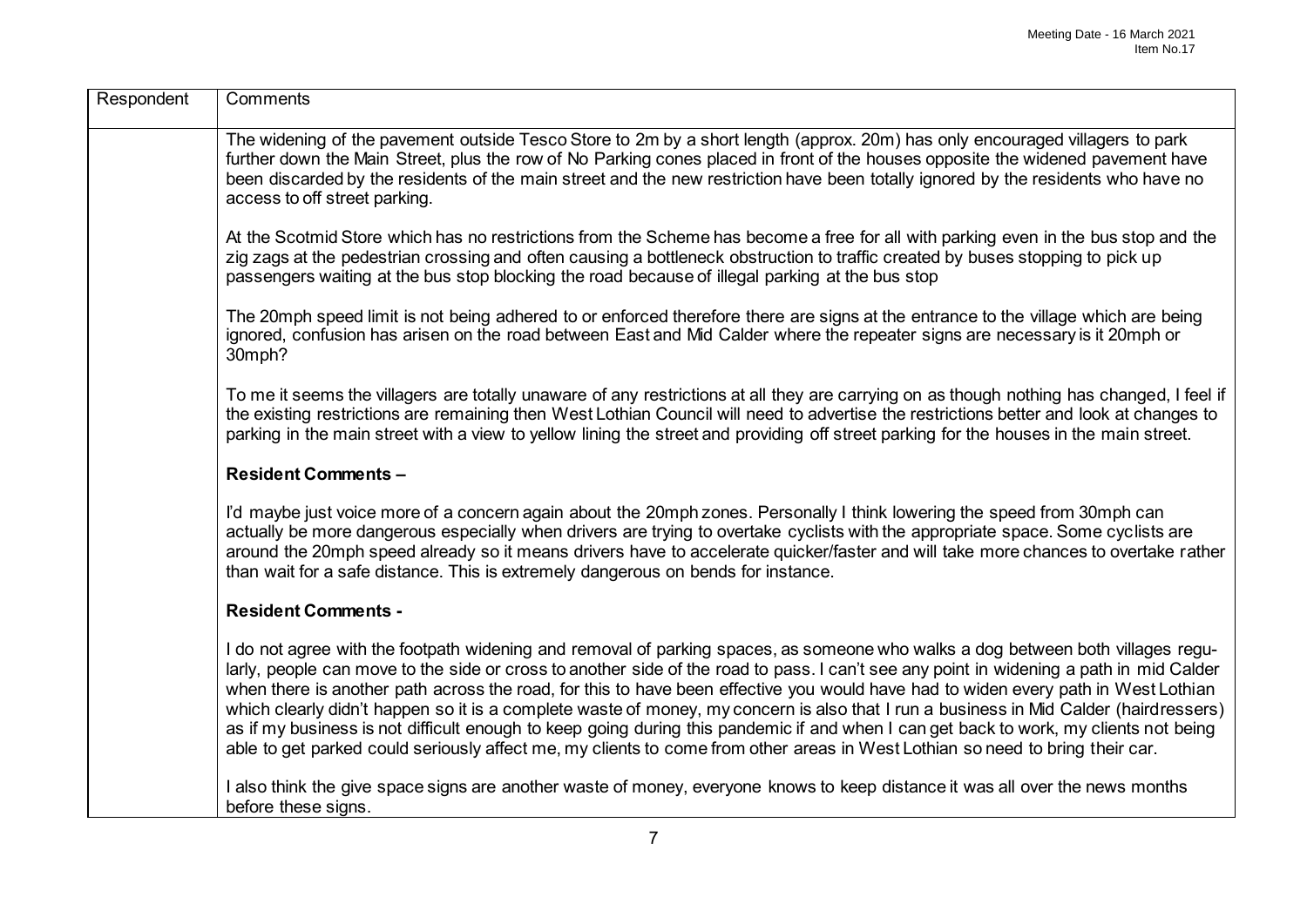| Respondent | Comments                                                                                                                                                                                                                                                                                                                                                                                                                                                                                                                                            |
|------------|-----------------------------------------------------------------------------------------------------------------------------------------------------------------------------------------------------------------------------------------------------------------------------------------------------------------------------------------------------------------------------------------------------------------------------------------------------------------------------------------------------------------------------------------------------|
|            | I do think no parking outside Tesco is good but purely on a safety point to make pulling out of the car park safer, this has nothing to<br>do with Covid restrictions.                                                                                                                                                                                                                                                                                                                                                                              |
|            | <b>Resident Comments -</b>                                                                                                                                                                                                                                                                                                                                                                                                                                                                                                                          |
|            | I am emailing with regards to the request for feedback on the Spaces for People scheme in West Lothian.                                                                                                                                                                                                                                                                                                                                                                                                                                             |
|            | As a pedestrian I can't say I have been affected by any change. As a driver I have no objection to a 20mph limit. That is a decision<br>for people with more information than myself and I am happy to drive at this limit. If the limit is made clear and enforced correctly. My<br>main feedback is related to the rollout of these speed changes which are currently both confusing and potentially dangerous.                                                                                                                                   |
|            | I initially emailed the council around September last year as there were multiple places where there were 20mph repeater signs after<br>a 30mph terminal sign. In some places one side of the road there was a 30mph terminal sign and the other side was a 20mph sign.<br>At the time I was told that this was due to a shortage in signs.                                                                                                                                                                                                         |
|            | If there were not enough signs, rather than putting them up seemingly at random I would have thought they would have completed<br>stretches of road in a logical fashion to make clear what speed that area was. I suspect most of these issues have now been recti-<br>fied however when I was on a journey from East Calder to Uphall there are still areas with misleading an incorrect signage.                                                                                                                                                 |
|            | The first area I came across was on the B7015 between East Calder and Mid Calder. The road has 20mph terminal signs however<br>in a 650m stretch of road there are no repeater signs. As there are no traffic calming measures, I believe there should be at least 2<br>to meet requirements. If there are signs, they are not visible so would not satisfy the requirement.                                                                                                                                                                        |
|            | On Pumpherston road there are 20mph repeater signs AND a 30mph repeater sign amongst them. On parts of this road there are<br>traffic calming measures meaning that 20mph repeater signs aren't strictly required. So why are there 20 signs where they aren't<br>required and 20 signs missing where they are. As Pumpherston road used to be a 30 ideally you would have 20 signs in both areas<br>to make it clear to drivers.                                                                                                                   |
|            | On one journey having two issues means that it is highly likely there are plenty of areas with similar issues in the area.                                                                                                                                                                                                                                                                                                                                                                                                                          |
|            | As a result of poor signage some press have been running stories about how the speed limits are not legally enforceable. This cre-<br>ates 3 kinds of drivers. Drivers obeying the new 20mph limit, drivers that aren't as they don't believe they have to and drivers who<br>are completely confused. The confused drivers can end up slowing up and speeding down constantly due to the mixed messages<br>which is a danger. The greatest danger is when a driver not willing to drive at 20 ends up behind a driver that is. This is causing the |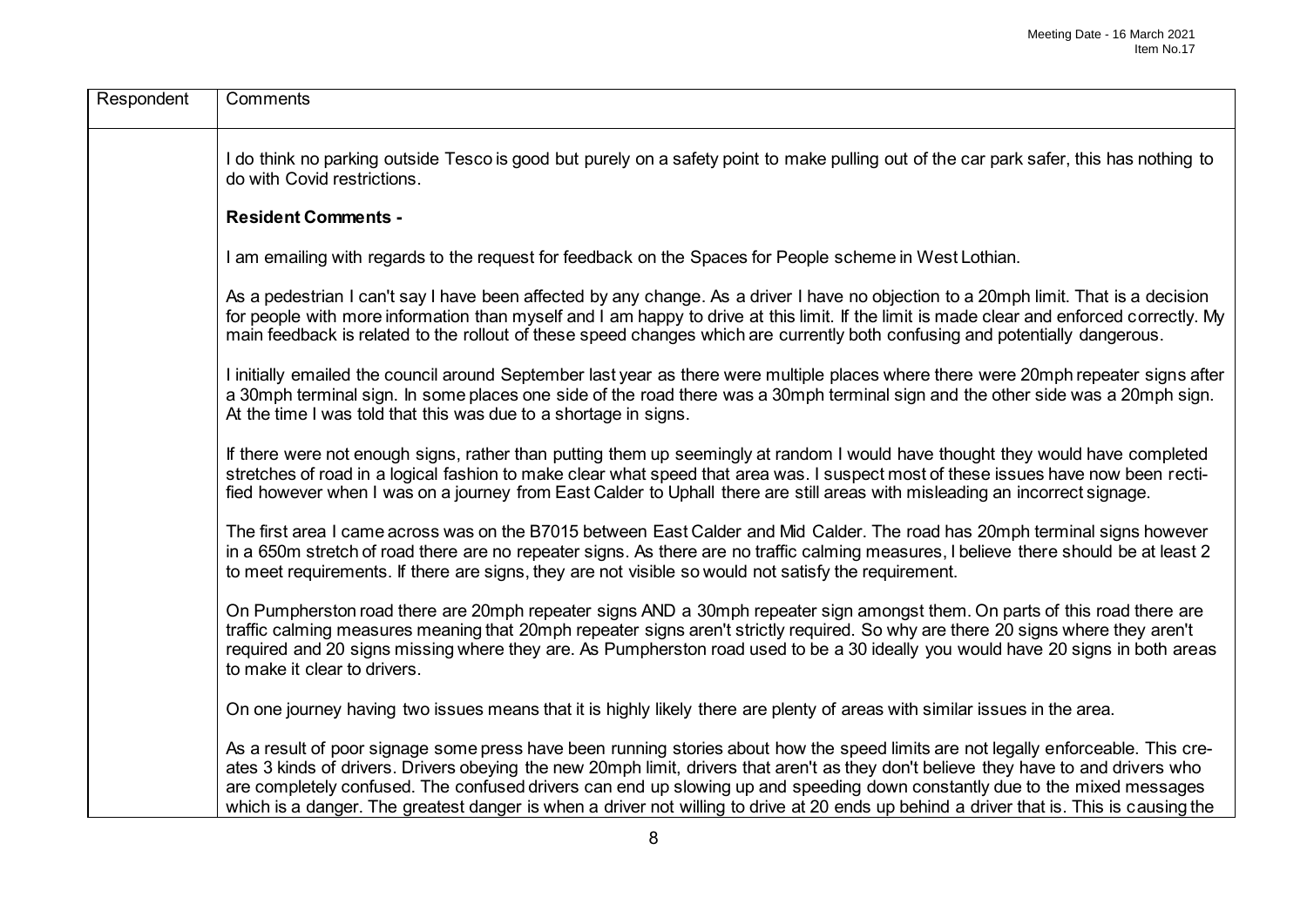| Respondent | Comments                                                                                                                                                                                                                                                                                                                                                                                                                                                                                                                                                                                                                                                                                                                                                                                                        |
|------------|-----------------------------------------------------------------------------------------------------------------------------------------------------------------------------------------------------------------------------------------------------------------------------------------------------------------------------------------------------------------------------------------------------------------------------------------------------------------------------------------------------------------------------------------------------------------------------------------------------------------------------------------------------------------------------------------------------------------------------------------------------------------------------------------------------------------|
|            | faster driver to make poor decisions with regards to overtaking. This is happening constantly creating exceptionally dangerous situa-<br>tions and I am surprised there haven't been more accidents however it is only a matter of time.                                                                                                                                                                                                                                                                                                                                                                                                                                                                                                                                                                        |
|            | When I originally emailed the Council, they said that it always takes a little time for drivers to settle into the new limits. Which I com-<br>pletely sympathise and agree with. However, if the signs aren't clear and there are mixed messages, how are drivers ever supposed<br>to settle into this new limit.                                                                                                                                                                                                                                                                                                                                                                                                                                                                                              |
|            | In summary the road sign situation needs to be fixed so that we eliminate the confused driver category and then make sure that the<br>speed limits are enforced to eliminate the dangerous drivers. Even if it is having the press print stories to say that the limits are now<br>legal this may help. At the moment having the mixed messages is making it more dangerous for cyclists and pedestrians. Just a few<br>days ago outside my house a cyclist was almost knocked off their bike because of this exact scenario. They had to swerve and<br>brake to avoid falling. This seems like a complete waste of time and money to achieve the exact opposite of what was intended. As I<br>said at the start, I have no objection to this 20mph limit if it is safer which just now, I don't believe it is. |
|            | I hope this feedback is helpful to the scheme going forward.                                                                                                                                                                                                                                                                                                                                                                                                                                                                                                                                                                                                                                                                                                                                                    |
|            | <b>Resident Comments -</b>                                                                                                                                                                                                                                                                                                                                                                                                                                                                                                                                                                                                                                                                                                                                                                                      |
|            | Introduction of temporary 20 mph limits in towns and villages - Difficult to maintain this and don't understand why implemented, busy<br>watching speedo and seeing where these restrictions start and stop may cause more accidents to happen whilst driving. The speed<br>signs are not obvious and often contradictory as next to other speed notices.                                                                                                                                                                                                                                                                                                                                                                                                                                                       |
|            | Introduction of temporary 40 mph limits in some rural areas - Why are these being put in place for what purpose? Constant changes<br>on speed limits will cause confusion and as above may lead to more accidents.                                                                                                                                                                                                                                                                                                                                                                                                                                                                                                                                                                                              |
|            | Introduction of temporary local footway widening with some removal of limited waiting and parking - From what I have seen are<br>positive in that reduced the parking outside Tesco (which has been long time needed) however, they are not accessible for<br>wheelchair users or prams as are too high.                                                                                                                                                                                                                                                                                                                                                                                                                                                                                                        |
|            | Introduction of some temporary bus boarders (formation of additional space for bus passengers) - Really nobody is travelling by bus<br>as shops are all closed and work from home being encouraged. This is a unnecessary expense.                                                                                                                                                                                                                                                                                                                                                                                                                                                                                                                                                                              |
|            | Introduction of pedestrian phases at key controlled crossing points- Do not understand what this means but do not think necessary<br>as only time there are "cluster" of pedestrians it is when schools are operating and the lollipop person does this job.                                                                                                                                                                                                                                                                                                                                                                                                                                                                                                                                                    |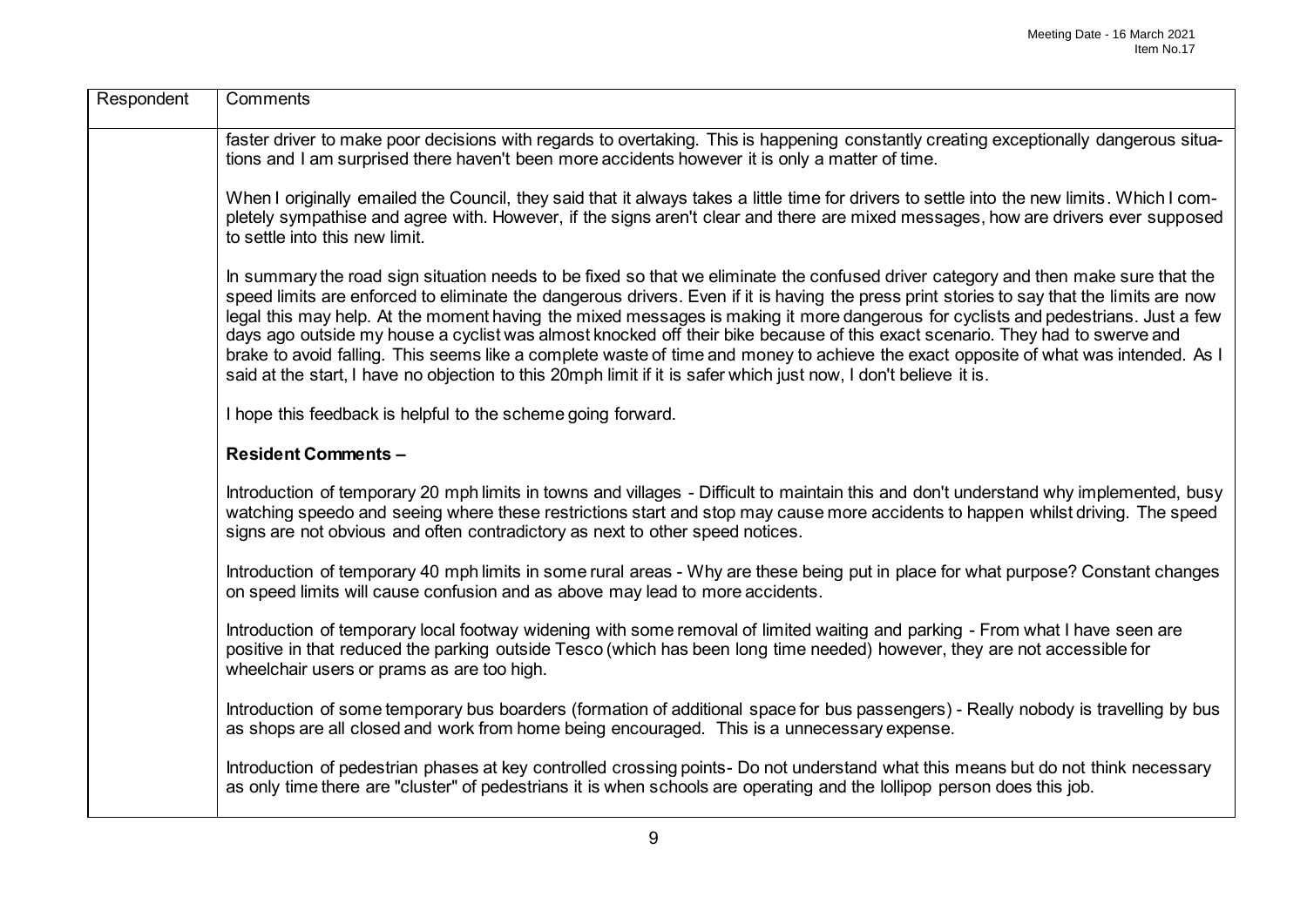| Respondent                         | Comments                                                                                                                                                                                                                                                                                                                                                                                  |
|------------------------------------|-------------------------------------------------------------------------------------------------------------------------------------------------------------------------------------------------------------------------------------------------------------------------------------------------------------------------------------------------------------------------------------------|
|                                    | Erection of on-street social/physical distancing signs - Pavements are not wide enough on the main street shops side to allow this.<br>Think we are all aware of the 2metre rule we have been living it for nearly 12 months now. An unnecessary expense.                                                                                                                                 |
|                                    | A programme of vegetation clearance on key paths - This should be a business as usual requirement of the Council to do this on a<br>regular basis not just because of COVID.                                                                                                                                                                                                              |
|                                    | Introduction of temporary cycle lanes (due to be implemented in February) - No doesn't seem to work unless it is the whole distance<br>of the road, pointless just being adhoc, and cyclists seem to prefer riding 2+ abreast anyway. Or speeding at great speeds through<br>the Country Park without any consideration of walkers and others.                                            |
|                                    | Hope that is all of some help.                                                                                                                                                                                                                                                                                                                                                            |
|                                    | <b>Resident Comments -</b>                                                                                                                                                                                                                                                                                                                                                                |
|                                    | Waste of money                                                                                                                                                                                                                                                                                                                                                                            |
| Kirknewton<br>Community<br>Council | The following is the collation of responses received by Kirknewton Community Council. Some of these points may have been<br>separately intimated, given the confusion on the feedback mechanism. The comments as presented address the itemised points in<br>order. They are collated to avoid duplication, but retain individual comments where more than one issue has been identified. |
|                                    | General.                                                                                                                                                                                                                                                                                                                                                                                  |
|                                    | Outwith the numbered items, a general consensus is:                                                                                                                                                                                                                                                                                                                                       |
|                                    | The consultation period has been over-compressed. This may simply be a perception based on the miscommunication of the<br>$\bullet$<br>response mechanism, in which case the way in which responses are sought for any consultation must be unambiguous.                                                                                                                                  |
|                                    | West Lothian Council is again seeking Stakeholders views on a timescale that does not allow Community Councils to hold a formal<br>$\bullet$<br>meeting to discuss this particularly important matter and absolutely no time to full consult with residents.                                                                                                                              |
|                                    | There was no proper consultation with Community Councils prior to the introduction of the various initiatives. This was completely<br>$\bullet$<br>unacceptable to communities throughout West Lothian, and resulted in an extremely poor outcome for all concerned.                                                                                                                      |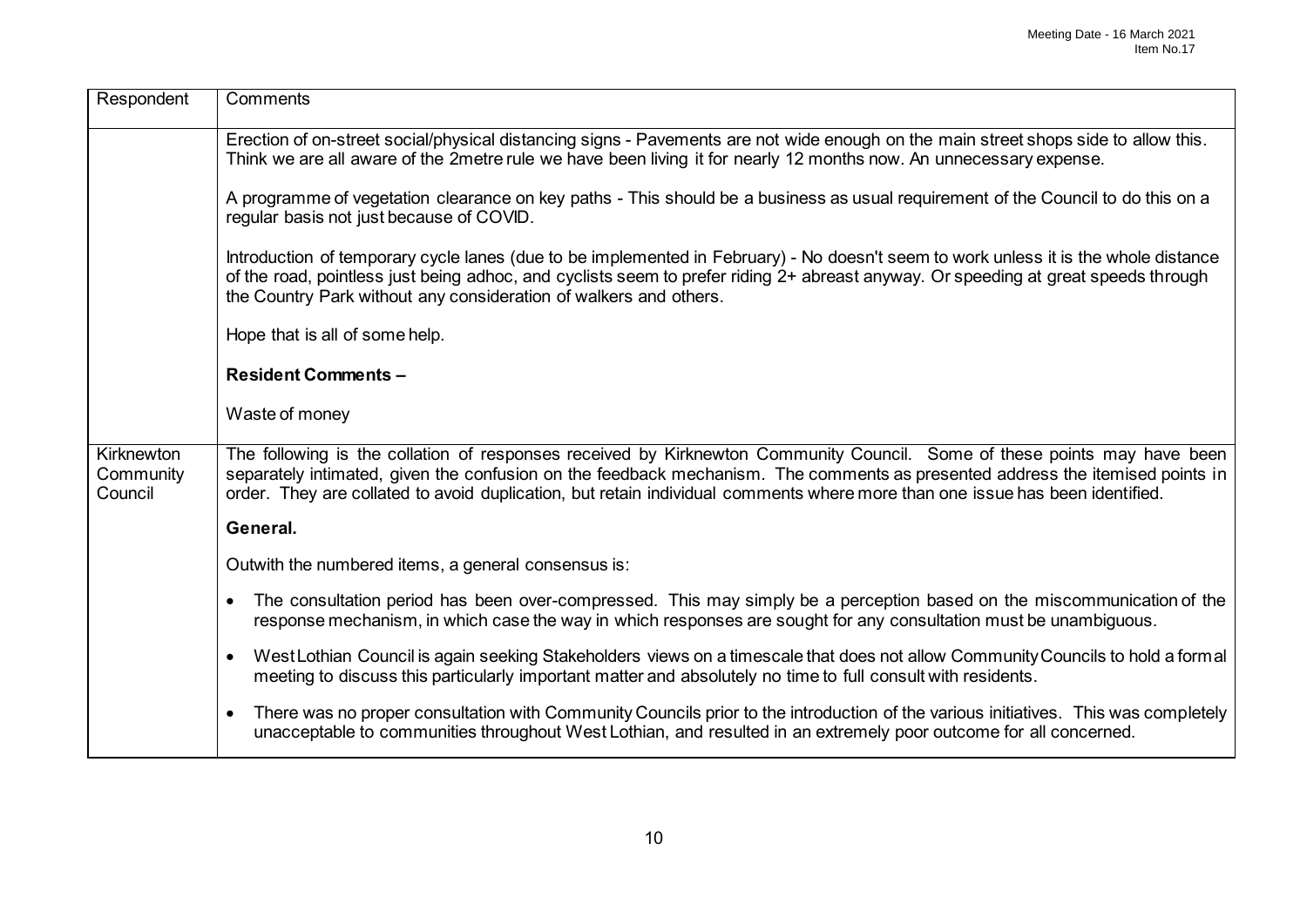| Respondent | Comments                                                                                                                                                                                                                                                                                                                                                                                                                                                                                                                                                                                                                                                                            |
|------------|-------------------------------------------------------------------------------------------------------------------------------------------------------------------------------------------------------------------------------------------------------------------------------------------------------------------------------------------------------------------------------------------------------------------------------------------------------------------------------------------------------------------------------------------------------------------------------------------------------------------------------------------------------------------------------------|
|            | It is [our] believe that had WLC carried out a comprehensive consultation with local communities that the initiatives would have<br>been done completely differently in a manner which would have been beneficial to WLC and allowed the expenditure received for<br>the Scottish Government to be spent more wisely and efficiently.                                                                                                                                                                                                                                                                                                                                               |
|            | 1. Introduction of temporary 20mph limits in towns and villages.                                                                                                                                                                                                                                                                                                                                                                                                                                                                                                                                                                                                                    |
|            | The introduction of 20 mph speed limit is very welcome and is something that the Community Council has been requesting for<br>$\bullet$<br>many years which received no support from either WLC or the police due there being no statistics for accidents within the village.<br>The general view is that the 20mph speed limit should be retained at the end of this exercise., since it enhances safety and makes<br>the village more user-friendly for all who walk, cycle or push buggies or shopping bags. We would also recommend that if this is<br>agreed that maximum publicity is given to it and that drivers are made aware that is the legal limit and is enforceable. |
|            | The introduction of the 20mph signs was a shambles, and too many people picked up on the inconsistencies, took inevitable<br>$\bullet$<br>liberties, and have become accustomed to continue doing so. An object lesson in the dangers of half-doing something.                                                                                                                                                                                                                                                                                                                                                                                                                      |
|            | There is ambiguity due to inept signage. The mandatory 20mph apparently gives way to an advisory "20's Plenty" in some side<br>$\bullet$<br>roads. Can 20mph be enforced there? And can anyone exiting an advisory 20mph zone be subject to the 20mph speed limit in<br>the absence of appropriate signs at the exit point? Is this a loophole?                                                                                                                                                                                                                                                                                                                                     |
|            | 2. Introduction of temporary 40mph limits in some rural areas.                                                                                                                                                                                                                                                                                                                                                                                                                                                                                                                                                                                                                      |
|            | This is generally welcomed. In particular it is noted that the Linburn Road from Kirknewton to the A71 is narrow, a bus route, and<br>$\bullet$<br>unsuitable for the default national 60mph speed limit. Likewise the B7031 between the A71 and the A70 is an example of a rural<br>road that suffers from drivers travelling at excessive speeds. The pavement on part of the road is extremely narrow and the<br>speeding drivers makes it extremely dangerous for both pedestrians and cyclists.                                                                                                                                                                                |
|            | 3. Introduction of some temporary local footway widening with some removal of limited waiting and parking.                                                                                                                                                                                                                                                                                                                                                                                                                                                                                                                                                                          |
|            | This was NOT done with any proper thought or understanding of the road use by the bus service or anything else to do with ease<br>$\bullet$<br>of movement of vehicles in Kirknewton. The blocking off of the bus stop by the station made no sense. To encourage people to<br>use public transport requires an integrated bus and train service, which is now legally possible. The narrowing of the road in the<br>middle of the village was dangerous because the bus timetable expects 2 double decker buses to pass on the Main Street. Some<br>use of double yellow lines, AFTER consultation, would make the road safer for all.                                             |
|            | The introduction of some local widening and some removal of limited waiting and parking was an unmitigated disaster. This could<br>$\bullet$<br>have been avoided by local consultation. On one part of the main street the restrictions were at a junction on a blind bend. After                                                                                                                                                                                                                                                                                                                                                                                                  |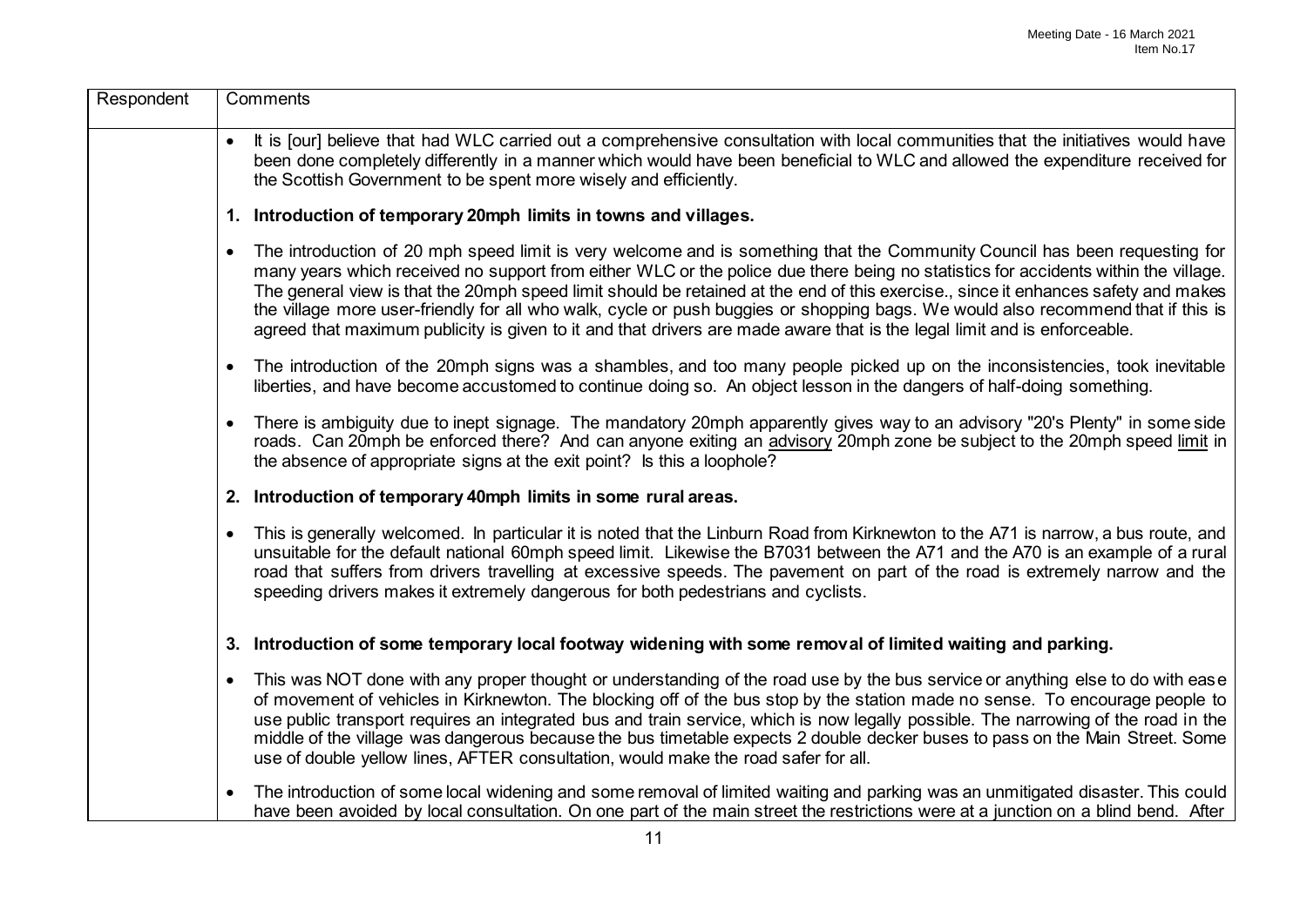| Respondent | Comments                                                                                                                                                                                                                                                                                                                                                           |
|------------|--------------------------------------------------------------------------------------------------------------------------------------------------------------------------------------------------------------------------------------------------------------------------------------------------------------------------------------------------------------------|
|            | major complaints by residents and WLC elected members it was removed in less than 24 hours. If this had been left in place it<br>would have meant that buses could not pass which meant that Kirknewton could have been one way into and one way out of the<br>village resulting in NO bus service.                                                                |
|            | The footpath widening at Smithy Brae must qualify as the shortest-lived SfP initiative ever! Given the utter waste of money,<br>someone, somewhere 'should be considering their position'.                                                                                                                                                                         |
|            | Some people would like to see a marked crossing into the park by the changing room at Park Terrace.                                                                                                                                                                                                                                                                |
|            | 4. Introduction of some temporary bus boarders (formation of additional space for bus passengers).                                                                                                                                                                                                                                                                 |
|            | This may have been a good idea in principle, but as implemented actually blocked one or more bus stops with a raised kerb. This<br>$\bullet$<br>prevented anyone in a wheelchair to board or alight from the bus. Was this really the intention?                                                                                                                   |
|            | Notwithstanding, improved facilities for boarding are essential going forward to encourage and facilitate bus use.                                                                                                                                                                                                                                                 |
|            | Introduction of pedestrian phases at key controlled crossing points.<br>5.                                                                                                                                                                                                                                                                                         |
|            | Not applicable in Kirknewton<br>$\bullet$                                                                                                                                                                                                                                                                                                                          |
|            | Given the lack of traffic-calming in the village, actually having controlled crossing points at key locations would be welcomed. Or<br>$\bullet$<br>maybe just do the traffic calming?!                                                                                                                                                                            |
|            | 6. Erection of on-street social / physical distancing signs.                                                                                                                                                                                                                                                                                                       |
|            | These are meant well but are distracting to drivers and block some sight lines. They are not well put up and look as if they will<br>become more non-recyclable plastic waste. Other designs and materials might have been better.                                                                                                                                 |
|            | Again, these were put up with no consultation and it is my understanding that they are of poor quality and are made of material<br>that cannot be recycled.                                                                                                                                                                                                        |
|            | The social-distancing signs are hilariously ambiguous. They actually say "Respect each other's space Don't" with a graphic that<br>$\bullet$<br>is only understandable in the context of viewing the other side of the sign. A PhD student I know, well experienced in generating<br>surveys, consultation and communication exercises, simply burst out laughing. |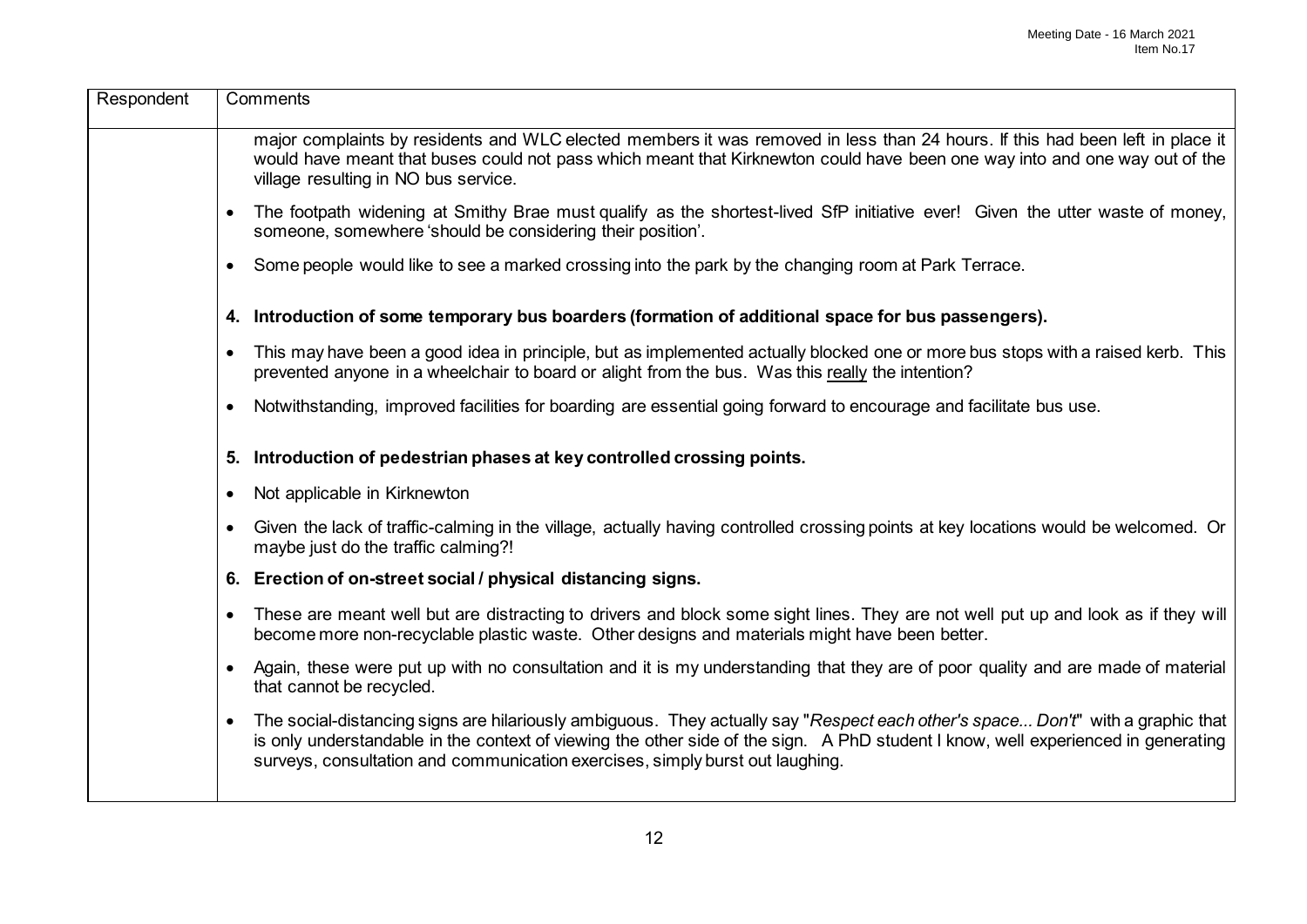| Respondent                                                 | Comments                                                                                                                                                                                                                                                                                                                                                                                                                                 |
|------------------------------------------------------------|------------------------------------------------------------------------------------------------------------------------------------------------------------------------------------------------------------------------------------------------------------------------------------------------------------------------------------------------------------------------------------------------------------------------------------------|
|                                                            | 7. A programme of vegetation clearance on key paths.                                                                                                                                                                                                                                                                                                                                                                                     |
|                                                            | This is much welcomed. The path along the road south from the village to the A70 needs regular proper maintenance because it<br>$\bullet$<br>goes through woodland and is part of a good long distance walk. Some of the vegetation beside the Linburn Road and other roads<br>also need attention to encourage people to exercise.                                                                                                      |
|                                                            | This initiative is welcomed because in the past I have had occasions to contact WLC to have some roadside vegetation cut back<br>$\bullet$<br>as it was blocking pavements causing pedestrians to walk on the busy B7031 which has several blind bends. As stated above,<br>traffic using this road travels at excessive speed. This includes lorries                                                                                    |
|                                                            | 8. Introduction of temporary cycle lanes (due to be implemented in February).                                                                                                                                                                                                                                                                                                                                                            |
|                                                            | This is to be welcomed, but with local consultation. Community councils meet monthly, at best, and need time to gather people's<br>$\bullet$<br>views. One of our Community Councillors is actively working and discussing with WLC, Sustrans and Edinburgh City Council on<br>a joined-up approach. Our intention is to use the pavilion in Kirknewton as a transport hub with maps of cycle routes and walks.                          |
|                                                            | There is a cycle lane near the village school but it just ends when there is not enough room on the road for it. Thus it is rendered<br>$\bullet$<br>unsafe for the primary school children it should encourage to cycle.                                                                                                                                                                                                                |
|                                                            | There are discussions about National Cycle Route 75 which goes through Kirknewton and these need to be worked on with the<br>$\bullet$<br>Local land owner. Dalmahoy Estates might be approachable because of their interest in bridle paths. There is an old route from<br>Boll A Beer on the Lang Wang to Easter Newton Farm which would be safer than the Long Dalmahoy Road for cycles and the<br>increasing number of horse riders. |
|                                                            | We trust that these comments prove constructive and will assist in avoiding a similar extremely poor exercise in the future.                                                                                                                                                                                                                                                                                                             |
| Linlithgow and<br>Linlithgow<br><b>Bridge</b><br>Community | Although the time allowed for the consultation was very short the Community Council is confident that the response from Community<br>Council members (N=12) and from members of the public (N=44) is reflective of the opinion of the Linlithgow and Linlithgow Bridge<br>community. A significant number of people asked for proper public consultation BEFORE any permanent works were undertaken.                                     |
| Council                                                    | Apart from the very first question on the temporary 20mph limits in towns and villages the answers to questions are almost unani-<br>mous giving a high degree of confidence in the following comments.                                                                                                                                                                                                                                  |
|                                                            | Introduction of temporary 20mph limits in towns and villages. The question asked by the Community Council was; bearing in mind<br>that the High Street was previously restricted to 20mph should we continue with the 20mph speed limit throughout the built up area?<br>The majority, although by a very small margin, were in favour of reverting back to the speed limits previously. However, several                                |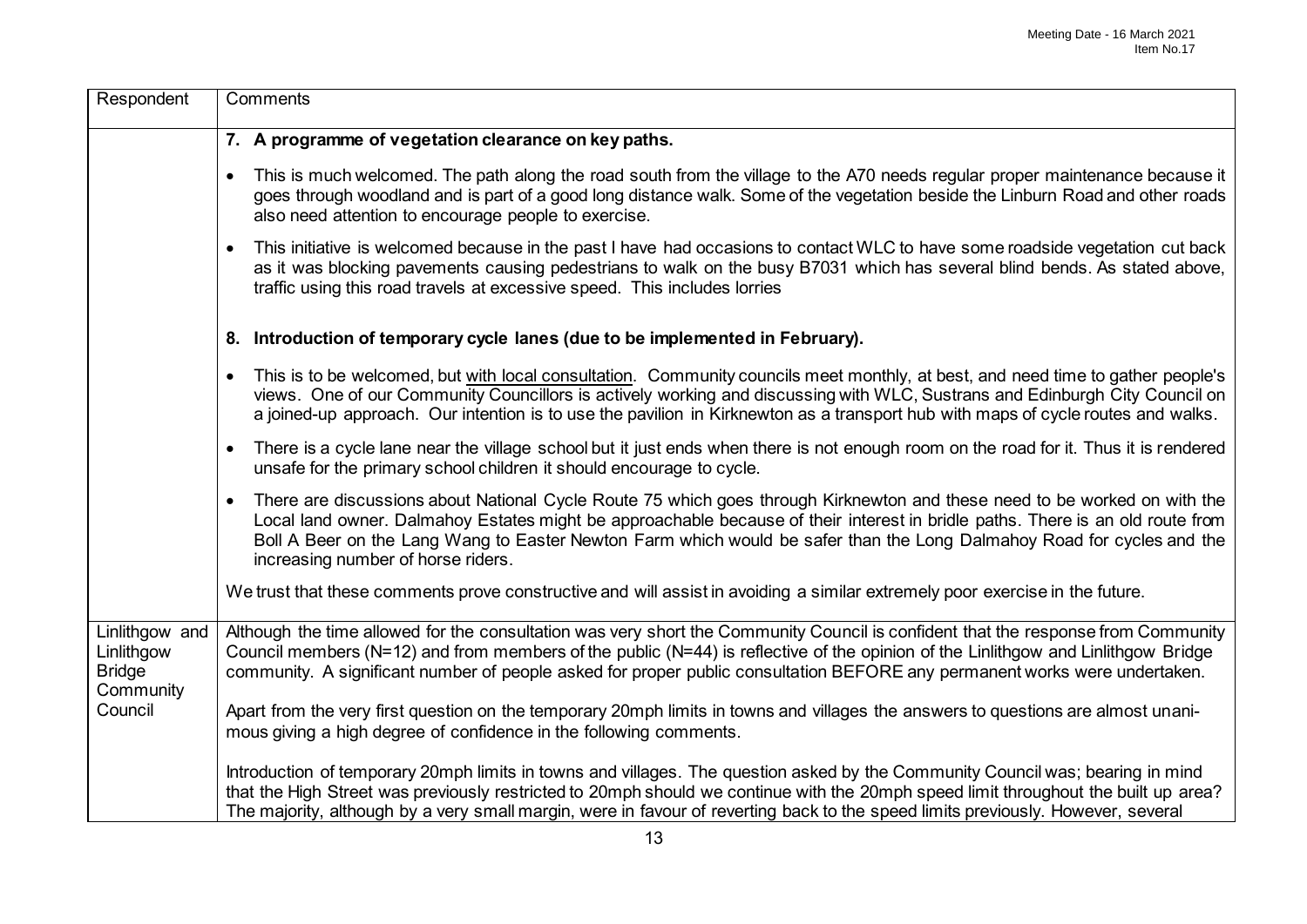| Respondent | Comments                                                                                                                                                                                                                                                                                                                                                                                                                                                                                                                                                                                                                                                                                                                                                                                                                                                                                |
|------------|-----------------------------------------------------------------------------------------------------------------------------------------------------------------------------------------------------------------------------------------------------------------------------------------------------------------------------------------------------------------------------------------------------------------------------------------------------------------------------------------------------------------------------------------------------------------------------------------------------------------------------------------------------------------------------------------------------------------------------------------------------------------------------------------------------------------------------------------------------------------------------------------|
|            | people qualified their response with suggestions for 20mph zones; making the 20mph areas more conspicuous by for example rum-<br>ble strips and and/or different road surfacing and radar -controlled speed indicator signs. Many those responding referred to the lack<br>of enforcement and also the dangers of higher speed overtaking.                                                                                                                                                                                                                                                                                                                                                                                                                                                                                                                                              |
|            | Introduction of temporary 40mph limits in some rural areas. The question asked by the Community Council were: signs were put up<br>in a number of lanes around Linlithgow and particularly within Beecraigs should the 40mph limits be retained? The Community<br>Council was of the view that the speed limit approaching Hillhouse car park, the visitors centre and Balvormie should be 20mph not<br>40mph. The majority, by a considerable margin, agreed with retaining the 40mph speed limit.                                                                                                                                                                                                                                                                                                                                                                                     |
|            | Introduction of some temporary local footway widening with some removal of limited waiting and parking. The Community Council<br>made this question more specific asking - temporary footway widening near Oliphant's, should it be made more permanent with<br>adequate drainage to prevent flooding? Agreement with this proposition was unanimous. A significant number of people also wished<br>to retain the ban on pavement parking in the High Street (on the loaning). One typical remark received "it is great having pedestrian<br>pavements here at last. The High Street looks and feels so much nicer, and it is so much easier to cross the road to shops on the<br>other side. Please don't let cars back in fact pedestrian pavement should be continued all the way along rather than allowing them<br>still to be occupied by parked motor traffic in some sections". |
|            | Introduction of some temporary bus boarders (formation of additional space for bus passengers). The Community Council believe<br>that the works to increase pedestrian space at bus stops should be removed as the current arrangement holds up traffic and there<br>are no raised curbs for easy boarding. This view was almost unanimously endorsed by responders. One responder queried the loca-<br>tion of bus stops particularly at The Cross where bus stops historically facilitated access and egress from the bus garage (now Tem-<br>plars Court). It was suggested that the eastbound Central bus stop should be outside Wilson's shop where there is already a layby.<br>This would allow a significantly wider pavement outside of café bar 1807.                                                                                                                         |
|            | Introduction of pedestrian phases at key controlled crossing points. This question was not responded to as not being relevant to<br>Linlithgow and Linlithgow Bridge.                                                                                                                                                                                                                                                                                                                                                                                                                                                                                                                                                                                                                                                                                                                   |
|            | Erection of on-street social / physical distancing signs. The general feeling was that the signs should be taken away sooner rather<br>than later. One respondent summarised the view of many by saying "the Linlithgow community is not stupid!"                                                                                                                                                                                                                                                                                                                                                                                                                                                                                                                                                                                                                                       |
|            | A programme of vegetation clearance on key paths. No one could identify any vegetation clearance on paths in Linlithgow or Linlith-<br>gow Bridge although the Community Council had noted some inadequate hedge trimming within Springfield (leaving a proportion of<br>the existing path underneath the hedge).                                                                                                                                                                                                                                                                                                                                                                                                                                                                                                                                                                       |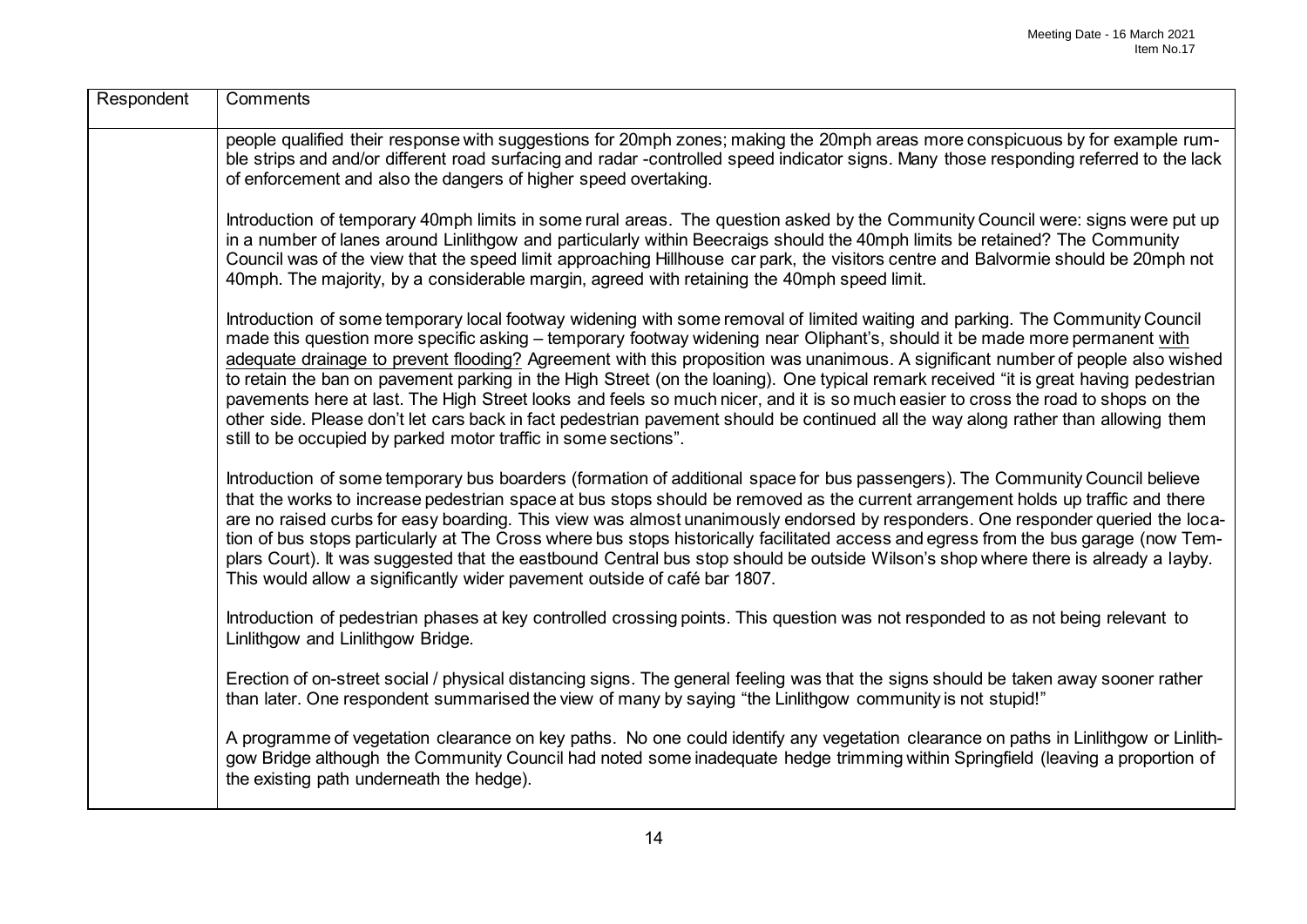| Respondent | Comments                                                                                                                                                                                                                                                                                                                                                                                                                                                                                                                                                                                |
|------------|-----------------------------------------------------------------------------------------------------------------------------------------------------------------------------------------------------------------------------------------------------------------------------------------------------------------------------------------------------------------------------------------------------------------------------------------------------------------------------------------------------------------------------------------------------------------------------------------|
|            | Introduction of temporary cycle lanes (due to be implemented in February). This item drew a very large response largely negative in<br>terms of the introduction of temporary cycle lanes. The general view was that Linlithgow and Linlithgow Bridge need permanent cy-<br>cle lanes. It is impossible to safely cycle to Linlithgow Academy from many parts of the town. Several people asked for a study to be<br>undertaken. A random selection of quotes is given below.                                                                                                           |
|            | The present Edinburgh Road layout is scary for cycling as you are cycling slowly uphill then you have to move into the main traf-<br>$\bullet$<br>fic because of the parked cars. Meanwhile motor vehicles come round a blind bend under the railway bridge and you hear them<br>accelerating up to past you just as or just after you have moved out; meanwhile traffic is approaching from the opposite direction.<br>Let's call for temporary cycle lanes on St Ninians and Edinburgh road, the money has already been allocated so it's not a case of<br>$\bullet$<br>saving funds. |
|            | Make Mill Road (from Falkirk Road to Mains Road) and Mains. Road to the Westport one way. It would free up much-needed<br>space for pedestrians and cyclists.                                                                                                                                                                                                                                                                                                                                                                                                                           |
|            | Cycling East on the Edinburgh road through the railway bridge is dangerous as the point here cars catch up with you exactly<br>$\bullet$<br>where the car parking is on the north side of the Edinburgh road. I've almost been knocked off my bike several times by cars and<br>buses who just accelerate and expect you to stop and wait.                                                                                                                                                                                                                                              |
|            | Linlithgow has an active travel plan and air quality issues. More should be done to protect pedestrians, disabled vehicles, bug-<br>$\bullet$<br>gies, elderly, cyclists, et cetera                                                                                                                                                                                                                                                                                                                                                                                                     |
|            | West Lothian Council should be encouraged to look at the walking and cycling network around Linlithgow and particularly the<br>$\bullet$<br>High Street, as a whole the town is reasonably distributed that most areas are easily accessible by walking and cycling. There<br>was definitely an increase in cycling during the first lockdown probably due to the reduction in traffic and people feeling safer to<br>cycle on the road.                                                                                                                                                |
|            | Cycle lanes are useless if people are allowed to park on them so I'd rather see an illegal parking clampdown, but I don't know if<br>$\bullet$<br>that is within the remit of this survey.                                                                                                                                                                                                                                                                                                                                                                                              |
|            | As a cyclist/motorcyclist/driver I can't see any net benefit to having on road cycling paths in Linlithgow - I can see benefit in<br>$\bullet$<br>shared use paths in off-road settings but such schemes are not being discussed.                                                                                                                                                                                                                                                                                                                                                       |
|            | Three well considered and detailed submissions were received as under.                                                                                                                                                                                                                                                                                                                                                                                                                                                                                                                  |
|            | 1.                                                                                                                                                                                                                                                                                                                                                                                                                                                                                                                                                                                      |
|            | Let me first clarify what 'Spaces for People' was intended for and highlight that legal advice sought by residents of East Craigs in<br>Edinburgh led to a retraction of the proposed low traffic Neighbourhood scheme under Spaces for People – the fact Edinburgh<br>Council now intend to force their will through under an experimental traffic regulation order is another issue.<br>https://www.transport.gov.scot//success-for-30/                                                                                                                                               |
|            |                                                                                                                                                                                                                                                                                                                                                                                                                                                                                                                                                                                         |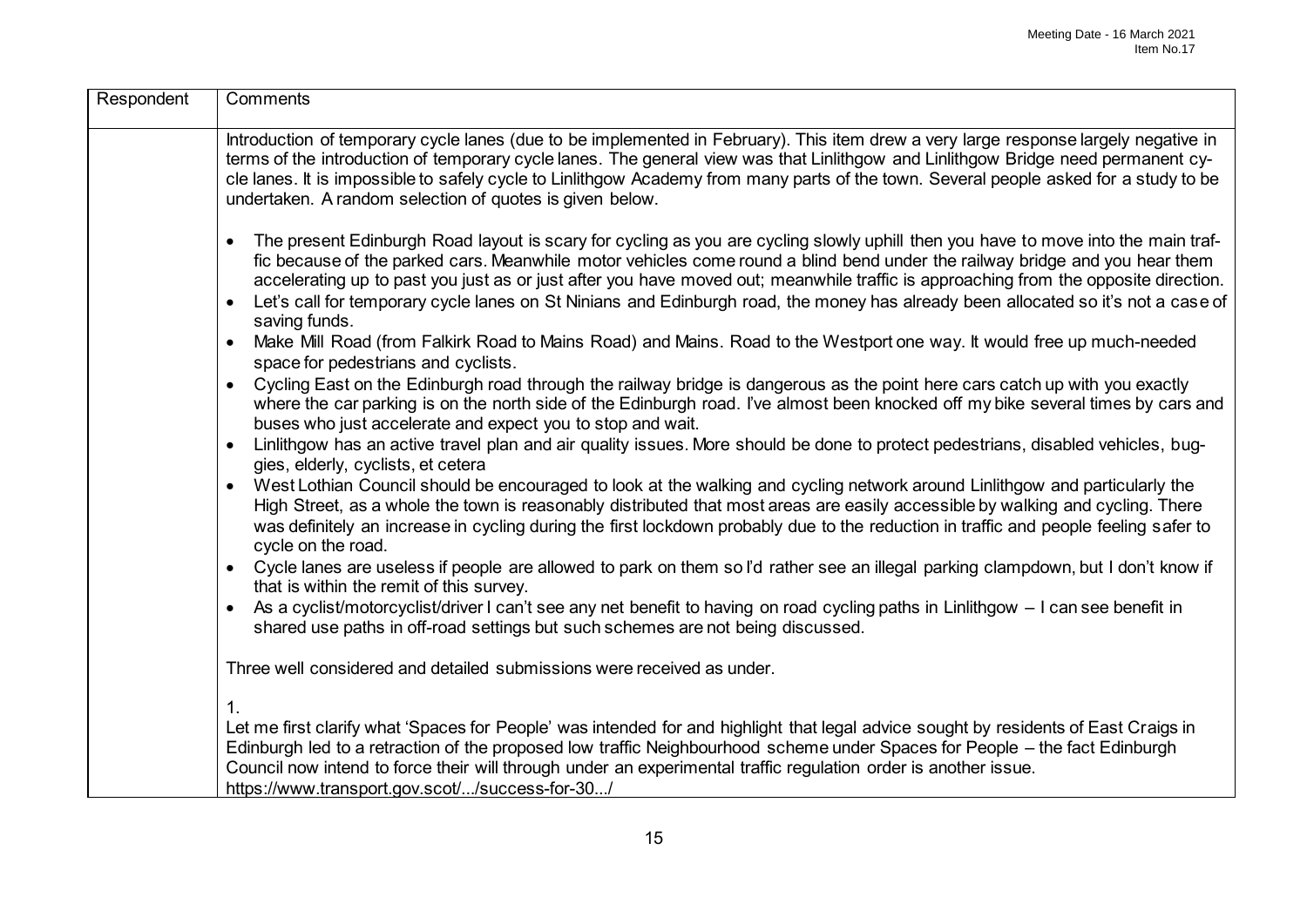| Respondent | Comments                                                                                                                                                                                                                                                                                                                                                                                                                                                                                                                                                                                                                                                                                                                                                                                                                                                                                                                                                                                                                                                                                                                                                                                                                                                                                                                                                                                                                                                                                                                                                                                                                                                                                                                                                                                                                                                                                                                                                                                                                                                                                                                                                                                                                                                                        |
|------------|---------------------------------------------------------------------------------------------------------------------------------------------------------------------------------------------------------------------------------------------------------------------------------------------------------------------------------------------------------------------------------------------------------------------------------------------------------------------------------------------------------------------------------------------------------------------------------------------------------------------------------------------------------------------------------------------------------------------------------------------------------------------------------------------------------------------------------------------------------------------------------------------------------------------------------------------------------------------------------------------------------------------------------------------------------------------------------------------------------------------------------------------------------------------------------------------------------------------------------------------------------------------------------------------------------------------------------------------------------------------------------------------------------------------------------------------------------------------------------------------------------------------------------------------------------------------------------------------------------------------------------------------------------------------------------------------------------------------------------------------------------------------------------------------------------------------------------------------------------------------------------------------------------------------------------------------------------------------------------------------------------------------------------------------------------------------------------------------------------------------------------------------------------------------------------------------------------------------------------------------------------------------------------|
|            | The Spaces for People programme, administered by Sustrans Scotland, offered 100% funding to put in place temporary measures<br>to enable physical distancing while walking, wheeling and cycling.<br>- Introduction of temporary 20mph speed limit in Linlithgow and Linlithgow Bridge. Bearing in mind that the High Street was previ-<br>ously restricted to 20 mph should we continue with the 20mph speed limit throughout the built-up area?<br>No – revert to previous 30mph limit and consider implementing a timed 20mph limit on Preston road coinciding with periods of<br>school activity as it is complete overkill having a long stretch of Preston road much of which has no pavement running directly along-<br>side, set to 20mph at 2am. I would also like the 'cushions' replaced that are crumbling and damaging the underside of many small<br>cars without offering any obstruction to larger vehicles or vans and indeed a reconsideration of other traffic calming measures that<br>do no more than increase pollution. The only reason 'cushions' are found to offer a 70% reduction in emissions when compared to<br>full width speed bumps (which can increase emissions on a road by 98% according to a study by Imperial College) is that 70% of<br>vehicles don't need to slow down for them - including my motorcycle (motorcyclists are the most vulnerable road users in the DfT<br>2018 report).                                                                                                                                                                                                                                                                                                                                                                                                                                                                                                                                                                                                                                                                                                                                                                                                                                               |
|            | The implementation of 20mph limits has no discernible effect on casualties or accidents and this has been the finding of many non-<br>biased studies, even the most recent comprehensive Gov. study that is heavily weighted to find positive outcomes concedes on P50<br>"there is insufficient evidence to conclude that there has been a significant change in collisions and casualties following the introduc-<br>tion of 20mph limits in residential areas" https://assets.publishing.service.gov.uk//technical<br>It's completely logical that in a collision between a pedestrian and a vehicle, impact speed (not speed limit) has a significant role to<br>play in the outcome and the fact that no reduction in impact or casualty number or severity has been seen in areas where 20mph<br>zones have been imposed indicates that this is not a simple scenario and both the number of collisions and impact speed have not<br>reduced. To better understand some of the reasons behind this (reaction time, distraction etc.) I refer you to an old source that con-<br>tains some very valid hypotheses to allow you to assess the type of non-speed related considerations that may be used to explain<br>why the observed information does not support the 20mph agenda. http://www.safespeed.org.uk/killspeed.html<br>Pedestrians are able to stop efficiently without an associated 'braking distance' so what's happening (walking being my favoured<br>means of getting around). To understand this I refer you to the table on P10 of the Gov. study into pedestrian accidents. https://as-<br>sets.publishing.service.gov.uk//pedestrian<br>The percentage of accidents where there were no pedestrian related contributory factors were 10% for age group 0-15, 25% for age<br>group 16 to 59 and 33% for age group 60 and over. The vast majority of accidents involving pedestrians may have been avoided<br>had the pedestrian taken action to mitigate the contributory factor (for instance 23% of accidents involved pedestrian alcohol impair-<br>ment in the 16-59 age group, but the highest contributory factor is simply 'Failed to look properly' which is a contributing factor in a<br>staggering 74% of accidents in the 0-15 age group). |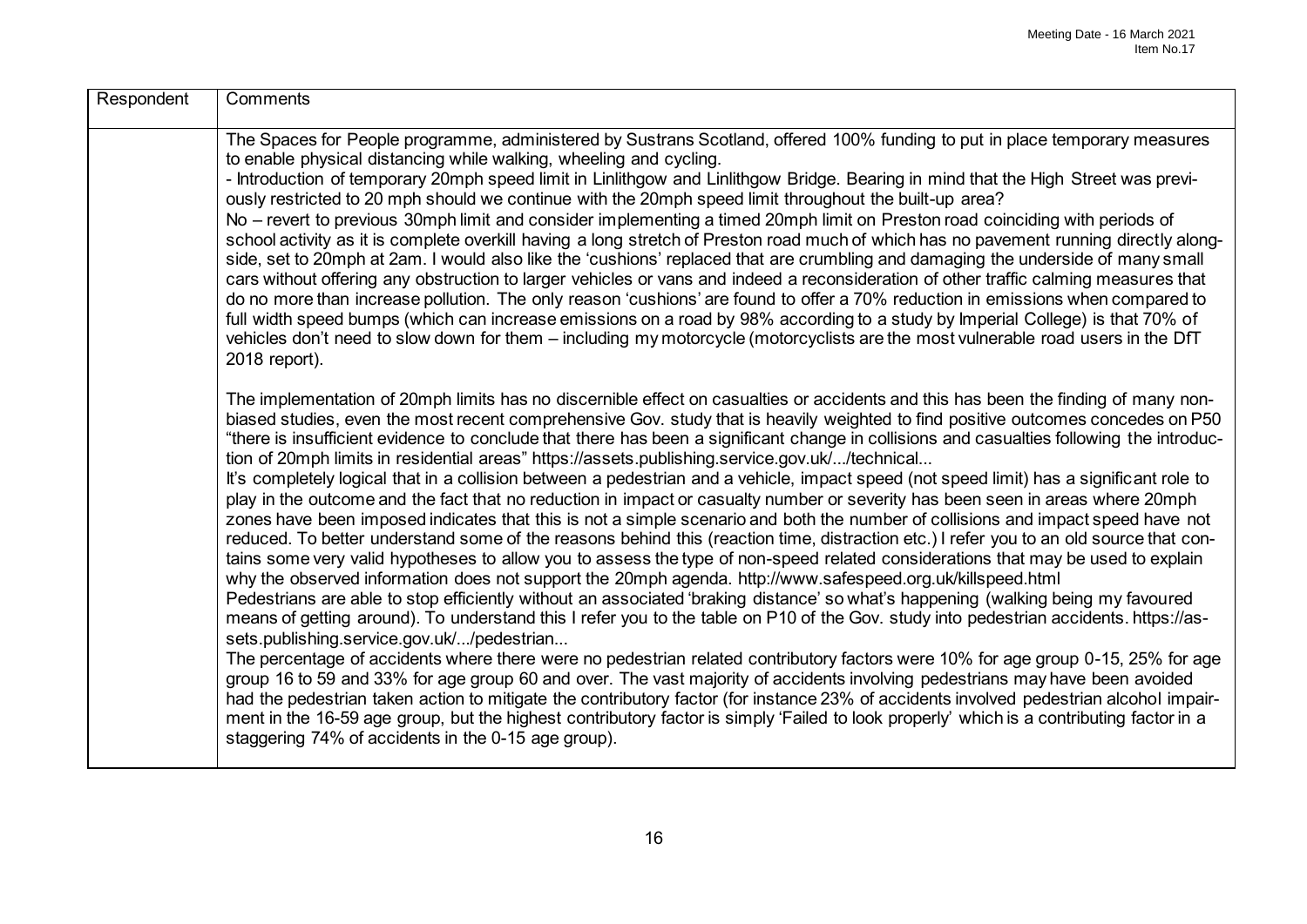| Respondent | Comments                                                                                                                                                                                                                                                                                                                                                                                                                                                                                                                                                                                                                                                                                                                                                                                                                                                                                                                                                                                                                                                                                                                                                                                                                                                                                                                                                                                                                                                                                                                                                                                                                                              |
|------------|-------------------------------------------------------------------------------------------------------------------------------------------------------------------------------------------------------------------------------------------------------------------------------------------------------------------------------------------------------------------------------------------------------------------------------------------------------------------------------------------------------------------------------------------------------------------------------------------------------------------------------------------------------------------------------------------------------------------------------------------------------------------------------------------------------------------------------------------------------------------------------------------------------------------------------------------------------------------------------------------------------------------------------------------------------------------------------------------------------------------------------------------------------------------------------------------------------------------------------------------------------------------------------------------------------------------------------------------------------------------------------------------------------------------------------------------------------------------------------------------------------------------------------------------------------------------------------------------------------------------------------------------------------|
|            | One has to conclude therefore that given limited resources available and the recent decimation of our economic future, a public pe-<br>destrian safety campaign may be more effective at reducing collisions and associated casualties – Stop, Look, Listen!!! A message<br>that I've not heard outside my own household for many years.<br>Pollution – I've not seen any study question that CO2 emissions are increased when driving at 20mph but I'd like to consider this<br>view if reliable information exists to try to support it? The IAM advises driving in 2nd gear in 20mph areas, I concur that this is indeed<br>the safest way to drive in these areas though I do try to achieve 4th gear where possible – this alone logically and undeniably results<br>in more engine revolutions per metre travelled, more firing cycles and thus more fuel burnt.<br>NOx and PM10 emissions are very often quoted too - "NOX2 emission factors are higher for petrol vehicles over 20mph drive cy-<br>cles compared to 30mph drive cycles; for diesel vehicles they are lower" https://www.parliament.scot//Research evi-<br>dence 20mph . I have never owned a diesel vehicle as it has always been obvious that these were highly polluting, so is the solu-<br>tion to this is problem to ban vehicles with diesel engines from areas of higher concern?<br>Before we discuss PM10 emission factors it's worth understanding what these are - "These emissions consist of particles produced<br>by abrasion from brakes, road wear, tire wear, as well as vehicle induced resuspension of deposited road dust." (Atmospheric Envi-<br>ronment |
|            | Volume 44, Issue 19, June 2010, Pages 2330-2340)<br>"PM10 emission factors are lower for both petrol and diesel vehicles over 20mph drive cycles compared to 30mph drive cycles; the<br>exception is vehicles with engines over 2.0 litres in size" Compare this to the definition of PM10 emission factors and you can clearly<br>see there can be no direct link to engine size, but there is a massive dependency upon road calming measures – for instance brak-<br>ing for speed bumps and acceleration wear on tyres. Unfortunately this lack of basic understanding of a key topic casts doubt over<br>the validity of this evidence from the Scottish Government. However it's worth also noting their ultimate conclusion given they are<br>also trying to find in favour of 20mph limits as per the current agenda - "It is concluded that it would be incorrect to assume a 20mph<br>speed restriction would be detrimental to ambient local air quality, as the effects on vehicle emissions are mixed"                                                                                                                                                                                                                                                                                                                                                                                                                                                                                                                                                                                                                                   |
|            | - Introduction of temporary 40 mph limits in some rural areas. Signs were put up in a number of lanes around Linlithgow and particu-<br>larly within Beecraigs. The Community Council was of the view that the speed limit approaching Hillhouse car park, the visitors cen-<br>tre, and Balvormie should be 20mph not 40mph.<br>I strongly object to the fact that the rural speed limits were reduced to 40mph in the first instance, drawing your attention back to the<br>purpose of 'Spaces for People' I believe this was a misuse of funds with an ulterior motive.                                                                                                                                                                                                                                                                                                                                                                                                                                                                                                                                                                                                                                                                                                                                                                                                                                                                                                                                                                                                                                                                            |
|            | I do not support any notion that reduction in speed limit along most roads increases safety and my personal experience when I've<br>been forced to use these roads is that it has caused a greater number of longer tailbacks and frustration than I've ever previously<br>encountered. The specific areas where these roads may be considered more dangerous are not navigable at over 40mph thus the<br>roads in question are self-regulating – all this ridiculous speed limit does is limit people from driving at a safe speed on the straight                                                                                                                                                                                                                                                                                                                                                                                                                                                                                                                                                                                                                                                                                                                                                                                                                                                                                                                                                                                                                                                                                                   |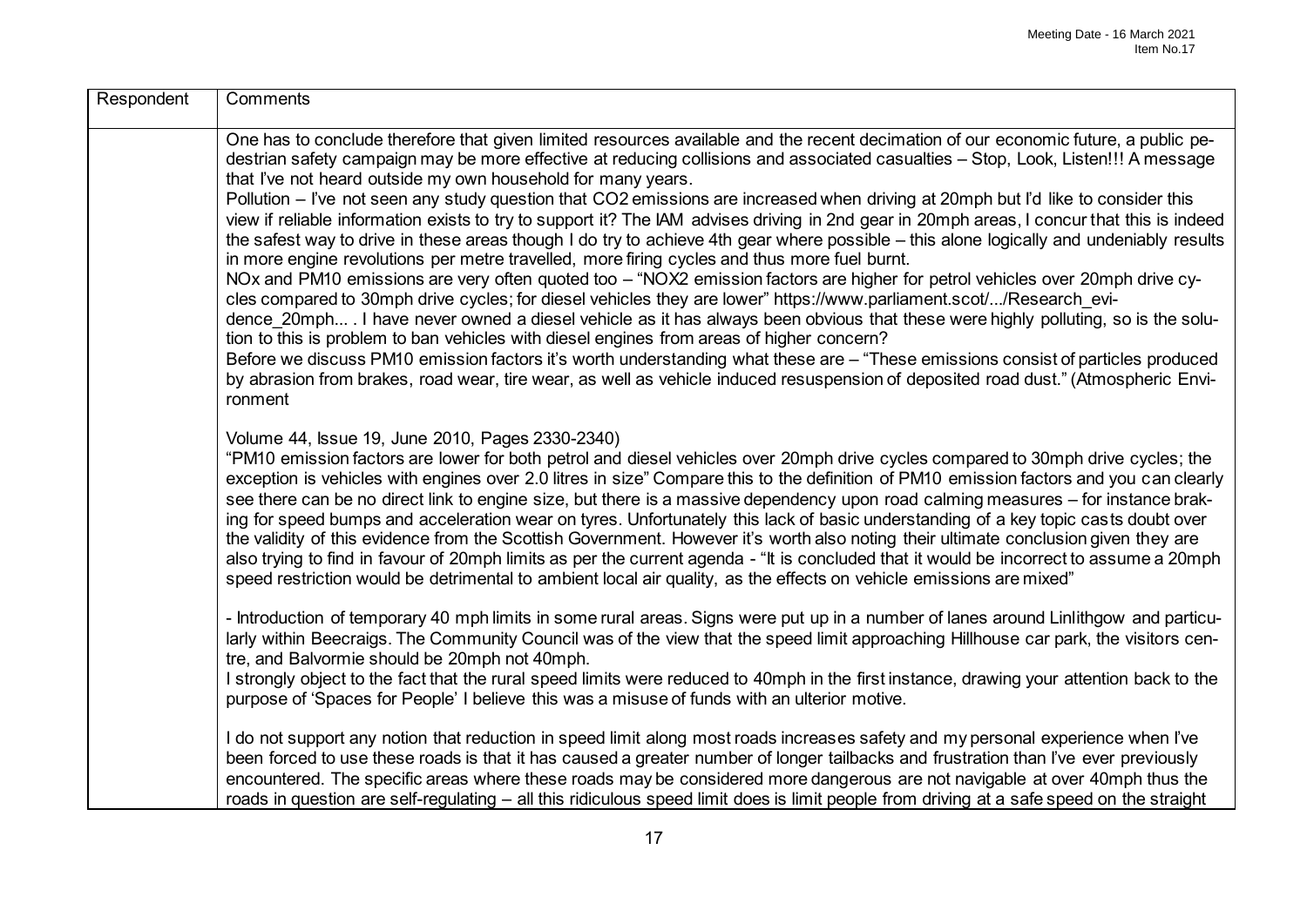| Respondent | Comments                                                                                                                                                                                                                                                                                                                                                                                                                                                                                                                                                                                                                                                                                                                                                                                                                                                                                 |
|------------|------------------------------------------------------------------------------------------------------------------------------------------------------------------------------------------------------------------------------------------------------------------------------------------------------------------------------------------------------------------------------------------------------------------------------------------------------------------------------------------------------------------------------------------------------------------------------------------------------------------------------------------------------------------------------------------------------------------------------------------------------------------------------------------------------------------------------------------------------------------------------------------|
|            | and wide sections of roads. To be frank, if you don't feel safe with the option that you could drive at up to 60mph if the conditions<br>and situation allow then I suggest there may be another factor restricting your ability to operate a vehicle to the minimum expected<br>standard and you might consider addressing that. For this reason I also don't feel it is necessary to restrict the speed around much<br>of Beecraigs as speed in these areas is also self-regulated due to road conditions and visibility etc. I do think that additional signage<br>around Balvormie could be beneficial and wouldn't strongly object to the imposition of a 40mph limit on the short stretch of road<br>passing the children's play area.                                                                                                                                             |
|            | - Temporary footway widening near Oliphants. Should it be made more permanent, without flooding of course.<br>Any permanent widening of pavements etc. must be properly consulted and go through proper process – not just 'remain' after the<br>catastrophe that has been 'Spaces for People'. As things stand the temporary measures MUST first be removed whatever the deci-<br>sion as they're not fit for purpose and only designed to remain viable in the short term (and clearly they're not even fit for short term<br>use), at that point there should be a pause and a proper consultation as the full job must be costed, community consulted and im-<br>pact assessment completed. If approved this work should be prioritised alongside the other strategic initiatives proposed and not just<br>pushed to the front of the queue.                                         |
|            | - Extra space at bus stops. The Community Council think these should go as the buses hold up traffic and there are no raised curbs<br>for easy boarding.                                                                                                                                                                                                                                                                                                                                                                                                                                                                                                                                                                                                                                                                                                                                 |
|            | Absolutely comical – whoever thought of this along with all parties involved in implementing it should be ashamed of themselves and<br>measures put in place to ensure they are never allowed to contribute to such a catastrophic decision again. The best bit is that these<br>highly disruptive measures went ahead but pavement seating continued, particularly outside the Four Marys where the tables re-<br>duce the effective width of pavement when passing the bus shelter to below a distance where 2 people could pass with space. The<br>other key area where I have had issue is the bike rack outside Costa, with tables and 2 bicycles in place there is no significant space<br>to allow passage, with unused bicycle racks being available just over the street can we please remove this one and restore some<br>common sense to the pavement furniture in this area. |
|            | - On-street social distancing signs. Community Council say take them away.<br>The signs are themselves reducing available space and causing problems, absolutely get rid of them as soon as possible.                                                                                                                                                                                                                                                                                                                                                                                                                                                                                                                                                                                                                                                                                    |
|            | - Vegetation clearance on footpaths. The Community Council have seen no evidence of this anywhere in Linlithgow.<br>I've noted some vegetation clearance that I think was carried out by conscientious residents and I would like to commend them for<br>this, but I've been unable to confirm any 'official' clearance of vegetation.                                                                                                                                                                                                                                                                                                                                                                                                                                                                                                                                                   |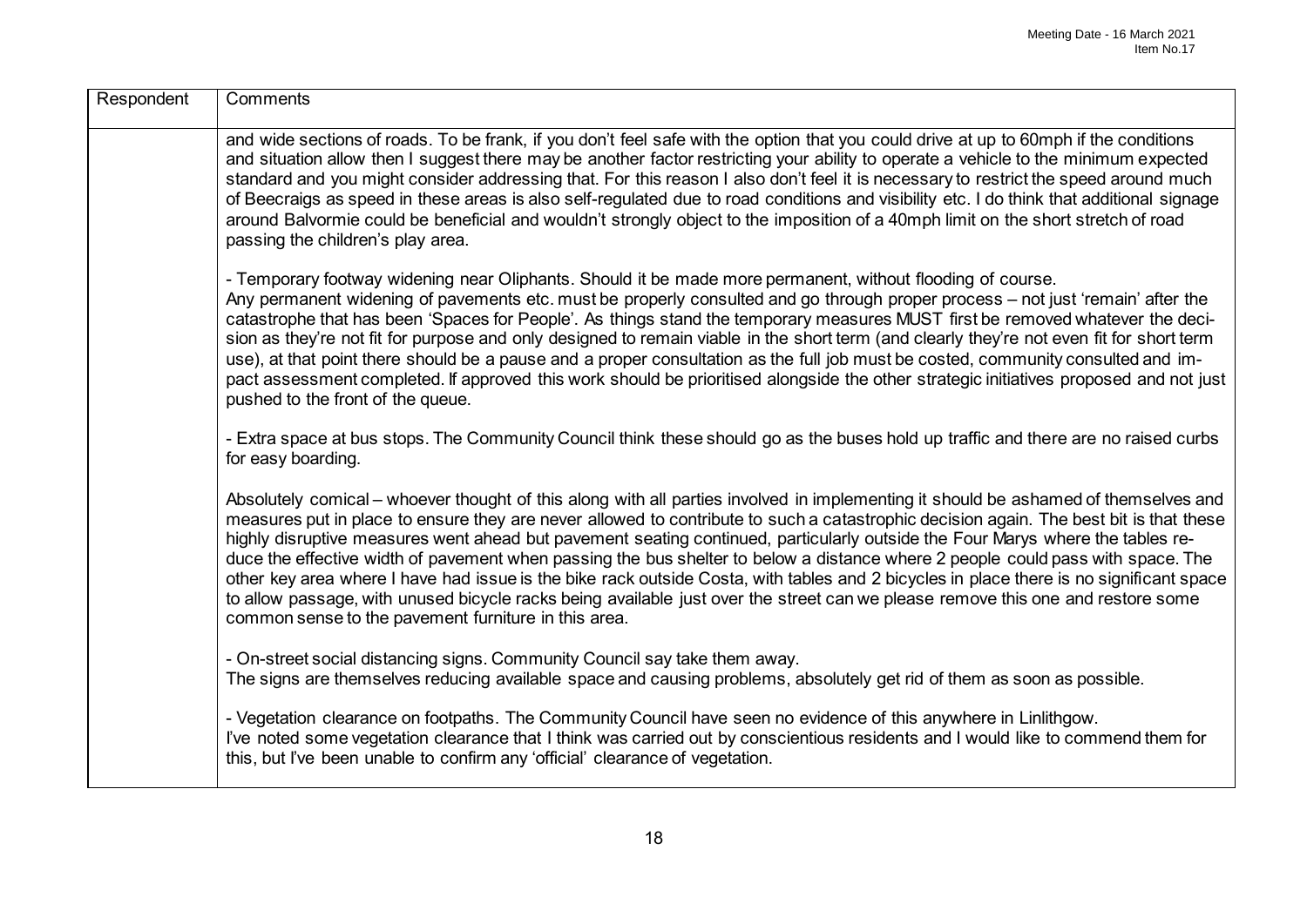| Respondent | Comments                                                                                                                                                                                                                                                                                                                                                                              |
|------------|---------------------------------------------------------------------------------------------------------------------------------------------------------------------------------------------------------------------------------------------------------------------------------------------------------------------------------------------------------------------------------------|
|            | - Introduction of temporary cycle lanes at Edinburgh Road and St Ninians Road. The Community Council says this was never done,<br>don't do it now, save the money.                                                                                                                                                                                                                    |
|            | Not required - as a cyclist/motorcyclist/driver I can't see any net benefit to having on road cycling paths in Linlithgow - I can see<br>benefit in shared use paths etc. in off road settings but such schemes are not being discussed (though may prove more beneficial<br>than permanent pavement widening).                                                                       |
|            | 2.<br>As per LLBCC's Facebook post I'd like to comment on two aspects of the covid-related road/town works:                                                                                                                                                                                                                                                                           |
|            | - Widening of the pavement outside Oliphant's - Would really like to see this kept (with the flooding fixed of course). It was a very<br>narrow pavement beforehand and very close to traffic. I have two young children and it's quite unpleasant and nerve-wracking walk-<br>ing along that stretch of pavement when you're so close to the cars.                                   |
|            | - 20mph limit throughout built up areas - again, please keep. There aren't many pedestrian crossings in the town and there's a lot of<br>traffic, and it would feel much safer for getting anywhere on foot if some cars didn't go so fast.                                                                                                                                           |
|            | I feel that a lot of people in Linlithgow who drive perhaps don't appreciate what it's like to navigate the town on foot, and things which<br>might mildly inconvenience people by removing a couple of parking spaces or making a car journey through the town 60 seconds<br>slower have a great benefit to those of us who are trying to walk. (I can't drive due to a disability.) |
|            | Thanks,                                                                                                                                                                                                                                                                                                                                                                               |
|            | 3.<br>Thank you for asking for comments on the Spaces for People temporary active travel infrastructure installed in Linlithgow                                                                                                                                                                                                                                                       |
|            | The pandemic has been a challenging and transformational period in many peoples' lives. I have lived in Avontoun Park since 2004<br>and this last year I have been working from home. I have spent more time than ever before in our lovely town and have enjoyed<br>walking more than ever.                                                                                          |
|            | While the town already suffered from poor air quality and congestion on the high street, another perhaps more important issue has<br>arisen since March 2020. Health, obesity and inactivity are a major contributing factor to how seriously cover-19 affects us.                                                                                                                    |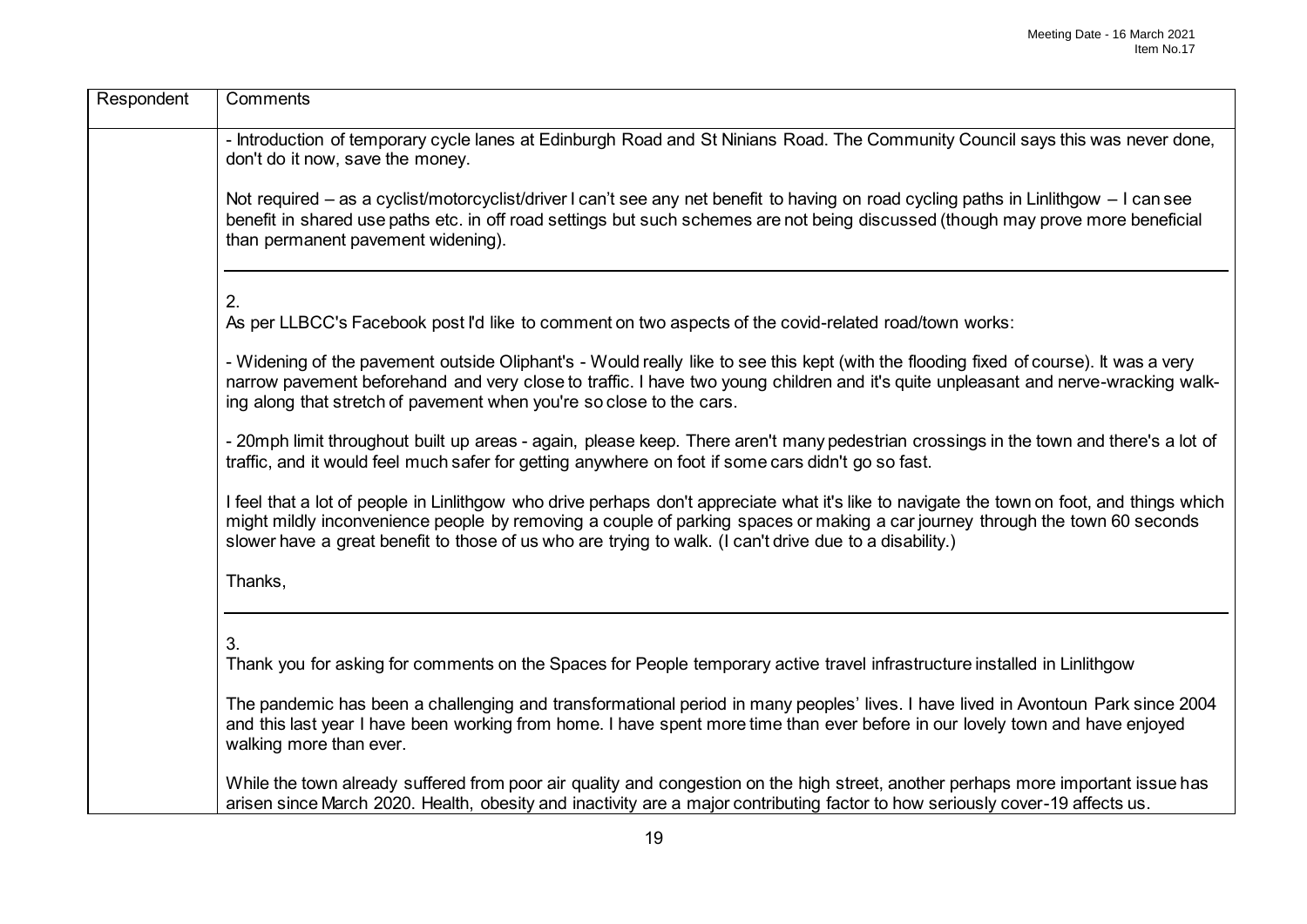| Respondent | Comments                                                                                                                                                                                                                                                                                                                                                                                                                                                                                    |
|------------|---------------------------------------------------------------------------------------------------------------------------------------------------------------------------------------------------------------------------------------------------------------------------------------------------------------------------------------------------------------------------------------------------------------------------------------------------------------------------------------------|
|            | There is a duty of care on the part of the Council to create an environment and infrastructure that encourages folk to be active. This<br>will increase the health of the population and help us fight Covid-19. A bonus to having a town that encourages us to travel actively<br>is that business prosper when shoppers use other forms of transport besides the car. Over and over again there are examples of<br>how footfall increases when active travel initiatives are implemented. |
|            | Business owners greatly over estimate how many people travel car to shop and use services on the high street.                                                                                                                                                                                                                                                                                                                                                                               |
|            | Here are a few links that might be worth a read:<br>https://www.sustrans.org.uk/our-blog/opinion/2020/october/health-benefits-of-creating-spaces-for-people-reach-beyond-covid-19                                                                                                                                                                                                                                                                                                           |
|            | https://tfl.gov.uk/corporate/publications-and-reports/economic-benefits-of-walking-and-cycling                                                                                                                                                                                                                                                                                                                                                                                              |
|            | Looking at the initiatives in Linlithgow. The 20 mph speed reduction has been a game changer - the paths are now far more pleasant<br>to walk along. Not many drivers keep to the new speed limit but anecdotally I'd say the overall traffic speed has reduced with fewer<br>people driving at 40mph.                                                                                                                                                                                      |
|            | The 20mph signage when you enter the town needs to be more conspicuous, rumble strips and speed limit count down signs need<br>to be added on both the Lanark and Falkirk road to announce the 20 mph zone in Linlithgow. T                                                                                                                                                                                                                                                                 |
|            | The 20mph zone creates a better ambience in the town and statistics show a pedestrian have far more chance of survival if hit by a<br>car at 20mph compared to 30mph. It's the first and cheapest step in making Linlithgow a better and safer place to live, giving par-<br>ents the confidence to allow their children to be independent.                                                                                                                                                 |
|            | I cycle regularly around West Lothian, keeping to quiet lanes. A 40mph speed limit on rural roads should not be increased. Anything<br>over that speed is dangerous for walkers, cyclists and horse riders. The busy roads around Beecraigs should be reduced to 20mph,<br>this area is only going to get busier as more folk enjoy the outdoors                                                                                                                                            |
|            | The wider pavements on the High street have allowed folk to linger, walk side-by-side and have a more enjoyable, less congested<br>walk along the pathways. I have timed traffic on the street after people worried about congestion from busses stopping side by side.<br>The pedestrian crossings cause a bigger build up of traffic than busses stopping side-by-side (and they are rarely stopped at the<br>buss stop for longer than a minute)                                         |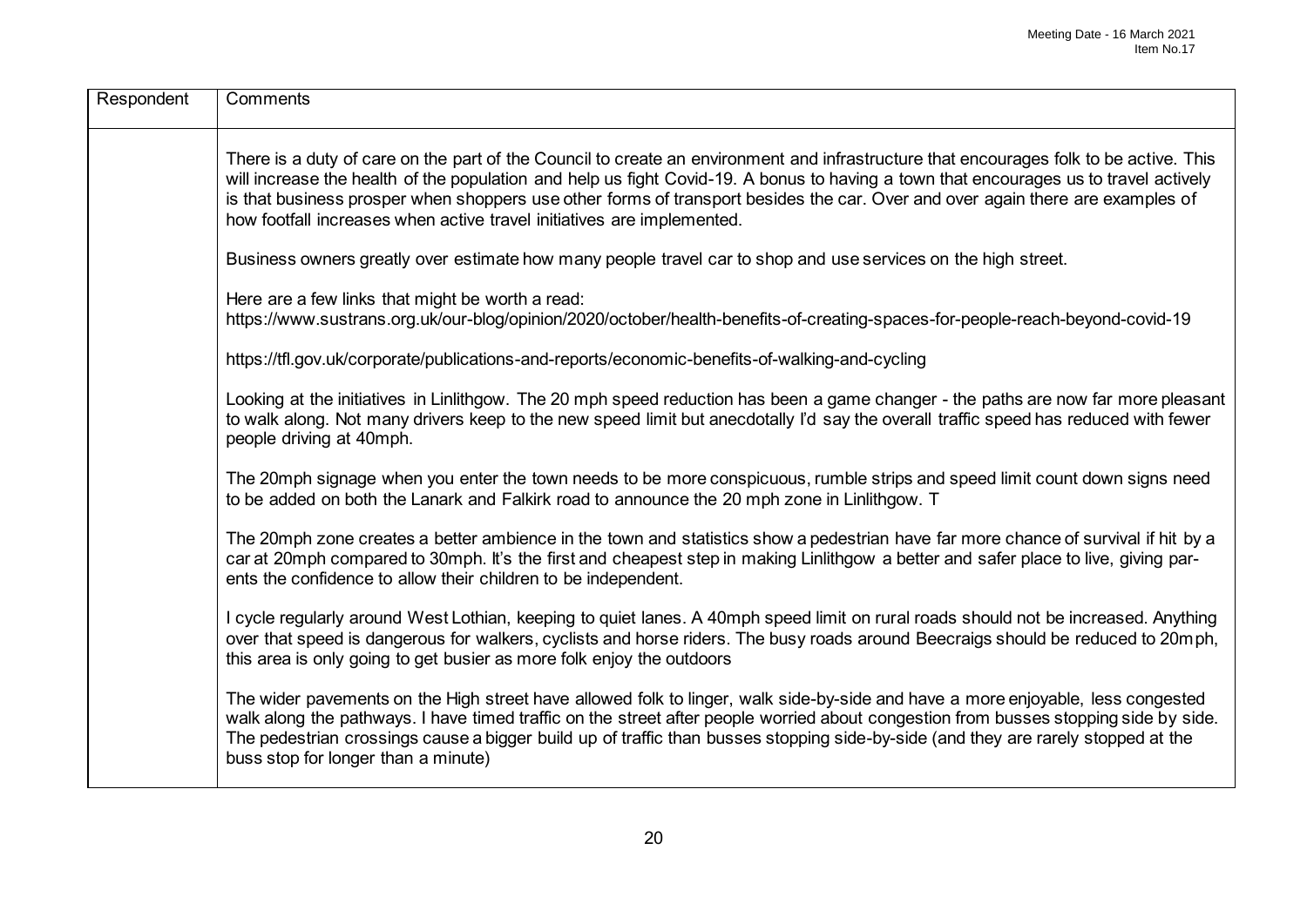| Respondent            | Comments                                                                                                                                                                                                                                                                                                                                                           |
|-----------------------|--------------------------------------------------------------------------------------------------------------------------------------------------------------------------------------------------------------------------------------------------------------------------------------------------------------------------------------------------------------------|
|                       | There is a much bigger problem of drivers parking in bus stops, and also parking in delivery spaces - sort that issue and we'll have a<br>much more free flowing high street.                                                                                                                                                                                      |
|                       | If we think creatively, the extra space at the bus stops could provide a pleasant outside seating area for the Four Marys pub and<br>cafes and bars on the other side of the high street.                                                                                                                                                                          |
|                       | I agree that social distancing signs can be removed. We all know instruction by now.                                                                                                                                                                                                                                                                               |
|                       | Rather than thinking about saving money we should be thinking how it can be better spent to encourage folk out doors but also to<br>make the town a more pleasant place to live. Lets call for temporary cycle lanes on St Ninians and Edinburgh Road, the money has<br>already been allocated so its not a case of saving funds.                                  |
|                       | One road which could be improved is Mains road. The paths are narrow, rough and low, and don't provide enough space for folk to<br>pass. A parent with a double buggy or wheelchair user cannot use the path. A parent would never allow their child to walk along the<br>path on their own. What kind of town do we have when pavements are see as too dangerous? |
|                       | Cars passing by on Mains Road alongside the Rugby Club is similar to train passing by when you're on the platform (at least you get<br>a safety announcement on the platform) it's no wonder the path is hardly used - its too dangerous!                                                                                                                          |
|                       | A wild idea I have is to make Mill road (from Falkirk Road to Mains Road and Mains Road to the West Port a one way street. It would<br>free up much needed space for pedestrians and cyclists and not affect traffic coming into the town. The road would remain two-way<br>for cyclists and pedestrians (taking up one of the lanes.)                             |
|                       | The temporary active travel measure are once in a generation opportunity to help transform Linlithgow into a more active, more<br>prosperous and closer community.                                                                                                                                                                                                 |
| Seafield<br>Community | We took each aspect of the Spaces for People as listed by WLC and asked specific questions about support for each one.                                                                                                                                                                                                                                             |
| Council               | We had 92 responses.                                                                                                                                                                                                                                                                                                                                               |
|                       |                                                                                                                                                                                                                                                                                                                                                                    |
|                       |                                                                                                                                                                                                                                                                                                                                                                    |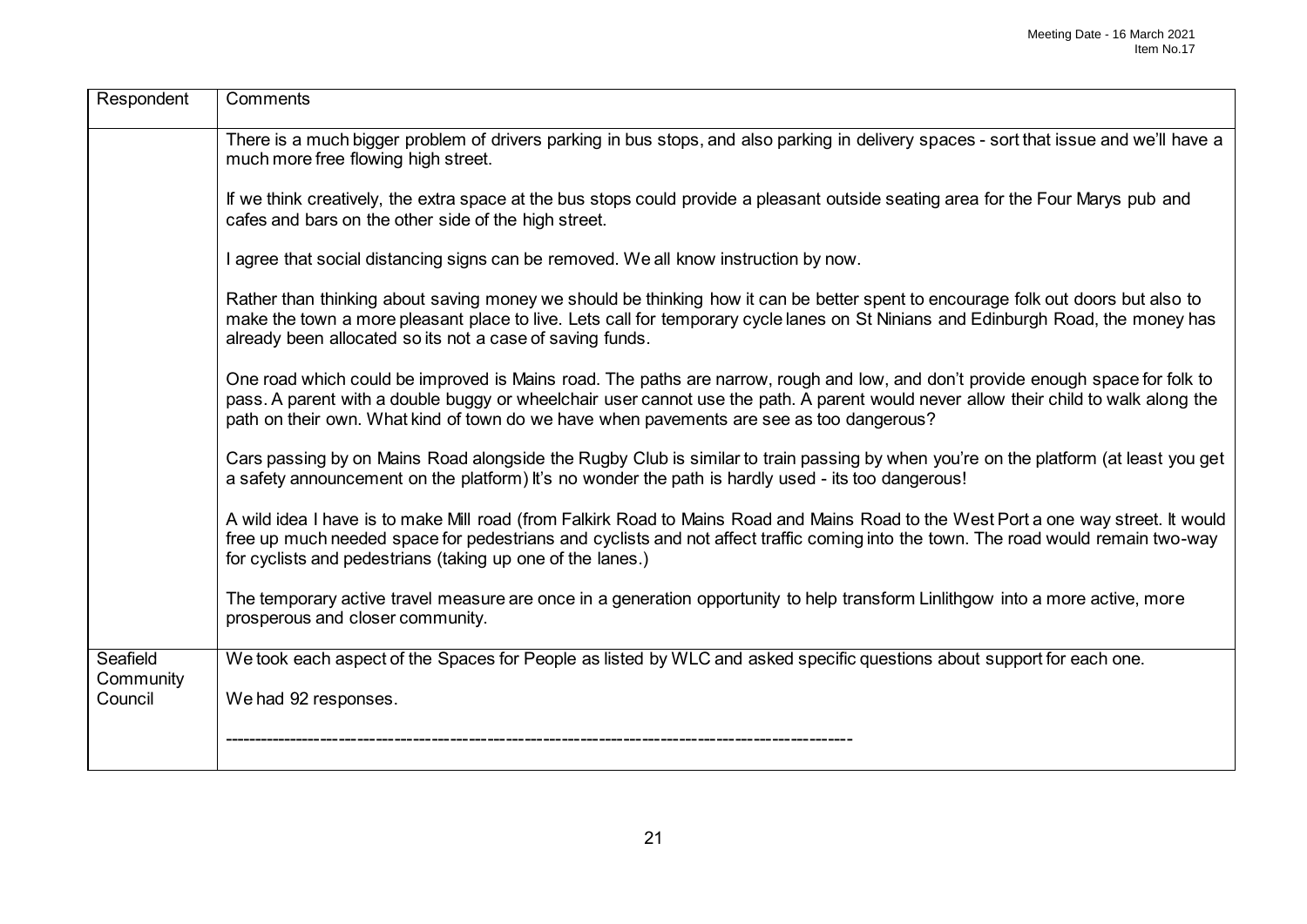| Respondent | Comments                                                                                                                                                                                                                                                                                 |
|------------|------------------------------------------------------------------------------------------------------------------------------------------------------------------------------------------------------------------------------------------------------------------------------------------|
|            | 20mph is unpopular and many stated that it causes instances of poor driving. As a Community Council we had already engaged with<br>WLC and police to have improved enforcement of the 30 limit. We would still like to see enforcement of 30mph but feel we cannot<br>support the 20mph. |
|            | Do you support the temporary 20mph limits in West Lothian?                                                                                                                                                                                                                               |
|            | 92 responses                                                                                                                                                                                                                                                                             |
|            | Yes<br>No.<br>81.5%                                                                                                                                                                                                                                                                      |
|            | 18.5%                                                                                                                                                                                                                                                                                    |
|            |                                                                                                                                                                                                                                                                                          |
|            | There is wider support for 40mph limits in rural areas but this is marginal and I expect it would be subject to which roads were being<br>considered.                                                                                                                                    |
|            | Do you support the temporary 40mph on some rural roads in West Lothian?<br>91 responses                                                                                                                                                                                                  |
|            | <b>Yes</b><br>48.4%<br>$\bullet$ No                                                                                                                                                                                                                                                      |
|            | 51.6%                                                                                                                                                                                                                                                                                    |
|            | There is low support for footway widening. This item did not happen in Seafield.                                                                                                                                                                                                         |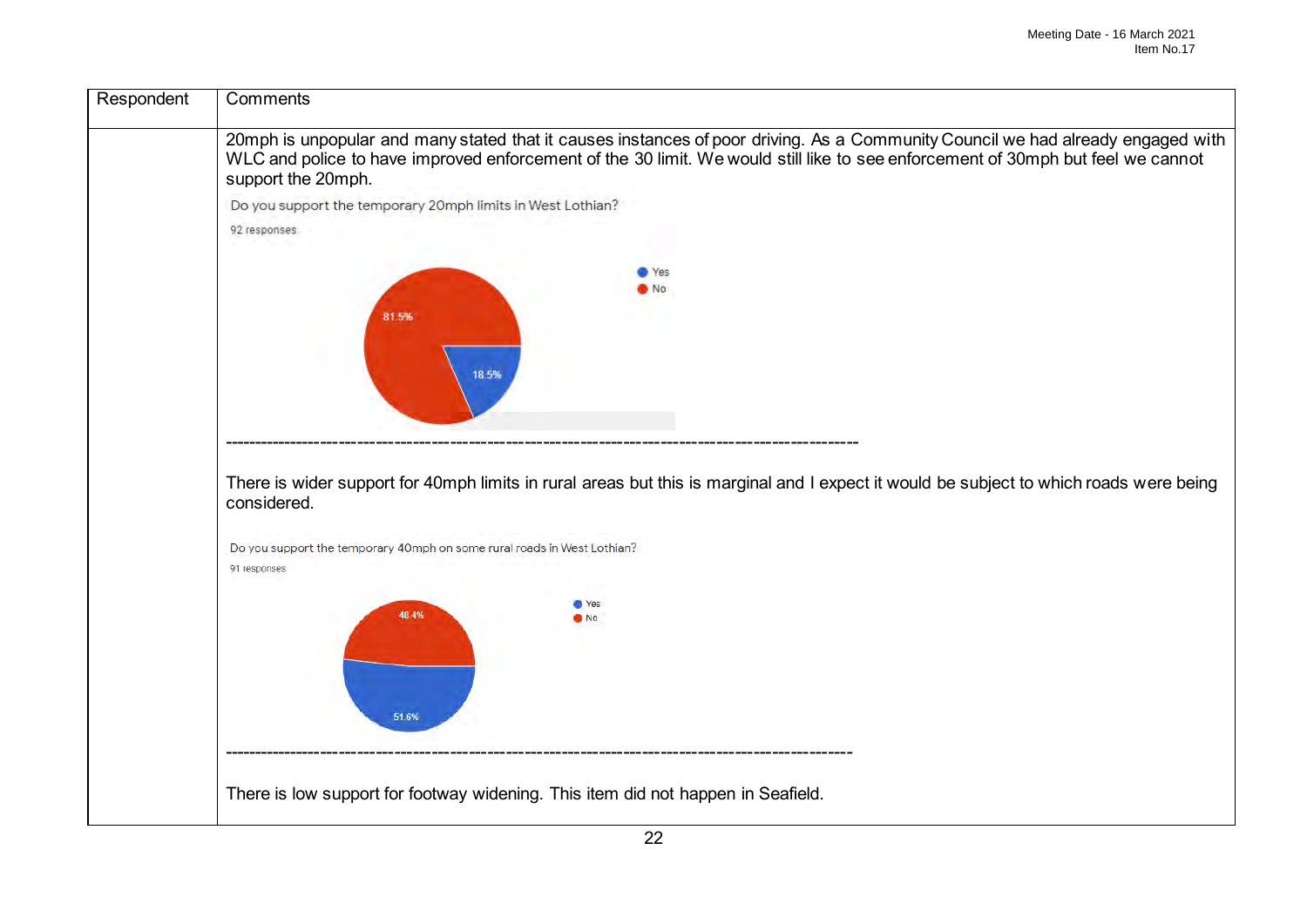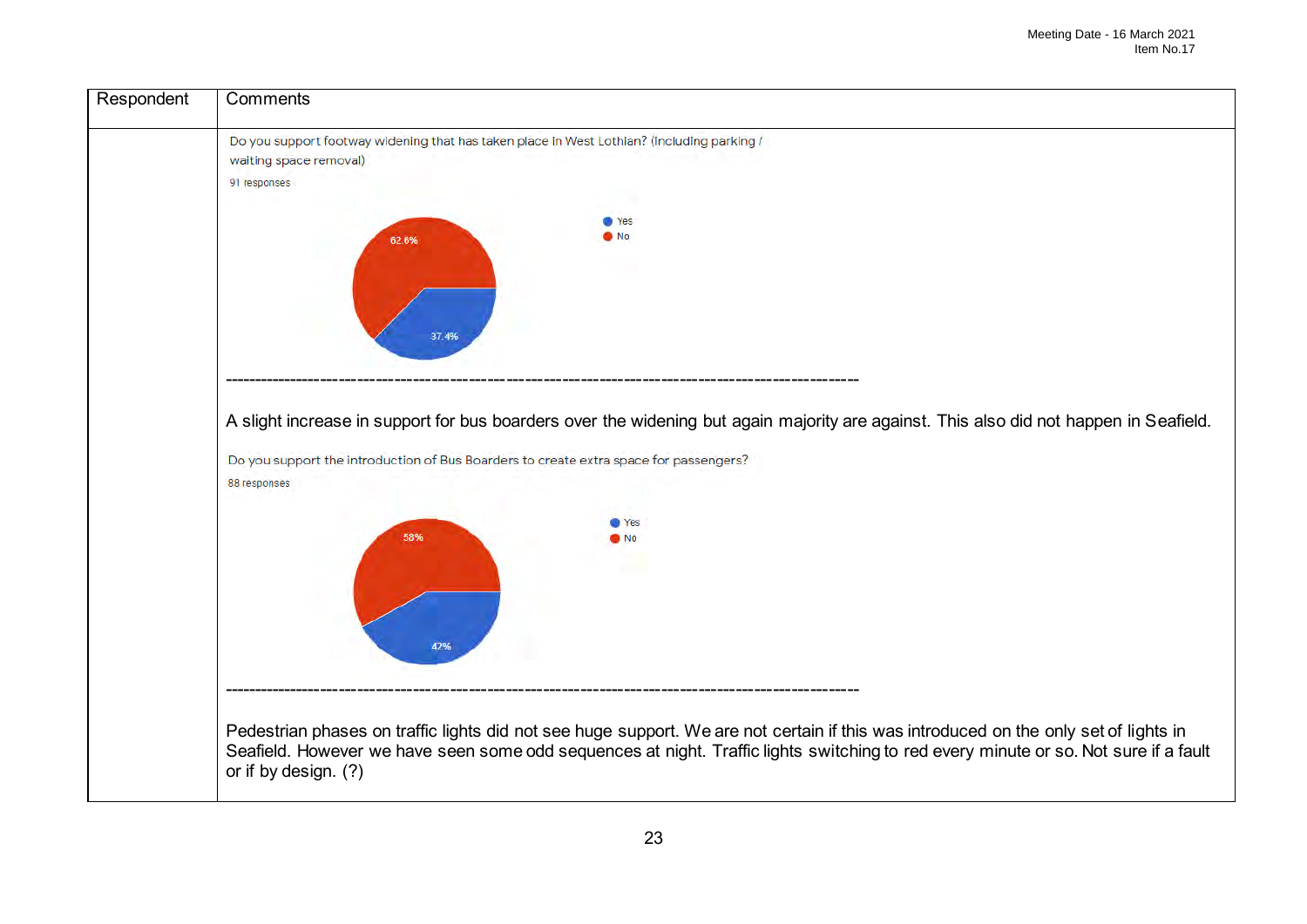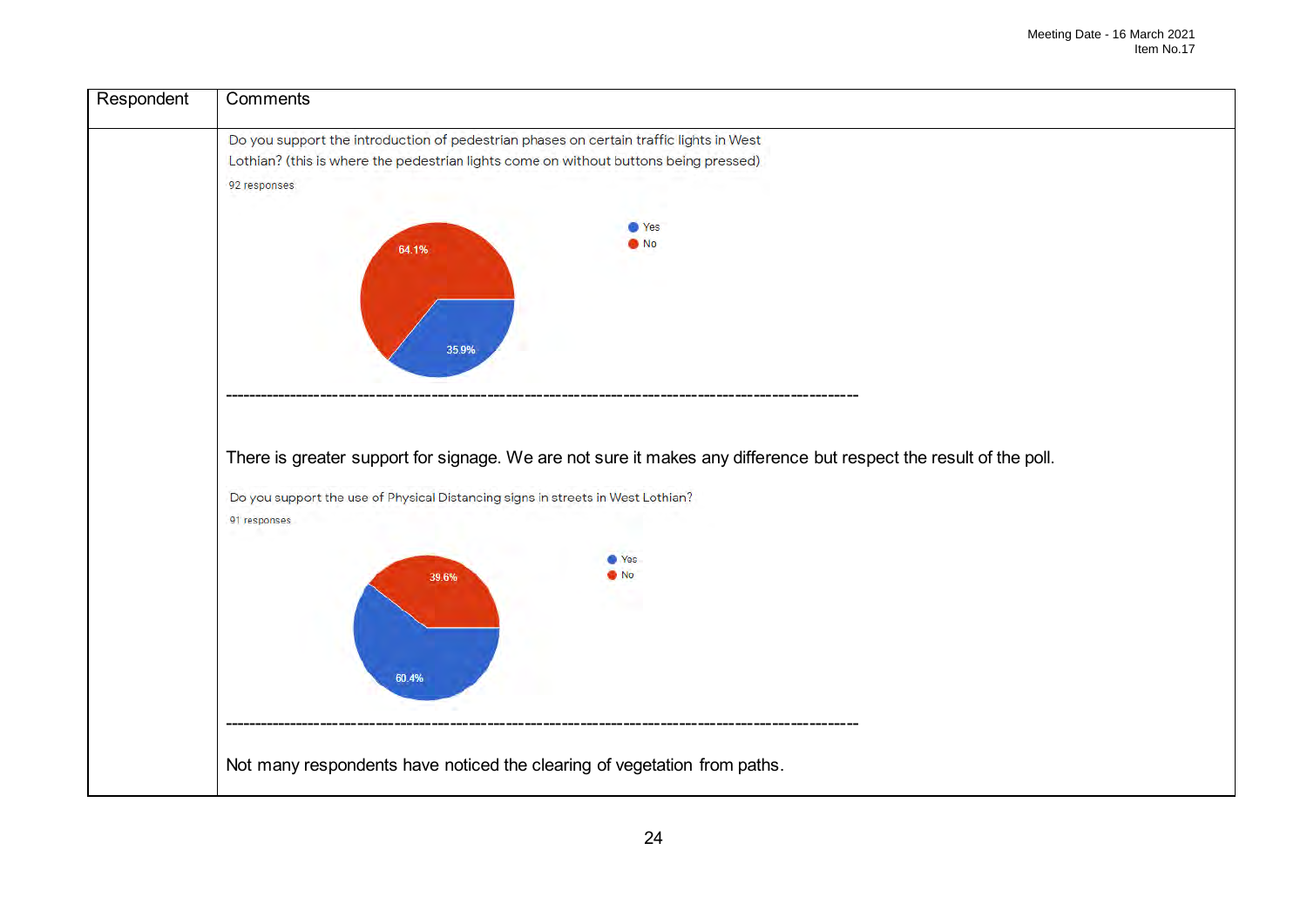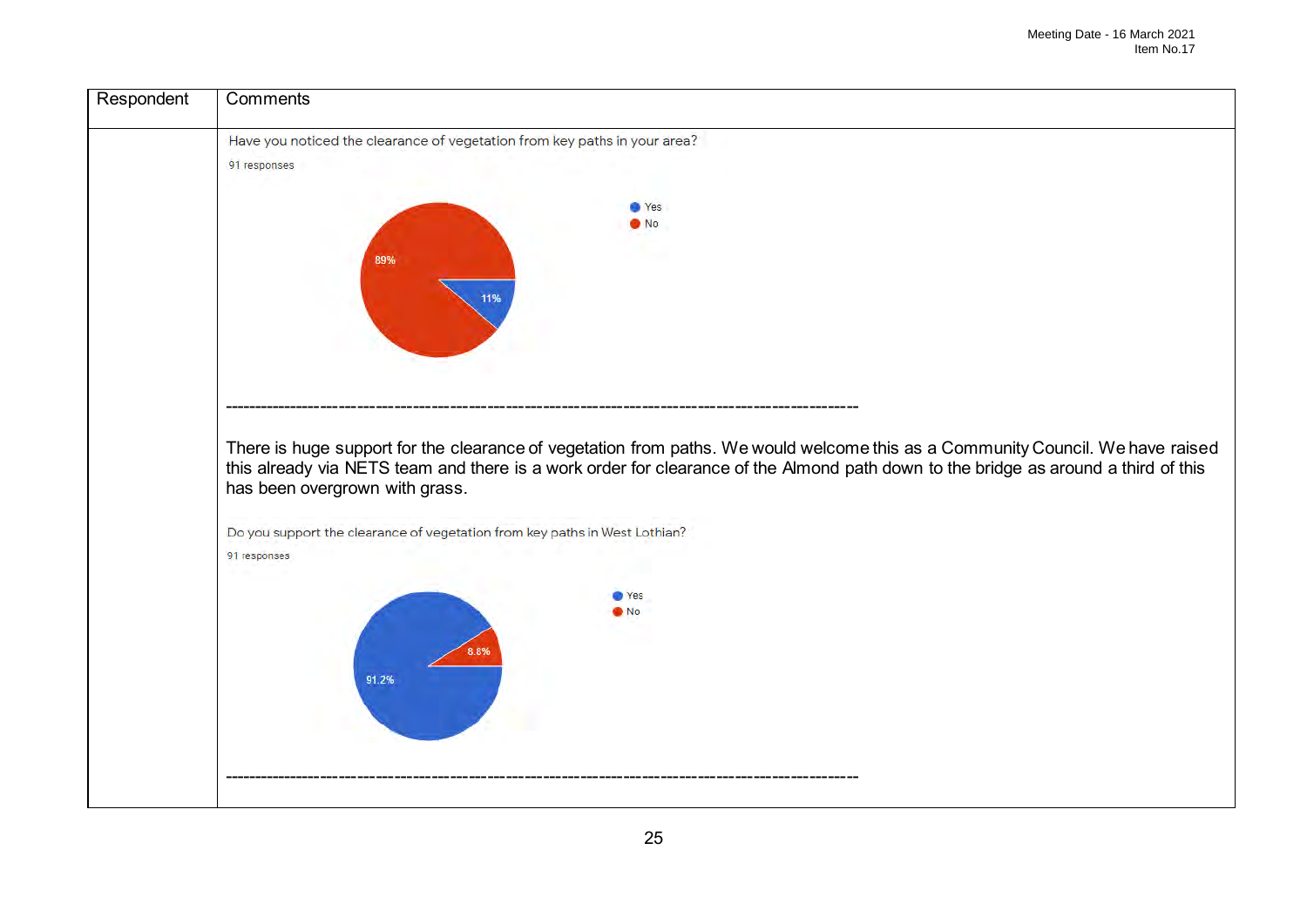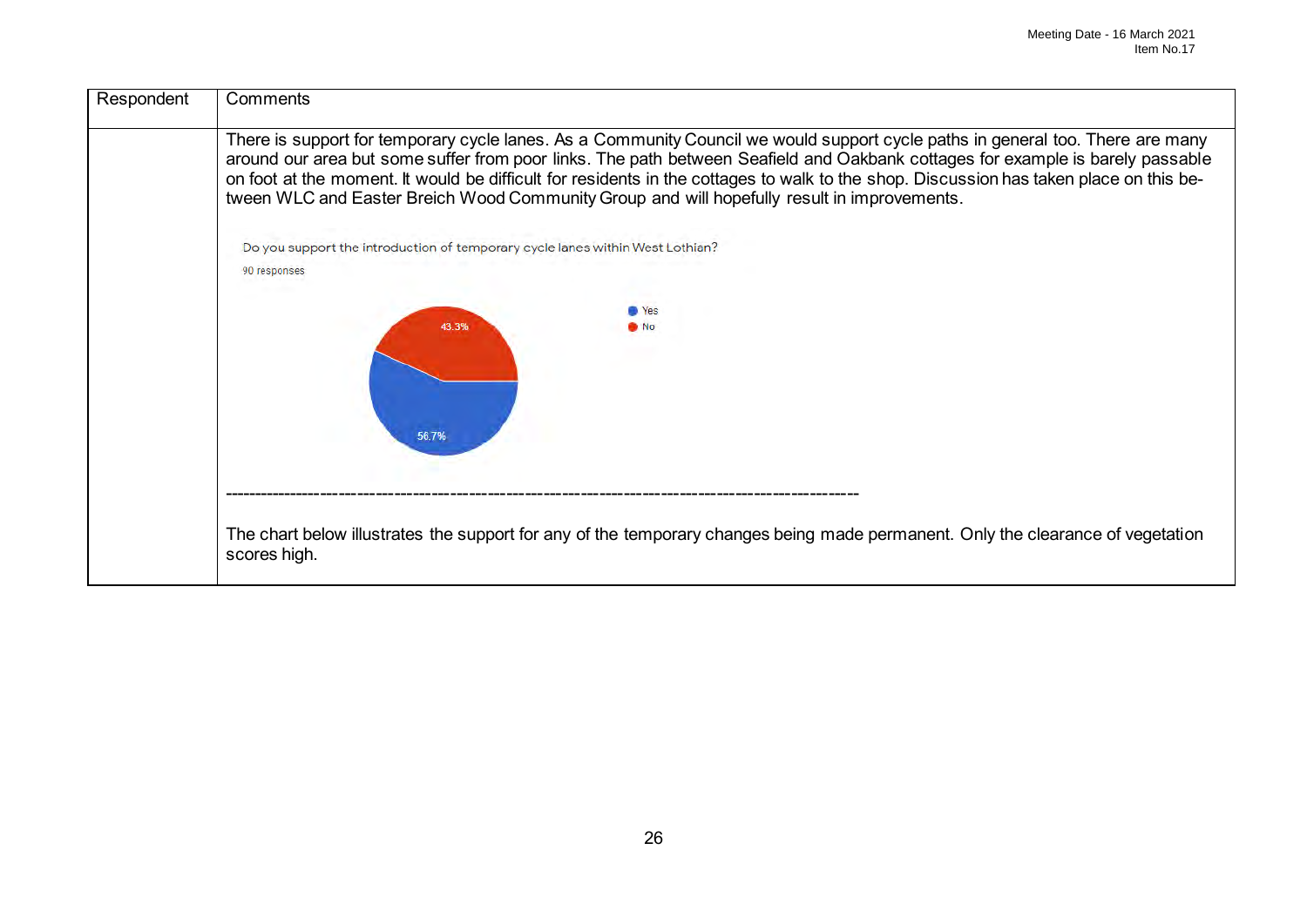

**Would you like to see any additional measures to make it easier for people to travel on foot or bike / buggy / wheelchair? Please give details.**

Improvements to the path between Seafield and Oakbank. More regular clearing of NCR75. Clearance of the grass that is taking over a third of the almond path. This has already been reported via NETS.

The path widening is not consistent through all villages and is not well done for example in Linlithgow with a buggy you end up on an incline which is not safe.

The repair of pot holes / road surfaces should be a priority as in my opinion this would make the roads safer for cyclists and wheelchair users. Pot holes are a greater risk to these users. Where possible residential areas assessed for car parking spaces to reduce the habit of cars parking on pathways and obstructing wheelchair usage.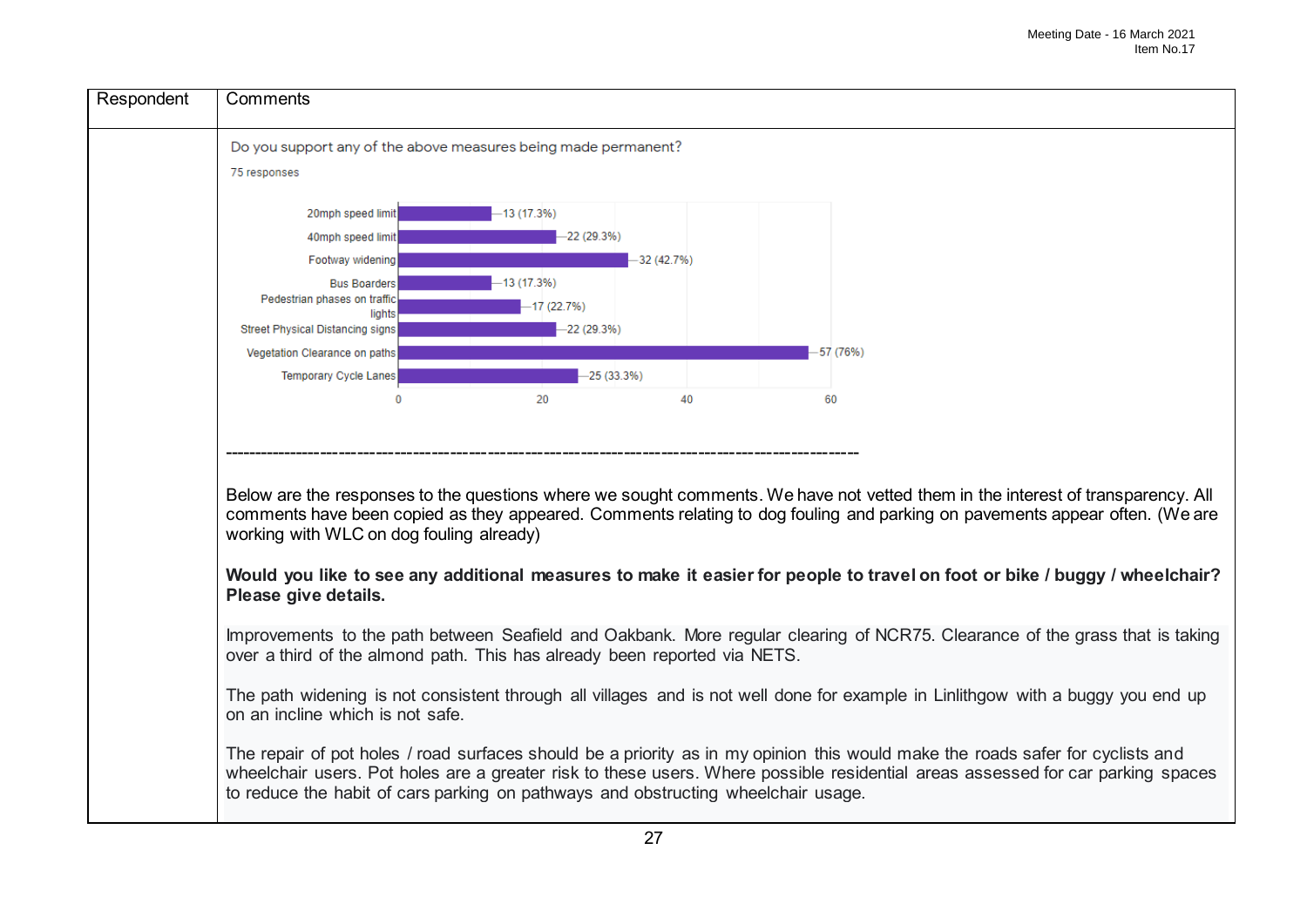| Respondent | Comments                                                                                                                                                                                                                                                                         |
|------------|----------------------------------------------------------------------------------------------------------------------------------------------------------------------------------------------------------------------------------------------------------------------------------|
|            | Fixing potholes and uneven paths, more dropped kerbs for wheelchair/disability scooter users instead of having to travel further<br>than an able bodied person to access a dropped kerb                                                                                          |
|            | Fix the paths and cut back hedges, even widen paths where possible                                                                                                                                                                                                               |
|            | Decent footpaths without holes and dog poo.                                                                                                                                                                                                                                      |
|            | Better signage and information about off road walking/exercise options.                                                                                                                                                                                                          |
|            | Upgrade existing and new cycle paths with lights etc and to encourage pedestrians and cyclists to use them instead of using<br>main roads.                                                                                                                                       |
|            | Just keep footpaths clean and cleared                                                                                                                                                                                                                                            |
|            | The council cannot look after the paths they have already                                                                                                                                                                                                                        |
|            | Keep cars off pavements                                                                                                                                                                                                                                                          |
|            | Wider access areas for buggy's/ wheelchairs and better accessible paths to and within walking routes                                                                                                                                                                             |
|            | Enforce no parking on pavement laws                                                                                                                                                                                                                                              |
|            | <b>Nope</b>                                                                                                                                                                                                                                                                      |
|            | Yes. Temporary cycle lanes need to be properly constructed and permanent. Drop down kerbs need to be improved for wheel-<br>chair use and cars, bins sitting on public paths need to be stopped from doing so for safety of children, people with prams and<br>wheelchair users. |
|            | Bikes should travel on cycle/footpaths instead of roads as it would be much safer.                                                                                                                                                                                               |
|            | No vehicle parking on footpaths                                                                                                                                                                                                                                                  |
|            | Not necessary here                                                                                                                                                                                                                                                               |
|            | No parking on kerbs                                                                                                                                                                                                                                                              |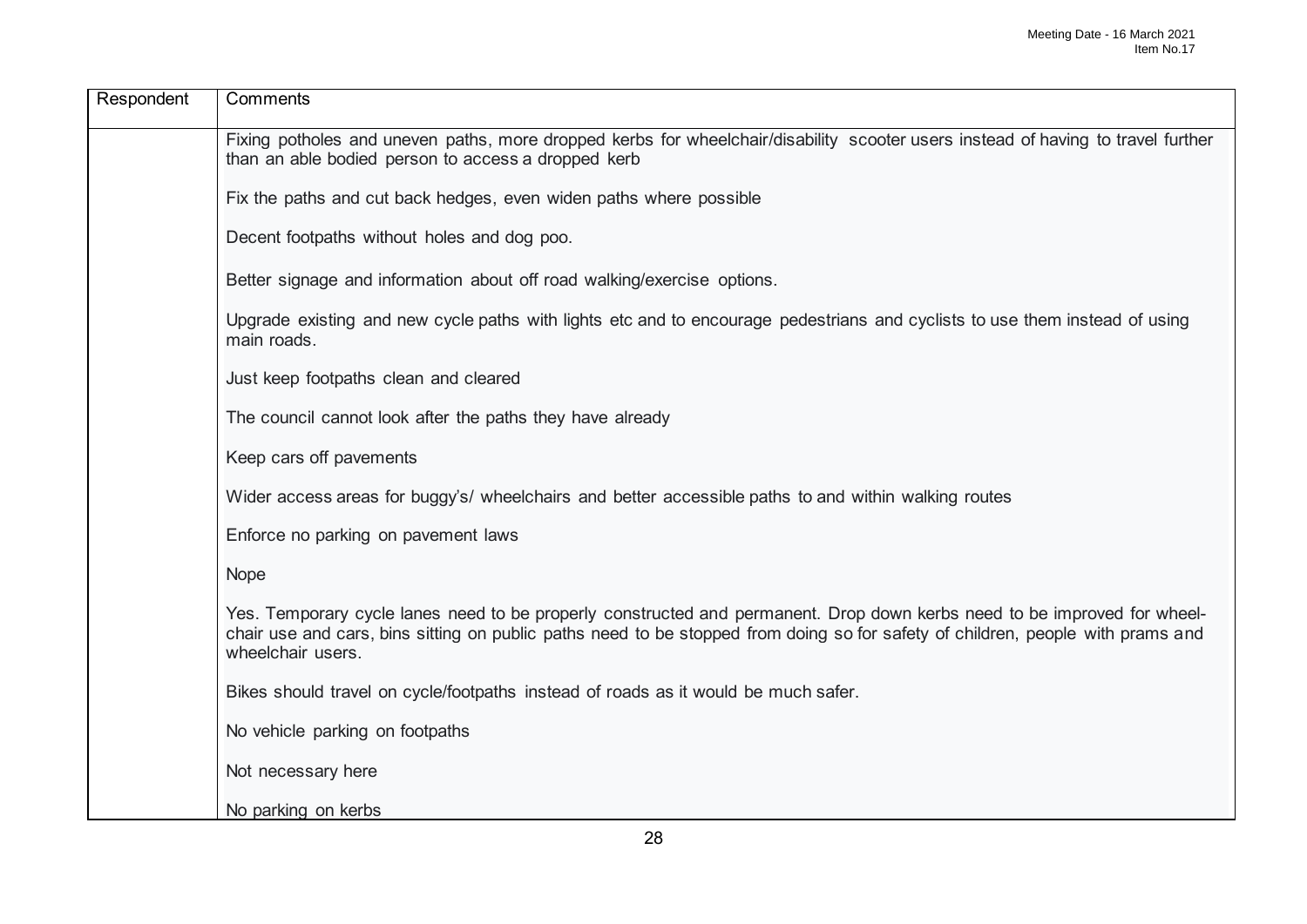| Respondent | Comments                                                                                                                                                                                                                                                                                                                                                                                                                                                                                                                                                                                                                                                                    |
|------------|-----------------------------------------------------------------------------------------------------------------------------------------------------------------------------------------------------------------------------------------------------------------------------------------------------------------------------------------------------------------------------------------------------------------------------------------------------------------------------------------------------------------------------------------------------------------------------------------------------------------------------------------------------------------------------|
|            | No stop wasting tax payers money on stupid schemes                                                                                                                                                                                                                                                                                                                                                                                                                                                                                                                                                                                                                          |
|            | Suppose so                                                                                                                                                                                                                                                                                                                                                                                                                                                                                                                                                                                                                                                                  |
|            | Cars owners prosecuted for parking half on pavement half on road preventing pedestrians safely passing.                                                                                                                                                                                                                                                                                                                                                                                                                                                                                                                                                                     |
|            | Stiffer restrictions and penalties for pavement parking                                                                                                                                                                                                                                                                                                                                                                                                                                                                                                                                                                                                                     |
|            | More dog waste bins as it is covering paths                                                                                                                                                                                                                                                                                                                                                                                                                                                                                                                                                                                                                                 |
|            | Cleaner streets and paths. No dog poop or litter.                                                                                                                                                                                                                                                                                                                                                                                                                                                                                                                                                                                                                           |
|            | Identify areas where people walk that has no footpath and add one in. Upgrade footpaths in and out of Seafield. One path avail-<br>able, not wide enough and needs maintenance. I'm sure there are other villages in the same situation.                                                                                                                                                                                                                                                                                                                                                                                                                                    |
|            | Do you have any other comments?                                                                                                                                                                                                                                                                                                                                                                                                                                                                                                                                                                                                                                             |
|            | Bushes on pavement between Seafield and Blackburn make it impossible to walk two abreast.                                                                                                                                                                                                                                                                                                                                                                                                                                                                                                                                                                                   |
|            | The 20mph is totally pointless. I've lost count of the number of vehicles that overtake me when I do 20mph and intimidate me<br>while I'm driving with small children in the car. It's made the roads much more dangerous and all due respect the police have<br>better things to do than stop drivers going too fast.                                                                                                                                                                                                                                                                                                                                                      |
|            | The 20mph limit is a poorly thought out idea and never enforced. Causes more frustration and poor driving behaviour. Rather<br>than introduce more speed limits, enforcement of the existing limits would be a more efficient and beneficial expenditure.<br>Don't agree with removing parking to allow for widened footpaths as this will reduce accessibility for disabled people when there<br>is already limited parking                                                                                                                                                                                                                                                |
|            | I really disagree with the 20mph on main roads, its causing a lot of traffic everywhere and dangerous overtaking. I wouldn't be<br>happy with the council saying there's less accidents, this would bebthe same at 30mph as there is substantially less people on<br>the roads due to lockdown and working from home. I have found it to be a huge waste of money and the council don't want to<br>remove it as it will cost a lot of money. This money could have been put to widening paths, fixing roads and offering better ser-<br>vices to people in isolation. I think the council was very sly in speaking to a very small number of people before implementing it, |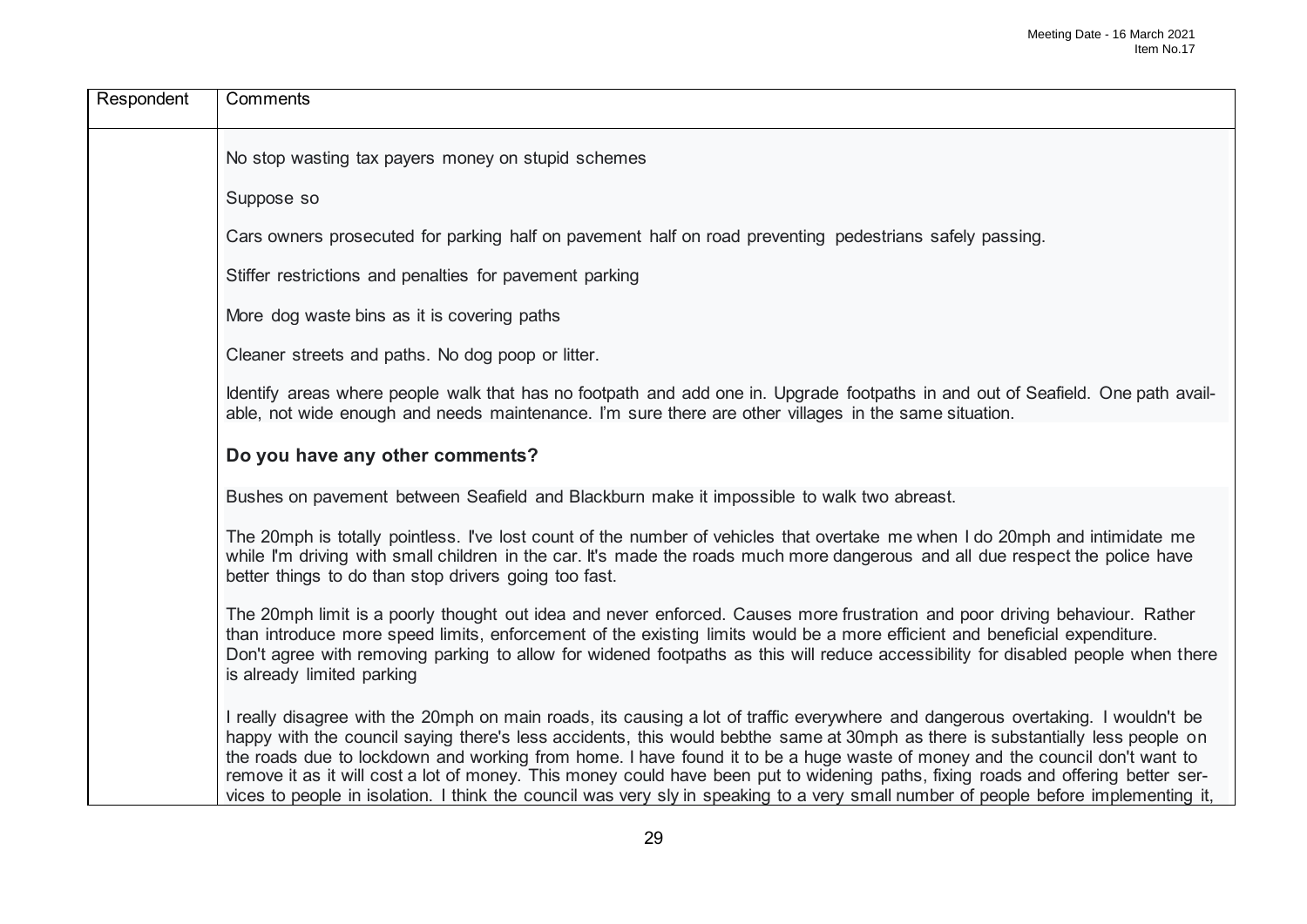| Respondent | Comments                                                                                                                                                                                                                                                                                                                                                                                                                                                                                                                                                                                                                                  |
|------------|-------------------------------------------------------------------------------------------------------------------------------------------------------------------------------------------------------------------------------------------------------------------------------------------------------------------------------------------------------------------------------------------------------------------------------------------------------------------------------------------------------------------------------------------------------------------------------------------------------------------------------------------|
|            | they haven't backed it up even when questioned by the press. There's been no planning permission granted or ability to chal-<br>lenge it. If they do want to implement this then it should go through a public vote or at minimum proper planning.                                                                                                                                                                                                                                                                                                                                                                                        |
|            | 20mph limits are just stupid                                                                                                                                                                                                                                                                                                                                                                                                                                                                                                                                                                                                              |
|            | no                                                                                                                                                                                                                                                                                                                                                                                                                                                                                                                                                                                                                                        |
|            | The 20mph speed limit causes frustration and encourages more dangerous overtaking manoeuvres. I have not seen any evi-<br>dence of what they are supposed to encourage.                                                                                                                                                                                                                                                                                                                                                                                                                                                                   |
|            | Spend more time fixing the roads                                                                                                                                                                                                                                                                                                                                                                                                                                                                                                                                                                                                          |
|            | Money would be better spent on the cycle/pedestrian paths which would be safer for everyone                                                                                                                                                                                                                                                                                                                                                                                                                                                                                                                                               |
|            | It was bad enough trying to get cars to go 30 through the village. They're still doing more than 30. When I go 20 you get cars<br>overtaking you past islands on the wro g side of the road. There seems to be more traffic on the Starlaw Road and along passed<br>the firestation as people seem to be using that road instead of potentially getting stuck with a car like me doing i20 all the way<br>through Seafield, Blackburn, Whitburn or into Bathgate.                                                                                                                                                                         |
|            | I think the new MPH have been a wonderful idea. It's preventing the risk of people being injured, and I really don't get why peo-<br>ple are complaining - unless they drive recklessly regardless. Living in the village means the main road is usually filled with peo-<br>ple thinking they're better than the 20MPH limit - I think permanently introducing it would put them in their place and keep the<br>road and the paths right next to the main road much safer!! I would love to see it made permanent, don't see a problem with<br>adding an extra couple of minutes on my journey if it's keeping myself and others safe!!! |
|            | Think the social distance boards are a waste off money. Widening off footpaths not sure reason. Feel money is being wasted by<br>council. Would rather money spent on potholes and clearing paths, so you can walk on paths and roads when we've had bad<br>weather. To spend weeks with snow and never see a gritter has been shameful by west lothian Council                                                                                                                                                                                                                                                                           |
|            | The condition of the roads in West Lothian are a absolute disgrace spend some money on resurfacing them rather than your<br>hate campaign against road users                                                                                                                                                                                                                                                                                                                                                                                                                                                                              |
|            | <b>No</b>                                                                                                                                                                                                                                                                                                                                                                                                                                                                                                                                                                                                                                 |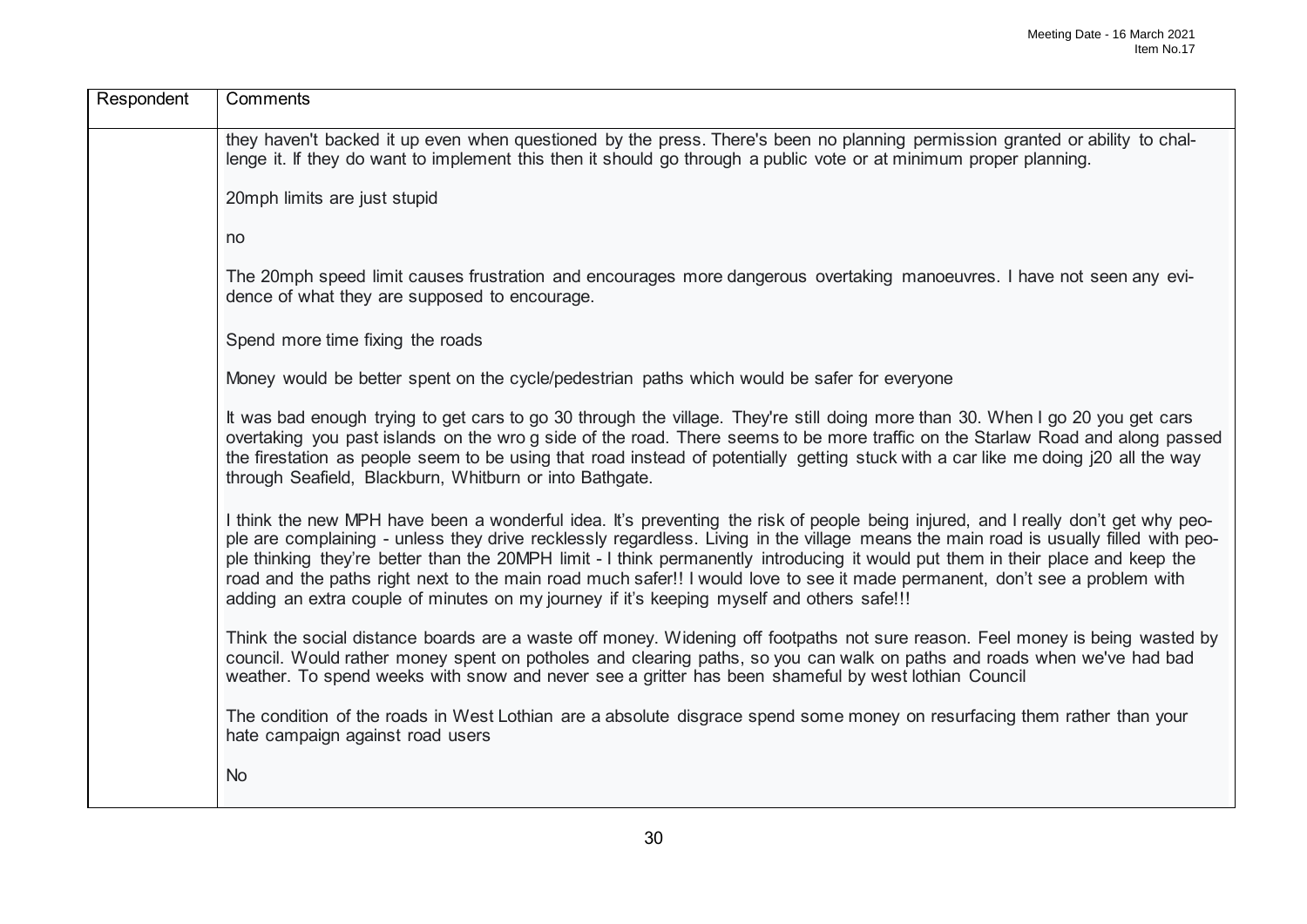| Respondent | Comments                                                                                                                                                                                                                                                                                                                                                                                                                                                                                                                                                                                                                                                                                                          |
|------------|-------------------------------------------------------------------------------------------------------------------------------------------------------------------------------------------------------------------------------------------------------------------------------------------------------------------------------------------------------------------------------------------------------------------------------------------------------------------------------------------------------------------------------------------------------------------------------------------------------------------------------------------------------------------------------------------------------------------|
|            | Since the 20 mph zones I have witnessed many frustrated drivers overtaking and almost causing accidents - I can't see how<br>they have been of benefit and feel the monies would have been better spent on traffic calming measures as within other areas<br>within West Lothian.                                                                                                                                                                                                                                                                                                                                                                                                                                 |
|            | Stop thinking of pedestrians and help motorists be more efficient and green<br>I support 20 miles an hour outside, for example school to community centre in Seafield but not all the way through the village. It<br>seems to me Road users get very frustrated and do daft things like trying to overtake when there is an island coming up.                                                                                                                                                                                                                                                                                                                                                                     |
|            | I am a wheelchair user in this community, and drop blown kerbs are atrocious. Especially one coming into Heatherwood at the<br>walk in entrance at the end of the village, and around the Long Island near the school. I am either going to damage my back<br>more, topple my wheelchair or be hit by a car!                                                                                                                                                                                                                                                                                                                                                                                                      |
|            | I totally object to the 20mph restrictions. They have not stopped those who speed through our village extremely dangerously. I,<br>as someone who tries to adhere to the speed limit, personally find I am more distracted while driving at 20mph as it feels so slow<br>I am focusing more on the surrounding areas rather than road. The physical distancing signs are also a gross waste of money as<br>everyone is fully aware of the need to social distance during this pandemic. I also object to the timing of this consultation. The<br>phrase shutting the gate after the horse has bolted comes to mind. I believe the public opinion should have been sought before<br>money was spent unnecessarily. |
|            | Enforcement of 20mph speed as majority of cars travelling through our village (Seafield) travel way in excess of old 30mph<br>speed. WLC work vans, lorries etc should practice what they preach and stick to the speed restrictions                                                                                                                                                                                                                                                                                                                                                                                                                                                                              |
|            | These issues are not necessary in a small village, maybe different in London<br>This whole initiative was imposed on citizens via the back door and is a waste of taxpayers money.                                                                                                                                                                                                                                                                                                                                                                                                                                                                                                                                |
|            | The 20mph is an absolute disgrace the money spent on signs would have been better upgrading all the bloody pot holes on the<br>roads                                                                                                                                                                                                                                                                                                                                                                                                                                                                                                                                                                              |
|            | Clearance of overgrown vegetation at junctions from all housing estates and roundabouts.                                                                                                                                                                                                                                                                                                                                                                                                                                                                                                                                                                                                                          |
|            | I feel the money spent on most of these issues could have been better spent. I am usually positive with things like speed reduc-<br>tion etc but the 20/40mph isn't working                                                                                                                                                                                                                                                                                                                                                                                                                                                                                                                                       |
|            | If the original 30 limit was enforced, there would have been no need to introduce the reduce measures.                                                                                                                                                                                                                                                                                                                                                                                                                                                                                                                                                                                                            |
|            |                                                                                                                                                                                                                                                                                                                                                                                                                                                                                                                                                                                                                                                                                                                   |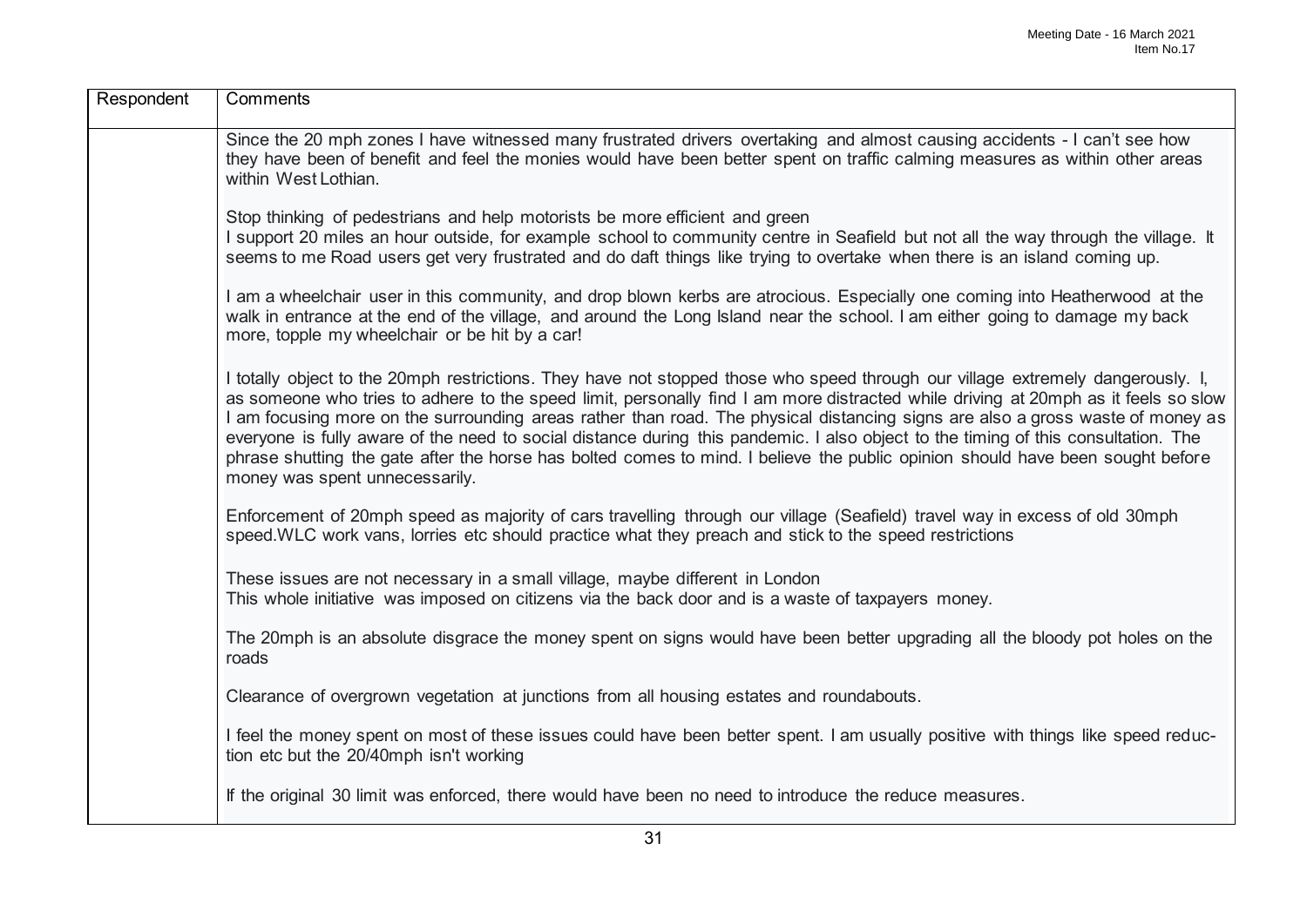| Respondent           | Comments                                                                                                                                                                                                                                                                                                                                                                                        |
|----------------------|-------------------------------------------------------------------------------------------------------------------------------------------------------------------------------------------------------------------------------------------------------------------------------------------------------------------------------------------------------------------------------------------------|
| Uphall               | The Community Council invited responses from the community                                                                                                                                                                                                                                                                                                                                      |
| Community<br>Council | 20 mph limits : Excellent initiative: should be permanent: save lives. Annoying when driving but benefits outweigh this. Works in<br>Uphall, Dechmont, Brtoxburn but not Bathgate                                                                                                                                                                                                               |
|                      | Speed limits not enforced. done quickly and badly. Signage poor, road markings and signage don't tally. Roads busy anyway so diffi-<br>cult to exceed limit although coming from 40mph some don't reduce to 20mph.                                                                                                                                                                              |
|                      | Waste of time, frustrating for drivers, rarely observed. Waste of time and resources. Brought in withour consultation. A cash cow as<br>speed cameras will be introduced to produce more revenue                                                                                                                                                                                                |
|                      | Cause more problems than they solve. Money could have been better spent                                                                                                                                                                                                                                                                                                                         |
|                      | 40mph limits : Excellent initiative. Will improve road safety and encourage pedestrians and cyclists.                                                                                                                                                                                                                                                                                           |
|                      | Appropriate for rural roads.                                                                                                                                                                                                                                                                                                                                                                    |
|                      | Not aware of them: waste of time                                                                                                                                                                                                                                                                                                                                                                |
|                      | Local footway widening Excellent initiative: safer spaces for pedestrians. Creates more pleasant village environment. Should<br>have public seating spaces, dedicated cycle lanes and green landscaping                                                                                                                                                                                         |
|                      | Makes outings as a family easier.                                                                                                                                                                                                                                                                                                                                                               |
|                      | Parking in Uphall is horrendous and taking away some of the bays has improved the flow of traffic                                                                                                                                                                                                                                                                                               |
|                      | Not appropriate and should not stay, Useless, drivers still park there. Not needed in Broxburn and Uphall as never an issue. Paths<br>wide enough: not enough people out walking to justify this spend.                                                                                                                                                                                         |
|                      | Cost a lot of money and is a waste of time. No joined up thinking                                                                                                                                                                                                                                                                                                                               |
|                      | <b>Bus boarders</b>                                                                                                                                                                                                                                                                                                                                                                             |
|                      | Agree with move to make public transport safe and convenient.                                                                                                                                                                                                                                                                                                                                   |
|                      | Should be removed after Covid. Looks messy, some are broken. Looks pointless from an outside perspective of a non bus user.<br>Useless, causes traffic build up. Turns the Main Street in to a long traffic jam. Waste of money. Bus stops currently have enough<br>room for the small number of passengers Money could have been better spent. Uphall and Broxburn have wide enough footpaths. |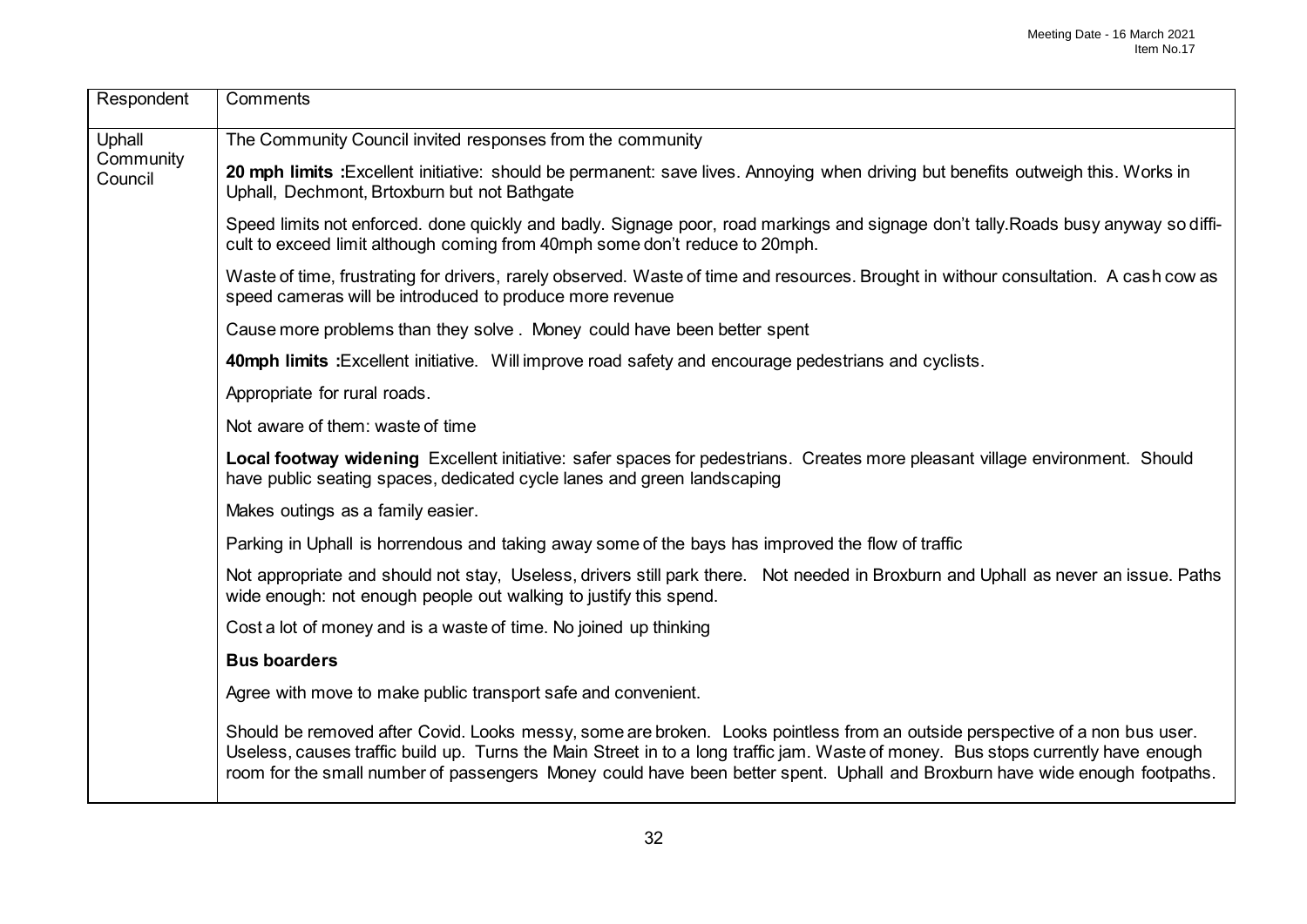| Respondent | Comments                                                                                                                                                                                                                                                                                                                        |
|------------|---------------------------------------------------------------------------------------------------------------------------------------------------------------------------------------------------------------------------------------------------------------------------------------------------------------------------------|
|            | Pedestrian phases Moves to prioritise pedestrians should be encouraged Crossing point sequencing should be changed to priori-<br>tise pedestrian movement. Good idea, reduction in physical contact good. Helpful when out walking.                                                                                             |
|            | Should be removed post Covid. What is a pedestrian phase? Havent noticed anything.                                                                                                                                                                                                                                              |
|            | Never seen this. People wont pay attention. Pedestrians will continue to cross where and when they want.                                                                                                                                                                                                                        |
|            | On street distancing signs AgreeWaste of council funds. Social media campaign would have been better. Everyone knows it,<br>signage makes no difference. "Respect each others space. Dont" sounds silly. Pointless waste of money No one pays attention                                                                         |
|            | Vegetation clearance on key paths agreed : fair enough. Should be done every year.                                                                                                                                                                                                                                              |
|            | Improved accessibility in some areas. Brilliant idea, should have been done ages ago. Need to dig back overgrown footpath edges/                                                                                                                                                                                                |
|            | Needs done on Ecclesmachan Road; Unsafe for children walking from Ecclesmachan to Upjall school                                                                                                                                                                                                                                 |
|            | Havent seen any difference. Disappointing Made path by St Nicholas primary less attractive as industrial units more noticeable.<br>Council should employ sufficient people to do this anyway                                                                                                                                    |
|            | Cycle lanes : Excellent idea. Should be permanent. Safe infrastructure for cyclists important. Main Street from Dechmont to Brox-<br>burn should have a cycle lane. There are already too many cars parked illegally on footpaths. Real opportunity to create a better<br>urban environment safer for cyclists and pedestrians. |
|            | Havent seen any but a great idea. Should be permanent and more extensive.                                                                                                                                                                                                                                                       |
|            | More planning needed to ensure they are appropriately placed and link all areas of the local community and the local access paths<br>to the canal.                                                                                                                                                                              |
|            | Not aware of this. Cyclists wont use them Don't need it. Do need a safer crossing on Loaninghill Rpad.                                                                                                                                                                                                                          |
|            | Waste of money Already a cycle path that cyclists don't use Inappropriate spending by the council. Why? Another initiative being<br>pushed through.                                                                                                                                                                             |
|            | <b>Community Council comments</b>                                                                                                                                                                                                                                                                                               |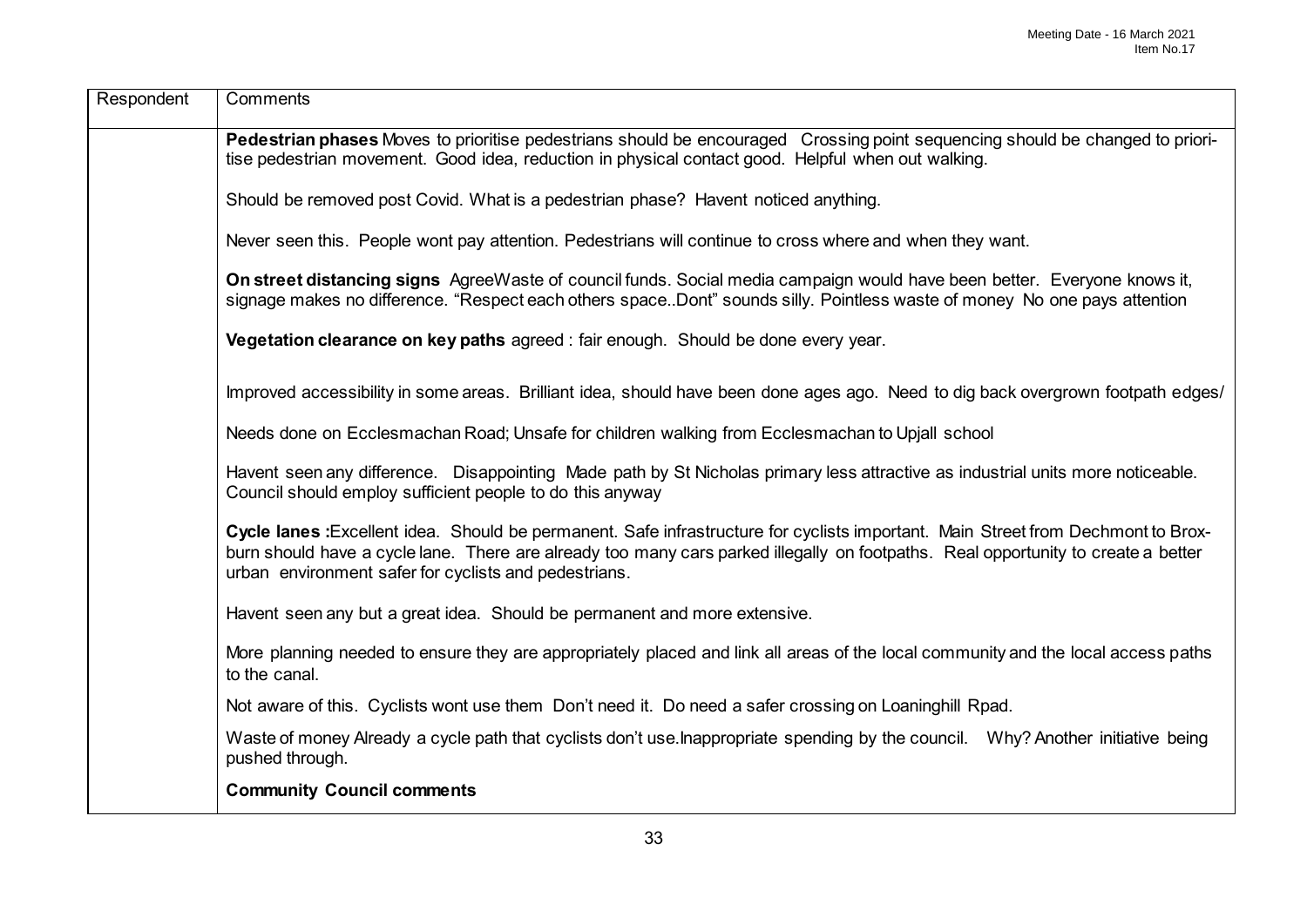| Respondent                                           | Comments                                                                                                                                                                                                                                                                                                                                                                                                                                                                                                                                                                                                                                                                                                                                                                                                  |
|------------------------------------------------------|-----------------------------------------------------------------------------------------------------------------------------------------------------------------------------------------------------------------------------------------------------------------------------------------------------------------------------------------------------------------------------------------------------------------------------------------------------------------------------------------------------------------------------------------------------------------------------------------------------------------------------------------------------------------------------------------------------------------------------------------------------------------------------------------------------------|
|                                                      | One size fits all is wrong approach: should be thought our for each locality.                                                                                                                                                                                                                                                                                                                                                                                                                                                                                                                                                                                                                                                                                                                             |
|                                                      | 20 MPH and 40 MPH not necessary in many areas Causes traffic problems in some areas.                                                                                                                                                                                                                                                                                                                                                                                                                                                                                                                                                                                                                                                                                                                      |
|                                                      | Removal of parking spaces wrong in areas where there are no car parks.                                                                                                                                                                                                                                                                                                                                                                                                                                                                                                                                                                                                                                                                                                                                    |
|                                                      | Fewer people using buses so extra space not needed.: Cause build up of traffic at certain points. Not many people using buses.                                                                                                                                                                                                                                                                                                                                                                                                                                                                                                                                                                                                                                                                            |
|                                                      | Pedestrian phases a good idea                                                                                                                                                                                                                                                                                                                                                                                                                                                                                                                                                                                                                                                                                                                                                                             |
|                                                      | Too many social distancing signs and of poor quality, ?Are they necessary? do they have any impact?                                                                                                                                                                                                                                                                                                                                                                                                                                                                                                                                                                                                                                                                                                       |
|                                                      | Vegetation clearance should be ongoing : helpful but should be happening anyway,                                                                                                                                                                                                                                                                                                                                                                                                                                                                                                                                                                                                                                                                                                                          |
|                                                      | Cycle paths only where road width can accommodate and not interfere with car parking. Good when used but often cyclists are on<br>road rather than using cycle lanes                                                                                                                                                                                                                                                                                                                                                                                                                                                                                                                                                                                                                                      |
| Broxburn and<br><b>Uphall Traders</b><br>Association | I am writing on behalf of the Broxburn and Uphall Traders' Association to give our input regarding the recent changes under the<br>Spaces for People programme. This will focus on some of the changes in and around Broxburn and their effects.                                                                                                                                                                                                                                                                                                                                                                                                                                                                                                                                                          |
|                                                      | Blanket 20mph over whole town.<br>We do not believe this is acceptable as a blanket approach. We fully understand and support the existing 20mph zones in housing<br>schemes, near schools etc. however we feel that the main arterial routes were fine at 30mph. The 20mph is difficult to Police and for<br>the most part is being ignored anyway causing much frustration on the roads and overtaking etc. where they should not be and thus<br>causing further hazards. It's difficult to tell for sure due to the volume of shops being closed recently but indications are that through<br>traffic is lower but the A89 traffic is not, indicating that more people are avoiding going through the towns and their shopping areas<br>which will probably affect trade when the shops re-open fully. |
|                                                      | <b>Extended Bus Stop Areas.</b><br>Whilst there were a number of extended boarders already in place on the main road through the towns, the recent installations were<br>at areas negatively affecting traffic flow. So looking at the two at Scotmid (1 eastbound and 1 westbound) these are causing conges-<br>tion at the Greendykes Road junction, when a Bus stops here now (westbound) the traffic cannot flow at all until the buses (some-<br>times 2 at the same time) are ready to move on. Given the close proximity of a light controlled pedestrian crossing, the bus stops<br>and the main traffic lights at the junction this is not a good mix. Again I have witnessed many drivers attempting to overtake which                                                                          |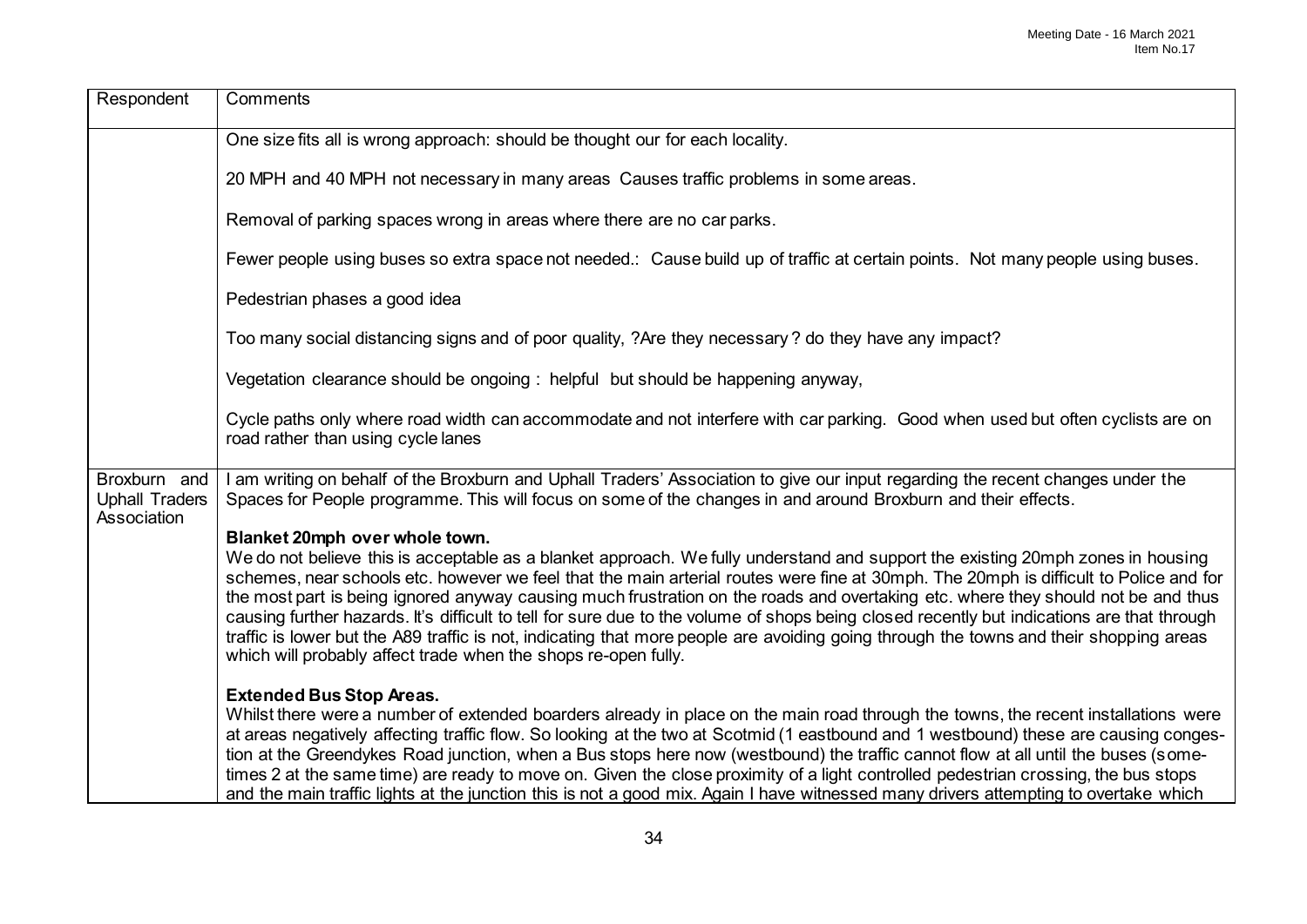| Respondent          | Comments                                                                                                                                                                                                                                                                                                                                                                                                                                                                                                                                                                                                                                                                                                                                                                                                    |
|---------------------|-------------------------------------------------------------------------------------------------------------------------------------------------------------------------------------------------------------------------------------------------------------------------------------------------------------------------------------------------------------------------------------------------------------------------------------------------------------------------------------------------------------------------------------------------------------------------------------------------------------------------------------------------------------------------------------------------------------------------------------------------------------------------------------------------------------|
|                     | has resulted in issues and is not a good idea anyway in a pedestrian shopping area irrespective of there being light controlled cross-<br>ings nearby.                                                                                                                                                                                                                                                                                                                                                                                                                                                                                                                                                                                                                                                      |
|                     | Then looking at the one at the Post Office end of the Main Street, again this causes a westbound bus to block the road completely,<br>this presents issues and risk for traffic coming out of Buchan Lane and Station Road as well as any pedestrians trying to cross the<br>street near to this area. The last one in Broxburn (eastbound at the end of the shopping area) simply extends the existing boarding<br>kerb in width, there are no additional traffic issues with this one but it has made use of a valuable and well placed parking space, we<br>hope the temporary tar will be removed soon and this revert back to parking.                                                                                                                                                                 |
|                     | In Uphall there is a small outcrop beside the bus stop at John Lawson Butchers which is over a single parking slot. Again this being<br>so near to the lights it is causing traffic flow issues, it                                                                                                                                                                                                                                                                                                                                                                                                                                                                                                                                                                                                         |
|                     | is also more awkward for a bus as they often cannot exit the bus stop area due to traffic queuing to go through the lights, particularly<br>the lane for turning right.                                                                                                                                                                                                                                                                                                                                                                                                                                                                                                                                                                                                                                     |
|                     | As an aside I'd suggest that the single parking space being there is also a hazard and that this poorly sited parking bay marking<br>should be removed to leave as unmarked carriageway for traffic to flow up to the lights and provide clear entry into the lane &<br>Oatridge Hotel itself. As an aside and not part of the town envelope, many of our members thought it ridiculous that 2 temporary<br>boarding sites had been constructed on the A89 near the Tesco depot at Deans Industrial Estate. The 2 bus stops concerned (1<br>eastbound and 1 westbound) have a large amount of free open space around them to accommodate a large number of people wait-<br>ing to board a bus. This construction is seen as waste of time and imposing delays on a main trunk road for no apparent benefit. |
|                     | In short we would be keen to see the changes in and around our towns reversed as soon as possible and would strongly oppose<br>any permanency proposals for these measures.                                                                                                                                                                                                                                                                                                                                                                                                                                                                                                                                                                                                                                 |
| Cycling<br>Scotland | I am getting in touch regarding the feedback requested from Cycling Scotland on the Spaces for People interventions in West<br>Lothian. Please see our comments below.                                                                                                                                                                                                                                                                                                                                                                                                                                                                                                                                                                                                                                      |
|                     | Cycling Scotland supports the Spaces for People measures West Lothian Council has taken to provide additional space for<br>pedestrians at a time of global pandemic. Given that physical distancing will be Government policy for many months and possibly<br>years, we strongly believe the pavement extensions introduced should be retained. We would hope that in due course, businesses<br>would be able to make use of the additional space for outside seating along the High Street.                                                                                                                                                                                                                                                                                                                |
|                     | In particular, we support efforts by the council to prevent cars parking illegally, including along the narrow section between Water<br>Yett and Lion Well Wynd in Linlithgow. Illegal parking like this slows and blocks traffic and creates an additional hazard for people                                                                                                                                                                                                                                                                                                                                                                                                                                                                                                                               |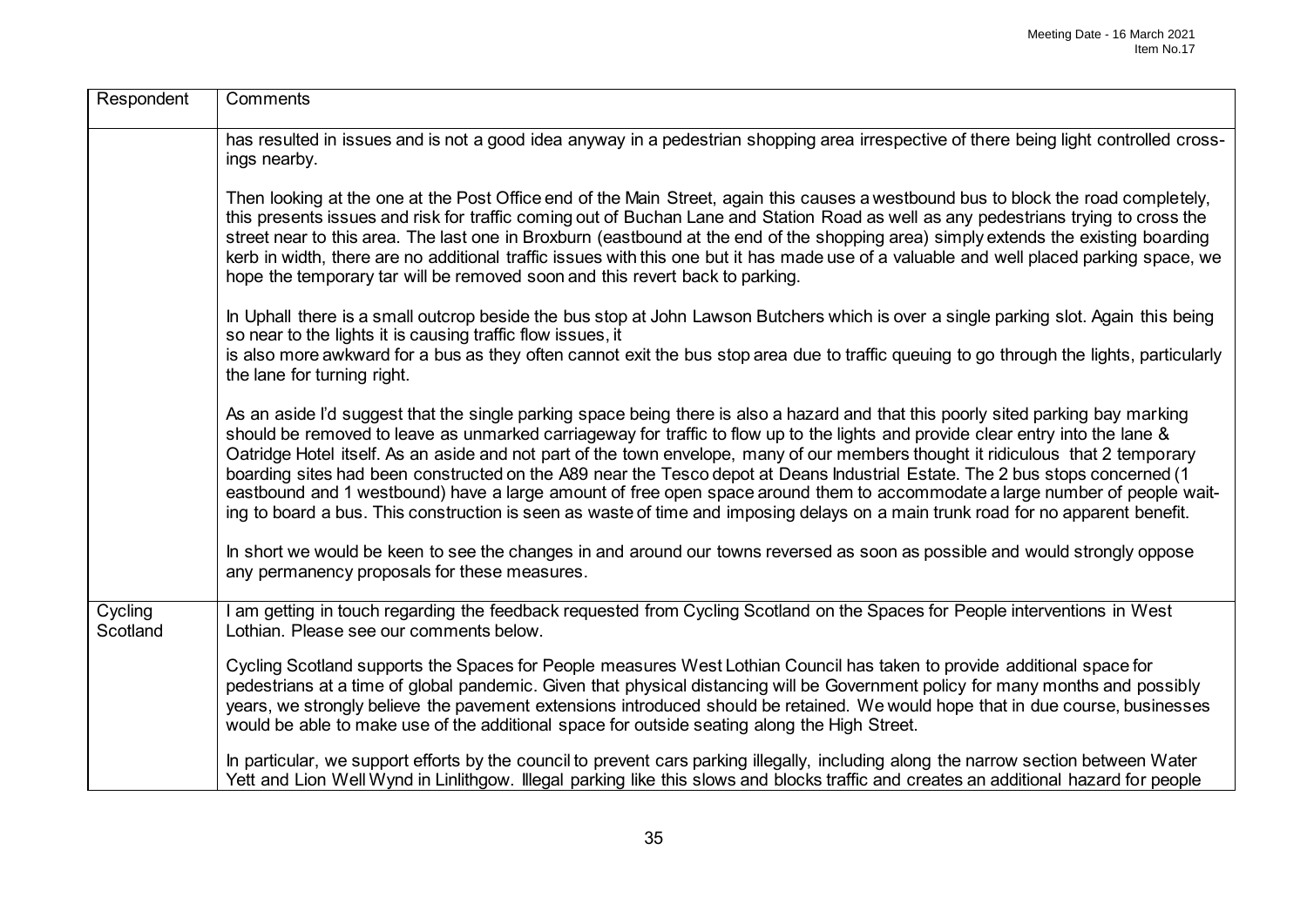| Respondent                      | Comments                                                                                                                                                                                                                                                                                                                                                                                                                                                                                                                                                                                                                                                                                                                                                                                                                                                                                                |
|---------------------------------|---------------------------------------------------------------------------------------------------------------------------------------------------------------------------------------------------------------------------------------------------------------------------------------------------------------------------------------------------------------------------------------------------------------------------------------------------------------------------------------------------------------------------------------------------------------------------------------------------------------------------------------------------------------------------------------------------------------------------------------------------------------------------------------------------------------------------------------------------------------------------------------------------------|
|                                 | cycling or attempting to cross the road. The Scottish Government has passed legislation so that action can be taken against double<br>parking and we anticipate that restrictions on parking, brought in under Spaces for People, will be reviewed and retained.                                                                                                                                                                                                                                                                                                                                                                                                                                                                                                                                                                                                                                        |
|                                 | In terms of other Spaces for People work, we understand that cycle lanes are to be added on various streets. Speeding vehicles is<br>an issue in West Lothian as it is across Scotland. Narrowing the street through the addition of cycle lanes can help reduce the speed<br>of traffic and removing parking can help ensure there is sufficient space for vehicles to pass safely, including large vehicles like<br>buses. We would strongly support trialling such schemes as it is vital that there is space separate from traffic for more people to<br>cycle safely. The cycle lanes will require protection through kerbs, wands or other physical separation to prevent parking in the cycle<br>lanes.                                                                                                                                                                                          |
|                                 | Finally, West Lothian Council is to be commended for rapidly introducing 20mph speed limits to encourage slower traffic speeds.<br>These should not be removed until a full evaluation has taken place of the impact. The Scottish Government has committed to a<br>20% cut in traffic levels in its Climate Change Delivery Plan, recognising we face a climate emergency as well as a public health<br>emergency. The Road Safety Framework has committed Scotland to a 20% reduction in the number of people Killed and Seriously<br>Injured while cycling, and a 40% reduction in deaths and serious injuries for people walking or wheeling by 2030. The 20mph speed<br>restrictions helps create a better space for people during a pandemic and potentially offers a key step towards tackling climate<br>change and road safety challenges. The impact therefore should be evaluated carefully. |
| Enterprising<br><b>Bathgate</b> | Firstly, the Board of Enterprising Bathgate Ltd would like to state their disappointment at not having been given an opportunity to<br>take part in the original survey undertaken when this initiative was first mooted.                                                                                                                                                                                                                                                                                                                                                                                                                                                                                                                                                                                                                                                                               |
|                                 | Our comments and suggestions in response to the feedback required is largely based on our limited experience of some of the<br>measures which have been implemented in Bathgate, as the Government's Covid advice is to stay at home, but is as follows:-                                                                                                                                                                                                                                                                                                                                                                                                                                                                                                                                                                                                                                               |
|                                 | Introduction of temporary 20mph limits in towns and villages: The 20mph speed restrictions being implemented across the<br>board has proved to be unpopular in many in our communities. The Board would comment that introducing a blanket speed limit<br>across areas of varied use and layout was ill advised at best.                                                                                                                                                                                                                                                                                                                                                                                                                                                                                                                                                                                |
|                                 | The Board would prefer to see a proper assessment and review of key areas taking place, which would guide the correct speed<br>restrictions in areas where they are appropriate. This would produce a better outcome in increased safety for pedestrians and<br>drivers and encourage best use of the roadways.                                                                                                                                                                                                                                                                                                                                                                                                                                                                                                                                                                                         |
|                                 | Lowering the speed limit on main artery roads leading into town centres served only to increase the potential risk of accidents at<br>many points and increase the danger to drivers and pedestrians.                                                                                                                                                                                                                                                                                                                                                                                                                                                                                                                                                                                                                                                                                                   |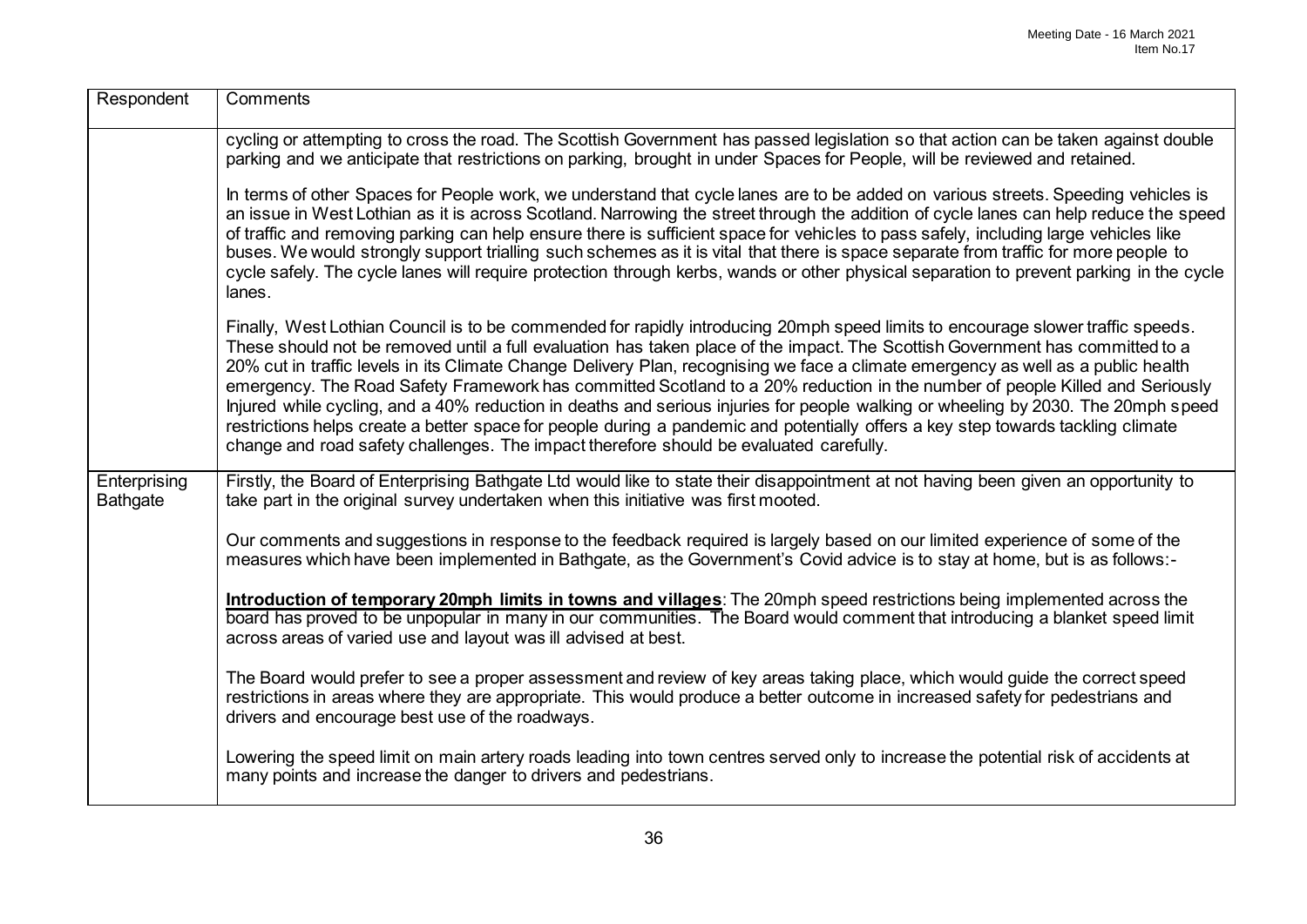| Respondent | Comments                                                                                                                                                                                                                                                                                                                                                                                                                                                                                                                                                                                                                                                                                                                                                                                                                                                                                                                                                                                                       |
|------------|----------------------------------------------------------------------------------------------------------------------------------------------------------------------------------------------------------------------------------------------------------------------------------------------------------------------------------------------------------------------------------------------------------------------------------------------------------------------------------------------------------------------------------------------------------------------------------------------------------------------------------------------------------------------------------------------------------------------------------------------------------------------------------------------------------------------------------------------------------------------------------------------------------------------------------------------------------------------------------------------------------------|
|            | The Board would also comment though, that the permanent speed restriction of traffic to 20mph in local housing estates would be a<br>welcome initiative where spaces are used by families and older residents where familiarity may lead to less care and attention to<br>traffic.                                                                                                                                                                                                                                                                                                                                                                                                                                                                                                                                                                                                                                                                                                                             |
|            | Introduction of 40mph limits in rural areas; The 40mph speed limits were experienced and appreciated by many people in parts<br>of our local rural routes. During the lockdown periods many more people enjoyed more walks and cycle runs in the Bathgate area<br>and surrounding hills than is normally the case, and it is further noted that these narrow country lanes for the most have no<br>pavements and are also frequently used for the movement of cattle. However, the Board would comment that, once again, our<br>preference would be that no enforced blanket coverage is appropriate on the various roadways and routes which make up our local<br>area. We would encourage a full review of key roads in the area be undertaken, in consultation with rural householders such as<br>farmers, to ascertain which types of restrictions should be put in place in order to achieve a proper outcome in SfP terms.                                                                               |
|            | Introduction of some temporary local footway widening, with some removal of limited waiting time and parking: The Board<br>members cannot comment, as no footways have been widened in Bathgate. We believe other villages and towns have had some<br>work undertaken but have no knowledge of the outcomes, other than having heard of complaints that the materials used in widening<br>the pathways also covered up main drainage inlays, causing problems with flooding in certain places. The Board have no<br>constructive suggestions on this item.                                                                                                                                                                                                                                                                                                                                                                                                                                                     |
|            | Introduction of some temporary bus boarders (formation of additional space for bus passengers): The work undertaken in<br>Bathgate under this item has been obstructive, unsightly and potentially even dangerous. The bollards, which were placed in such a<br>way to increase the standing space for passengers at the bus stances, only served to create a dangerous and unacceptable hazard<br>on main roads. There have been very few people using bus stances during the present restrictions and the money wasted on this<br>initiative could have been better allocated, in our opinion. Buses are forced to stop in the middle of a carriageway which obstructs<br>traffic, which then becomes a hazard at the traffic lights in the main square of the town. Our collective suggestion is that these<br>temporary measures are removed at the earliest opportunity and never replaced. The outcome of this measure will not be a positive<br>one, and it is to be hoped that it is not a tragic one. |
|            | Introduction of pedestrian phases at key controlled crossing points: This measure serves no positive function in our view. It<br>has been installed at only a few points in the town, and in observing people using the crossings we can comment that few do not<br>press the control buttons, as most people will do, out of habit. The negative outcome of the installation is that in quieter periods, the<br>traffic lights take an inordinate length of time to change and this disrupts traffic flows, albeit a lesser than normal amount due to<br>lockdown. The Board would suggest that if this initiative was to be removed immediately no one would be any the wiser. Another<br>waste of money and resources.                                                                                                                                                                                                                                                                                      |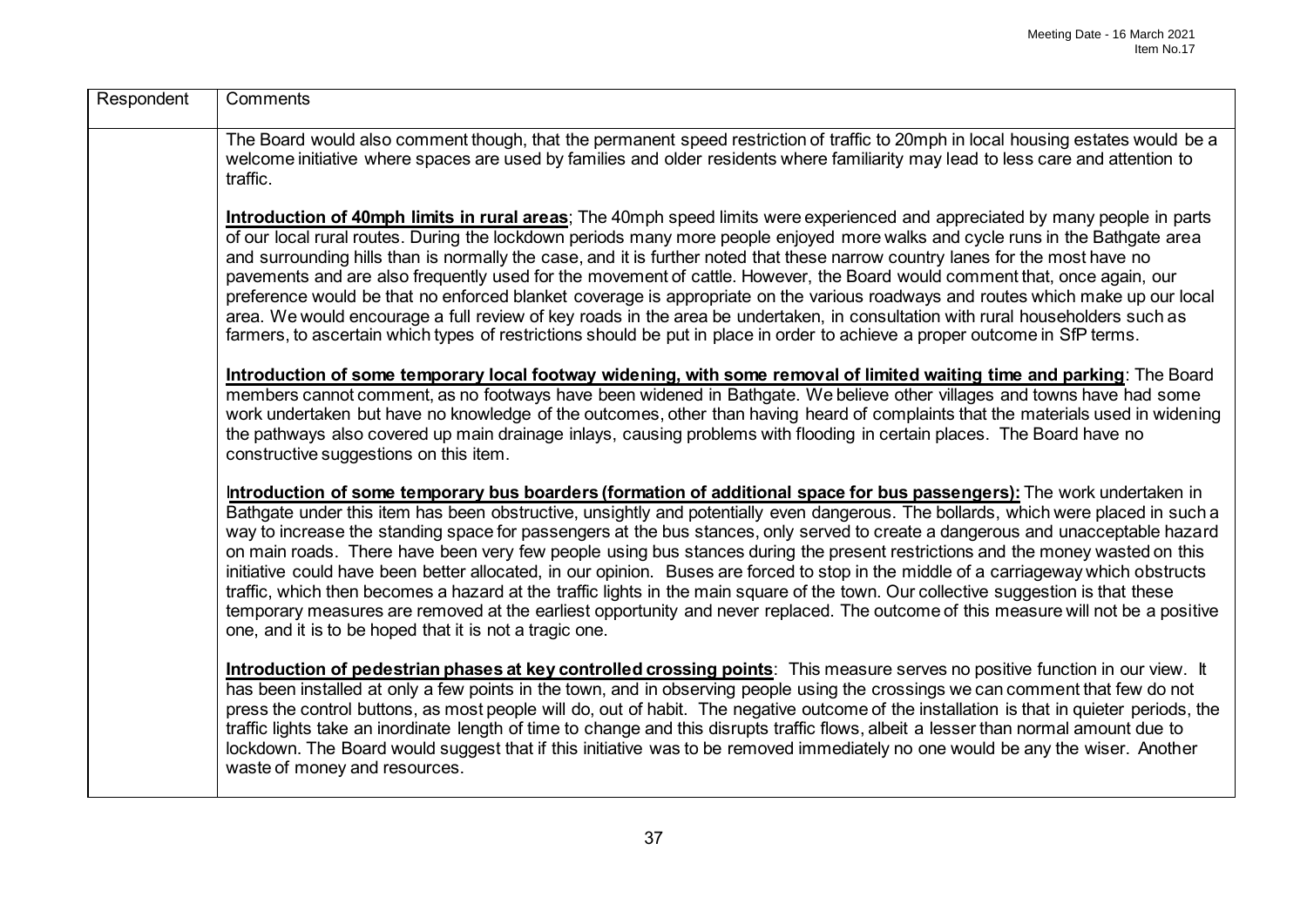| Respondent       | Comments                                                                                                                                                                                                                                                                                                                                                                                                                                                                                                                                                                                                                                                                                                                                                                                                                                                                                                                                            |
|------------------|-----------------------------------------------------------------------------------------------------------------------------------------------------------------------------------------------------------------------------------------------------------------------------------------------------------------------------------------------------------------------------------------------------------------------------------------------------------------------------------------------------------------------------------------------------------------------------------------------------------------------------------------------------------------------------------------------------------------------------------------------------------------------------------------------------------------------------------------------------------------------------------------------------------------------------------------------------|
|                  | Erection of on-street/physical distancing signs: The Board were astounded by the lack of quality of these boards. The boards<br>now largely reside on the pavements under the lampposts they were tied to for our canine friends to use as targets on their daily<br>walks. They were uninspiring in both the materials used and in their design/colours. The Board would strongly suggest that these<br>are removed or replaced with more robust notices. Our comment is that this was another waste of funds.                                                                                                                                                                                                                                                                                                                                                                                                                                     |
|                  | A programme of vegetation clearance on key paths: The Board understand this was a programme of removal of certain areas of<br>foliage which may impede cyclists and walkers from enjoying rural pathways around our towns and villages. The Board would<br>support any initiative which makes these activities easier and safer for locals. The Board suggest a permanent policy of clearing<br>more problem or secluded areas which can become overgrown be adopted following this project by SfP. This was a positive move<br>which provides a good outcome which can be extended to meet local needs.                                                                                                                                                                                                                                                                                                                                            |
|                  | Introduction of temporary cycle lanes (due to be implemented in February); Bathgate has a beautiful historic and accessible<br>area which extends in every direction to many of the other towns and villages in West Lothian. The surrounding hills attract many<br>cyclists and walkers, but do not offer many roads which have paved edges or safe verges. There are not many places where<br>additional cycle lanes could be successfully created on these roads. In the town itself, there are no dedicated cycle lanes and no<br>new ones have been created under this initiative. The Board would suggest SfP becoming involved with a new project group<br>working to create a proper pathway from Bathgate to Linlithgow for people to enjoy in safety. It was also noted that, disappointingly,<br>the initiative had not thought fit to re-visit the existing cycle path between Bathgate and Livingston, which is in need of a re-fresh. |
| <b>First Bus</b> | On the issue of bus borders the concept in many locations is welcome as it avoids delays in and out of stops where we can have to<br>wait for traffic.                                                                                                                                                                                                                                                                                                                                                                                                                                                                                                                                                                                                                                                                                                                                                                                              |
|                  | The layout of the bays could be improved as discussed on a recent west corridor call but the rapid deployment circumstances are<br>understandable but if reverting to long term they might be improved.                                                                                                                                                                                                                                                                                                                                                                                                                                                                                                                                                                                                                                                                                                                                             |
|                  | There are however locations where they are not ideal. Layover or timing points require a chance for a bus to avoid holding up traffic.<br>We have seen aggressively and unsafe evidence of road users unwilling to wait and make manoeuvres that are a risk.                                                                                                                                                                                                                                                                                                                                                                                                                                                                                                                                                                                                                                                                                        |
|                  | Specifically, outlined below are areas where we had lay bye stopping areas for timing points which have potential delays been<br>excluded for social distance for pedestrians                                                                                                                                                                                                                                                                                                                                                                                                                                                                                                                                                                                                                                                                                                                                                                       |
|                  | 1. Broxburn no areas from Uphall to Broxburn Library only place with a lay bye is Kilpunt east and westbound<br>2. Although not a timing point Tesco Distribution centre lay byes have been excluded in both directions and have buses stop-<br>ping to uplift on the main carriageway of a 50mph road<br>3. Bathgate King Street no lay bye east bound                                                                                                                                                                                                                                                                                                                                                                                                                                                                                                                                                                                             |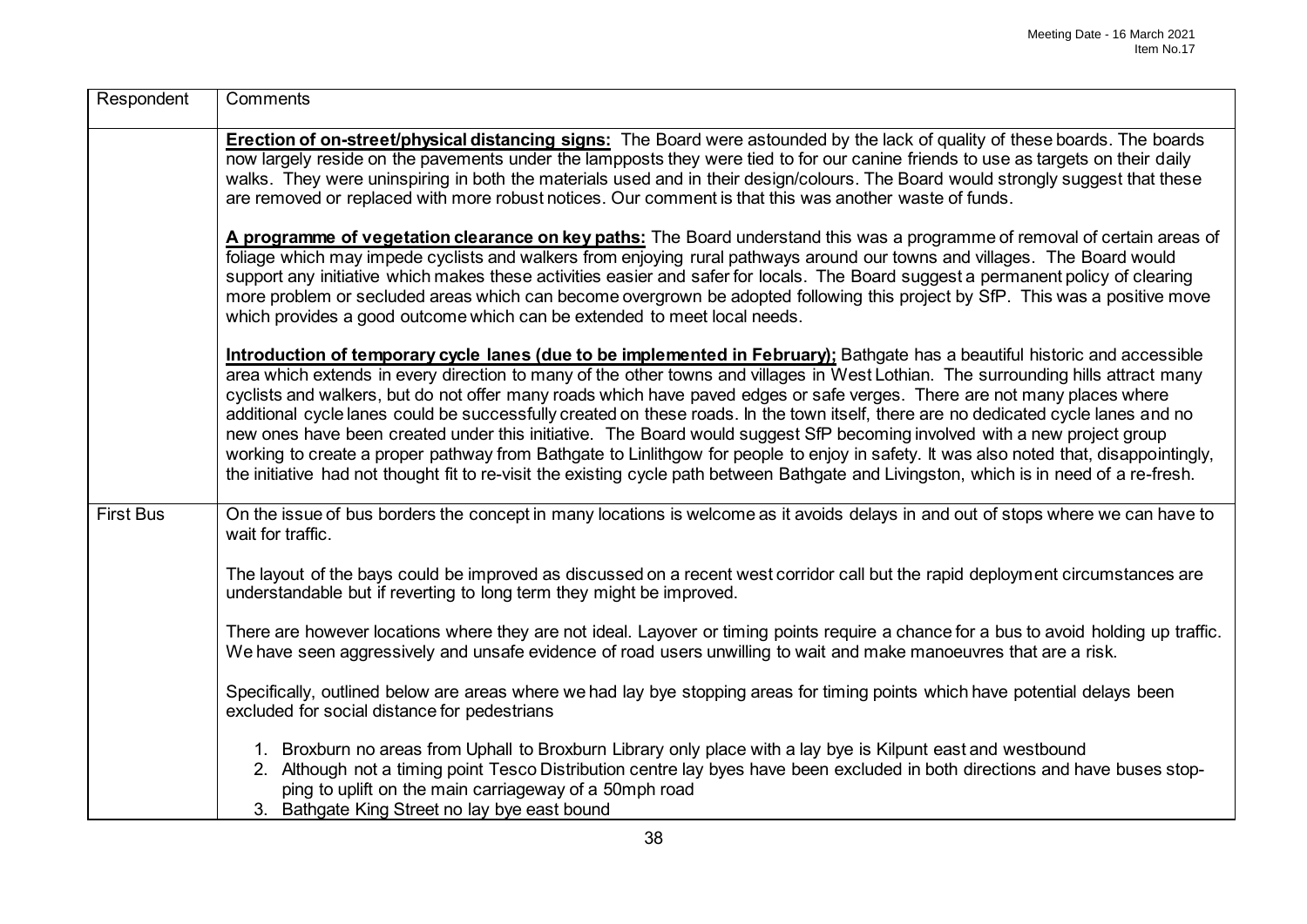| Respondent                                                    | Comments                                                                                                                                                                                                                                                                                                                                                                                                                                                                                                                                                                                      |
|---------------------------------------------------------------|-----------------------------------------------------------------------------------------------------------------------------------------------------------------------------------------------------------------------------------------------------------------------------------------------------------------------------------------------------------------------------------------------------------------------------------------------------------------------------------------------------------------------------------------------------------------------------------------------|
|                                                               | 4. Bathgate South Bridge street West Bound outside Farmfoods and east bound excluded Council Office (west Bound) is still<br>open but is a hot spot with bollard<br>5. Whitburn Cross stops eastbound have been excluded<br>6. West Calder Eastbound has been excluded West bound ok at the Scotmid                                                                                                                                                                                                                                                                                           |
|                                                               | Reference the reduced speed limits we are very much against the continuation of these measures. Again we have been subject to<br>poor third party driver behaviours as our staff try to comply with the speed limits. We don't believe that they were needed anyway<br>especially with less traffic on the roads. Further, if they continue the delay in journey times will likely lead to a review of timetables.<br>The prospect of more fleet to maintain frequency is unlikely and would almost certainly be the opposite where customers/voters will<br>have to wait longer for the bus. |
|                                                               | We don't want that and hope the speed limits are again amended.                                                                                                                                                                                                                                                                                                                                                                                                                                                                                                                               |
| Joint Forum of<br>Community<br>Councils<br>in<br>West Lothian | Introduction of temporary 20mph limits in towns and villages.<br>We did not support the introduction of 20mph limits in West Lothian without meaningful consultation with the communities affected.<br>We believe that they have been largely ineffective as there has been little or no enforcement. There has been no apparent evidence<br>of these measures helping or encouraging cyclists or pedestrians.                                                                                                                                                                                |
|                                                               | We have had reports from our Community Councils of dangerous overtaking happening and long idling queues of traffic. We do<br>however support communities that do wish a 20mph limit on their roads, so they should be removed at the end of the temporary<br>period except where a community supports it being made permanent.                                                                                                                                                                                                                                                               |
|                                                               | The implementation of this measure, in our opinion, was chaotic with contradictory signs everywhere. The Council received a 5,000<br>plus petition against the introduction of this measure and it was presented to the Council Executive committee but to date the Coun-<br>cil has not responded publicly.                                                                                                                                                                                                                                                                                  |
|                                                               | Introduction of temporary 40mph limits in some rural areas.<br>We had reports of this being badly introduced with conflicting and confusing signage.                                                                                                                                                                                                                                                                                                                                                                                                                                          |
|                                                               | Introduction of some temporary local footway widening with some removal of limited waiting and<br>parking.                                                                                                                                                                                                                                                                                                                                                                                                                                                                                    |
|                                                               | We know of no footpath widening, but some reduced parking measures in Linlithgow has been<br>welcomed.                                                                                                                                                                                                                                                                                                                                                                                                                                                                                        |
|                                                               | Introduction of some temporary bus boarders (formation of additional space for bus passengers).                                                                                                                                                                                                                                                                                                                                                                                                                                                                                               |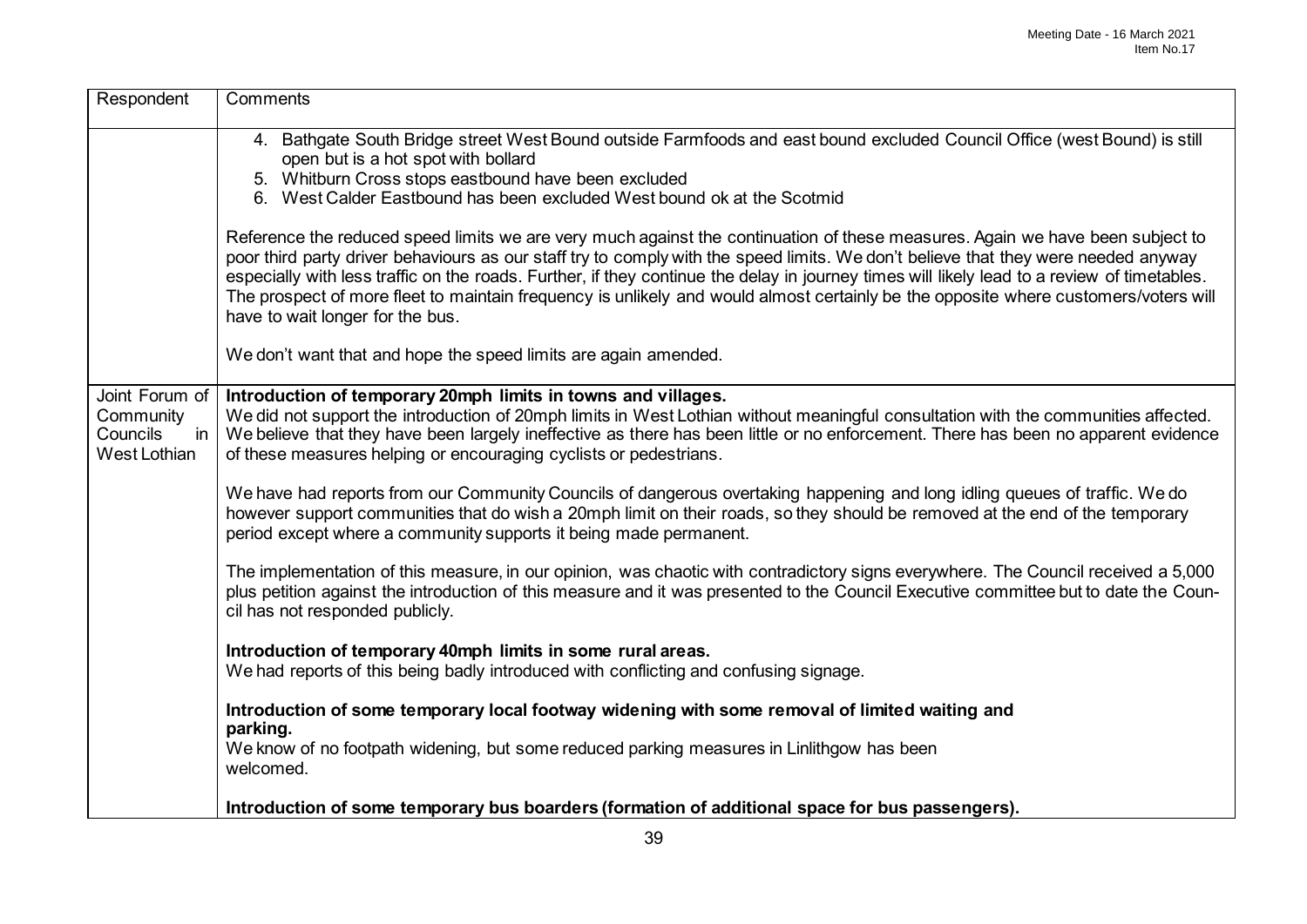| Respondent           | Comments                                                                                                                                                                                                                                                                                                                                                                                                                                                                                                                                                   |
|----------------------|------------------------------------------------------------------------------------------------------------------------------------------------------------------------------------------------------------------------------------------------------------------------------------------------------------------------------------------------------------------------------------------------------------------------------------------------------------------------------------------------------------------------------------------------------------|
|                      | We believe this measure was a waste of money and caused unnecessary traffic problems. In many towns this caused buses to stop<br>in the road to drop off and pick up passengers holding up traffic for considerable periods. The numbers of people travelling by public<br>transport has fallen considerably and the extra space was not required or indeed utilised. It was not properly planned taking into<br>account traffic flow, and in some cases had to be dismantled when it was found to cause a danger in the way it had been imple-<br>mented. |
|                      | Introduction of pedestrian phases at key controlled crossing points.<br>This measure was designed to save people from pressing the crossing button and possibly picking up or spreading Covid-19. We do<br>not think this was really useful as some people were already aware of this danger and took precautions to avoid touching the button<br>directly or some were unaware of the measure and touched the button anyway.                                                                                                                              |
|                      | Erection of on-street social / physical distancing signs.<br>We felt the signs were a waste of money as they were flimsy and quickly became dislodged or crumpled. We have been told that the<br>material they are made of is not able to be recycled. The message was important, but the signs failed to convey it.                                                                                                                                                                                                                                       |
|                      | A programme of vegetation clearance on key paths.<br>We have no experience of this programme but thought this would be done anyway as part and parcel of a routine planned mainte-<br>nance programme.                                                                                                                                                                                                                                                                                                                                                     |
|                      | Introduction of temporary cycle lanes (due to be implemented in February).<br>We feel the funds should be redirected to widening existing footpaths to allow for an increasing number of cyclists and walkers to<br>better share this space or to mark separate lanes for these two<br>groups and improve cycleways that do not come into contact with traffic at all. It should also be noted that Edinburgh City has made<br>these types of cycle lane changes and has come under criticism<br>for them being dangerous and not fit for purpose.         |
|                      | Our view is that the programme was rushed into with inadequate consultation and no cognisance of the major changes in public<br>transport patterns and Working from Home.                                                                                                                                                                                                                                                                                                                                                                                  |
|                      | Joint Forum of Community Councils in West Lothian                                                                                                                                                                                                                                                                                                                                                                                                                                                                                                          |
| <b>Lothian Buses</b> | Thank you for inviting us to provide feedback on the Spaces for People initiatives put in place by West Lothian Council during the<br>Covid-19 pandemic. I will take each of these measures in turn below:                                                                                                                                                                                                                                                                                                                                                 |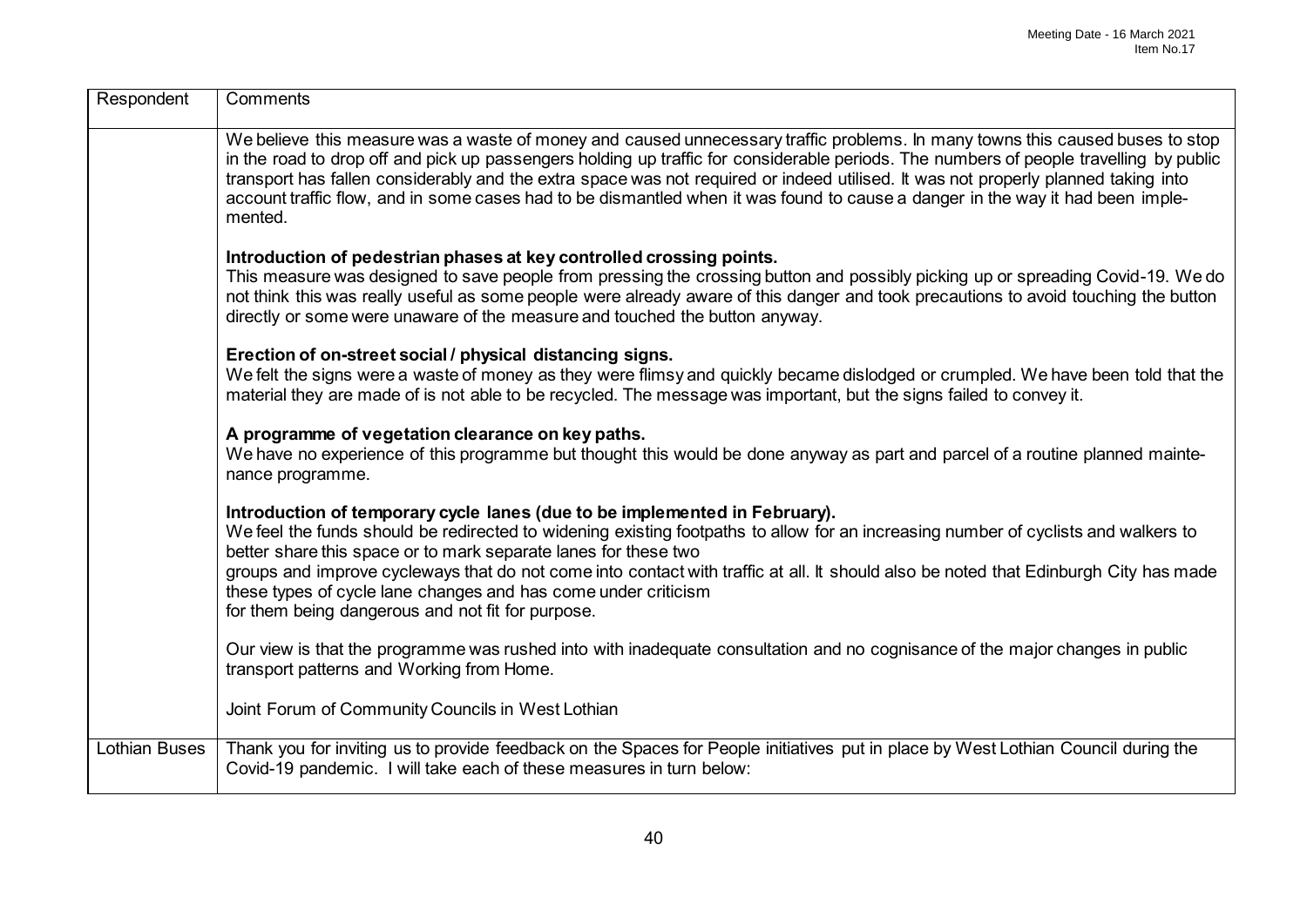| Respondent | Comments                                                                                                                                                                                                                                                                                                                                                                                                                                                                                                                                                                                                                                                                                                                                                                                                                                                                                                                                                                                                                                                                                                                                                                                                                                                                                                                                                                                                                                                                                                                                                                                                                                                                                                                                                                                                                                                                                                                                                                                                                                                                                                                                                                                                                                                                                                                                                                                                                                                                                                                                                                                                   |
|------------|------------------------------------------------------------------------------------------------------------------------------------------------------------------------------------------------------------------------------------------------------------------------------------------------------------------------------------------------------------------------------------------------------------------------------------------------------------------------------------------------------------------------------------------------------------------------------------------------------------------------------------------------------------------------------------------------------------------------------------------------------------------------------------------------------------------------------------------------------------------------------------------------------------------------------------------------------------------------------------------------------------------------------------------------------------------------------------------------------------------------------------------------------------------------------------------------------------------------------------------------------------------------------------------------------------------------------------------------------------------------------------------------------------------------------------------------------------------------------------------------------------------------------------------------------------------------------------------------------------------------------------------------------------------------------------------------------------------------------------------------------------------------------------------------------------------------------------------------------------------------------------------------------------------------------------------------------------------------------------------------------------------------------------------------------------------------------------------------------------------------------------------------------------------------------------------------------------------------------------------------------------------------------------------------------------------------------------------------------------------------------------------------------------------------------------------------------------------------------------------------------------------------------------------------------------------------------------------------------------|
|            | Introduction of temporary 20mph limits in towns and villages                                                                                                                                                                                                                                                                                                                                                                                                                                                                                                                                                                                                                                                                                                                                                                                                                                                                                                                                                                                                                                                                                                                                                                                                                                                                                                                                                                                                                                                                                                                                                                                                                                                                                                                                                                                                                                                                                                                                                                                                                                                                                                                                                                                                                                                                                                                                                                                                                                                                                                                                               |
|            | We are supportive of reducing speed limits where this enhances the safety of pedestrians and other road users. These measures<br>should be targeted in town/village centres and close to schools where there is likely to be the greatest number of pedestrians,<br>including children, and thus the greatest risk of conflict with vehicles. Feedback from some of our drivers is that on occasion when<br>they have been travelling through 20mph zones, drivers in following vehicles have become frustrated and carried out dangerous<br>manoeuvres to pass the bus. This may be down to an initial lack of acceptance of the new limits by some road users and could<br>settle down over time. However when looking for UK best practice when the 20mph limits were rolled out across Edinburgh five<br>years ago, a clear message was that the character of the road had to look appropriate for the speed limit and different where the<br>speed limit changed for the desired reduction in speed to be achieved. In West Lothian you have had for many years the "gateways"<br>marking where the speed limit changes on the entrance to towns and villages but on Edinburgh Rd in Bathgate the road is wide and<br>its character doesn't change until around the railway station in the town centre. The introduction of 20mph limits here, then through<br>Armadale and Blackridge, as well as through Whitburn, has resulted in a requirement to alter timetables to provide buses with<br>additional running time. While the average speed of a bus across its route is generally 20mph or less, the ability for bus drivers to<br>travel at 30pmh wherever possible is important as it allows them to help make-up any lost time built-up as they travel along the<br>route. As general traffic levels return to pre-Covid levels, there is a concern that further additional running time will be required<br>across bus routes, and this could result in additional buses/drivers being required to maintain current service levels. Given the<br>outlook is for bus passenger numbers not to return to pre-Covid levels for the foreseeable future, it is critical that we minimise<br>operating costs if there is to be a long term prospect of bus services becoming commercially viable again. With this in mind, we<br>would hope that prior to any of these temporary limits being made permanent there would be a review involving bus operators so<br>that any significant impact on bus journey times can be minimised or mitigated by other measures as was achieved in Edinburgh. |
|            | Introduction of temporary 40mph limits in some rural areas                                                                                                                                                                                                                                                                                                                                                                                                                                                                                                                                                                                                                                                                                                                                                                                                                                                                                                                                                                                                                                                                                                                                                                                                                                                                                                                                                                                                                                                                                                                                                                                                                                                                                                                                                                                                                                                                                                                                                                                                                                                                                                                                                                                                                                                                                                                                                                                                                                                                                                                                                 |
|            | As with the introduction of 20mph limits, we are supportive of reducing speed limits in some rural areas, particularly on roads with<br>known accident hotspots, or where there are known pedestrian flows on footways close to the road carriageway, where the safety of<br>all concerned can be enhanced. Unlike 20mph areas, 40mph limits do not have as significant an impact on bus journey times, as<br>our vehicles will generally not be travelling at more than 40mph on the rural West Lothian roads we serve.                                                                                                                                                                                                                                                                                                                                                                                                                                                                                                                                                                                                                                                                                                                                                                                                                                                                                                                                                                                                                                                                                                                                                                                                                                                                                                                                                                                                                                                                                                                                                                                                                                                                                                                                                                                                                                                                                                                                                                                                                                                                                   |
|            | Introduction of some temporary local footway widening with some removal of limited waiting and parking                                                                                                                                                                                                                                                                                                                                                                                                                                                                                                                                                                                                                                                                                                                                                                                                                                                                                                                                                                                                                                                                                                                                                                                                                                                                                                                                                                                                                                                                                                                                                                                                                                                                                                                                                                                                                                                                                                                                                                                                                                                                                                                                                                                                                                                                                                                                                                                                                                                                                                     |
|            | We are supportive of this measure in places where this has no adverse impact on carriageway width to the extent that it would be<br>difficult for two large vehicles to pass each other safely. Or where the widening impedes traffic flows, if people park in the<br>carriageway or in bus stops due to limited parking alternatives. An example of this is Mid Calder Bank Street, where the parking on<br>the shop-side of the street has been converted to additional footway. Our drivers have noticed that at this location, more people are                                                                                                                                                                                                                                                                                                                                                                                                                                                                                                                                                                                                                                                                                                                                                                                                                                                                                                                                                                                                                                                                                                                                                                                                                                                                                                                                                                                                                                                                                                                                                                                                                                                                                                                                                                                                                                                                                                                                                                                                                                                         |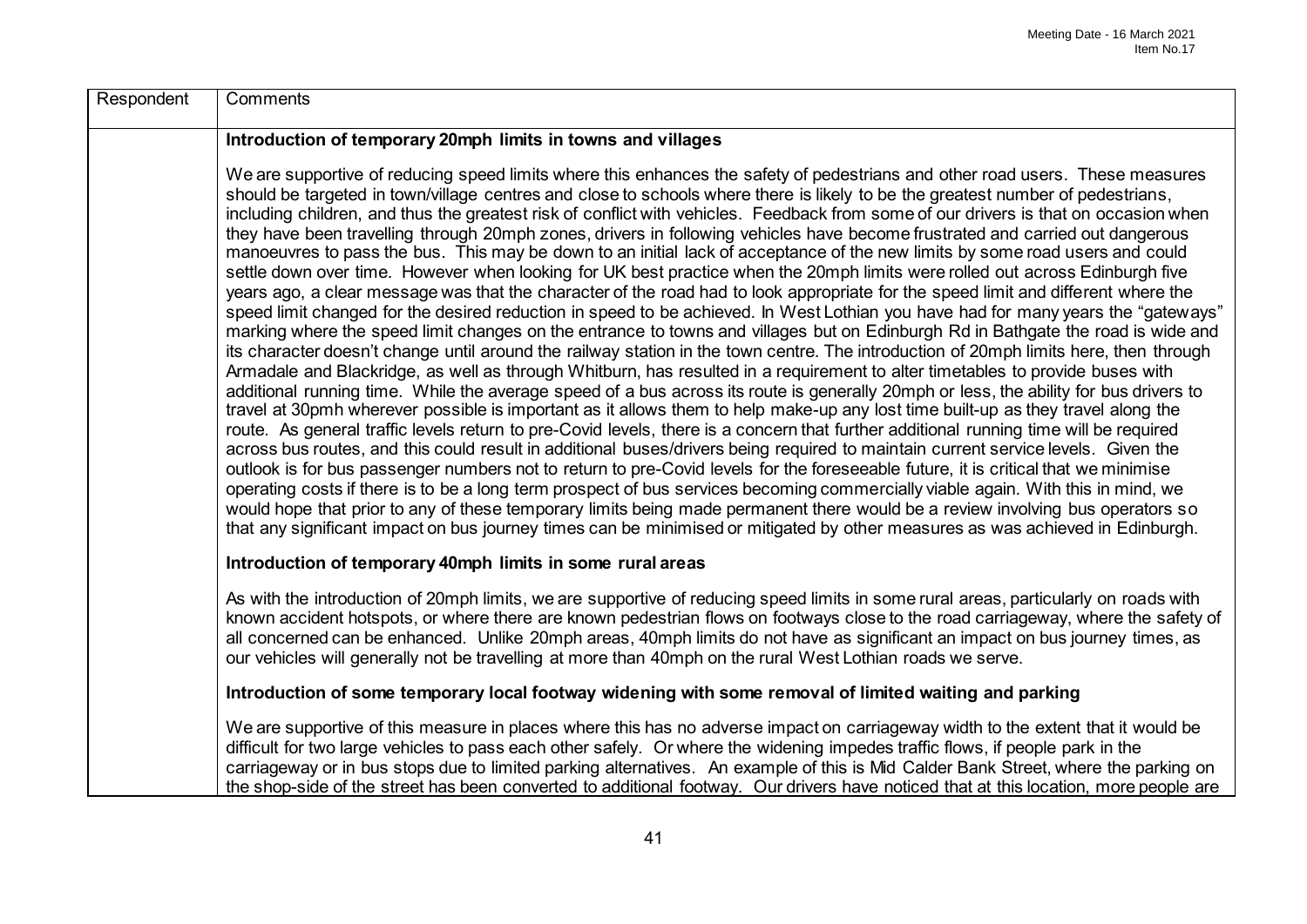| Respondent | Comments                                                                                                                                                                                                                                                                                                                                                                                                                                                                                                                                                                                                                                                                                                                                                                                                                                                                                                                                                                                                                                                                                                                                                                                                                                                                                                                                                                                                                                                                                                                                                                                                                                                                                                                                                                                                                                                         |
|------------|------------------------------------------------------------------------------------------------------------------------------------------------------------------------------------------------------------------------------------------------------------------------------------------------------------------------------------------------------------------------------------------------------------------------------------------------------------------------------------------------------------------------------------------------------------------------------------------------------------------------------------------------------------------------------------------------------------------------------------------------------------------------------------------------------------------------------------------------------------------------------------------------------------------------------------------------------------------------------------------------------------------------------------------------------------------------------------------------------------------------------------------------------------------------------------------------------------------------------------------------------------------------------------------------------------------------------------------------------------------------------------------------------------------------------------------------------------------------------------------------------------------------------------------------------------------------------------------------------------------------------------------------------------------------------------------------------------------------------------------------------------------------------------------------------------------------------------------------------------------|
|            | now parking on the side of the street opposite the shops, often within the bus stop area, making it more difficult for buses to drop-off<br>and uplift passengers.                                                                                                                                                                                                                                                                                                                                                                                                                                                                                                                                                                                                                                                                                                                                                                                                                                                                                                                                                                                                                                                                                                                                                                                                                                                                                                                                                                                                                                                                                                                                                                                                                                                                                               |
|            | Introduction of some temporary bus boarders (formation of additional space for bus passengers)                                                                                                                                                                                                                                                                                                                                                                                                                                                                                                                                                                                                                                                                                                                                                                                                                                                                                                                                                                                                                                                                                                                                                                                                                                                                                                                                                                                                                                                                                                                                                                                                                                                                                                                                                                   |
|            | Feedback from our drivers highlights agreement that bus boarders do provide more space to allow for social distancing, which<br>reduces the risk of virus transmission. In the City of Edinburgh, bus boarders, or build-outs at bus stops, have been used<br>successfully in a number of locations to allow buses better access to the kerb line, to keep the bus in the traffic running lane to make<br>it easier to merge back after serving the stop or to reduce the amount of kerb space taken up by the bus stop. In West Lothian, we<br>would not be averse to some of these boarders becoming permanent installations, with a review of their locations to ensure that they<br>do not result in the bus stopping in a position which leaves it sitting on a yellow box (example of Broxburn) or blocking an access<br>road (example of Whitburn Cross). Additionally, many drivers said that the boarders were too low and so made it more difficult to<br>board elderly/infirm or wheelchairs, therefore any boarders that were earmarked for permanency should have their design<br>reconsidered to make them more user-friendly. The caveat here is that our preference is not to install Kassel kerbs at bus stops, but<br>to ensure standard kerbs have a height of between 100 & 125mm, as these do not cause damage to the nearside corners of buses<br>when they pull-in, but still allow good accessibility for customers when the wheelchair ramp is deployed. There was some concerns<br>raised about the bus borders outside the Tesco Distribution Centre on the A89 due to the fast speed of the road. At this location,<br>would it be possible to create more passenger waiting area by utilising some of the grass areas behind the existing footways and<br>bus stop shelters, which would allow the laybys to be re-opened to buses? |
|            | Introduction of pedestrian phases at key controlled crossing points                                                                                                                                                                                                                                                                                                                                                                                                                                                                                                                                                                                                                                                                                                                                                                                                                                                                                                                                                                                                                                                                                                                                                                                                                                                                                                                                                                                                                                                                                                                                                                                                                                                                                                                                                                                              |
|            | Where these have been introduced, we have not received any adverse feedback from our drivers suggesting that they are causing<br>delays to traffic.                                                                                                                                                                                                                                                                                                                                                                                                                                                                                                                                                                                                                                                                                                                                                                                                                                                                                                                                                                                                                                                                                                                                                                                                                                                                                                                                                                                                                                                                                                                                                                                                                                                                                                              |
|            | Erection of on-street social / physical distancing signs                                                                                                                                                                                                                                                                                                                                                                                                                                                                                                                                                                                                                                                                                                                                                                                                                                                                                                                                                                                                                                                                                                                                                                                                                                                                                                                                                                                                                                                                                                                                                                                                                                                                                                                                                                                                         |
|            | We support any reinforcement of the social distancing messaging, particularly at bus stops where it is likely that multiple people will<br>be congregating.                                                                                                                                                                                                                                                                                                                                                                                                                                                                                                                                                                                                                                                                                                                                                                                                                                                                                                                                                                                                                                                                                                                                                                                                                                                                                                                                                                                                                                                                                                                                                                                                                                                                                                      |
|            | A programme of vegetation clearance on key paths                                                                                                                                                                                                                                                                                                                                                                                                                                                                                                                                                                                                                                                                                                                                                                                                                                                                                                                                                                                                                                                                                                                                                                                                                                                                                                                                                                                                                                                                                                                                                                                                                                                                                                                                                                                                                 |
|            | This is a positive initiative which we fully support. Providing good accessible footways may help to encourage active travel, of which<br>using the bus is one element. As part of this, some people may have more confidence to use footways during the hours of darkness<br>if they feel that their personal safety is enhanced by having clearer sightlines of the path ahead and behind them. Additionally,<br>where footways are located by the side of road carriageways, clearing the path will reduce trip hazards and provide more room, thus                                                                                                                                                                                                                                                                                                                                                                                                                                                                                                                                                                                                                                                                                                                                                                                                                                                                                                                                                                                                                                                                                                                                                                                                                                                                                                           |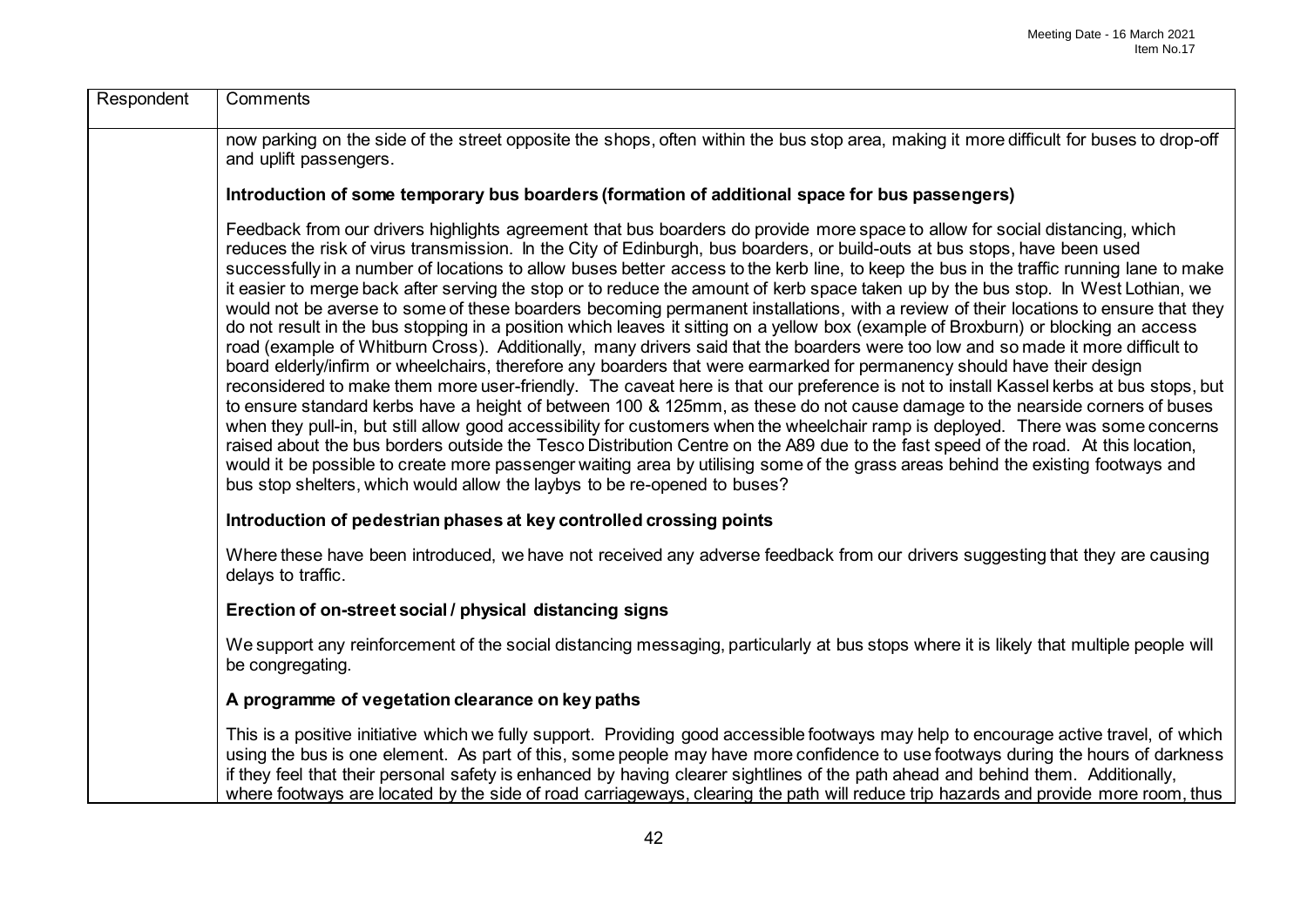| Respondent     | Comments                                                                                                                                                                                                                                                                                                                                                                                                                                                                                                                                            |
|----------------|-----------------------------------------------------------------------------------------------------------------------------------------------------------------------------------------------------------------------------------------------------------------------------------------------------------------------------------------------------------------------------------------------------------------------------------------------------------------------------------------------------------------------------------------------------|
|                | reducing the risk of pedestrians coming into contact with road traffic and if near a bus stop will improve the driver's sightline of<br>waiting passengers.                                                                                                                                                                                                                                                                                                                                                                                         |
|                | Introduction of temporary cycle lanes                                                                                                                                                                                                                                                                                                                                                                                                                                                                                                               |
|                | We did not realise that cycle lanes were to be introduced, and with no experience of operating with these measures in place, we are<br>not able to provide any feedback at this time.                                                                                                                                                                                                                                                                                                                                                               |
|                | I hope that this feedback is useful, but if we can be of an further assistance, please do not hesitate to get in touch.                                                                                                                                                                                                                                                                                                                                                                                                                             |
| One Linlithgow | As a business organisation One Linlithgow has received both positive and negative comments regarding the initiatives,<br>particularly about the barriers at bus stops meaning buses having to stop on the street rather than pull into the bus stop. Their<br>concern was around congestion on the High Street. Other comments were around parking restrictions and the possible effect on<br>trade, however, given that most businesses have been closed since Christmas Eve, it is difficult to assess whether this has had a<br>negative impact. |
|                | As a business owner on the High Street my observations are as follows:                                                                                                                                                                                                                                                                                                                                                                                                                                                                              |
|                | The initiatives are of benefit to both businesses and the community, although some individuals seem to believe that the tempo-<br>$\bullet$<br>rary footway widening does not apply to them.                                                                                                                                                                                                                                                                                                                                                        |
|                | On several occasions I have seen workmen remove the temporary bus boarder barriers outside Cafe Bar 1807 in Linlithgow so<br>$\bullet$<br>that they can park their van.                                                                                                                                                                                                                                                                                                                                                                             |
|                | Outside the Kitchenhaus retail unit, car drivers are driving around the end of the bollards and continue to park in the pavement<br>$\bullet$<br>parking spaces. This area has four on- pavement parking places, three of which were occupied on Thursday, meaning social<br>distancing cannot be observed.                                                                                                                                                                                                                                         |
|                | The 20mph limit within the town is rarely being adhered to.<br>$\bullet$                                                                                                                                                                                                                                                                                                                                                                                                                                                                            |
|                | Some of the social distancing signs have received graffiti.<br>$\bullet$                                                                                                                                                                                                                                                                                                                                                                                                                                                                            |
|                | The bus stop boarding areas do not appear to have significantly caused congestion, other than drivers having to wait to pass the<br>$\bullet$<br>bus. More congestion has been caused by the clear flouting of parking restrictions, than by the buses.                                                                                                                                                                                                                                                                                             |
|                | It would appear that there needs to be some further preventative measures in some areas to ensure the pavement widening<br>initiative is not abused by drivers, thereby allowing the social distancing that is so necessary just now.                                                                                                                                                                                                                                                                                                               |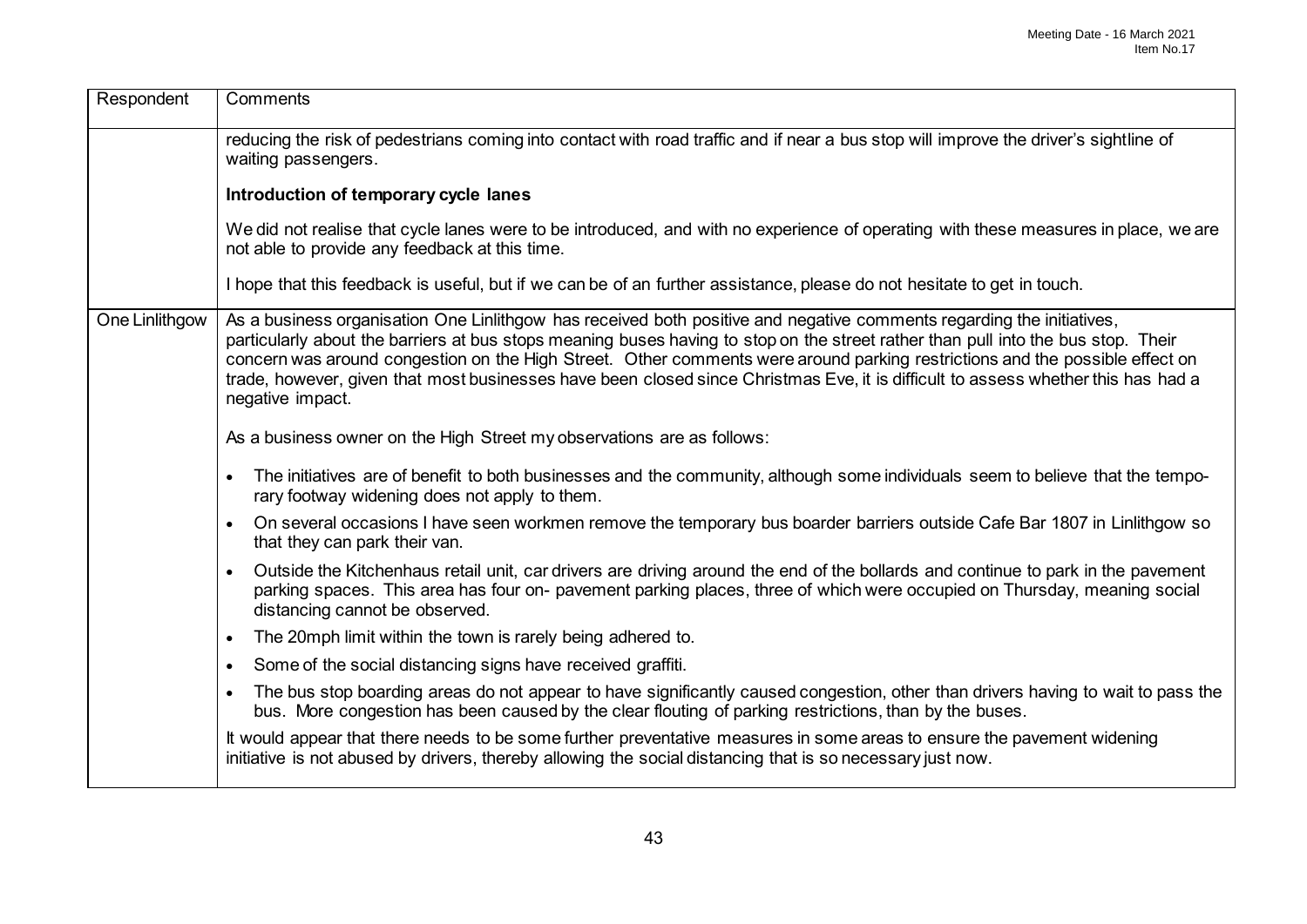| Respondent    | Comments                                                                                                                                                                                                                                                                                                                                                                                                                                                                                                                   |
|---------------|----------------------------------------------------------------------------------------------------------------------------------------------------------------------------------------------------------------------------------------------------------------------------------------------------------------------------------------------------------------------------------------------------------------------------------------------------------------------------------------------------------------------------|
| <b>SPOKES</b> | This response is based on feedback from consulting our members in West Lothian by email – the email was entirely open-ended,<br>not a questionnaire.                                                                                                                                                                                                                                                                                                                                                                       |
|               | Overall there was a strong welcome for the measures and a desire for them to be retained after the pandemic.                                                                                                                                                                                                                                                                                                                                                                                                               |
|               | Although introduced for reasons relating to the pandemic, they support many other council and government objectives on climate,<br>public health (physical activity), congestion, etc, and retaining them will make a very worthwhile and unexpected contribution to<br>these objectives.                                                                                                                                                                                                                                  |
|               | Obviously there were suggestions where the schemes could be improved or extended either immediately or even more so when<br>made permanent.                                                                                                                                                                                                                                                                                                                                                                                |
|               | Car parking / footway widening / cycle lanes                                                                                                                                                                                                                                                                                                                                                                                                                                                                               |
|               | By far the most frequent comment was the problems for cyclists and for pedestrians raised by kerbside and pavement parking.                                                                                                                                                                                                                                                                                                                                                                                                |
|               | Measures which had removed car parking, such as footway widening in Mid and East Calder, the proposed cycle lanes, and<br>Loanings parking bans in Linlithgow, were in general strongly welcomed and people wanted them not just retained but extended.<br>e.g. "They've made it safer and easier to walk and cycle and improved the street environment." In Kirknewton, whilst footway<br>widening was welcomed, a member felt that the narrower footway sections should have been prioritised.                           |
|               | In Linlithgow there were also requests to install a cycle lane in the High Street, by removing sections of car parking where<br>necessary, and using a section of Loanings in places where they are very wide.                                                                                                                                                                                                                                                                                                             |
|               | One member said that in his area there is a lot of pavement cycling due to the absence of cycle lanes, which would require car<br>parking to be removed.                                                                                                                                                                                                                                                                                                                                                                   |
|               | <b>Speed limits</b><br>Whilst the reduction of speed limits to 20mph and 40mph were welcomed, people felt they were inadequately designed and<br>enforced. For example, there were no 'cycle-friendly road' signs (as in Clackmannanshire) and no 20mph roundels painted on the<br>road in new 20mph areas. Traffic also exceeded the speed limit, especially on the rural roads, rendering them still dangerous and<br>scary, notably the Bathgate Hills road between Dechmont and Linlithgow, and Brucefield to Harburn. |
|               | Livingston                                                                                                                                                                                                                                                                                                                                                                                                                                                                                                                 |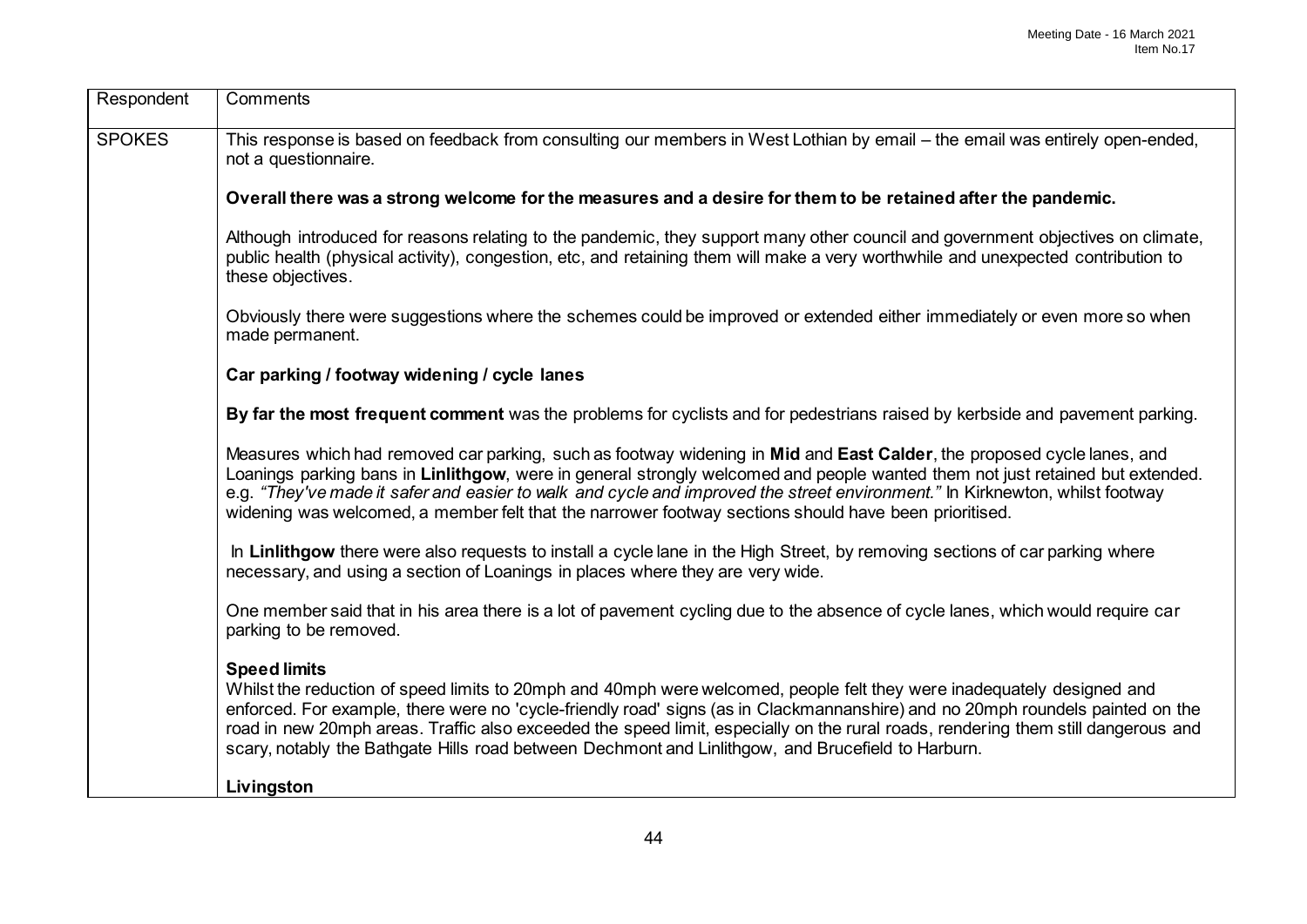| Respondent              | Comments                                                                                                                                                                                                                                                                                                                                                                                                                                                                                                                                                                                                                                                                                                                                                                                                                                                                                                  |
|-------------------------|-----------------------------------------------------------------------------------------------------------------------------------------------------------------------------------------------------------------------------------------------------------------------------------------------------------------------------------------------------------------------------------------------------------------------------------------------------------------------------------------------------------------------------------------------------------------------------------------------------------------------------------------------------------------------------------------------------------------------------------------------------------------------------------------------------------------------------------------------------------------------------------------------------------|
|                         | One member felt that, given the extensive cyclepath network, the advisory cycle lane cash would have been better spent on surface<br>and signage improvements. He points out that it is possible to cycle from most housing to almost any workplace within 20 minutes<br>on this network.                                                                                                                                                                                                                                                                                                                                                                                                                                                                                                                                                                                                                 |
| Ward 1:<br>Linlithgow - | Firstly, I appreciate the time pressures the Council was under when implementing measures.                                                                                                                                                                                                                                                                                                                                                                                                                                                                                                                                                                                                                                                                                                                                                                                                                |
| <b>Councillor Tait</b>  | In general, in Linlithgow, I think it is fortunate that for much of the time we have been under conditions of lockdown to one extent or<br>another. As you well know Linlithgow suffers badly from a lack of an alternative to the High Street for traffic crossing the town. I think<br>inevitably if things were "normal" there would have been much more serious issues with congestion through the town centre.                                                                                                                                                                                                                                                                                                                                                                                                                                                                                       |
|                         | With regard to comment made by members of the public much of it is what might be expected from the introduction of new<br>measures. I think some of the comment I have seen has not been thought through. For example, when current speed limits (30<br>mph) were set there were far fewer vehicles on our roads. The effect of the huge increase in vehicle numbers is particularly obvious<br>within housing estates all over West Lothian which, I don't think it is an exaggeration to say, are now "stuffed" with vehicles. To<br>suggest returning speed limits in those places to 30mph is irresponsible. In my own case, Beechwood Residence Association<br>approached me recently to ask if the 20mph signs could be repainted which approach to speed limits I think could well be supported<br>by most similar estates. (Schedule of repainting now agreed for estates at the top of the hill) |
|                         | Speed limit on country roads? Most of my experience of country road driving is traveling to and from Civic Centre via Dechmont.<br>Especially in winter this is a dangerous road and a 40 mph limit, well signposted, could serve to remind drivers of that danger.                                                                                                                                                                                                                                                                                                                                                                                                                                                                                                                                                                                                                                       |
|                         | Introduction of pavement widening? I think this is one of those things that seem like a good idea in theory but not necessarily in<br>practice. The specific measures in Linlithgow at some of the very narrow points of the town's principal through-route have been<br>counter productive in wet weather because of the drainage problems created by the widening. In more general terms the view of<br>most people I have spoken to about social distancing on the High Street is that people don't appear to be following guidance despite<br>the many signs reminding them to do so whether at points where widening has been provided or otherwise.                                                                                                                                                                                                                                                 |
|                         | Vegetation clearance? I'm not aware of any action on this point                                                                                                                                                                                                                                                                                                                                                                                                                                                                                                                                                                                                                                                                                                                                                                                                                                           |
|                         | Temporary cycle lanes? Have any been implemented in Linlithgow in February? From a personal point of view, given the volume of<br>traffic on the High Street, I wouldn't think about cycling along it unless very robust measures were taken to separate 2 wheeled<br>vehicles from 4 (and more) wheeled traffic. I would guess only the most dedicated and habitual cyclists would cycle the main<br>through route with or without the introduction of temporary cycle lanes.                                                                                                                                                                                                                                                                                                                                                                                                                            |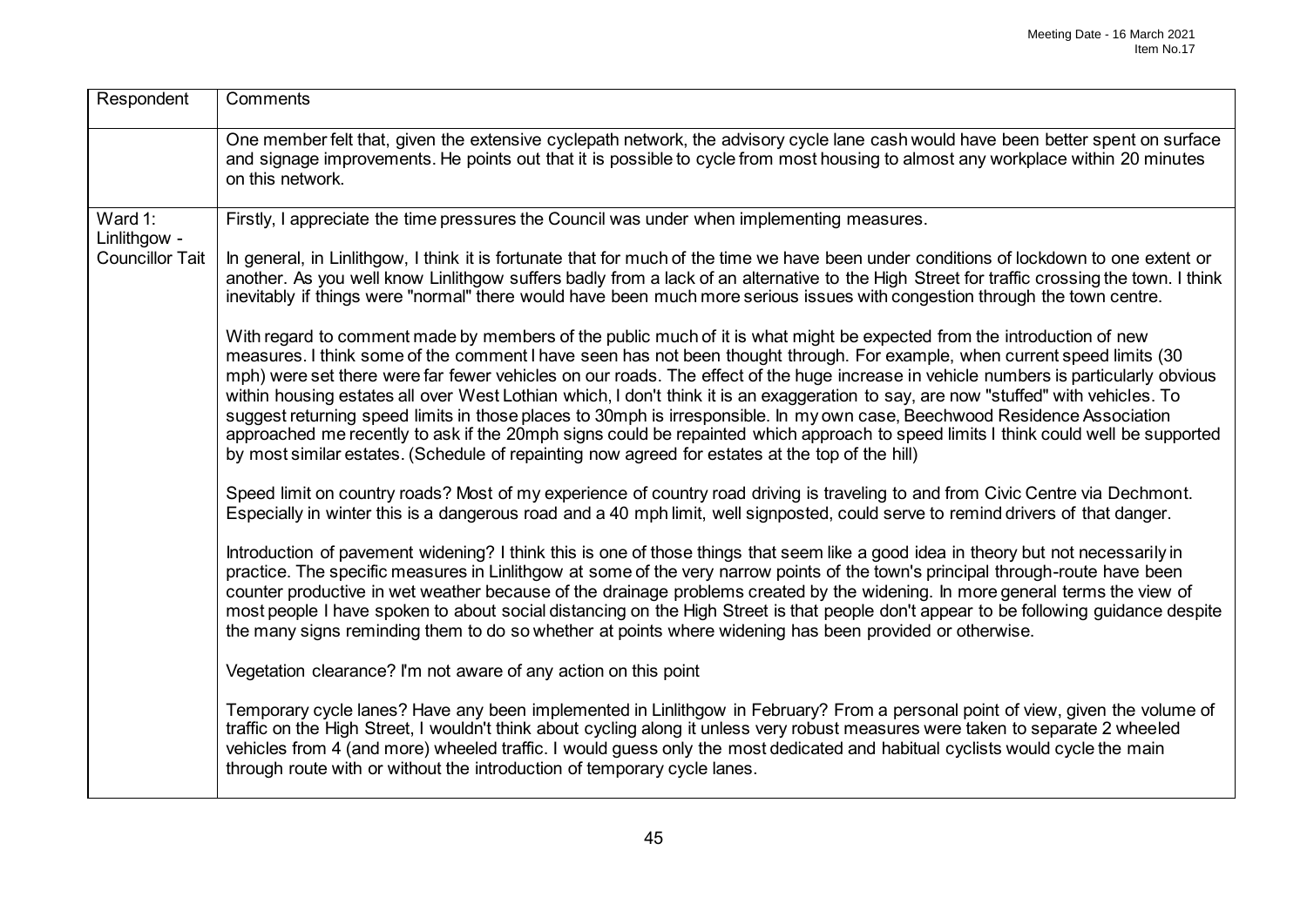| Respondent                           | Comments                                                                                                                                                                                                                                                                                                                                                                                                                                                                                                                                                                                                                                                                                                                                                                                                                                                                                                                                                                                                                              |
|--------------------------------------|---------------------------------------------------------------------------------------------------------------------------------------------------------------------------------------------------------------------------------------------------------------------------------------------------------------------------------------------------------------------------------------------------------------------------------------------------------------------------------------------------------------------------------------------------------------------------------------------------------------------------------------------------------------------------------------------------------------------------------------------------------------------------------------------------------------------------------------------------------------------------------------------------------------------------------------------------------------------------------------------------------------------------------------|
| Ward $2:$<br>Broxburn,<br>Uphall and | Thank you for your email and for the opportunity to advise of feedback and comments in consideration of the Spaces for People<br>initiative first introduced a few months ago.                                                                                                                                                                                                                                                                                                                                                                                                                                                                                                                                                                                                                                                                                                                                                                                                                                                        |
| Winchburgh -<br>Councillor<br>Calder | It will be of no surprise to you that I do have a few comments/observations of the Scheme of which I would hope be taken into<br>consideration of any intended amendments and especially on behalf of my constituents who have made their feelings fairly clear on<br>the subject.                                                                                                                                                                                                                                                                                                                                                                                                                                                                                                                                                                                                                                                                                                                                                    |
|                                      | I have noted below and highlighted areas of concern but also where some people have welcomed some change in consideration of<br>their particular area.                                                                                                                                                                                                                                                                                                                                                                                                                                                                                                                                                                                                                                                                                                                                                                                                                                                                                |
|                                      | 1. Reduction of speed limit from 30mph to 20mph – the feedback and observations are that in general most people are not adher-<br>ing to the reduction in speed limit and although this may be a Police matter any reasonable person can only conclude that there<br>is not sufficient resource to be able to Police this initiative. Also in most towns and larger villages and because of specific road<br>measures, speed bumps, traffic lights, etc. it is almost impossible for most folks to exceed the speed limit, therefore this reduc-<br>tion is not required. The overall conclusion is that most folks do not agree with this initiative. However, where we have small<br>villages, i.e. Dechmont, Breich, there does seem to be overall agreement that the reduction in the speed limit is welcome. But in<br>general, this initiative is not a 'one size fits all' and clearly is not enforceable or accepted by the Public but most importantly does<br>not do what the Scheme intended, provide 'Spaces for People'. |
|                                      | 2. Bus Stops - Formation of additional space for bus boarders again this initiative only seems to create frustration with road users<br>and as witnessed at one bus stop is not being adhered to particular in adverse weather I saw people gathered for shelter under<br>the bus stop and no one outside? The creation of the bollards to increase space on the pavement does not prevent 'space' peo-<br>ple will do what they do. In addition, this measure was introduced when the Covid guidelines were advising folks NOT to use<br>public transport and the latest stats have revealed that the public transport take up is down by around 50%. Therefore this does<br>not make any sense therefore no difference to the intention of the Scheme.                                                                                                                                                                                                                                                                              |
|                                      | 3. Introduction of local footway widening - again this may be the case in other Wards however in our Ward 2 I have seen no evi-<br>dence of where this initiative was implemented. As an example, the footway from Uphall to Ecclesmachan (which leads to local<br>noted walks) is not fit for purpose currently and does not fit the 'Spaces for People' profile. In addition, the Broxburn to Winch-<br>burgh from Greendykes Cottages to the full length of the road to Winchburgh has no footpath at all? In addition, the footpath<br>from Station Road in Broxburn up to the Country Park at Almondell is similar too narrow for any physical distancing, therefore<br>again does not fit the intention of the Scheme.                                                                                                                                                                                                                                                                                                          |
|                                      | 4. Furthermore, I can see no evidence of temporary cycle lanes in Ward 2.                                                                                                                                                                                                                                                                                                                                                                                                                                                                                                                                                                                                                                                                                                                                                                                                                                                                                                                                                             |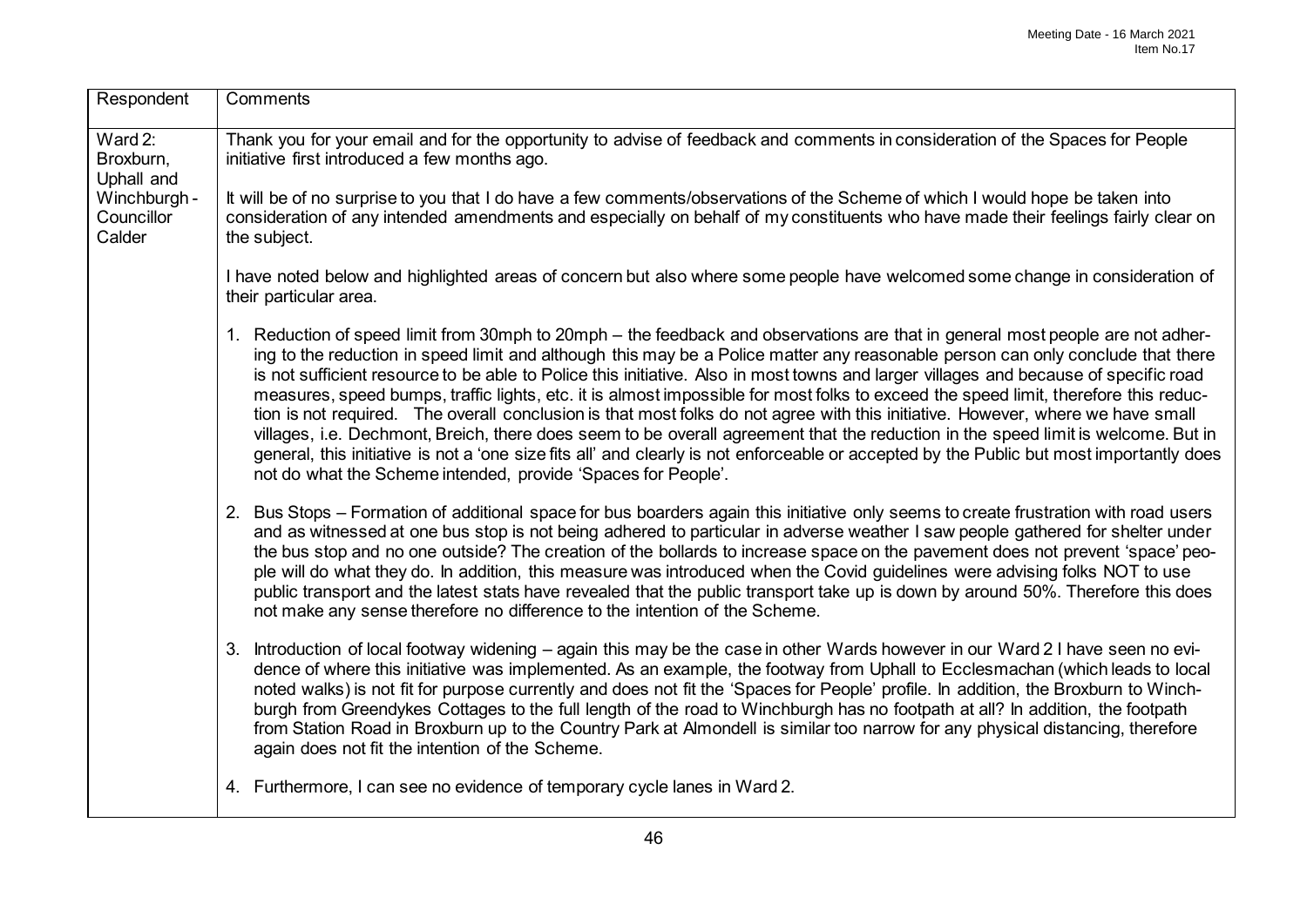| Respondent                                                        | Comments                                                                                                                                                                                                                                                                                                                                                                                                                                                                                                  |
|-------------------------------------------------------------------|-----------------------------------------------------------------------------------------------------------------------------------------------------------------------------------------------------------------------------------------------------------------------------------------------------------------------------------------------------------------------------------------------------------------------------------------------------------------------------------------------------------|
|                                                                   | 5. The key controlled crossing points are useful and do fit the intention as folks do not have to touch, however the signage although<br>useful reminders of our current pandemic only serve to advise the public of the importance of social distancing when the points I<br>have made (above) in some cases make this extremely difficult as there was no provision made?                                                                                                                               |
|                                                                   | Meanwhile, I think I have covered the most salient points with regard to the introduction of this Scheme and do hope that they are<br>considered on behalf of the Public but if you require further information please let me know.                                                                                                                                                                                                                                                                       |
| Ward 3:<br>Livingston<br><b>North</b>                             | No comments received.                                                                                                                                                                                                                                                                                                                                                                                                                                                                                     |
| Ward 4:<br>Livingston<br>South -<br>Councillor<br>Fitzpatrick     | No adverse comments to make.                                                                                                                                                                                                                                                                                                                                                                                                                                                                              |
| Ward 5: East<br>Livingston and<br>East Calder                     | No comments received.                                                                                                                                                                                                                                                                                                                                                                                                                                                                                     |
| Ward 6:<br>Fauldhouse<br>and the Breich<br>Valley                 | No Comments received.                                                                                                                                                                                                                                                                                                                                                                                                                                                                                     |
| Ward 7:<br>Whitburn and<br>Blackburn -<br>Councillor<br>Fairbairn | Thank you for the opportunity to respond to the SfP programme.<br>I note the bullet point items for comment, and although not sure what the purpose of officer's report is, I would offer my own general<br>comments first.                                                                                                                                                                                                                                                                               |
|                                                                   | 1. I have not heard anyone who is welcoming of this programme. It may have some positive attributes however its implementation<br>has completely overshadowed these and the anger and disbelief in the communities is the only sentiment I receive.                                                                                                                                                                                                                                                       |
|                                                                   | 2. Your report MUST focus in on Council implementation. I have expressed my view before at full council that the implementation<br>was far from sensitive to the needs of our counties needs or our resident's needs. This appears to be a dictatorial approach to<br>simply getting some funds and spending them come what may. We are not a dictatorship and this ill-conceived approach needs<br>to be addressed not only as feedback on this initiative but as a warning to ourselves for the future. |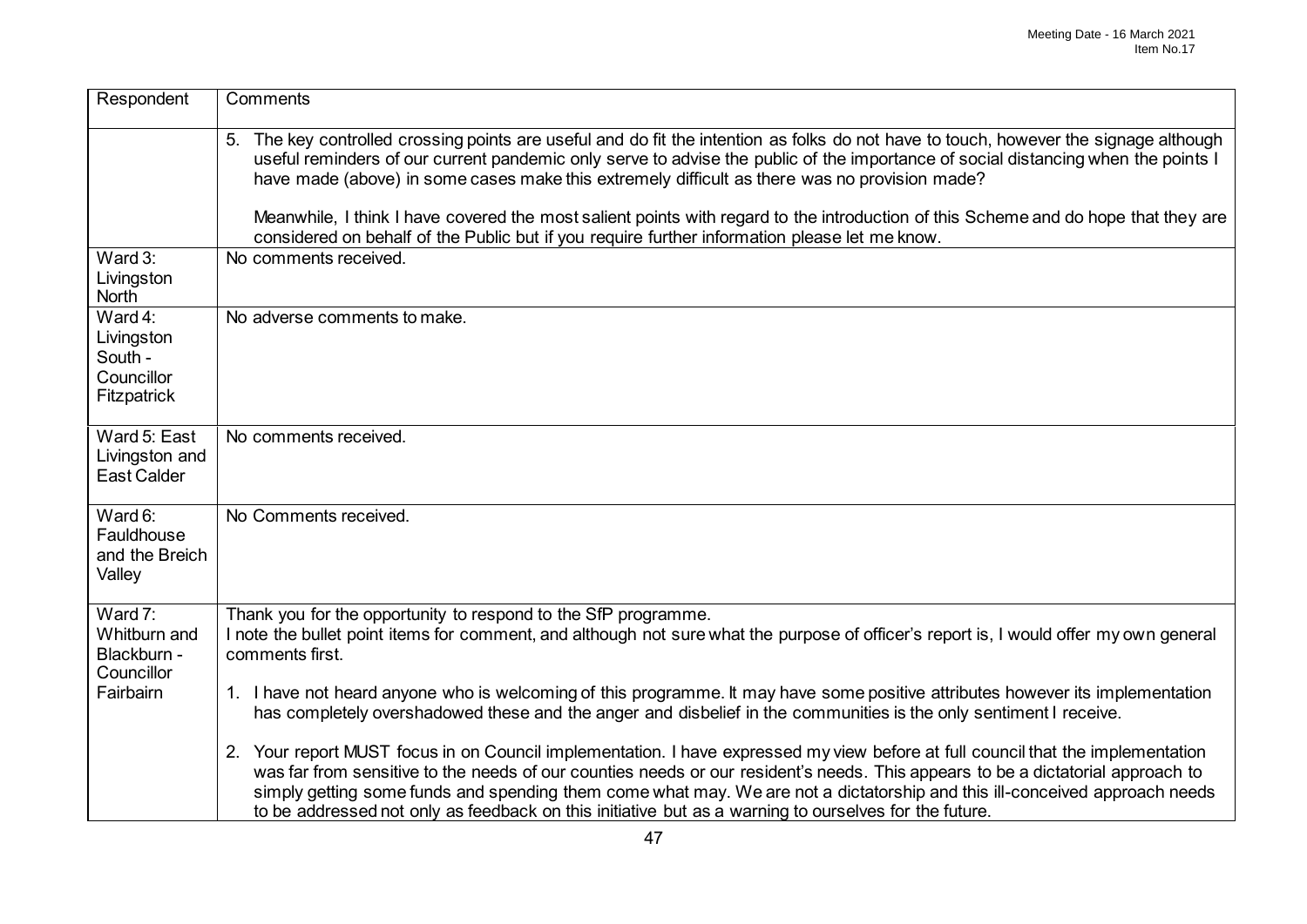| Respondent | Comments                                                                                                                                                                                                                                                                                                                                                                                                                                                                                    |
|------------|---------------------------------------------------------------------------------------------------------------------------------------------------------------------------------------------------------------------------------------------------------------------------------------------------------------------------------------------------------------------------------------------------------------------------------------------------------------------------------------------|
|            | 3. The installation itself is riddled with mistakes. I am certain this is because not enough time was given to its planning, how it fits<br>with the actual current needs of our roads and pavements, and because the unintended consequences of just putting signage up<br>are vast as they relate to existing signage, highway code and Police powers to enforce.                                                                                                                         |
|            | I could write a lot more however my main concern is the way WLC are now perceived as not "caring" about our residents and rather<br>are quite capable of imposing programmes without any considerations for the people we are here to serve.                                                                                                                                                                                                                                                |
|            | The bullet points you raise.                                                                                                                                                                                                                                                                                                                                                                                                                                                                |
|            | Introduction of temporary 20mph limits in towns and villages.<br>These have not been installed with any form of consistency and have ignored existing signs, as such we have two 20MPH signs<br>within meters of each other and none for miles in some cases. We also have 20MPH signs leading onto 30MPH roads which I am<br>sure must leave us culpable for negligence.                                                                                                                   |
|            | Introduction of temporary 40mph limits in some rural areas.<br>The report to council from the Torphichan residents says it all. This demonstrates that this has been implemented without due<br>regard for the problems that already exists on our roads.                                                                                                                                                                                                                                   |
|            | Introduction of some temporary local footway widening with some removal of limited waiting and parking.<br>This is no less than absolute nonsense. It appears in so few meters of our pavements to make no difference to peoples safety on<br>the majority of our pavements. Joggers are still running onto the road and people are still using their own initiatives to keep safe.<br>The only effect I have seen is to stop passing trade being able to stop to use small shops. Nonsense |
|            | Introduction of some temporary bus boarders (formation of additional space for bus passengers).<br>The busses are all running empty                                                                                                                                                                                                                                                                                                                                                         |
|            | Introduction of pedestrian phases at key controlled crossing points.<br>No comment. I will be interested to see what your report makes of this item.                                                                                                                                                                                                                                                                                                                                        |
|            | Erection of on-street social / physical distancing signs.<br>$\bullet$<br>Terrible – these are imposing and suggest our residents need dictatorial signage to remind them how to behave. These treat<br>people with contempt.                                                                                                                                                                                                                                                               |
|            | A programme of vegetation clearance on key paths                                                                                                                                                                                                                                                                                                                                                                                                                                            |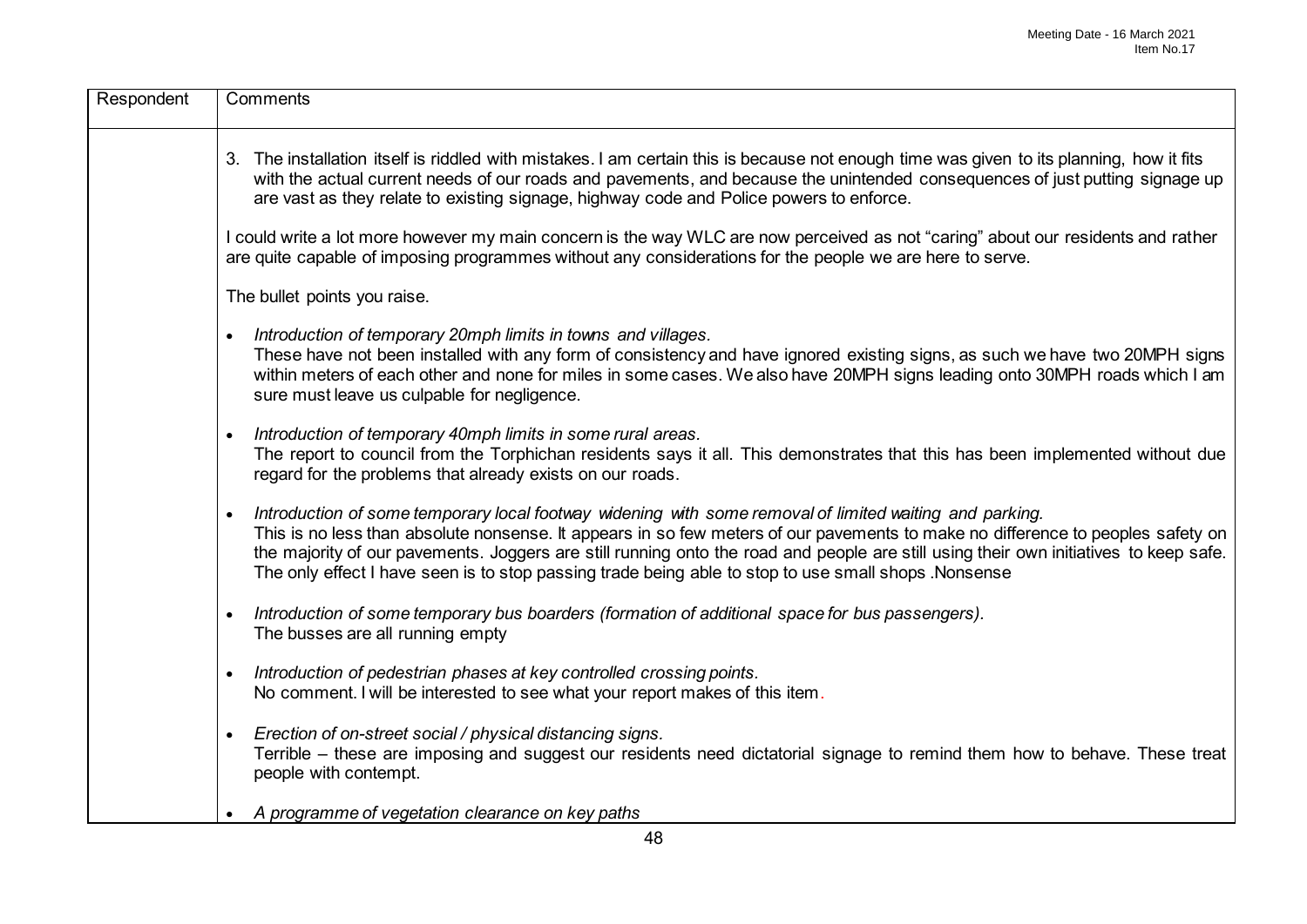| Respondent                                                       | Comments                                                                                                                                                                                                                                                                                                                                                                                                                                                                                                        |
|------------------------------------------------------------------|-----------------------------------------------------------------------------------------------------------------------------------------------------------------------------------------------------------------------------------------------------------------------------------------------------------------------------------------------------------------------------------------------------------------------------------------------------------------------------------------------------------------|
|                                                                  | This should be done in any case.                                                                                                                                                                                                                                                                                                                                                                                                                                                                                |
|                                                                  | Introduction of temporary cycle lanes (due to be implemented in February).<br>$\bullet$<br>No comment.                                                                                                                                                                                                                                                                                                                                                                                                          |
|                                                                  | Once again thank you for the opportunity to comment and look forward to seeing your report.                                                                                                                                                                                                                                                                                                                                                                                                                     |
| Ward 7:<br>Whitburn and<br>Blackburn -<br>Councillor<br>Sullivan | I had very few contacts from constituents when the changes were introduced. Since the consultation I have contacted Community<br>Councils for their views.                                                                                                                                                                                                                                                                                                                                                      |
|                                                                  | There seemed to be a lot of dislike for the 20mph in Seafield (I'm aware they sent you the results of their survey) which was<br>surprising given they had raised concerns with me about speeding before SfP. On the other hand, Greenrigg CC has said that they<br>have found both the 20mph & 40mph changes have had a very positive reception in the village and have reduced speeding. Again,<br>residents in Greenrigg have long raised concerns about speeding.                                           |
|                                                                  | Whitburn CC provided some anecdotal comments that residents were not keen on the 20 mph however a couple of residents from<br>Whitburn had contacted me to say they did not like the change and thought it caused frustration with drivers and that going at such a<br>low speed was likely to cause more pollution. However I am also aware that some Heartlands residents wanted the 20mph enforced<br>on Polkemmet Rd primarily due to safety concerns for kids. I haven't heard anything from Blackburn CC. |
|                                                                  | For those who raised concerns re the change to 20mph, the reasons were:                                                                                                                                                                                                                                                                                                                                                                                                                                         |
|                                                                  | - 20mph caused frustration for drivers which could result in more dangerous driving                                                                                                                                                                                                                                                                                                                                                                                                                             |
|                                                                  | - modern cars aren't designed to go at such low speeds in low gears (eg 2nd) for prolonged periods/distances (I'd agree)                                                                                                                                                                                                                                                                                                                                                                                        |
|                                                                  | - going at such a low speed could cause more pollution                                                                                                                                                                                                                                                                                                                                                                                                                                                          |
|                                                                  | Not many comments on the other changes. Re the built out bus stops, I think there could be some unintended consequences of<br>exacerbating an existing problem in areas where there is already traffic congestion.                                                                                                                                                                                                                                                                                              |
|                                                                  | More cycle lanes seems to be popular in Seafield but this hasn't been raised with me by any other CCs or individuals.                                                                                                                                                                                                                                                                                                                                                                                           |
|                                                                  | On the whole it seems as though the 20mph speed limit is the issue about which people feel most strongly. I don't think people mind<br>where they have to drive at 20mph for a very short distance but they object over longer distances or through the length of a town.<br>Interesting that Greenrigg and Seafield have such differing views given both have had problems with speeding.                                                                                                                      |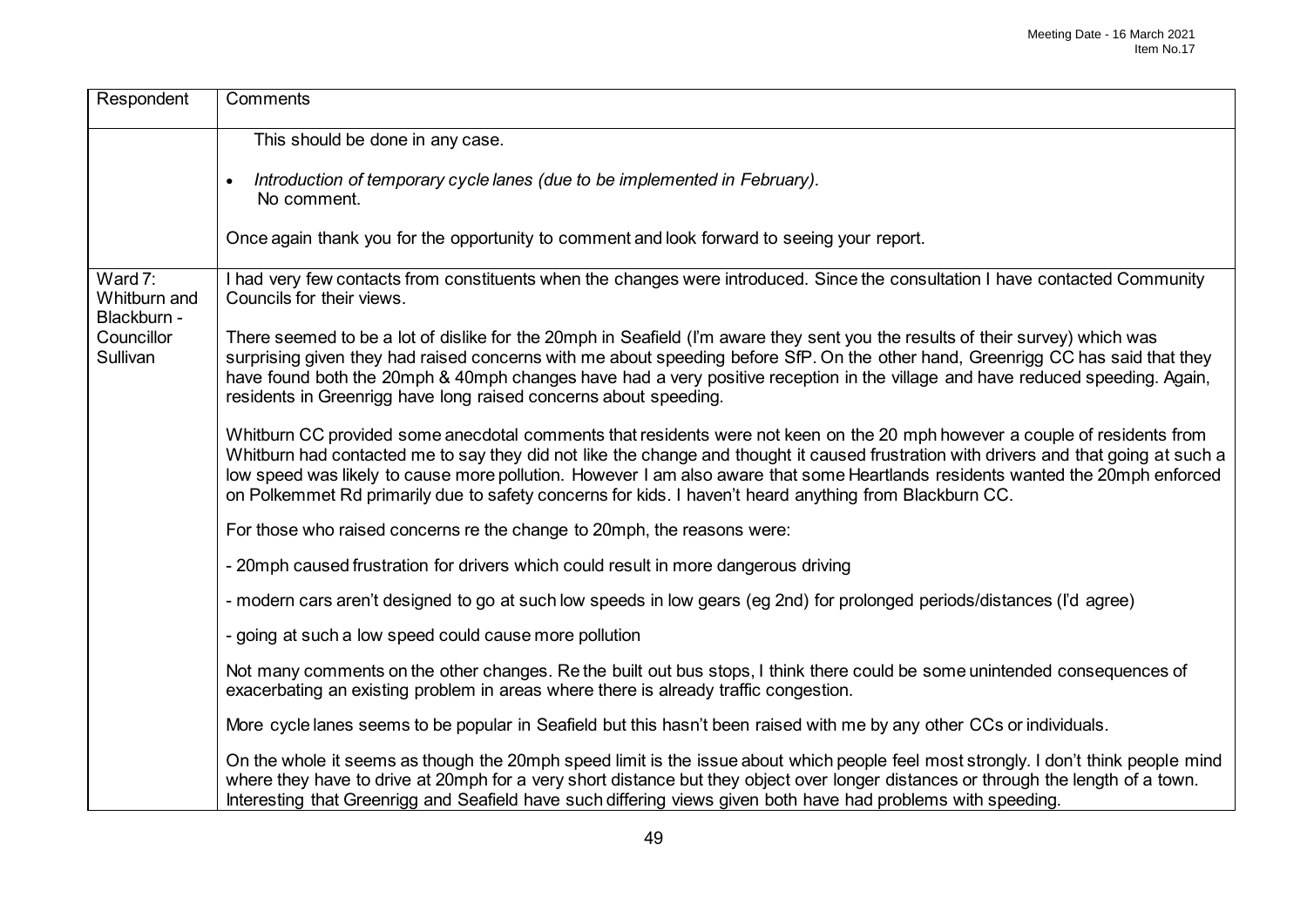| Respondent                               | Comments                                                                                                                                                                                                                                                                                                                                                                                          |
|------------------------------------------|---------------------------------------------------------------------------------------------------------------------------------------------------------------------------------------------------------------------------------------------------------------------------------------------------------------------------------------------------------------------------------------------------|
|                                          |                                                                                                                                                                                                                                                                                                                                                                                                   |
| Ward 8:                                  | From mostly my Ward experience and from views expressed to me I am of the opinion as show below.                                                                                                                                                                                                                                                                                                  |
| Bathgate -<br>Councillor<br><b>Boyle</b> | Introduction of temporary 20mph limits in towns and villages.<br>$\bullet$<br>That the continued 20mph blanket speed limits are not appropriate but would be welcomed in certain localised areas. In particular<br>in residential housing estates but not main arteries through towns.                                                                                                            |
|                                          | Introduction of temporary 40mph limits in some rural areas.<br>$\bullet$<br>That 40mph speed limits are largely ignored and are difficult to enforce. Drivers are required by law to drive at an appropriate<br>speed for the road conditions on any road.                                                                                                                                        |
|                                          | Introduction of some temporary local footway widening with some removal of limited waiting and parking.<br>$\bullet$<br>That where appropriate these measures should be looked at permanently.                                                                                                                                                                                                    |
|                                          | Introduction of some temporary bus boarders (formation of additional space for bus passengers).<br>$\bullet$                                                                                                                                                                                                                                                                                      |
|                                          | That these measures should be removed as soon as possible. They are considered to be unhelpful, unused and dangerous. Cyclists<br>that are using the road are forced further out when passing stationery busses into moving traffic.                                                                                                                                                              |
|                                          | Introduction of pedestrian phases at key controlled crossing points.<br>$\bullet$<br>That these measures should be removed as people are aware of keeping their hands clean and taking precautions. Stationary traffic<br>adds to congestion and pollution.                                                                                                                                       |
|                                          | Erection of on-street social / physical distancing signs.<br>$\bullet$<br>That where these measures may have been helpful in the initial delivery of the safety requirements they are no longer effective and<br>looking tatty in some areas.                                                                                                                                                     |
|                                          | • A programme of vegetation clearance on key paths.<br>That these measures should be part of regular maintenance anyway.                                                                                                                                                                                                                                                                          |
|                                          | • Introduction of temporary cycle lanes (due to be implemented in February).<br>That there is little knowledge within the general public of what is being proposed and where. It would be difficult to express an opinion<br>at this time. The issue may be physical measures implemented to serve as a temporary measure where a more though out permanent<br>solution would be more acceptable. |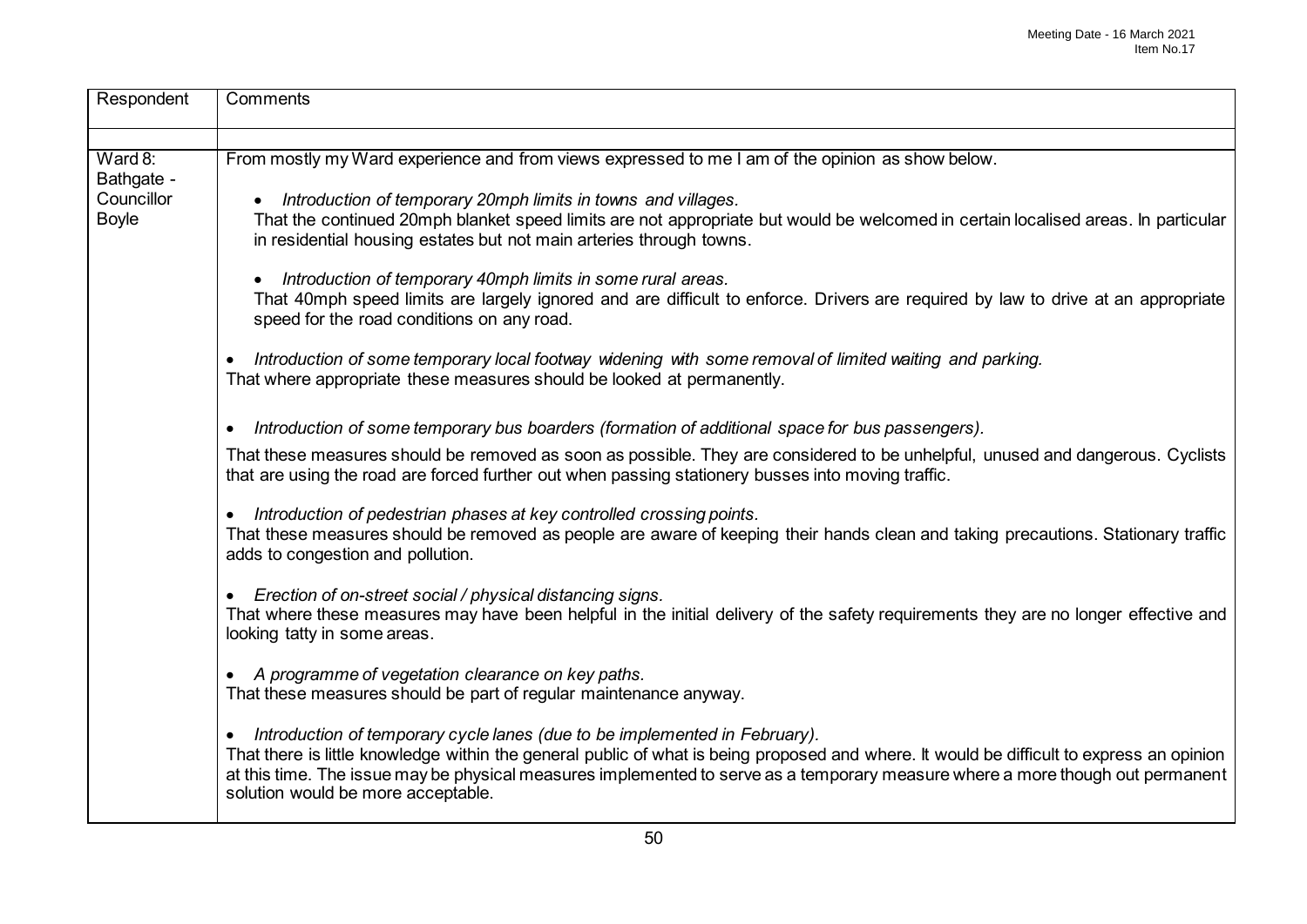| Respondent                                     | Comments                                                                                                                                                                                                                                                                                                                                                                                                                                                                                                                                                                                                                                                                                                                                                                                                                                 |
|------------------------------------------------|------------------------------------------------------------------------------------------------------------------------------------------------------------------------------------------------------------------------------------------------------------------------------------------------------------------------------------------------------------------------------------------------------------------------------------------------------------------------------------------------------------------------------------------------------------------------------------------------------------------------------------------------------------------------------------------------------------------------------------------------------------------------------------------------------------------------------------------|
|                                                | Given that we have been living with covid19 for many months now we should have a better understanding of where pedestrians and<br>cyclists, in particular, are having problems. The situation has moved on from where Council Officers were second guessing issues<br>may occur. Any changes should not take place without a full and frank consultation with the communities involved. This should be not<br>only with Community groups and Councillors but opened up for public comment. A full and frank discussion.                                                                                                                                                                                                                                                                                                                  |
| Ward 8:<br>Bathgate -<br>Councillor            | Thank you for this opportunity to put forward the plethora of objections from so many organisations and the many angry Constituents<br>(some of whom turned up at my home) to both the speed limit changes and the bus stop extensions.                                                                                                                                                                                                                                                                                                                                                                                                                                                                                                                                                                                                  |
| Cartmill                                       | The list of Community Organisations contacting me (all objecting - not one in support) Bathgate Community Council, The 50 plus<br>Network, Enterprising Bathgate, The Falside Action Group, Bathgate Community Development Trust, Guide Dogs (West Lothian)<br>the Bathgate Street Pastors also two local Driving Instructors, a Paramedic, two local Farmers and around 100 or so Constituents.                                                                                                                                                                                                                                                                                                                                                                                                                                         |
|                                                | Main objections to the speed limits (in no particular order) added congestion, added pollution, driver frustration issues,<br>Constituents being late for work, emergency vehicles being held up when on life or death calls, a blanket 40 mph in the Bathgate<br>Hills being highly inappropriate on some roads (dangerous)confusing signage (such as at the Starlaw Roundabout) stating 30 on<br>the road marking yet 20 on the road sign - Constituents presenting a 200 signature petition in Falside for speed reduction measures<br>which was thrown out to their disgust and yet the main arterial route through town granted a 20 mph limit: two local driving<br>instructors really angry at the imposition - possibly going to challenge WLC through the courts - I could go on!                                               |
|                                                | Main objections to the bus stop extensions (again in no particular order) why extend when there is rarely more than 6 people<br>waiting for a bus, danger to cyclists who get stuck behind a bus spewing fumes as they now fully block the road ahead (I've also<br>experienced this personally) dangers to pedestrians crossing roads (specifically south Bridge Street) where two opposing stops<br>cause gridlock; dangers as emergency vehicles get stuck behind these buses blocking the roads (expressed to me by a<br>paramedic) aesthetically awful for our town centres, unsuitable for guide dogs who are not trained to deal with these bus stop<br>extensions, difficulties for wheelchair users to now access buses due to the camber of these bus stops (expressed to me by a<br>wheelchair user) again I could list more. |
|                                                | In summary I can confidently say (without any pleasure just sadness and frustration) that in my almost ten years of being on Council<br>no policy before "Spaces for People" has upset so many in our town or caused such anger and derision (especially on social media<br>where over 500 people "liked" a post where Councillors approving these measures were depicted as clowns) - a 5000 signature<br>petition just shows the depth of feeling at this dreadful waste of monies.                                                                                                                                                                                                                                                                                                                                                    |
| Ward 8:<br>Bathgate -<br>Councillor<br>Kennedy | <b>Spaces for People - Seeking Stakeholders Views</b><br>Further to your request for stakeholder views on the Spaces for People project from elected members I include my comments below.                                                                                                                                                                                                                                                                                                                                                                                                                                                                                                                                                                                                                                                |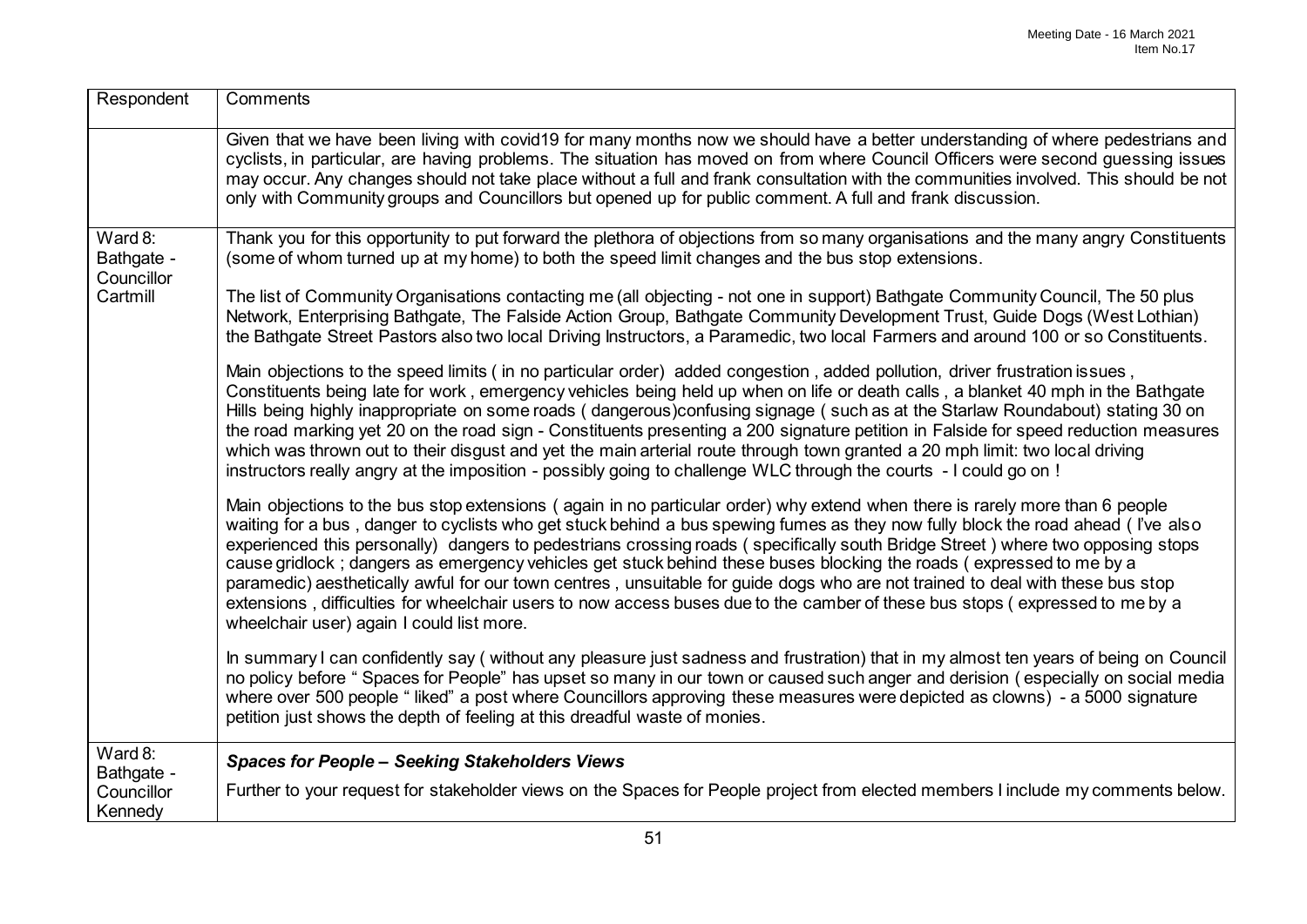| Respondent | Comments                                                                                                                                                                                                                                                                                                                                                                                                                                                                                                                                                                                                                                          |
|------------|---------------------------------------------------------------------------------------------------------------------------------------------------------------------------------------------------------------------------------------------------------------------------------------------------------------------------------------------------------------------------------------------------------------------------------------------------------------------------------------------------------------------------------------------------------------------------------------------------------------------------------------------------|
|            | Generally, it is a major failing both in the original "consultation" and in this stakeholder review that the public and businesses were not<br>properly consulted.                                                                                                                                                                                                                                                                                                                                                                                                                                                                                |
|            | Originally a 1-week limited survey resulted in a very small number of responses and yet this has been portrayed and trumpeted by<br>officers, the administration and the executive councillor as a huge success and justification for the process. In the current review no<br>public engagement has been entered into, apparently through time restrictions, which is not a way to gain public acceptance of any<br>venture let alone one as controversial as this. So once again we, as elected members, are derided on media by the public for decisions<br>we were not involved in and the council in general have lost more public goodwill. |
|            | This outcry has reached a stage where the public are calling for elected members to be removed from office at future elections so the<br>failure to consult, the lack of consideration of public opinion and the treatment of anyone who complains has put the careers of elected<br>members at risk.                                                                                                                                                                                                                                                                                                                                             |
|            | A petition of some 5000 people was presented however this does not appear to have been considered by officers and indeed the<br>manner in which some of the administration councillors addressed the presenter of the petition was at best very poor. Sadly, no<br>statement from council or its officers has been made to explain. The result is that I have received many comments on this including,<br>for example, one which state;                                                                                                                                                                                                          |
|            | "The administration of the council seems to have their own idea of what is going on, which is in stark contrast to what public opinion<br>actually is. I found the comments from the Labour administration within the council recently quite frankly deplorable. They have<br>attempted to shift blame to whoever suits and made attempts to deny any liability for the disgrace that they have caused to the people<br>of this county."                                                                                                                                                                                                          |
|            | Given the refusal of officers to consult the public on this I sought responses to educate myself on the feelings of the public and to help<br>allow me to form opinion and comments based on evidence rather than simply on my own experience. My comments therefore are<br>based both on my own experience and the 131 comments I have received in about 1 week.                                                                                                                                                                                                                                                                                 |
|            | Introduction of temporary 20mph limits in towns and villages.<br>$\bullet$                                                                                                                                                                                                                                                                                                                                                                                                                                                                                                                                                                        |
|            | This is the second most unpopular element of the SfP project and the one that caused the most acrimonious of responses.                                                                                                                                                                                                                                                                                                                                                                                                                                                                                                                           |
|            | As I have personally raised on several occasions the implementation was, as described in many comments received, shambolic.                                                                                                                                                                                                                                                                                                                                                                                                                                                                                                                       |
|            | It is clear from my own experience, from comments by Police Scotland at committee and from comments received from the public<br>that the introduction of this has led to dangerous and, for some, frightening experiences.                                                                                                                                                                                                                                                                                                                                                                                                                        |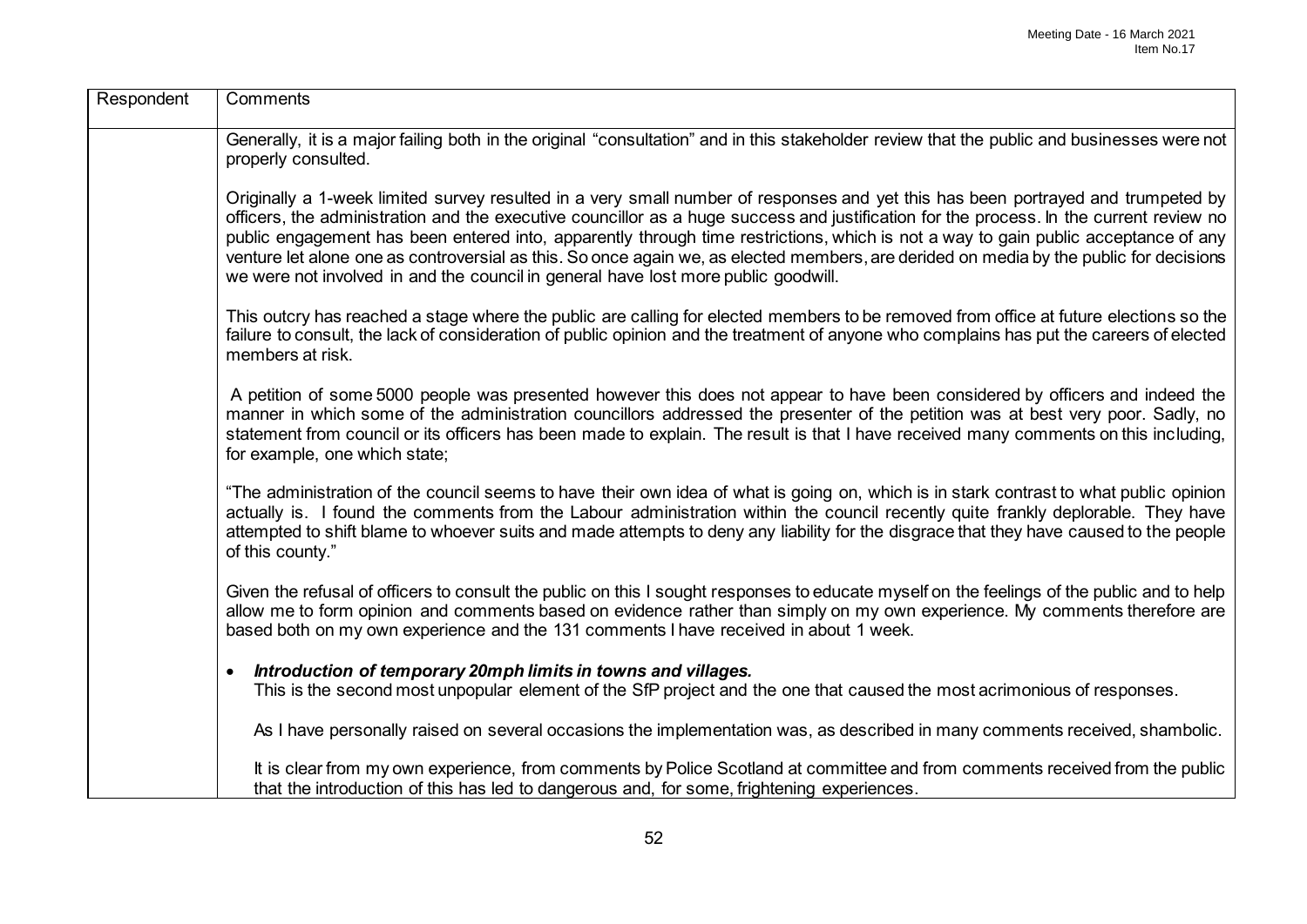| Respondent | Comments                                                                                                                                                                                                                                                                                                                                                                                                                                                                                                                                                                                                                                                          |
|------------|-------------------------------------------------------------------------------------------------------------------------------------------------------------------------------------------------------------------------------------------------------------------------------------------------------------------------------------------------------------------------------------------------------------------------------------------------------------------------------------------------------------------------------------------------------------------------------------------------------------------------------------------------------------------|
|            | I have received response from officers that implementation of policies that are unpopular does not justify dangerous driving and<br>equally the fact that they are unpopular should not affect decisions to apply them and while I have sympathy with that point of view,<br>equally, if the lack of communication and education with the public, failure to complete the installation, mixed messaging of<br>signage, installation on wide open roads with no adjacent housing or shopping and traffic congestion including idling and its<br>detrimental effect cause frustration leading to dangerous incidents then the policy needs urgent review and action |
|            | The implementation of this policy has led to all of the items described at the end of the previous paragraph.                                                                                                                                                                                                                                                                                                                                                                                                                                                                                                                                                     |
|            | Comments received include;                                                                                                                                                                                                                                                                                                                                                                                                                                                                                                                                                                                                                                        |
|            | A lot of the 20mph zones are in very long wide roads such as Edinburgh Road etc. Going 20mph through these is painfully slow<br>and totally unnecessary                                                                                                                                                                                                                                                                                                                                                                                                                                                                                                           |
|            | Road rage can be very dangerous and these limits will definitely cause more cases                                                                                                                                                                                                                                                                                                                                                                                                                                                                                                                                                                                 |
|            | These new measures need to be removed quickly and certainly before a serious incident                                                                                                                                                                                                                                                                                                                                                                                                                                                                                                                                                                             |
|            | Main concerns for the speed restrictions is the changes in speed limits on single stretches of roads                                                                                                                                                                                                                                                                                                                                                                                                                                                                                                                                                              |
|            | I have experienced aggressive tailgating, lights being flashed and been overtaken when driving in parts of West Lothian                                                                                                                                                                                                                                                                                                                                                                                                                                                                                                                                           |
|            | In my opinion the programme has created even more impatience and dangerous driving                                                                                                                                                                                                                                                                                                                                                                                                                                                                                                                                                                                |
|            | it is causing more problems and solving none                                                                                                                                                                                                                                                                                                                                                                                                                                                                                                                                                                                                                      |
|            | causing unnecessary frustration to drivers                                                                                                                                                                                                                                                                                                                                                                                                                                                                                                                                                                                                                        |
|            | Causing havoc with traffic tailbacks                                                                                                                                                                                                                                                                                                                                                                                                                                                                                                                                                                                                                              |
|            | The speed restrictions are yes a danger to traffic as drivers rush into overtaking                                                                                                                                                                                                                                                                                                                                                                                                                                                                                                                                                                                |
|            | It really feels shambolic                                                                                                                                                                                                                                                                                                                                                                                                                                                                                                                                                                                                                                         |
|            | Police advised that they are well aware of dangerous overtaking and have witnessed it themselves                                                                                                                                                                                                                                                                                                                                                                                                                                                                                                                                                                  |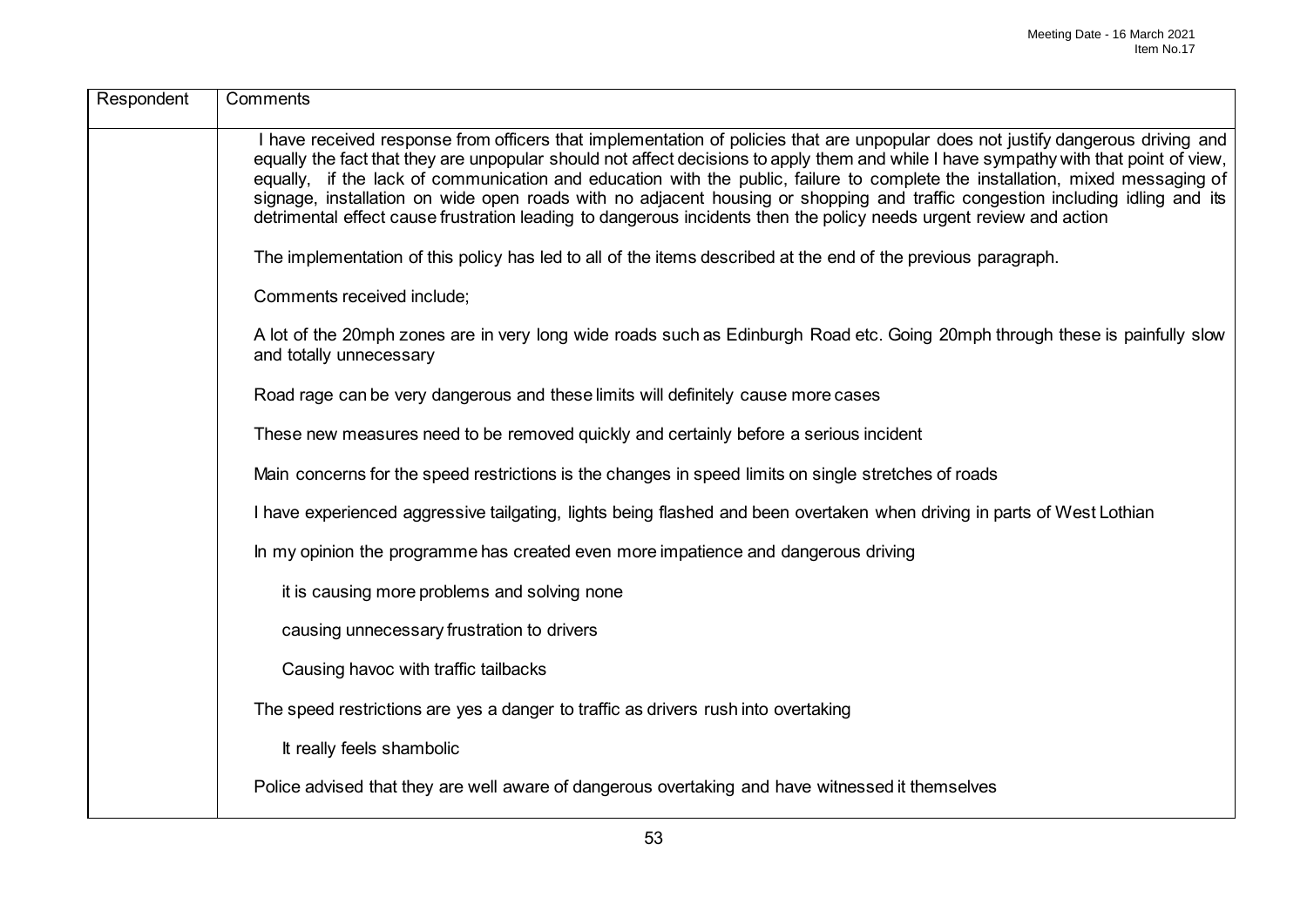| Respondent | Comments                                                                                                                                                                                                                                                                                                                                                                                                                                        |
|------------|-------------------------------------------------------------------------------------------------------------------------------------------------------------------------------------------------------------------------------------------------------------------------------------------------------------------------------------------------------------------------------------------------------------------------------------------------|
|            | Personally I have been informed by officers and the executive councillor that all change of signage has been completed on<br>several occasions whereas, in reality, it has not and conflicting signage remains in place to this day with 30mph signs in 20mph<br>areas, with you are leaving 20mph zone notices in areas where you are not and signage showing 20mph whereas directly below<br>road painting, in much larger font shows, 30mph. |
|            | I was informed on 16 <sup>th</sup> October 2020, by officers, that all 20mph signage in Bathgate was complete and that overall signage in<br>West Lothian would be complete by $27th$ October 2020 – it is not                                                                                                                                                                                                                                  |
|            | I was informed on 10 <sup>th</sup> September 2020, by officers that all signage would be complete by 20 <sup>th</sup> September 2020 – It is not                                                                                                                                                                                                                                                                                                |
|            | I was informed in November by executive councillor that all signage was now complete - It is not.                                                                                                                                                                                                                                                                                                                                               |
|            | This mixed messaging and incomplete installation means that drivers are unaware of what is correct and leads to frustration and<br>dangerous driving                                                                                                                                                                                                                                                                                            |
|            | Police have confirmed at committee that, particularly where this mixed messaging occurs that enforcement is almost impossible.                                                                                                                                                                                                                                                                                                                  |
|            | In conclusion it is evidently clear that this policy is neither supported by me nor the community who have contacted me and there<br>is concern that it could ultimately lead to a serious incident.                                                                                                                                                                                                                                            |
|            | While the policy of 20mph zones is generally acceptable in designated residential areas or areas where evidence shows them to<br>be accident hotspots and is properly signed any benefit is lost while this blanket coverage and confusing signage and messaging<br>exists.                                                                                                                                                                     |
|            | Introduction of temporary 40mph limits in some rural areas.<br>$\bullet$                                                                                                                                                                                                                                                                                                                                                                        |
|            | I received very few comments on this but some walkers in areas without footpaths are supportive but feel it is not observed,<br>monitored or enforced so, in its current form is of little if any benefit. Some also felt that the blanket implementation was<br>unnecessary and detrimental and that each area and road should be assessed and individually speed limited                                                                      |
|            | It would, therefore, in my opinion be beneficial to reassess including and particularly with consultation of local residents and walkers<br>to see which areas need and would benefit from reduced speed limits and remove the blanket ill planned coverage.                                                                                                                                                                                    |
|            | Introduction of some temporary local footway widening with some removal of limited waiting and parking.<br>$\bullet$                                                                                                                                                                                                                                                                                                                            |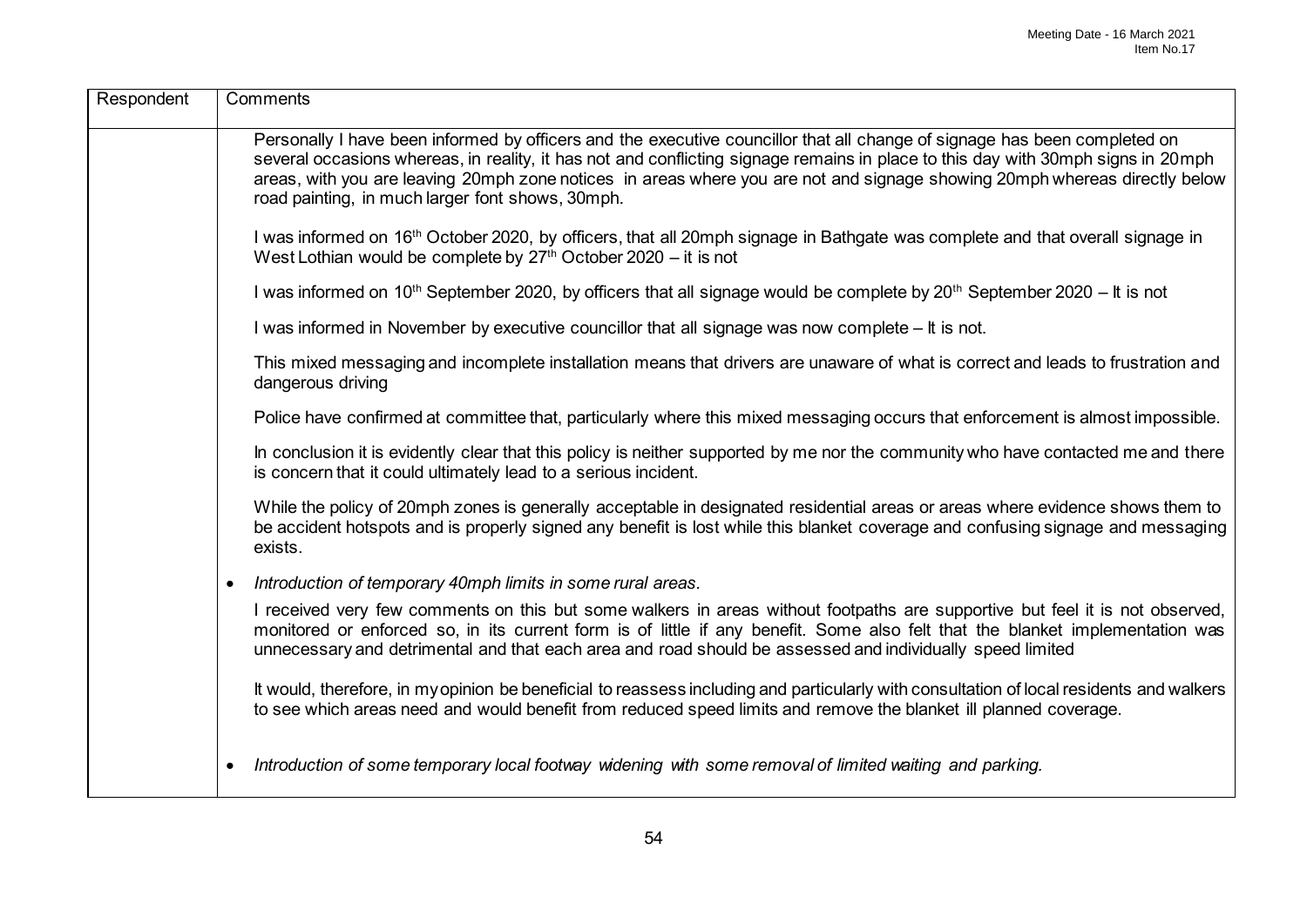| Respondent | Comments                                                                                                                                                                                                                                                                                                                                                         |
|------------|------------------------------------------------------------------------------------------------------------------------------------------------------------------------------------------------------------------------------------------------------------------------------------------------------------------------------------------------------------------|
|            | again received very few comments on this apart from, I assume, Linlithgow residents where the limited comments were negative<br>with it having detrimental effect on businesses and it having led to flooding and being unsightly                                                                                                                                |
|            | Personally, I have no experience of this but note that it did not result in much engagement                                                                                                                                                                                                                                                                      |
|            | Introduction of some temporary bus boarders (formation of additional space for bus passengers).<br>$\bullet$                                                                                                                                                                                                                                                     |
|            | This, from comments I have received, is the most concerning and unpopular of all the items and is called for to be removed urgently<br>given that it is seen as being dangerous and causing traffic congestion which was never previously evident.                                                                                                               |
|            | Personally, I am in total agreement with that conclusion and would add that they have become a blight on town centres with<br>signage frames left in place with no message boards on them and left lying about, with the refuge area being used indeed for<br>refuge but that is refuge bins not safety and even used as parking areas on at least one occasion. |
|            | I have received no supportive comments.                                                                                                                                                                                                                                                                                                                          |
|            | They serve no beneficial purpose, are universally condemned and need removed.                                                                                                                                                                                                                                                                                    |
|            | Comments received include;                                                                                                                                                                                                                                                                                                                                       |
|            | our towns and villages are probably now less safe than they were                                                                                                                                                                                                                                                                                                 |
|            | with some pulling out to overtake making the whole thing pointless and more dangerous                                                                                                                                                                                                                                                                            |
|            | It only served to create a queue of angry drivers behind me                                                                                                                                                                                                                                                                                                      |
|            | the bus stops in Bathgate being cordoned off is absolutely ridiculous and has only added even more frustration to locals                                                                                                                                                                                                                                         |
|            | I simply cannot understand how this modification to bus stops was approved. It is causing chaos and in the past 8 days I have<br>seen 2 near fatalities                                                                                                                                                                                                          |
|            | Buses are now stopping essentially in the middle of the road resulting in huge tail backs in either direction                                                                                                                                                                                                                                                    |
|            | fewer people than normal are actually using buses, and so there was no need for the additional space                                                                                                                                                                                                                                                             |
|            | The filling in of the lay-bys is in fact causing real issues with busses stopped on the main road                                                                                                                                                                                                                                                                |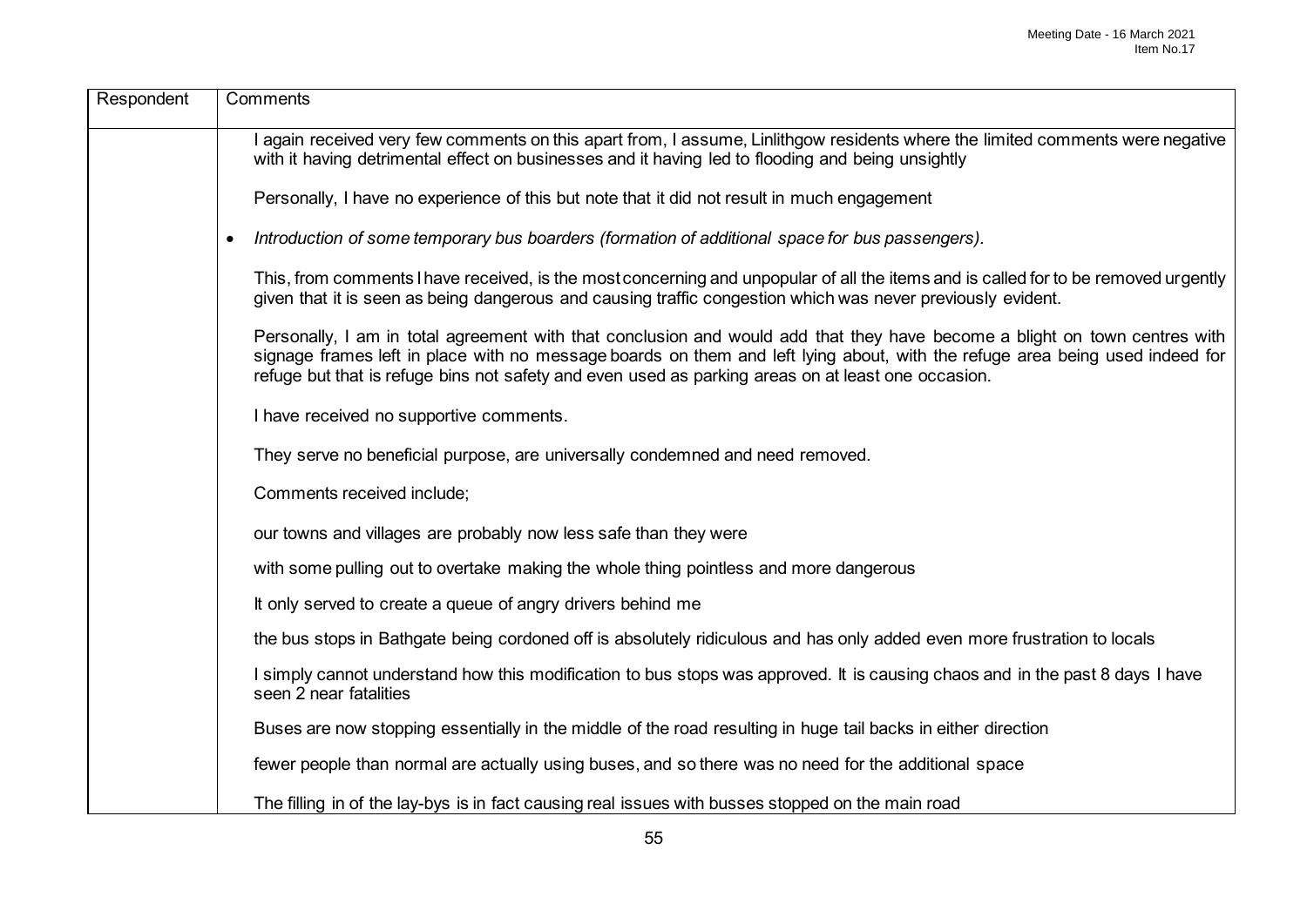| Respondent | Comments                                                                                                                                                                                                                                                                              |
|------------|---------------------------------------------------------------------------------------------------------------------------------------------------------------------------------------------------------------------------------------------------------------------------------------|
|            | the tarmacing of bus stops in the town centre is an actual joke                                                                                                                                                                                                                       |
|            | I drive through bathgate every night and I've yet to see anybody even standing at a bus stop                                                                                                                                                                                          |
|            | Causing havoc with traffic tailbacks                                                                                                                                                                                                                                                  |
|            | Bus stops now blocking the main highway                                                                                                                                                                                                                                               |
|            | <b>Impatient Drivers</b>                                                                                                                                                                                                                                                              |
|            | <b>Traffic Congestion</b>                                                                                                                                                                                                                                                             |
|            | Social distancing space not used                                                                                                                                                                                                                                                      |
|            | Bus stops are monstrosities                                                                                                                                                                                                                                                           |
|            | Bus stops have done nothing but create congestion                                                                                                                                                                                                                                     |
|            | Overtaking buses makes driving more dangerous                                                                                                                                                                                                                                         |
|            | Poorly thought out bus stop barriers                                                                                                                                                                                                                                                  |
|            | Bus stops cause dangerous driving                                                                                                                                                                                                                                                     |
|            | Introduction of pedestrian phases at key controlled crossing points.<br>$\bullet$                                                                                                                                                                                                     |
|            | Not many comments on this but all are of one subject that there is little if any benefit in this but a lot of obvious frustration as drivers<br>have to stop at crossings when there is not a pedestrian in sight                                                                     |
|            | Personally, unless there is overwhelming evidence that crossing buttons lead to increase in infection transmission, then I cannot<br>see any benefit at all and all they do is lead to further frustration to drivers who have already been angered particularly by the bus<br>stops. |
|            | Erection of on-street social / physical distancing signs.<br>$\bullet$                                                                                                                                                                                                                |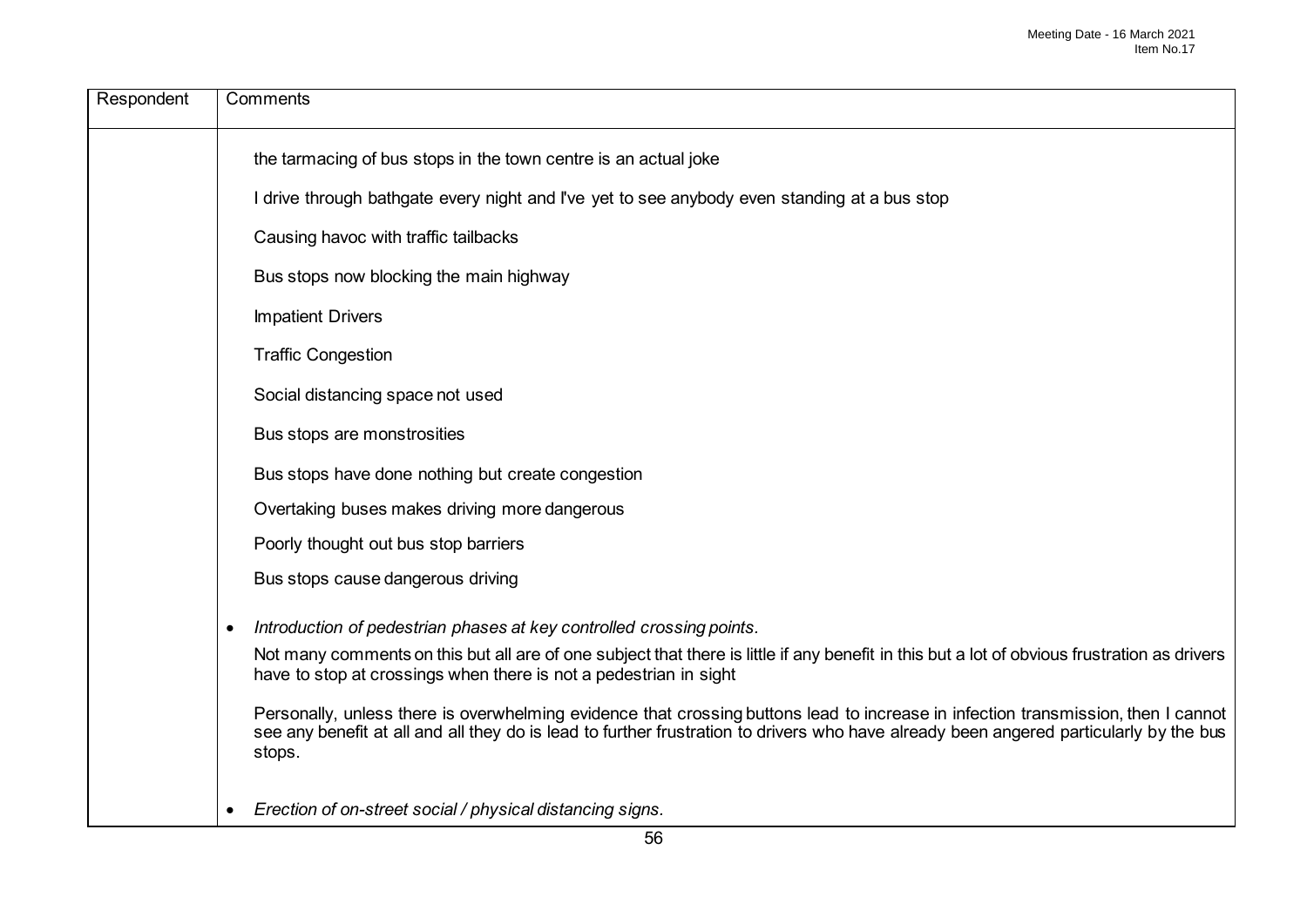| Respondent | Comments                                                                                                                                                                                                                                                                                                                                                                                                                                                                              |
|------------|---------------------------------------------------------------------------------------------------------------------------------------------------------------------------------------------------------------------------------------------------------------------------------------------------------------------------------------------------------------------------------------------------------------------------------------------------------------------------------------|
|            | I, like everyone who commented, feel this was a complete and utter waste of money, was of very poor material with useless fixing<br>systems and has now become an eyesore and make our town centres look more like rubbish tips than shopping areas. Lying on<br>the ground they need removed as it is going to be hard enough to restore shopping and make our town look welcoming again<br>without expecting shoppers to look at rubbish attached to lamp posts as they enter towns |
|            | A programme of vegetation clearance on key paths.<br>$\bullet$                                                                                                                                                                                                                                                                                                                                                                                                                        |
|            | I have no comment on this and received no public comments so assume that the public, lie me, have no experience of this                                                                                                                                                                                                                                                                                                                                                               |
|            | Introduction of temporary cycle lanes (due to be implemented in February<br>$\bullet$                                                                                                                                                                                                                                                                                                                                                                                                 |
|            | Currently only 2 comments which I would support in that these are welcomed but only in areas where current road widths allow<br>them without causing further congestion and it would be equally if not more beneficial if the marking on existing cycle lanes, which<br>are now almost invisible, were repainted and brought up to standard                                                                                                                                           |
|            | In terms of your organisation or community feedback, the more detail that you can provide on the measures the better, and<br>any suggestions on improvements that may benefit the public would be welcomed at this stage.                                                                                                                                                                                                                                                             |
|            | Community feedback has been used to develop the comments above and the 3 <sup>rd</sup> highest number of comments was on the very<br>failure of public consultation. This has caused real annoyance in the community with comments such as                                                                                                                                                                                                                                            |
|            | A serious omission by WLC not to invite the public in what quite rightly should always have been a publicly involved consultation                                                                                                                                                                                                                                                                                                                                                     |
|            | <b>WLC</b> are terrible communicators                                                                                                                                                                                                                                                                                                                                                                                                                                                 |
|            | Almost unanimously the feedback I have received coincides with my own opinion that there is anger and disappointment in the<br>community due to inadequate consultation, shambolic implementation and ill thought out consequences of this project.                                                                                                                                                                                                                                   |
|            | With regards suggestions on improvements, the main desire of the public is that the 20mph, the 40mph and the bus boarders by<br>removed urgently. There is within those requests for removal some desire for further engagements as there are some areas that<br>may benefit from the speed changes but a blanket coverage, as has been implemented, defeats any benefit that those areas might<br>gain.                                                                              |
|            | Although the SfP measures are temporary, if you feel that they have been beneficial it would be of interest to us to know<br>which ones you feel worked best and if any should be considered for permanency in the future.                                                                                                                                                                                                                                                            |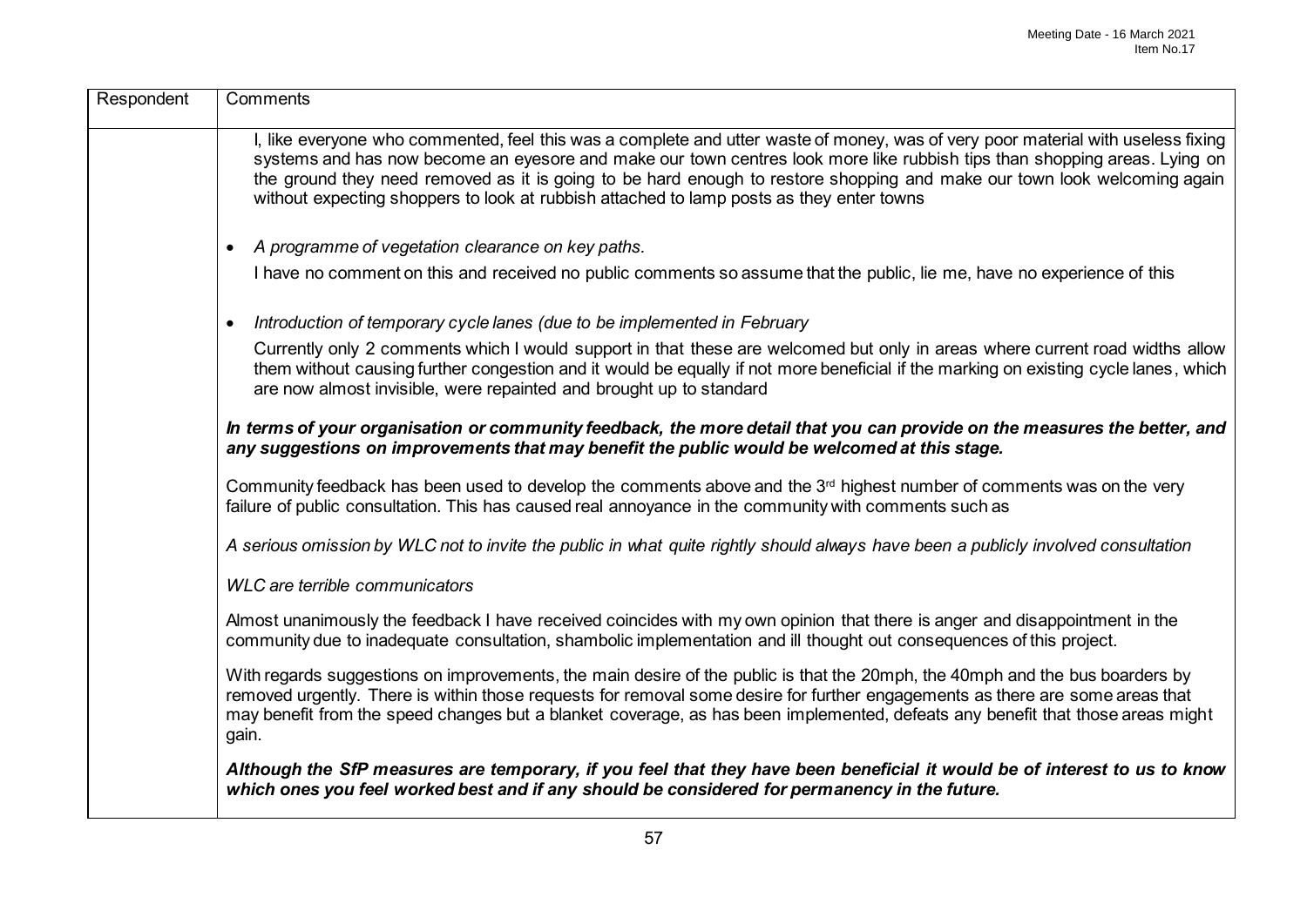| Respondent                 | Comments                                                                                                                                                                                                                                                                                                                                                                                                                                                                                                                                                                                                                                                                                            |
|----------------------------|-----------------------------------------------------------------------------------------------------------------------------------------------------------------------------------------------------------------------------------------------------------------------------------------------------------------------------------------------------------------------------------------------------------------------------------------------------------------------------------------------------------------------------------------------------------------------------------------------------------------------------------------------------------------------------------------------------|
|                            | I note that you ask for comments on any beneficial outcome from this project but do not ask for any detrimental impact which rather<br>indicates a predetermined desire to find some good and ignore the bad.                                                                                                                                                                                                                                                                                                                                                                                                                                                                                       |
|                            | As noted above the overwhelming content of responses was that this project is an abject failure, that it is a complete waste of money,<br>that it has led to numerous dangerous situations, that it has a detrimental effect on business and should be removed urgently.                                                                                                                                                                                                                                                                                                                                                                                                                            |
|                            | However, to answer this apparently loaded question on beneficial elements I received 1 comment that there was a noticeable reduction<br>in speed, 1 comment that reduced speeds lead to fewer fatalities and 2 comments that additional cycle lanes be provided where road<br>widths allow.                                                                                                                                                                                                                                                                                                                                                                                                         |
|                            | In closing I would stress that this is the most disliked and negatively commented on council policy that I have ever experienced, not<br>only in my 15 years in frontline politics, but in all my life.                                                                                                                                                                                                                                                                                                                                                                                                                                                                                             |
|                            | The lack of engagement, the bad publicity in the way even this consultation, particularly with the knowledge of public opinion, has<br>been handled in telling the public that their views are not wanted, the shambolic implementation of changed speed areas, the failure<br>to complete speed signage, the traffic issues that have resulted, the messaging that appears to blame drivers and the public for the<br>policies abject failure, the poor quality of materials and contractors used and the total disregard of a petition of 5000 of our fellow<br>citizens has angered the public and made this council, and by association its councillors, the laughing stock in our communities. |
|                            | Trust built up over years has been lost and action both physical and in communication needs to be taken urgently to show that<br>council does listen and does not simply impose on and ignore the public.                                                                                                                                                                                                                                                                                                                                                                                                                                                                                           |
| Ward $9:$<br>Armadale and  | I'm not out of sympathy with the aims of the SfP measures.                                                                                                                                                                                                                                                                                                                                                                                                                                                                                                                                                                                                                                          |
| Blackridge -<br>Councillor | It would have helped if:                                                                                                                                                                                                                                                                                                                                                                                                                                                                                                                                                                                                                                                                            |
| <b>Borrowman</b>           | all councils did similar things (I drive through Harthill to get to the motorway, 30mph then into Greenrigg). Can't be helped but<br>$\bullet$<br>for those of us at borders it didn't help comprehension/sympathy.                                                                                                                                                                                                                                                                                                                                                                                                                                                                                 |
|                            | the roll out of signs had been more consistent (for example, it took a few weeks for the flashing 30 in Blackridge to be<br>$\bullet$<br>covered up)                                                                                                                                                                                                                                                                                                                                                                                                                                                                                                                                                |
|                            | a member hadn't been able to keep posting photos of new puddles where bus stop/pavement extensions had been built                                                                                                                                                                                                                                                                                                                                                                                                                                                                                                                                                                                   |
|                            | - the legal status had been clarified.                                                                                                                                                                                                                                                                                                                                                                                                                                                                                                                                                                                                                                                              |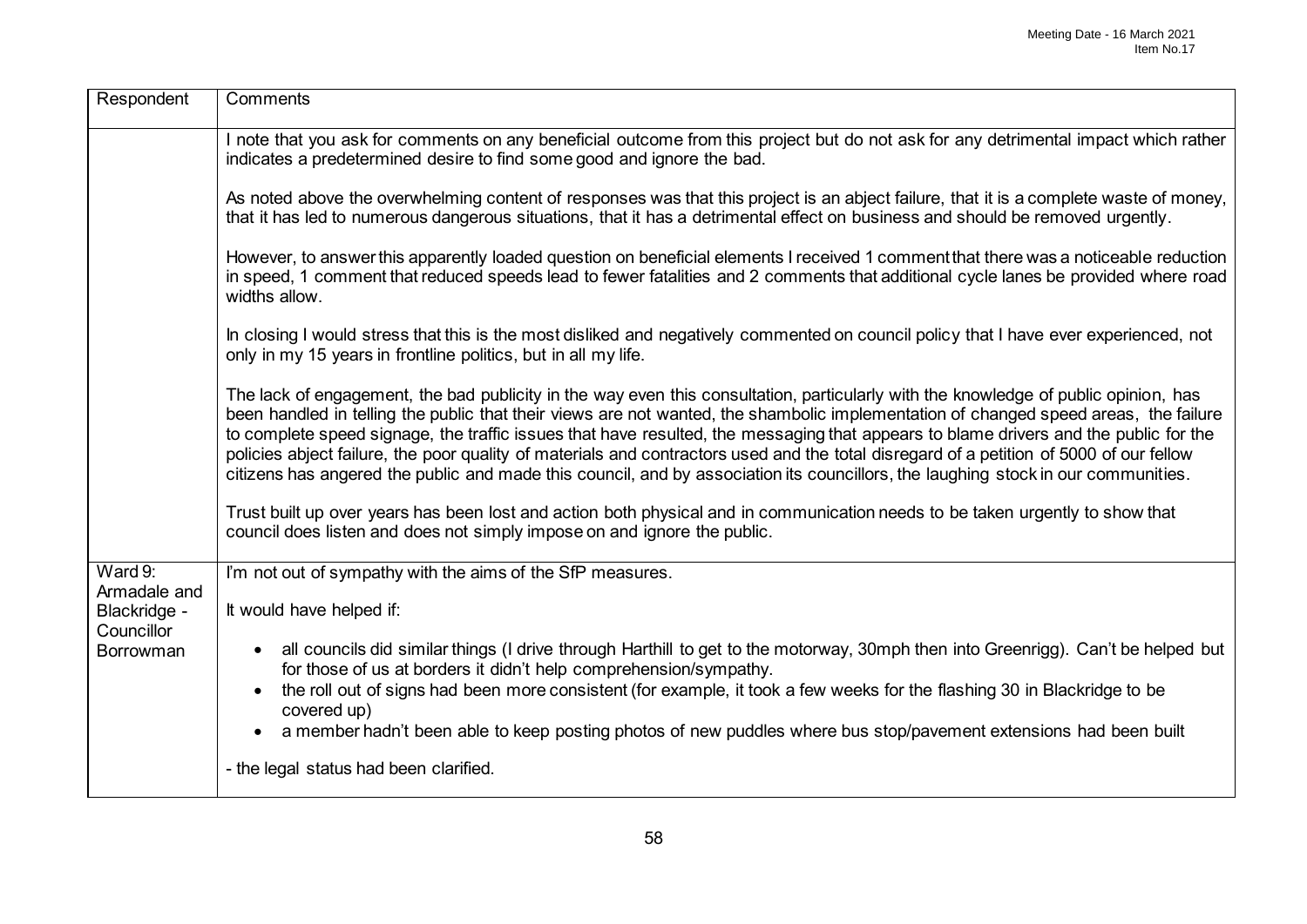| Respondent                                                          | Comments                                                                                                                                                                                                                                                                                                                                                                                                                                                                                                                                                                                                                                                                                                                                                                                                                                                                                                                 |
|---------------------------------------------------------------------|--------------------------------------------------------------------------------------------------------------------------------------------------------------------------------------------------------------------------------------------------------------------------------------------------------------------------------------------------------------------------------------------------------------------------------------------------------------------------------------------------------------------------------------------------------------------------------------------------------------------------------------------------------------------------------------------------------------------------------------------------------------------------------------------------------------------------------------------------------------------------------------------------------------------------|
|                                                                     | SfP has enhanced appetites for speed reduction among some (Torphichen, Drove Road residents) and been resented or ignored<br>among some others.                                                                                                                                                                                                                                                                                                                                                                                                                                                                                                                                                                                                                                                                                                                                                                          |
|                                                                     | Provided it's done on a location by location basis, I'm not against lower maximum speeds in sensitive urban areas with a bit of<br>exemplary enforcement by Police Scotland.                                                                                                                                                                                                                                                                                                                                                                                                                                                                                                                                                                                                                                                                                                                                             |
|                                                                     | The easy thing would be to rip it all up because it's been a hot topic but I'd prefer retention of speed limits (not sure I have the other<br>measures in my Ward) provided that's subject to situational assessment rather than on a blanket basis.                                                                                                                                                                                                                                                                                                                                                                                                                                                                                                                                                                                                                                                                     |
| Ward 9:<br>Armadale and<br>Blackridge -<br>Councillor<br>Sarah King | The change of some urban speed limits from 30mph to 20mph met with a mixed reception. While some constituents welcomed<br>$\bullet$<br>the measures, others questioned whether these were indeed beneficial on roads in Armadale and Blackridge which were already<br>limited at 30mph. Some observed that measures to address road safety might instead have been directed towards the condition<br>of the roads themselves, such as addressing potholes and the overall condition of surfaces.                                                                                                                                                                                                                                                                                                                                                                                                                         |
|                                                                     | The change of some rural speed limits to 40mph also met with mixed comments. I received a number of comments about the<br>$\bullet$<br>roads in the Bathgate Hills and surrounding Torphichen particularly. Some constituents felt that in fact these roads would have<br>benefited from a greater reduction in speed limits to reflect the increase in pedestrian traffic along these routes. Others, mean-<br>while, felt that a greater benefit on rural routes would have been produced by other measures to tackle pedestrian and vehicle<br>safety in the countryside, such as ensuring the verges are sufficiently cut back. The U11 road in the Torphichen area was raised<br>as a particular example where grass was frequently hanging over into the road.                                                                                                                                                     |
|                                                                     | One consequence of the focus given to reducing 30mph to 20mph and 60mph/50mph to 40mph limits is that a number of roads<br>$\bullet$<br>which are currently 40mph were not looked at as part of these measures. I received a number of enquiries from constituents<br>asking why certain roads had not had their speed limits reduced as part of this programme. One road which was frequently<br>raised with me was Cathlaw Lane in the Torphichen area, which has long caused the local community concern. Another was<br>Sibbald's Brae between Armadale and Bathgate which, as a road connecting two communities, is a busy route for pedestrians<br>and traffic alike. In the correspondence I received, there was a sense of dismay that roads on the peripheries of and/or connect-<br>ing communities had not been given consideration, especially where these roads have narrow footways or no footways at all. |